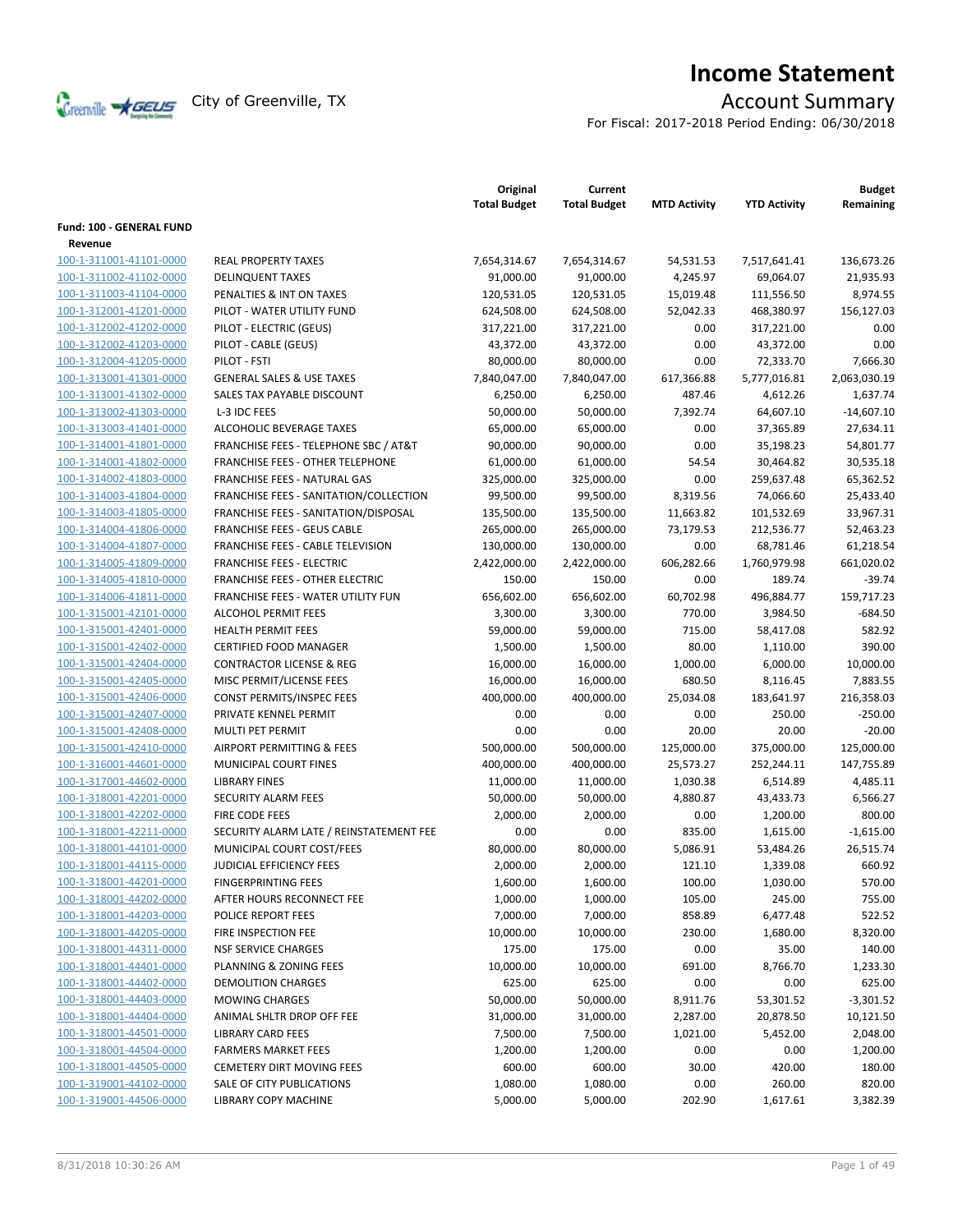|                         |                                        | Original<br><b>Total Budget</b> | Current<br><b>Total Budget</b> | <b>MTD Activity</b> | <b>YTD Activity</b> | <b>Budget</b><br>Remaining |
|-------------------------|----------------------------------------|---------------------------------|--------------------------------|---------------------|---------------------|----------------------------|
| 100-1-319001-45302-0000 | <b>CEMETERY LOTS SALES</b>             | 150.00                          | 150.00                         | 25.00               | 25.00               | 125.00                     |
| 100-1-319001-45303-0000 | <b>LAND SALES</b>                      | 0.00                            | 0.00                           | 65,000.00           | 65,000.00           | $-65,000.00$               |
| 100-1-319001-45304-0000 | <b>PROPERTY SALES</b>                  | 10,000.00                       | 10,000.00                      | 1,250.00            | 145,749.51          | $-135,749.51$              |
| 100-1-319001-45305-0000 | <b>AUCTION PROCEEDS</b>                | 1,500.00                        | 1,500.00                       | 0.00                | 0.00                | 1,500.00                   |
| 100-1-319001-45401-0000 | <b>INTEREST REVENUES</b>               | 18,000.00                       | 18,000.00                      | 1,560.43            | 25,190.35           | $-7,190.35$                |
| 100-1-319001-45501-0000 | LIBRARY MTG ROOM RENTAL                | 800.00                          | 800.00                         | 100.00              | 822.50              | $-22.50$                   |
| 100-1-319001-45503-0000 | PAVILION RENTALS                       | 18,255.00                       | 18,255.00                      | 710.00              | 6,477.83            | 11,777.17                  |
| 100-1-319001-45601-0000 | <b>MISCELLANEOUS REVENUES</b>          | 32,000.00                       | 32,000.00                      | 4.20                | 36,976.12           | $-4,976.12$                |
| 100-1-319001-45604-0000 | OTHER REVENUE / OVER/SHORT             | 0.00                            | 0.00                           | 20.67               | $-2,954.55$         | 2,954.55                   |
| 100-1-322001-43002-0000 | ANIMAL SHELTER CONTRIB                 | 100,000.00                      | 100,000.00                     | 25,000.00           | 100,000.00          | 0.00                       |
| 100-1-322001-43003-0000 | <b>HUNT CO CONTRIB - FIRE</b>          | 28,800.00                       | 28,800.00                      | 2,400.00            | 21,600.00           | 7,200.00                   |
| 100-1-322001-43004-0000 | HUNT CO MEM HOSP REIM                  | 22,400.00                       | 22,400.00                      | 0.00                | 14,933.36           | 7,466.64                   |
| 100-1-323001-46007-0000 | <b>XFR - GUN RANGE</b>                 | 32,225.00                       | 32,225.00                      | 2,685.42            | 24,168.78           | 8,056.22                   |
| 100-1-323001-46008-0000 | <b>XFR - TOURISM FUND</b>              | 175,000.00                      | 180,115.00                     | 14,583.33           | 136,364.97          | 43,750.03                  |
| 100-1-324001-46506-0000 | CA - RECREATION FUND                   | 5,811.00                        | 5,811.00                       | 484.25              | 4,358.25            | 1,452.75                   |
| 100-1-324001-46509-0000 | CA - VENUE MGMT FUND                   | 14,129.00                       | 14,129.00                      | 1,177.42            | 10,596.78           | 3,532.22                   |
| 100-1-324001-46537-0000 | CA - MAIL MACHINE LEASE                | 3,132.00                        | 3,132.00                       | 0.00                | 783.00              | 2,349.00                   |
| 100-1-324001-46614-0000 | CA - SANITATION FUND COLLECTION        | 30,488.00                       | 30,488.00                      | 2,540.67            | 22,866.03           | 7,621.97                   |
| 100-1-324001-46650-0000 | CA - UTILITY FUND TO GENERAL GOVERNME  | 318,332.00                      | 318,332.00                     | 26,527.67           | 238,749.03          | 79,582.97                  |
| 100-1-324001-46651-0000 | CA - UTILITY FUND TO PUBLIC WORKS      | 162,430.00                      | 162,430.00                     | 13,535.83           | 121,822.47          | 40,607.53                  |
| 100-1-324001-46801-0000 | <b>CA - SPENCE FUND</b>                | 600.00                          | 600.00                         | 50.00               | 450.00              | 150.00                     |
| 100-1-324009-46901-0000 | <b>CA - ELECTRIC UTILITY</b>           | 298,924.00                      | 298,924.00                     | 24,910.33           | 224,192.97          | 74,731.03                  |
| 100-1-324009-46906-0000 | <b>CA - CABLE UTILITY</b>              | 48,192.00                       | 48,192.00                      | 4,016.00            | 36,144.00           | 12,048.00                  |
|                         | <b>Revenue Total:</b>                  | 24,065,743.72                   | 24,070,858.72                  | 1,903,135.36        | 19,854,295.53       | 4,216,563.19               |
| <b>Expense</b>          |                                        |                                 |                                |                     |                     |                            |
| 100-1-411000-52001-0000 | <b>OFFICE SUPPLIES</b>                 | 60.00                           | 60.00                          | 0.00                | 39.99               | 20.01                      |
| 100-1-411000-52005-0000 | PRINTED MATERIALS                      | 96.00                           | 96.00                          | 0.00                | 0.00                | 96.00                      |
| 100-1-411000-52103-0000 | <b>MEETING SUPPLIES</b>                | 1,800.00                        | 1,800.00                       | 190.60              | 977.93              | 822.07                     |
| 100-1-411000-54001-0000 | <b>TELEPHONE CHARGES</b>               | 3,563.28                        | 3,563.28                       | 111.98              | 895.86              | 2,667.42                   |
| 100-1-411000-54101-0000 | PROFESSIONAL SERVICES                  | 0.00                            | 0.00                           | 0.00                | 8,298.10            | $-8,298.10$                |
| 100-1-411000-54201-0000 | MEMBERSHIPS & SUBSCRIPTIONS            | 6,250.00                        | 6,250.00                       | 0.00                | 6,025.00            | 225.00                     |
| 100-1-411000-54204-0000 | <b>PUBLIC RELATIONS</b>                | 1,000.00                        | 1,000.00                       | 0.00                | 1,100.00            | $-100.00$                  |
| 100-1-411000-54213-0000 | PLAQUES AND AWARDS                     | 750.00                          | 750.00                         | 0.00                | 196.39              | 553.61                     |
| 100-1-411000-54214-0000 | <b>TRAVEL &amp; TRAINING</b>           | 15,579.00                       | 15,579.00                      | 19.80               | 7,797.26            | 7,781.74                   |
| 100-1-411400-51001-0000 | <b>REGULAR SALARIES</b>                | 78,543.00                       | 78,543.00                      | 6,086.08            | 59,708.48           | 18,834.52                  |
| 100-1-411400-51021-0000 | LONGEVITY                              | 1,464.00                        | 1,464.00                       | 0.00                | 1,464.00            | 0.00                       |
| 100-1-411400-51116-0000 | <b>CAR ALLOWANCE</b>                   | 4,200.00                        | 4,200.00                       | 323.08              | 3,230.80            | 969.20                     |
| 100-1-411400-51117-0000 | <b>CELL PHONE ALLOWANCE</b>            | 696.00                          | 696.00                         | 53.54               | 535.40              | 160.60                     |
| 100-1-411400-51201-0000 | <b>FICA</b>                            | 5,252.00                        | 5,252.00                       | 383.68              | 3,891.66            | 1,360.34                   |
| 100-1-411400-51202-0000 | <b>MEDICARE</b>                        | 1,228.00                        | 1,228.00                       | 89.74               | 910.16              | 317.84                     |
| 100-1-411400-51203-0000 | <b>HEALTH INSURANCE</b>                | 10,725.00                       | 10,725.00                      | 893.75              | 8,043.75            | 2,681.25                   |
| 100-1-411400-51204-0000 | <b>WORKERS COMPENSATION</b>            | 232.00                          | 232.00                         | 19.33               | 173.97              | 58.03                      |
| 100-1-411400-51205-0000 | STATE UNEMPLOYMENT                     | 70.00                           | 70.00                          | 0.00                | 8.99                | 61.01                      |
| 100-1-411400-51301-0000 | <b>TMRS</b>                            | 9,751.00                        | 9,751.00                       | 750.96              | 7,442.57            | 2,308.43                   |
| 100-1-411400-52001-0000 | OFFICE SUPPLIES                        | 56.00                           | 56.00                          | 0.00                | 67.39               | $-11.39$                   |
| 100-1-411400-52002-0000 | POSTAGE / FREIGHT                      | 150.00                          | 150.00                         | 0.00                | 84.69               | 65.31                      |
| 100-1-411400-52005-0000 | PRINTED MATERIALS                      | 240.00                          | 240.00                         | 0.00                | 107.00              | 133.00                     |
| 100-1-411400-54001-0000 | <b>TELEPHONE CHARGES</b>               | 1,200.00                        | 1,200.00                       | 77.64               | 498.51              | 701.49                     |
| 100-1-411400-54101-0000 | PROFESSIONAL SERVICES                  | 875.00                          | 875.00                         | 0.00                | 875.00              | 0.00                       |
| 100-1-411400-54201-0000 | <b>MEMBERSHIPS &amp; SUBSCRIPTIONS</b> | 135.00                          | 135.00                         | 0.00                | 125.00              | 10.00                      |
| 100-1-411400-54206-0000 | <b>ELECTION EXPENSE</b>                | 5,500.00                        | 5,500.00                       | 12,820.86           | 12,944.19           | $-7,444.19$                |
| 100-1-411400-54212-0000 | PRINTING                               | 4,000.00                        | 4,000.00                       | 450.00              | 2,173.50            | 1,826.50                   |
| 100-1-411400-54214-0000 | <b>TRAVEL &amp; TRAINING</b>           | 1,025.00                        | 1,025.00                       | 19.80               | 126.50              | 898.50                     |
| 100-1-412100-51001-0000 | <b>REGULAR SALARIES</b>                | 176,813.00                      | 176,813.00                     | 11,039.51           | 110,601.10          | 66,211.90                  |
| 100-1-412100-51020-0000 | <b>OVERTIME</b>                        | 5,500.00                        | 5,500.00                       | 218.96              | 4,429.09            | 1,070.91                   |
| 100-1-412100-51021-0000 | LONGEVITY                              | 5,344.00                        | 5,344.00                       | 0.00                | 5,344.00            | 0.00                       |
| 100-1-412100-51101-0000 | <b>CERTIFICATION PAY</b>               | 3,600.00                        | 3,600.00                       | 184.62              | 2,030.84            | 1,569.16                   |
| 100-1-412100-51201-0000 | <b>FICA</b>                            | 11,929.00                       | 11,929.00                      | 640.76              | 7,147.35            | 4,781.65                   |
| 100-1-412100-51202-0000 | MEDICARE                               | 2,790.00                        | 2,790.00                       | 149.85              | 1,671.57            | 1,118.43                   |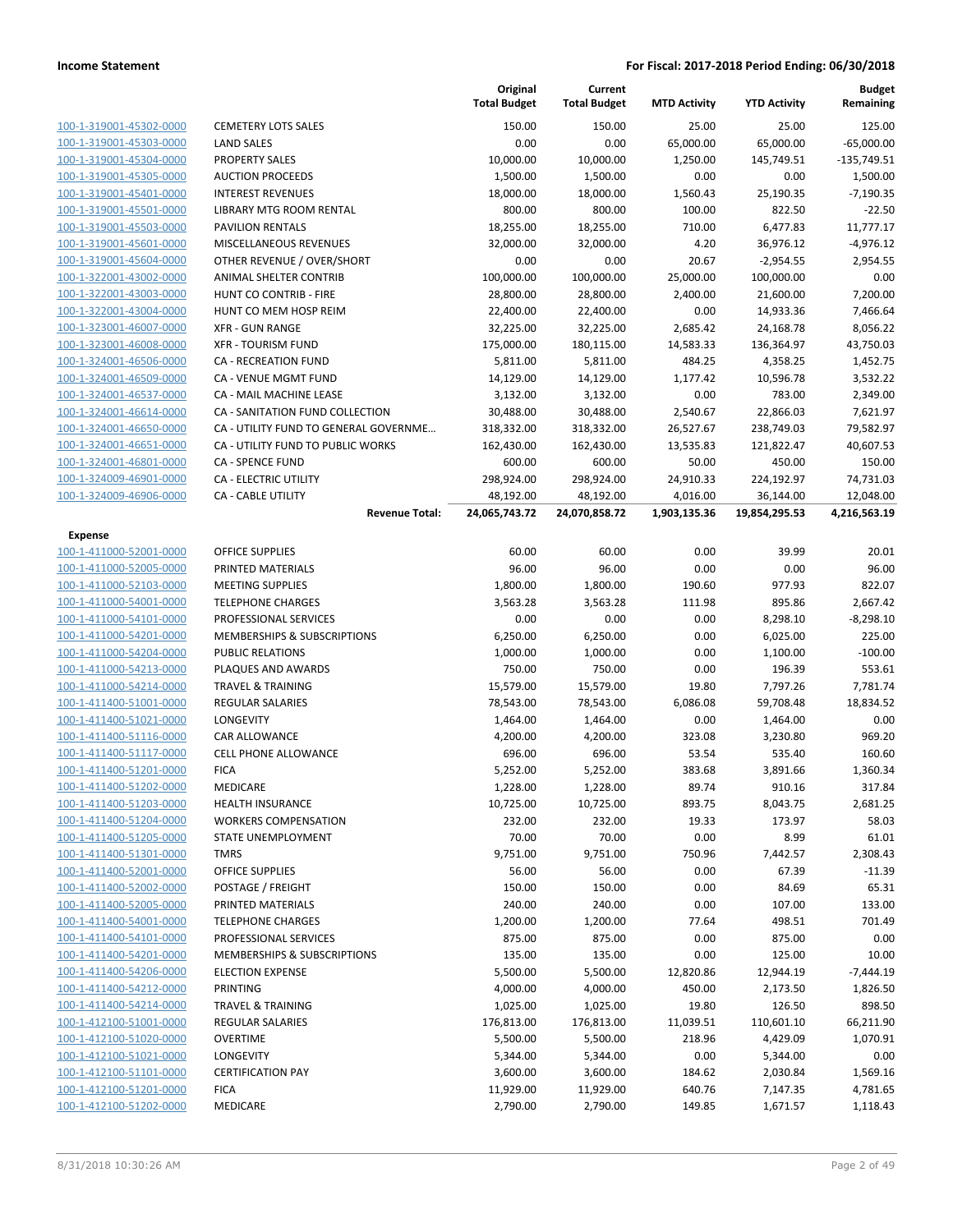| 100-1-412100-51203-0000                                   |
|-----------------------------------------------------------|
| 100-1-412100-51204-0000                                   |
| 100-1-412100-51205-0000                                   |
| <u>100-1-412100-51301-0000</u>                            |
| 100-1-412100-51401-0000                                   |
|                                                           |
| 100-1-412100-52001-0000                                   |
| 100-1-412100-52002-0000                                   |
| 100-1-412100-52005-0000                                   |
| <u>100-1-412100-52102-0000</u>                            |
| 100-1-412100-52110-0000                                   |
| 100-1-412100-53201-<br>-0000                              |
|                                                           |
| 100-1-412100-54001-0000                                   |
| 100-1-412100-54101-0000                                   |
| <u>100-1-412100-54201-0000</u>                            |
| 100-1-412100-54207-0000                                   |
| 100-1-412100-54214-0000                                   |
| 100-1-413200-51001-0000                                   |
| 100-1-413200-51020-0000                                   |
|                                                           |
| 100-1-413200-51021-0000                                   |
| 100-1-413200-51101-0000                                   |
| 100-1-413200-51116-0000                                   |
| 100-1-413200-51117-0000                                   |
| 100-1-413200-51201-0000                                   |
| <u>100-1-413200-51202-0000</u>                            |
| 100-1-413200-51203-0000                                   |
|                                                           |
| 100-1-413200-51204-0000                                   |
| 100-1-413200-51205-0000                                   |
| 100-1-413200-51301-0000                                   |
| <u>100-1-413200-51303-0000</u>                            |
| 100-1-413200-52001-0000                                   |
| 100-1-413200-52002-0000                                   |
| 100-1-413200-52102-0000                                   |
| 100-1-413200-52103-0000                                   |
|                                                           |
| <u>100-1-413200-52201-0000</u>                            |
| 100-1-413200-54001-0000                                   |
| 100-1-413200-54101-0000                                   |
| 100-1-413200-54201-0000                                   |
| 100-1-413200-54205-0000                                   |
| <u>100-1-413200-54212-0000</u>                            |
| 100-1-413200-54214-0000                                   |
| 100-1-415100-51001-0000                                   |
| <u>100-1-415100-51020-0000</u>                            |
|                                                           |
| 100-1-415100-51021-0000                                   |
|                                                           |
| 100-1-415100-51116-0000                                   |
| 100-1-415100-51117-0000                                   |
| 100-1-415100-51201-0000                                   |
| 100-1-415100-51202-0000                                   |
|                                                           |
| 100-1-415100-51203-0000                                   |
| <u>100-1-415100-51204-0000</u>                            |
| 100-1-415100-51205-0000                                   |
| 100-1-415100-51301-0000                                   |
| 100-1-415100-51401-0000                                   |
| 100-1-415100-52001-0000                                   |
| <u>100-1-415100-52002-0000</u>                            |
| 100-1-415100-54001-0000                                   |
|                                                           |
| 100-1-415100-54110-0000                                   |
| 100-1-415100-54201-0000                                   |
| 100-1-415100-54211-0000<br><u>100-1-415100-54212-0000</u> |

|                                                    |                                                                 | Original<br><b>Total Budget</b> | Current<br><b>Total Budget</b> | <b>MTD Activity</b> | <b>YTD Activity</b> | <b>Budget</b><br>Remaining |
|----------------------------------------------------|-----------------------------------------------------------------|---------------------------------|--------------------------------|---------------------|---------------------|----------------------------|
| 100-1-412100-51203-0000                            | <b>HEALTH INSURANCE</b>                                         | 42,900.00                       | 42,900.00                      | 3,575.00            | 32,175.00           | 10,725.00                  |
| 100-1-412100-51204-0000                            | <b>WORKERS COMPENSATION</b>                                     | 526.00                          | 526.00                         | 43.83               | 394.47              | 131.53                     |
| 100-1-412100-51205-0000                            | STATE UNEMPLOYMENT                                              | 407.00                          | 407.00                         | 0.00                | 86.84               | 320.16                     |
| 100-1-412100-51301-0000                            | <b>TMRS</b>                                                     | 21,333.00                       | 21,333.00                      | 1,329.70            | 12,590.73           | 8,742.27                   |
| 100-1-412100-51401-0000                            | <b>CONTRA - SALARIES</b>                                        | 0.00                            | 0.00                           | 0.00                | 2,092.84            | $-2,092.84$                |
| 100-1-412100-52001-0000                            | <b>OFFICE SUPPLIES</b>                                          | 900.00                          | 900.00                         | 188.24              | 759.74              | 140.26                     |
| 100-1-412100-52002-0000                            | POSTAGE / FREIGHT                                               | 3,700.00                        | 3,700.00                       | 0.00                | 930.91              | 2,769.09                   |
| 100-1-412100-52005-0000                            | PRINTED MATERIALS                                               | 1,500.00                        | 1,500.00                       | 0.00                | 820.58              | 679.42                     |
| 100-1-412100-52102-0000                            | <b>BOOKS / REF SUPPLIES</b>                                     | 100.00                          | 100.00                         | 0.00                | 100.50              | $-0.50$                    |
| 100-1-412100-52110-0000                            | <b>TICKET WRITER SUPPLIES</b>                                   | 8,700.00                        | 8,700.00                       | 0.00                | 0.00                | 8,700.00                   |
| 100-1-412100-53201-0000                            | FURNITURE & OFFICE EQUIPMENT                                    | 1,300.00                        | 1,300.00                       | 0.00                | 1,211.54            | 88.46                      |
| 100-1-412100-54001-0000                            | <b>TELEPHONE CHARGES</b>                                        | 5,000.00                        | 5,000.00                       | 353.96              | 4,566.59            | 433.41                     |
| 100-1-412100-54101-0000                            | PROFESSIONAL SERVICES                                           | 27,192.00                       | 27,192.00                      | 70.00               | 21,167.68           | 6,024.32                   |
| 100-1-412100-54201-0000                            | <b>MEMBERSHIPS &amp; SUBSCRIPTIONS</b>                          | 550.00                          | 550.00                         | 0.00                | 274.29              | 275.71                     |
| 100-1-412100-54207-0000                            | COURT COSTS, JURY, WIT FEES                                     | 360.00                          | 360.00                         | 36.00               | 144.00              | 216.00                     |
| 100-1-412100-54214-0000                            | <b>TRAVEL &amp; TRAINING</b>                                    | 7,700.00                        | 7,700.00                       | 320.00              | 3,436.36            | 4,263.64                   |
| 100-1-413200-51001-0000                            | <b>REGULAR SALARIES</b>                                         | 220,911.00                      | 220,911.00                     | 15,044.01           | 153,216.42          | 67,694.58                  |
| 100-1-413200-51020-0000                            | <b>OVERTIME</b>                                                 | 126.00                          | 126.00                         | 0.00                | 90.00               | 36.00                      |
| 100-1-413200-51021-0000                            | <b>LONGEVITY</b>                                                | 2,662.00                        | 2,662.00                       | 0.00                | 2,662.00            | 0.00                       |
| 100-1-413200-51101-0000                            | <b>CERTIFICATION PAY</b>                                        | 1,200.00                        | 1,200.00                       | 0.00                | 646.10              | 553.90                     |
| 100-1-413200-51116-0000                            | <b>CAR ALLOWANCE</b>                                            | 7,380.00                        | 7,380.00                       | 369.23              | 4,620.06            | 2,759.94                   |
| 100-1-413200-51117-0000                            | <b>CELL PHONE ALLOWANCE</b>                                     | 0.00                            | 0.00                           | 53.07               | 101.52              | $-101.52$                  |
| 100-1-413200-51201-0000                            | <b>FICA</b>                                                     | 8,856.00                        | 8,856.00                       | 917.79              | 11,263.29           | $-2,407.29$                |
| 100-1-413200-51202-0000                            | <b>MEDICARE</b>                                                 | 3,357.00                        | 3,357.00                       | 214.64              | 3,521.78            | $-164.78$                  |
| 100-1-413200-51203-0000                            | <b>HEALTH INSURANCE</b>                                         | 21,450.00                       | 21,450.00                      | 1,787.50            | 16,087.50           | 5,362.50                   |
| 100-1-413200-51204-0000                            | <b>WORKERS COMPENSATION</b>                                     | 634.00                          | 634.00                         | 52.83               | 475.47              | 158.53                     |
| 100-1-413200-51205-0000                            | <b>STATE UNEMPLOYMENT</b>                                       | 141.00                          | 141.00                         | 0.00                | 29.13               | 111.87                     |
| 100-1-413200-51301-0000                            | <b>TMRS</b>                                                     | 26,651.00                       | 26,651.00                      | 1,797.18            | 28,389.32           | $-1,738.32$                |
| 100-1-413200-51303-0000                            | SUP 457 COMP PLAN                                               | 0.00                            | 0.00                           | 847.62              | 847.62              | $-847.62$                  |
| 100-1-413200-52001-0000                            | <b>OFFICE SUPPLIES</b>                                          | 550.00                          | 550.00                         | 0.00                | 230.96              | 319.04                     |
| 100-1-413200-52002-0000                            | POSTAGE / FREIGHT                                               | 200.00                          | 200.00                         | 0.00                | 28.80               | 171.20                     |
| 100-1-413200-52102-0000                            | <b>BOOKS / REF SUPPLIES</b>                                     | 100.00                          | 100.00                         | 0.00                | 0.00                | 100.00                     |
| 100-1-413200-52103-0000                            | <b>MEETING SUPPLIES</b>                                         | 475.00                          | 475.00                         | 37.03               | 325.86              | 149.14                     |
| 100-1-413200-52201-0000                            | MINOR TOOLS & EQUIPMENT                                         | 300.00<br>6,000.00              | 300.00                         | 0.00                | 0.00                | 300.00                     |
| 100-1-413200-54001-0000                            | <b>TELEPHONE CHARGES</b>                                        |                                 | 6,000.00                       | 351.63              | 3,724.47            | 2,275.53<br>100.00         |
| 100-1-413200-54101-0000                            | PROFESSIONAL SERVICES<br><b>MEMBERSHIPS &amp; SUBSCRIPTIONS</b> | 100.00                          | 100.00                         | 0.00<br>150.00      | 0.00<br>656.29      | 743.71                     |
| 100-1-413200-54201-0000<br>100-1-413200-54205-0000 |                                                                 | 1,400.00                        | 1,400.00                       |                     |                     |                            |
| 100-1-413200-54212-0000                            | <b>BUSINESS MEALS</b><br>PRINTING                               | 1,000.00<br>450.00              | 1,000.00<br>450.00             | 20.40<br>0.00       | 204.57<br>0.00      | 795.43<br>450.00           |
| 100-1-413200-54214-0000                            | TRAVEL & TRAINING                                               | 8,000.00                        | 8,000.00                       | 0.00                | 1,485.27            | 6,514.73                   |
| 100-1-415100-51001-0000                            | <b>REGULAR SALARIES</b>                                         | 270,017.00                      | 270,017.00                     | 16,877.94           | 195,544.82          | 74,472.18                  |
| 100-1-415100-51020-0000                            | <b>OVERTIME</b>                                                 | 1,103.00                        | 1,103.00                       | 225.12              | 640.50              | 462.50                     |
| 100-1-415100-51021-0000                            | LONGEVITY                                                       | 3,702.00                        | 3,702.00                       | 0.00                | 3,702.00            | 0.00                       |
| 100-1-415100-51116-0000                            | CAR ALLOWANCE                                                   | 4,200.00                        | 4,200.00                       | 161.54              | 1,546.19            | 2,653.81                   |
| 100-1-415100-51117-0000                            | CELL PHONE ALLOWANCE                                            | 420.00                          | 420.00                         | 23.08               | 265.33              | 154.67                     |
| 100-1-415100-51201-0000                            | <b>FICA</b>                                                     | 17,305.00                       | 17,305.00                      | 965.10              | 11,562.30           | 5,742.70                   |
| 100-1-415100-51202-0000                            | <b>MEDICARE</b>                                                 | 4,047.00                        | 4,047.00                       | 225.71              | 2,704.08            | 1,342.92                   |
| 100-1-415100-51203-0000                            | <b>HEALTH INSURANCE</b>                                         | 53,624.00                       | 53,624.00                      | 4,468.67            | 40,218.03           | 13,405.97                  |
| 100-1-415100-51204-0000                            | <b>WORKERS COMPENSATION</b>                                     | 764.00                          | 764.00                         | 63.67               | 573.03              | 190.97                     |
| 100-1-415100-51205-0000                            | STATE UNEMPLOYMENT                                              | 352.00                          | 352.00                         | 19.00               | 109.81              | 242.19                     |
| 100-1-415100-51301-0000                            | <b>TMRS</b>                                                     | 32,127.00                       | 32,127.00                      | 2,008.84            | 23,067.46           | 9,059.54                   |
| 100-1-415100-51401-0000                            | <b>CONTRA - SALARIES</b>                                        | 0.00                            | 0.00                           | $-231.78$           | $-231.78$           | 231.78                     |
| 100-1-415100-52001-0000                            | OFFICE SUPPLIES                                                 | 1,700.00                        | 1,700.00                       | 31.37               | 1,192.16            | 507.84                     |
| 100-1-415100-52002-0000                            | POSTAGE / FREIGHT                                               | 5,000.00                        | 5,000.00                       | 0.00                | 1,810.70            | 3,189.30                   |
| 100-1-415100-54001-0000                            | <b>TELEPHONE CHARGES</b>                                        | 3,400.00                        | 3,400.00                       | 196.33              | 2,025.77            | 1,374.23                   |
| 100-1-415100-54110-0000                            | <b>AUDIT</b>                                                    | 66,650.00                       | 64,950.00                      | 0.00                | 58,181.00           | 6,769.00                   |
| 100-1-415100-54201-0000                            | <b>MEMBERSHIPS &amp; SUBSCRIPTIONS</b>                          | 2,345.00                        | 2,345.00                       | 0.00                | 940.00              | 1,405.00                   |
| 100-1-415100-54211-0000                            | ADVERTISING                                                     | 25,000.00                       | 25,000.00                      | 11,244.29           | 28,420.99           | $-3,420.99$                |
| 100-1-415100-54212-0000                            | PRINTING                                                        | 3,500.00                        | 3,500.00                       | 0.00                | 0.00                | 3,500.00                   |
|                                                    |                                                                 |                                 |                                |                     |                     |                            |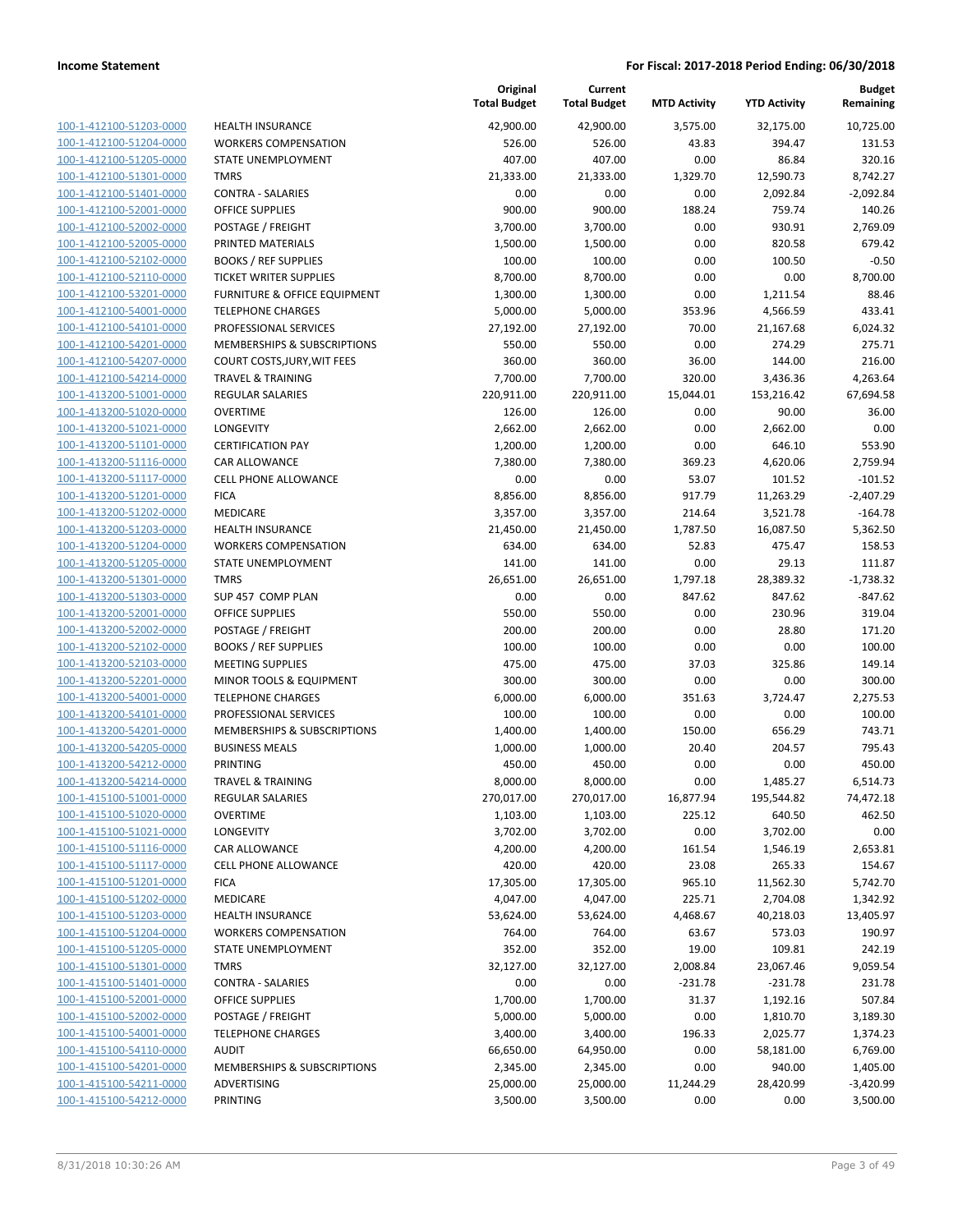| 100-1-415100-54214-0000        |
|--------------------------------|
| 100-1-415150-54401-0000        |
| 100-1-415150-54402-0000        |
| 100-1-415300-54106-0000        |
| 100-1-415500-51001-0000        |
|                                |
| 100-1-415500-51020-0000        |
| 100-1-415500-51021-0000        |
| 100-1-415500-51116-0000        |
| 100-1-415500-51117-0000        |
| 100-1-415500-51201-0000        |
| 100-1-415500-51202-0000        |
| 100-1-415500-51203-0000        |
| <u>100-1-415500-51204-0000</u> |
|                                |
| 100-1-415500-51205-0000        |
| 100-1-415500-51301-0000        |
| 100-1-415500-52001-0000        |
| 100-1-415500-52002-0000        |
| 100-1-415500-52303-0000        |
| 100-1-415500-52401-0000        |
| 100-1-415500-54001-0000        |
| 100-1-415500-54102-0000        |
| 100-1-415500-54103-0000        |
|                                |
| 100-1-415500-54107-0000        |
| 100-1-415500-54118-0000        |
| 100-1-415500-54119-0000        |
| 100-1-415500-54201-0000        |
| 100-1-415500-54213-0000        |
| 100-1-415500-54214-0000        |
| 100-1-421100-51001-0000        |
| 100-1-421100-51020-0000        |
| 100-1-421100-51021-0000        |
| 100-1-421100-51101-0000        |
| <u>100-1-421100-51115-0000</u> |
|                                |
| 100-1-421100-51117-0000        |
| 100-1-421100-51201-0000        |
| 100-1-421100-51202-0000        |
| 100-1-421100-51203-0000        |
| 100-1-421100-51204-0000        |
| 100-1-421100-51205-0000        |
| 100-1-421100-51301-0000        |
| 100-1-421100-51401-0000        |
| 100-1-421100-52001-0000        |
| <u>100-1-421100-52002-0000</u> |
| 100-1-421100-52004-0000        |
|                                |
| 100-1-421100-52005-0000        |
| 100-1-421100-52103-0000        |
| 100-1-421100-52104-0000        |
| <u>100-1-421100-52201-0000</u> |
| 100-1-421100-52203-0000        |
| 100-1-421100-52302-0000        |
| 100-1-421100-52305-0000        |
| 100-1-421100-53202-0000        |
| <u>100-1-421100-53205-0000</u> |
|                                |
| 100-1-421100-54001-0000        |
| 100-1-421100-54002-0000        |
| <u>100-1-421100-54201-0000</u> |
| 100-1-421100-54205-0000        |
| <u>100-1-421100-54212-0000</u> |
| 100-1-421100-54213-0000        |
|                                |

|                                                    |                                            | Original<br><b>Total Budget</b> | Current<br><b>Total Budget</b> | <b>MTD Activity</b> | <b>YTD Activity</b>    | <b>Budget</b><br>Remaining |
|----------------------------------------------------|--------------------------------------------|---------------------------------|--------------------------------|---------------------|------------------------|----------------------------|
| 100-1-415100-54214-0000                            | <b>TRAVEL &amp; TRAINING</b>               | 4,500.00                        | 6,200.00                       | 580.00              | 4,433.87               | 1,766.13                   |
| 100-1-415150-54401-0000                            | <b>APPRAISER</b>                           | 251,500.00                      | 251,500.00                     | 63,517.48           | 190,552.44             | 60,947.56                  |
| 100-1-415150-54402-0000                            | <b>COLLECTOR</b>                           | 16,000.00                       | 16,000.00                      | 0.00                | 15,873.80              | 126.20                     |
| 100-1-415300-54106-0000                            | <b>ATTORNEY FEES</b>                       | 200,000.00                      | 200,000.00                     | 17,048.09           | 164,548.23             | 35,451.77                  |
| 100-1-415500-51001-0000                            | <b>REGULAR SALARIES</b>                    | 164,210.00                      | 164,210.00                     | 12,666.73           | 126,843.35             | 37,366.65                  |
| 100-1-415500-51020-0000                            | <b>OVERTIME</b>                            | 500.00                          | 500.00                         | 134.70              | 952.36                 | $-452.36$                  |
| 100-1-415500-51021-0000                            | <b>LONGEVITY</b>                           | 3,726.00                        | 3,726.00                       | 0.00                | 3,726.00               | 0.00                       |
| 100-1-415500-51116-0000                            | CAR ALLOWANCE                              | 4,200.00                        | 4,200.00                       | 323.08              | 3,230.80               | 969.20                     |
| 100-1-415500-51117-0000                            | <b>CELL PHONE ALLOWANCE</b>                | 960.00                          | 960.00                         | 73.84               | 738.40                 | 221.60                     |
| 100-1-415500-51201-0000                            | <b>FICA</b>                                | 10,711.00                       | 10,711.00                      | 772.46              | 8,025.89               | 2,685.11                   |
| 100-1-415500-51202-0000                            | MEDICARE                                   | 2,505.00                        | 2,505.00                       | 180.65              | 1,877.03               | 627.97                     |
| 100-1-415500-51203-0000                            | HEALTH INSURANCE                           | 32,175.00                       | 32,175.00                      | 2,681.25            | 24,131.25              | 8,043.75                   |
| 100-1-415500-51204-0000                            | <b>WORKERS COMPENSATION</b>                | 473.00                          | 473.00                         | 39.42               | 354.78                 | 118.22                     |
| 100-1-415500-51205-0000                            | STATE UNEMPLOYMENT                         | 211.00                          | 211.00                         | 0.00                | 45.02                  | 165.98                     |
| 100-1-415500-51301-0000                            | <b>TMRS</b>                                | 19,885.00                       | 19,885.00                      | 1,533.65            | 15,481.30              | 4,403.70                   |
| 100-1-415500-52001-0000                            | OFFICE SUPPLIES                            | 1,500.00                        | 1,500.00                       | 504.18              | 2,092.65               | $-592.65$                  |
| 100-1-415500-52002-0000                            | POSTAGE / FREIGHT                          | 700.00                          | 700.00                         | 83.43               | 563.37                 | 136.63                     |
| 100-1-415500-52303-0000                            | <b>TRAINING SUPPLIES</b>                   | 500.00                          | 500.00                         | 0.00                | 0.00                   | 500.00                     |
| 100-1-415500-52401-0000                            | RECREATIONAL SUPPLIES                      | 2,800.00                        | 2,800.00                       | 0.00                | 0.00                   | 2,800.00                   |
| 100-1-415500-54001-0000                            | <b>TELEPHONE CHARGES</b>                   | 2,500.00                        | 2,500.00                       | 173.55              | 1,601.66               | 898.34                     |
| 100-1-415500-54102-0000                            | <b>MVR CHECKS</b>                          | 200.00                          | 200.00                         | 0.00                | 78.22                  | 121.78                     |
| 100-1-415500-54103-0000                            | CONSULTING                                 | 300.00                          | 300.00                         | 0.00                | 0.00                   | 300.00                     |
| 100-1-415500-54107-0000                            | <b>MEDICAL</b>                             | 5,000.00                        | 5,000.00                       | 424.00              | 3,183.00               | 1,817.00                   |
| 100-1-415500-54118-0000                            | <b>MEDICAL - POLICE</b>                    | 2,500.00                        | 2,500.00                       | 0.00                | 3,044.67               | $-544.67$                  |
| 100-1-415500-54119-0000                            | <b>MEDICAL - FIRE</b>                      | 1,500.00                        | 1,500.00                       | 0.00                | 1,180.00               | 320.00                     |
| 100-1-415500-54201-0000                            | MEMBERSHIPS & SUBSCRIPTIONS                | 3,500.00                        | 3,500.00                       | 758.59              | 2,289.84               | 1,210.16                   |
| 100-1-415500-54213-0000                            | PLAQUES AND AWARDS                         | 13,910.00                       | 13,910.00                      | 1,549.81            | 11,273.67              | 2,636.33                   |
| 100-1-415500-54214-0000<br>100-1-421100-51001-0000 | <b>TRAVEL &amp; TRAINING</b>               | 3,000.00                        | 3,000.00                       | 0.00                | 2,396.56               | 603.44                     |
| 100-1-421100-51020-0000                            | <b>REGULAR SALARIES</b><br><b>OVERTIME</b> | 263,787.00<br>1,684.00          | 263,787.00<br>1,684.00         | 24,628.71<br>280.34 | 206,721.74<br>5,176.60 | 57,065.26<br>$-3,492.60$   |
| 100-1-421100-51021-0000                            | <b>LONGEVITY</b>                           | 4,128.00                        | 4,128.00                       | 0.00                | 4,128.00               | 0.00                       |
| 100-1-421100-51101-0000                            | <b>CERTIFICATION PAY</b>                   | 3,000.00                        | 3,000.00                       | 346.15              | 2,838.43               | 161.57                     |
| 100-1-421100-51115-0000                            | <b>CLOTHING ALLOWANCE</b>                  | 600.00                          | 600.00                         | 23.10               | 743.22                 | $-143.22$                  |
| 100-1-421100-51117-0000                            | <b>CELL PHONE ALLOWANCE</b>                | 1,560.00                        | 1,560.00                       | 156.92              | 1,236.92               | 323.08                     |
| 100-1-421100-51201-0000                            | <b>FICA</b>                                | 17,013.00                       | 17,013.00                      | 1,481.20            | 12,934.46              | 4,078.54                   |
| 100-1-421100-51202-0000                            | MEDICARE                                   | 3,979.00                        | 3,979.00                       | 346.41              | 3,025.01               | 953.99                     |
| 100-1-421100-51203-0000                            | HEALTH INSURANCE                           | 42,900.00                       | 42,900.00                      | 3,575.00            | 32,175.00              | 10,725.00                  |
| 100-1-421100-51204-0000                            | <b>WORKERS COMPENSATION</b>                | 5,289.00                        | 5,289.00                       | 440.75              | 3,966.75               | 1,322.25                   |
| 100-1-421100-51205-0000                            | STATE UNEMPLOYMENT                         | 281.00                          | 281.00                         | 0.00                | 49.62                  | 231.38                     |
| 100-1-421100-51301-0000                            | TMRS                                       | 31,583.00                       | 31,583.00                      | 2,955.59            | 25,326.82              | 6,256.18                   |
| 100-1-421100-51401-0000                            | <b>CONTRA - SALARIES</b>                   | 0.00                            | 0.00                           | 0.00                | -892.44                | 892.44                     |
| 100-1-421100-52001-0000                            | <b>OFFICE SUPPLIES</b>                     | 1,000.00                        | 1,000.00                       | 129.96              | 883.21                 | 116.79                     |
| 100-1-421100-52002-0000                            | POSTAGE / FREIGHT                          | 2,300.00                        | 2,300.00                       | 7.90                | 144.76                 | 2,155.24                   |
| 100-1-421100-52004-0000                            | <b>COMPUTER SUPPLIES</b>                   | 300.00                          | 300.00                         | 39.99               | 39.99                  | 260.01                     |
| 100-1-421100-52005-0000                            | PRINTED MATERIALS                          | 210.00                          | 210.00                         | 0.00                | 44.53                  | 165.47                     |
| 100-1-421100-52103-0000                            | <b>MEETING SUPPLIES</b>                    | 1,200.00                        | 1,200.00                       | 0.00                | 1,014.92               | 185.08                     |
| 100-1-421100-52104-0000                            | <b>WEARING APPAREL</b>                     | 300.00                          | 300.00                         | 0.00                | 333.96                 | $-33.96$                   |
| 100-1-421100-52201-0000                            | MINOR TOOLS & EQUIPMENT                    | 600.00                          | 600.00                         | 0.00                | 12.86                  | 587.14                     |
| 100-1-421100-52203-0000                            | <b>MOTOR VEHICLE FUEL</b>                  | 4,000.00                        | 4,000.00                       | 304.85              | 3,179.16               | 820.84                     |
| 100-1-421100-52302-0000                            | <b>MEDICAL SUPPLIES</b>                    | 300.00                          | 300.00                         | 0.00                | 203.89                 | 96.11                      |
| 100-1-421100-52305-0000                            | PUBLIC EDUCATION                           | 9,481.00                        | 9,481.00                       | 976.77              | 2,431.42               | 7,049.58                   |
| 100-1-421100-53202-0000                            | MACHINE, TOOLS & IMPLMNTS                  | 150.00                          | 150.00                         | 0.00                | 0.00                   | 150.00                     |
| 100-1-421100-53205-0000                            | <b>MOTOR VEHICLES</b>                      | 2,500.00                        | 2,500.00                       | 1,349.00            | 3,491.87               | $-991.87$                  |
| 100-1-421100-54001-0000                            | <b>TELEPHONE CHARGES</b>                   | 30,000.00                       | 30,000.00                      | 1,755.87            | 16,246.22              | 13,753.78                  |
| 100-1-421100-54002-0000                            | UTILITY CHARGES                            | 78,000.00                       | 78,000.00                      | 6,409.78            | 60,202.71              | 17,797.29                  |
| 100-1-421100-54201-0000                            | MEMBERSHIPS & SUBSCRIPTIONS                | 2,533.18                        | 2,533.18                       | 0.00                | 670.00                 | 1,863.18                   |
| 100-1-421100-54205-0000                            | <b>BUSINESS MEALS</b>                      | 150.00                          | 150.00                         | 0.00                | 171.67                 | $-21.67$                   |
| 100-1-421100-54212-0000                            | PRINTING                                   | 200.00                          | 200.00                         | 0.00                | 0.00                   | 200.00                     |
| 100-1-421100-54213-0000                            | PLAQUES AND AWARDS                         | 200.00                          | 200.00                         | 0.00                | 200.00                 | 0.00                       |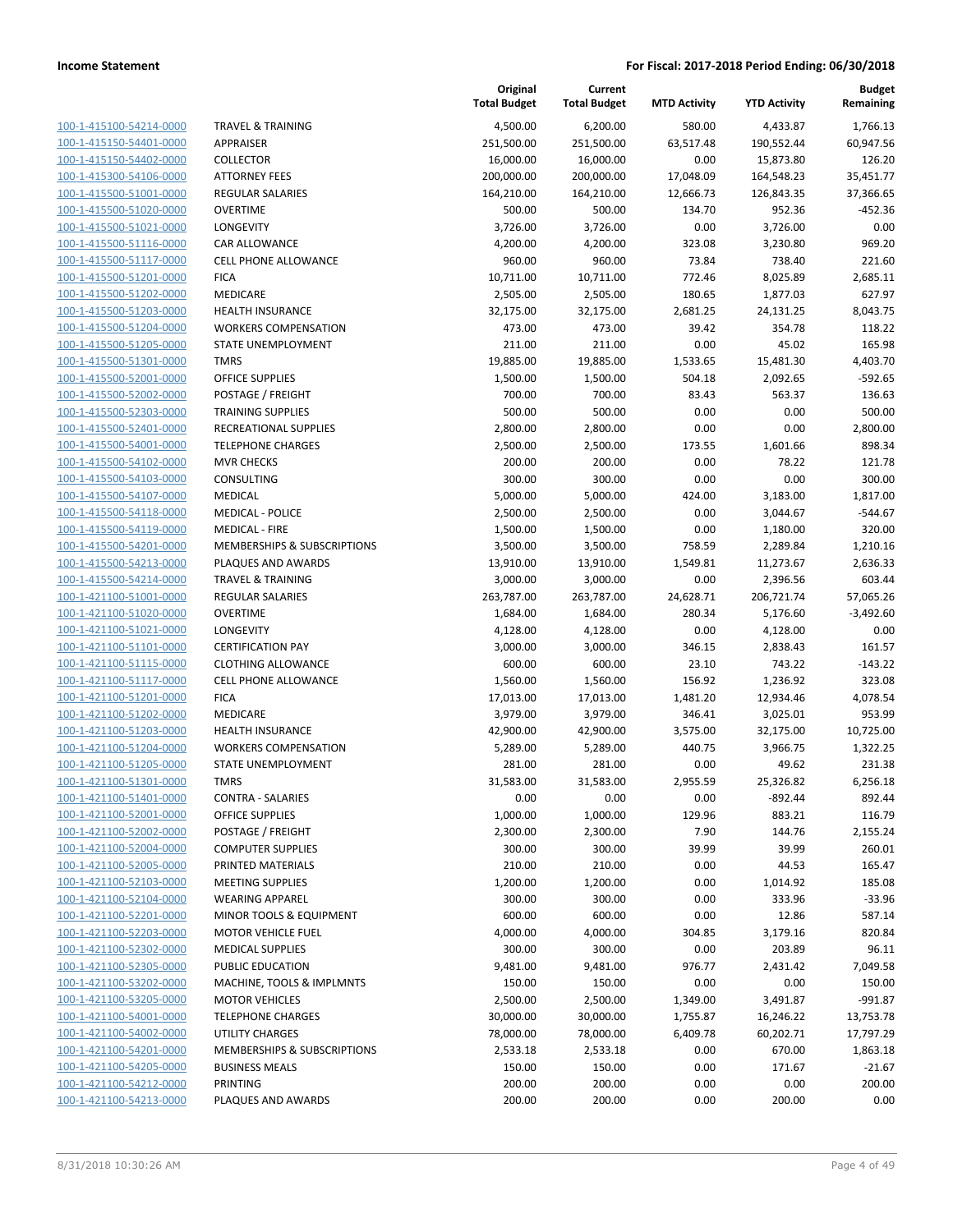| 100-1-421100-54214-0000        |
|--------------------------------|
| 100-1-421210-51001-0000        |
| 100-1-421210-51020-0000        |
| 100-1-421210-51021-0000        |
| 100-1-421210-51101-0000        |
| 100-1-421210-51115-0000        |
| 100-1-421210-51117-0000        |
| 100-1-421210-51201-0000        |
| 100-1-421210-51202-0000        |
| 100-1-421210-51203-0000        |
| 100-1-421210-51204-0000        |
| 100-1-421210-51205-0000        |
| 100-1-421210-51301-0000        |
| 100-1-421210-51401-0000        |
| 100-1-421210-52001-0000        |
| 100-1-421210-52002-0000        |
|                                |
| 100-1-421210-52004-0000        |
| 100-1-421210-52005-0000        |
| 100-1-421210-52102-0000        |
| 100-1-421210-52104-0000        |
| 100-1-421210-52201-0000        |
| 100-1-421210-52203-0000        |
| 100-1-421210-53203-0000        |
| 100-1-421210-53205-0000        |
| 100-1-421210-54001-0000        |
| 100-1-421210-54201-0000        |
| 100-1-421210-54208-0000        |
| 100-1-421210-54214-0000        |
| 100-1-421210-54215-0000        |
| 100-1-421210-54216-0000        |
| 100-1-421230-51001-0000        |
|                                |
| 100-1-421230-51020-0000        |
| 100-1-421230-51021-0000        |
| 100-1-421230-51101-0000        |
| 100-1-421230-51102-0000        |
| 100-1-421230-51115-0000        |
| 100-1-421230-51117-0000        |
| 100-1-421230-51201-0000        |
| 100-1-421230-51202-0000        |
| 100-1-421230-51203-0000        |
| 100-1-421230-51204-0000        |
| 100-1-421230-51205-0000        |
| <u>100-1-421230-51301-0000</u> |
| <u>100-1-421230-51401-0000</u> |
| 100-1-421230-52001-0000        |
| <u>100-1-421230-52002-0000</u> |
| 100-1-421230-52004-0000        |
|                                |
| <u>100-1-421230-52005-0000</u> |
| <u>100-1-421230-52102-0000</u> |
| <u>100-1-421230-52104-0000</u> |
| 100-1-421230-52108-0000        |
| 100-1-421230-52109-0000        |
| 100-1-421230-52111-0000        |
| <u>100-1-421230-52201-0000</u> |
| 100-1-421230-52203-0000        |
| <u>100-1-421230-52303-0000</u> |
| 100-1-421230-52309-0000        |
| <u>100-1-421230-53202-0000</u> |
| <u>100-1-421230-53205-0000</u> |
|                                |

|                                                    |                                             | Original<br><b>Total Budget</b> | Current<br><b>Total Budget</b> | <b>MTD Activity</b>   | <b>YTD Activity</b>    | <b>Budget</b><br>Remaining |
|----------------------------------------------------|---------------------------------------------|---------------------------------|--------------------------------|-----------------------|------------------------|----------------------------|
| 100-1-421100-54214-0000                            | <b>TRAVEL &amp; TRAINING</b>                | 5,400.00                        | 5,400.00                       | 0.00                  | 3,724.15               | 1,675.85                   |
| 100-1-421210-51001-0000                            | <b>REGULAR SALARIES</b>                     | 742,891.00                      | 742,891.00                     | 47,819.36             | 482,992.79             | 259,898.21                 |
| 100-1-421210-51020-0000                            | <b>OVERTIME</b>                             | 42,510.00                       | 42,510.00                      | 4,424.73              | 43,039.51              | $-529.51$                  |
| 100-1-421210-51021-0000                            | LONGEVITY                                   | 18,918.00                       | 18,918.00                      | 147.70                | 12,493.45              | 6,424.55                   |
| 100-1-421210-51101-0000                            | <b>CERTIFICATION PAY</b>                    | 18,000.00                       | 18,000.00                      | 1,153.82              | 11,745.89              | 6,254.11                   |
| 100-1-421210-51115-0000                            | <b>CLOTHING ALLOWANCE</b>                   | 6,600.00                        | 6,600.00                       | 83.16                 | 6,023.70               | 576.30                     |
| 100-1-421210-51117-0000                            | <b>CELL PHONE ALLOWANCE</b>                 | 3,720.00                        | 3,720.00                       | 304.64                | 3,120.24               | 599.76                     |
| 100-1-421210-51201-0000                            | <b>FICA</b>                                 | 51,317.00                       | 51,317.00                      | 3,109.33              | 34,519.89              | 16,797.11                  |
| 100-1-421210-51202-0000                            | MEDICARE                                    | 12,001.00                       | 12,001.00                      | 727.18                | 8,073.20               | 3,927.80                   |
| 100-1-421210-51203-0000                            | <b>HEALTH INSURANCE</b>                     | 117,975.00                      | 117,975.00                     | 9,831.25              | 88,481.25              | 29,493.75                  |
| 100-1-421210-51204-0000                            | <b>WORKERS COMPENSATION</b>                 | 21,941.00                       | 21,941.00                      | 1,828.42              | 16,455.78              | 5,485.22                   |
| 100-1-421210-51205-0000                            | STATE UNEMPLOYMENT                          | 773.00                          | 773.00                         | 0.00                  | 81.00                  | 692.00                     |
| 100-1-421210-51301-0000                            | <b>TMRS</b>                                 | 95,267.00                       | 95,267.00                      | 6,267.07              | 67,534.73              | 27,732.27                  |
| 100-1-421210-51401-0000                            | <b>CONTRA - SALARIES</b>                    | 0.00                            | 0.00                           | 0.00                  | $-2,385.84$            | 2,385.84                   |
| 100-1-421210-52001-0000                            | <b>OFFICE SUPPLIES</b>                      | 1,635.00                        | 1,635.00                       | 116.23                | 485.15                 | 1,149.85                   |
| 100-1-421210-52002-0000                            | POSTAGE / FREIGHT                           | 150.00                          | 150.00                         | 0.00                  | 19.55                  | 130.45                     |
| 100-1-421210-52004-0000                            | <b>COMPUTER SUPPLIES</b>                    | 1,785.00                        | 1,785.00                       | 0.00                  | 531.41                 | 1,253.59                   |
| 100-1-421210-52005-0000                            | PRINTED MATERIALS                           | 100.00                          | 100.00                         | 0.00                  | 144.00                 | $-44.00$                   |
| 100-1-421210-52102-0000                            | <b>BOOKS / REF SUPPLIES</b>                 | 120.00                          | 120.00                         | 0.00                  | 0.00                   | 120.00                     |
| 100-1-421210-52104-0000                            | <b>WEARING APPAREL</b>                      | 300.00                          | 300.00                         | 0.00                  | 0.00                   | 300.00                     |
| 100-1-421210-52201-0000                            | MINOR TOOLS & EQUIPMENT                     | 4,155.00                        | 4,155.00                       | 0.00                  | 3,523.47               | 631.53                     |
| 100-1-421210-52203-0000                            | <b>MOTOR VEHICLE FUEL</b>                   | 9,000.00                        | 9,000.00                       | 491.01                | 5,548.59               | 3,451.41                   |
| 100-1-421210-53203-0000                            | <b>INSTRUMENTS &amp; APPARATUS</b>          | 150.00                          | 150.00                         | 0.00                  | 0.00                   | 150.00                     |
| 100-1-421210-53205-0000                            | <b>MOTOR VEHICLES</b>                       | 7,000.00                        | 7,000.00                       | 72.00                 | 1,967.92               | 5,032.08                   |
| 100-1-421210-54001-0000                            | <b>TELEPHONE CHARGES</b>                    | 40,000.00                       | 40,000.00                      | 2,254.81              | 21,411.68              | 18,588.32                  |
| 100-1-421210-54201-0000                            | MEMBERSHIPS & SUBSCRIPTIONS                 | 7,307.00                        | 7,307.00                       | 0.00                  | 5,092.00               | 2,215.00                   |
| 100-1-421210-54208-0000                            | <b>LABORATORY WORK</b>                      | 13,000.00                       | 13,000.00                      | $-1,000.00$           | $-312.43$              | 13,312.43                  |
| 100-1-421210-54214-0000                            | <b>TRAVEL &amp; TRAINING</b>                | 8,450.00                        | 8,450.00                       | 159.28                | 5,714.50               | 2,735.50                   |
| 100-1-421210-54215-0000                            | <b>EVIDENCE PURCHASES</b>                   | 2,000.00                        | 2,000.00                       | 0.00                  | 2,000.00               | 0.00                       |
| 100-1-421210-54216-0000                            | <b>INFORMANT EXPENSES</b>                   | 1,000.00                        | 1,000.00                       | 0.00                  | 1,000.00               | 0.00                       |
| 100-1-421230-51001-0000                            | <b>REGULAR SALARIES</b>                     | 2,702,769.00                    | 2,702,769.00                   | 192,018.80            | 1,911,815.69           | 790,953.31                 |
| 100-1-421230-51020-0000                            | <b>OVERTIME</b>                             | 215,966.00                      | 215,966.00                     | 24,633.45             | 270,379.93             | $-54,413.93$               |
| 100-1-421230-51021-0000                            | <b>LONGEVITY</b>                            | 44,814.00                       | 44,814.00                      | 376.18                | 37,749.50              | 7,064.50                   |
| 100-1-421230-51101-0000                            | <b>CERTIFICATION PAY</b>                    | 48,000.00                       | 48,000.00                      | 2,930.73              | 30,622.67              | 17,377.33                  |
| 100-1-421230-51102-0000                            | <b>BILINGUAL PAY</b>                        | 600.00                          | 600.00                         | 69.24                 | 807.80                 | $-207.80$                  |
| 100-1-421230-51115-0000                            | <b>CLOTHING ALLOWANCE</b>                   | 600.00                          | 600.00                         | 328.02                | 3,431.76               | $-2,831.76$                |
| 100-1-421230-51117-0000                            | <b>CELL PHONE ALLOWANCE</b>                 | 1,920.00                        | 1,920.00                       | 184.60                | 2,104.44               | $-184.44$                  |
| 100-1-421230-51201-0000                            | <b>FICA</b>                                 | 184,751.00                      | 184,751.00                     | 12,989.18             | 136,062.49             | 48,688.51                  |
| 100-1-421230-51202-0000                            | MEDICARE                                    | 43,208.00                       | 43,208.00                      | 3,037.80              | 31,821.06              | 11,386.94                  |
| 100-1-421230-51203-0000                            | HEALTH INSURANCE                            | 450,450.00                      | 450,450.00                     | 37,537.50<br>6,545.00 | 337,837.50             | 112,612.50                 |
| 100-1-421230-51204-0000                            | <b>WORKERS COMPENSATION</b>                 | 78,540.00                       | 78,540.00                      |                       | 58,905.00              | 19,635.00                  |
| 100-1-421230-51205-0000                            | STATE UNEMPLOYMENT                          | 2,953.00                        | 2,953.00                       | 88.62                 | 756.85                 | 2,196.15                   |
| 100-1-421230-51301-0000<br>100-1-421230-51401-0000 | <b>TMRS</b>                                 | 342,980.00                      | 342,980.00                     | 25,626.87             | 262,697.39             | 80,282.61                  |
| 100-1-421230-52001-0000                            | <b>CONTRA - SALARIES</b><br>OFFICE SUPPLIES | 0.00                            | 0.00                           | $-7,491.48$<br>164.88 | $-50,132.59$<br>792.53 | 50,132.59<br>507.47        |
| 100-1-421230-52002-0000                            | POSTAGE / FREIGHT                           | 1,300.00<br>430.00              | 1,300.00<br>430.00             | 24.30                 |                        | 387.25                     |
| 100-1-421230-52004-0000                            | <b>COMPUTER SUPPLIES</b>                    | 500.00                          | 500.00                         | 0.00                  | 42.75<br>120.66        | 379.34                     |
| 100-1-421230-52005-0000                            | PRINTED MATERIALS                           | 1,000.00                        | 1,000.00                       | 0.00                  | 242.55                 | 757.45                     |
| 100-1-421230-52102-0000                            | <b>BOOKS / REF SUPPLIES</b>                 | 40.00                           | 40.00                          | 0.00                  | 0.00                   | 40.00                      |
| 100-1-421230-52104-0000                            | <b>WEARING APPAREL</b>                      | 13,250.00                       | 13,250.00                      | 357.00                | 11,198.88              | 2,051.12                   |
| 100-1-421230-52108-0000                            | <b>MENAGERIE SUPPLIES</b>                   | 475.00                          | 475.00                         | 0.00                  | 207.50                 | 267.50                     |
| 100-1-421230-52109-0000                            | <b>SUPPORT OF PRISONERS</b>                 | 2,440.00                        | 2,440.00                       | 80.50                 | 770.29                 | 1,669.71                   |
| 100-1-421230-52111-0000                            | <b>AMMUNITION</b>                           | 15,154.30                       | 15,154.30                      | 2,624.72              | 9,360.51               | 5,793.79                   |
| 100-1-421230-52201-0000                            | MINOR TOOLS & EQUIPMENT                     | 23,051.00                       | 23,051.00                      | 285.35                | 1,005.77               | 22,045.23                  |
| 100-1-421230-52203-0000                            | <b>MOTOR VEHICLE FUEL</b>                   | 90,000.00                       | 90,000.00                      | 8,963.80              | 65,788.96              | 24,211.04                  |
| 100-1-421230-52303-0000                            | <b>TRAINING SUPPLIES</b>                    | 97.00                           | 97.00                          | 0.00                  | 32.00                  | 65.00                      |
| 100-1-421230-52309-0000                            | <b>BODY ARMOR</b>                           | 10,800.00                       | 10,800.00                      | 0.00                  | 0.00                   | 10,800.00                  |
| 100-1-421230-53202-0000                            | MACHINE, TOOLS & IMPLMNTS                   | 1,500.00                        | 1,500.00                       | 0.00                  | 0.00                   | 1,500.00                   |
| 100-1-421230-53205-0000                            | <b>MOTOR VEHICLES</b>                       | 40,000.00                       | 40,000.00                      | 2,216.45              | 26,778.02              | 13,221.98                  |
|                                                    |                                             |                                 |                                |                       |                        |                            |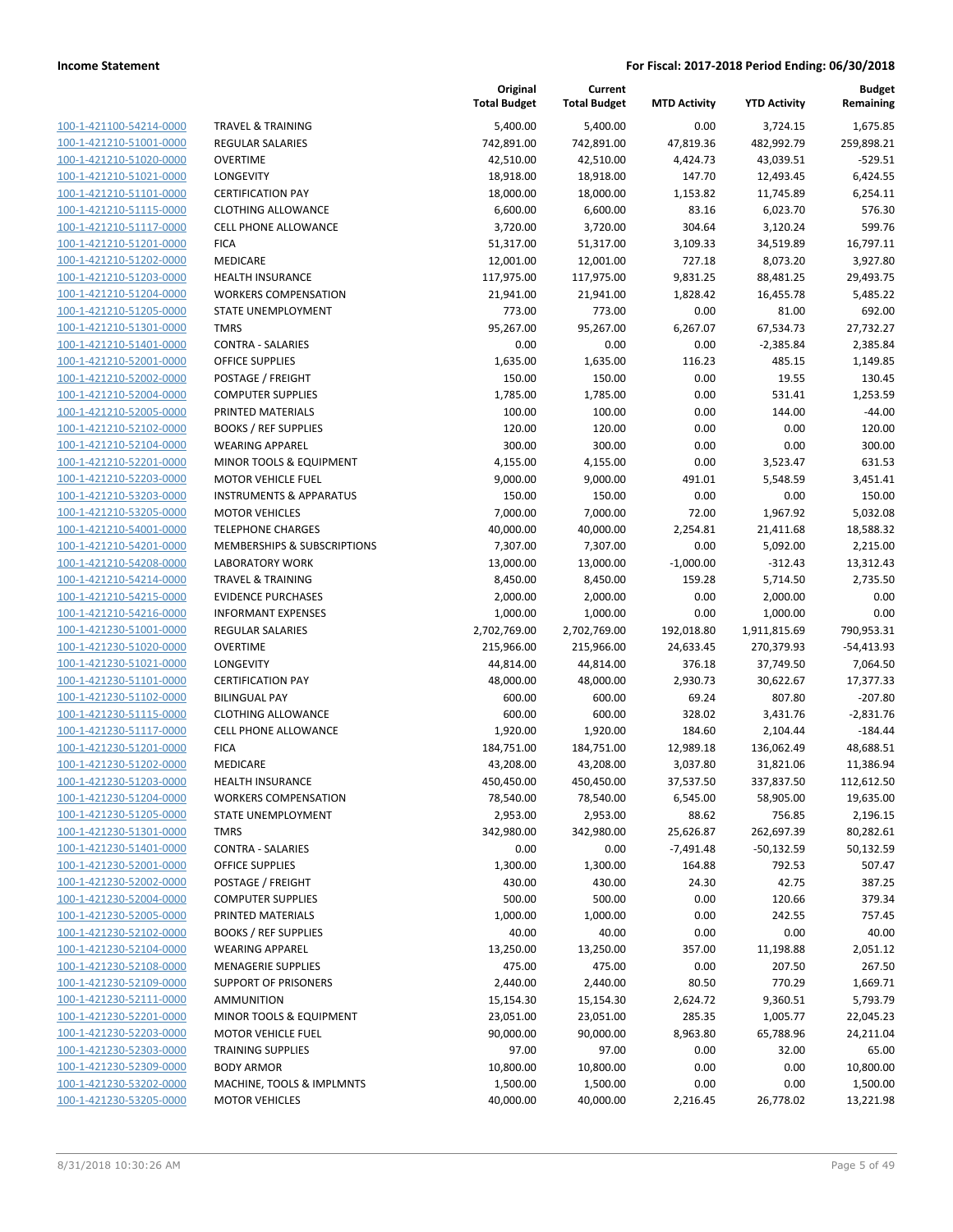| 100-1-421230-54001-0000                                   |
|-----------------------------------------------------------|
| 100-1-421230-54108-0000                                   |
| <u>100-1-421230-54201-0000</u>                            |
| 100-1-421230-54214-0000                                   |
| 100-1-421240-51001-0000                                   |
| 100-1-421240-51020-0000                                   |
| 100-1-421240-51021-0000                                   |
| <u>100-1-421240-51101-0000</u>                            |
| 100-1-421240-51102-0000                                   |
| 100-1-421240-51115-0000                                   |
| 100-1-421240-51117-0000                                   |
|                                                           |
| 100-1-421240-51201-0000                                   |
| <u>100-1-421240-51202-0000</u>                            |
| 100-1-421240-51203-0000                                   |
| 100-1-421240-51204-0000                                   |
| 100-1-421240-51205-0000                                   |
| 100-1-421240-51301-0000                                   |
| 100-1-421240-51302-0000                                   |
| 100-1-421240-51401-0000                                   |
| 100-1-421240-52001-0000                                   |
| 100-1-421240-52002-0000                                   |
| 100-1-421240-52004-0000                                   |
| <u>100-1-421240-52005-0000</u>                            |
| 100-1-421240-52102-0000                                   |
| 100-1-421240-52104-0000                                   |
| 100-1-421240-52201-0000                                   |
|                                                           |
| 100-1-421240-52203-0000                                   |
| 100-1-421240-52303-0000                                   |
| 100-1-421240-53202-0000                                   |
| 100-1-421240-53205-0000                                   |
| 100-1-421240-53207-0000                                   |
| 100-1-421240-54001-0000                                   |
| <u>100-1-421240-54101-0000</u>                            |
| 100-1-421240-54201-0000                                   |
| 100-1-421240-54212-0000                                   |
| 100-1-421240-54214-0000                                   |
| 100-1-421240-55207-0000                                   |
| <u>100-1-421240-55231-0000</u>                            |
| 100-1-421240-55232-0000                                   |
| 100-1-421600-52104-0000                                   |
| 100-1-421600-52111-0000                                   |
|                                                           |
| 100-1-421600-52201-0000                                   |
| <u>100-1-421600-52206-0000</u>                            |
| <u>100-1-421600-52309-0000</u>                            |
| 100-1-421600-53202-0000                                   |
| 100-1-421600-54201-0000                                   |
| 100-1-421600-54214-0000                                   |
| 100-1-421600-55201-0000                                   |
| <u>100-1-422100-51001-0000</u>                            |
| 100-1-422100-51020-0000                                   |
| 100-1-422100-51021-0000                                   |
| 100-1-422100-51101-0000                                   |
| 100-1-422100-51116-0000                                   |
| 100-1-422100-51117-0000                                   |
| 100-1-422100-51201-0000                                   |
| 100-1-422100-51202-0000                                   |
|                                                           |
| <u>100-1-422100-51203-0000</u>                            |
|                                                           |
| 100-1-422100-51204-0000<br><u>100-1-422100-51205-0000</u> |

|                                                    |                                                    | Original<br><b>Total Budget</b> | Current<br><b>Total Budget</b> | <b>MTD Activity</b> | <b>YTD Activity</b> | <b>Budget</b><br>Remaining |
|----------------------------------------------------|----------------------------------------------------|---------------------------------|--------------------------------|---------------------|---------------------|----------------------------|
| 100-1-421230-54001-0000                            | <b>TELEPHONE CHARGES</b>                           | 65,000.00                       | 65,000.00                      | 3,621.62            | 39,882.32           | 25,117.68                  |
| 100-1-421230-54108-0000                            | <b>VETERINARY SERVICES</b>                         | 650.00                          | 650.00                         | 0.00                | 397.24              | 252.76                     |
| 100-1-421230-54201-0000                            | MEMBERSHIPS & SUBSCRIPTIONS                        | 30.00                           | 30.00                          | 0.00                | 0.00                | 30.00                      |
| 100-1-421230-54214-0000                            | <b>TRAVEL &amp; TRAINING</b>                       | 3,695.00                        | 3,695.00                       | 100.00              | 2,844.12            | 850.88                     |
| 100-1-421240-51001-0000                            | <b>REGULAR SALARIES</b>                            | 755,956.00                      | 755,956.00                     | 50,671.22           | 514,730.94          | 241,225.06                 |
| 100-1-421240-51020-0000                            | <b>OVERTIME</b>                                    | 40,182.00                       | 40,182.00                      | 7,107.65            | 77,971.70           | $-37,789.70$               |
| 100-1-421240-51021-0000                            | LONGEVITY                                          | 13,012.00                       | 13,012.00                      | 184.62              | 10,765.40           | 2,246.60                   |
| 100-1-421240-51101-0000                            | <b>CERTIFICATION PAY</b>                           | 13,200.00                       | 13,200.00                      | 969.22              | 10,661.42           | 2,538.58                   |
| 100-1-421240-51102-0000                            | <b>BILINGUAL PAY</b>                               | 2,100.00                        | 2,100.00                       | 69.24               | 692.40              | 1.407.60                   |
| 100-1-421240-51115-0000                            | <b>CLOTHING ALLOWANCE</b>                          | 0.00                            | 0.00                           | 9.24                | 69.30               | $-69.30$                   |
| 100-1-421240-51117-0000                            | <b>CELL PHONE ALLOWANCE</b>                        | 1,920.00                        | 1,920.00                       | 147.68              | 1,476.80            | 443.20                     |
| 100-1-421240-51201-0000                            | <b>FICA</b>                                        | 20,958.00                       | 20,958.00                      | 1,802.60            | 18,257.46           | 2,700.54                   |
| 100-1-421240-51202-0000                            | MEDICARE                                           | 11,958.00                       | 11,958.00                      | 790.44              | 8,600.50            | 3,357.50                   |
| 100-1-421240-51203-0000                            | <b>HEALTH INSURANCE</b>                            | 198,413.00                      | 198,413.00                     | 16,534.42           | 148,809.78          | 49,603.22                  |
| 100-1-421240-51204-0000                            | <b>WORKERS COMPENSATION</b>                        | 4,594.00                        | 4,594.00                       | 382.83              | 3,445.47            | 1,148.53                   |
| 100-1-421240-51205-0000                            | STATE UNEMPLOYMENT                                 | 1,371.00                        | 1,371.00                       | 40.87               | 552.83              | 818.17                     |
| 100-1-421240-51301-0000                            | <b>TMRS</b>                                        | 44,858.00                       | 44,858.00                      | 3,649.89            | 35,931.36           | 8,926.64                   |
| 100-1-421240-51302-0000                            | <b>FR&amp;R RETIREMENT</b>                         | 70,544.00                       | 70,544.00                      | 4,647.89            | 52,522.86           | 18,021.14                  |
| 100-1-421240-51401-0000                            | <b>CONTRA - SALARIES</b>                           | 0.00                            | 0.00                           | 0.00                | $-1,088.02$         | 1,088.02                   |
| 100-1-421240-52001-0000                            | <b>OFFICE SUPPLIES</b>                             | 2,247.00                        | 2,247.00                       | 129.09              | 2,247.00            | 0.00                       |
| 100-1-421240-52002-0000                            | POSTAGE / FREIGHT                                  | 2,290.00                        | 2,290.00                       | 0.00                | 830.33              | 1,459.67                   |
| 100-1-421240-52004-0000                            | <b>COMPUTER SUPPLIES</b>                           | 500.00                          | 500.00                         | 0.00                | 551.75              | $-51.75$                   |
| 100-1-421240-52005-0000                            | PRINTED MATERIALS                                  | 535.00                          | 535.00                         | 24.00               | 518.00              | 17.00                      |
| 100-1-421240-52102-0000                            | <b>REFERENCE SUPPLIES</b>                          | 1,400.00                        | 1,400.00                       | 0.00                | 0.00                | 1,400.00                   |
| 100-1-421240-52104-0000                            | <b>WEARING APPAREL</b>                             | 1,800.00                        | 1,800.00                       | 29.64               | 541.69              | 1,258.31                   |
| 100-1-421240-52201-0000                            | MINOR TOOLS & EQUIPMENT                            | 2,200.00                        | 2,200.00                       | 0.00                | 1,678.27            | 521.73                     |
| 100-1-421240-52203-0000                            | <b>MOTOR VEHICLE FUEL</b>                          | 600.00                          | 600.00                         | 0.00                | 111.65              | 488.35                     |
| 100-1-421240-52303-0000                            | <b>TRAINING SUPPLIES</b>                           | 970.00                          | 970.00                         | 40.72               | 225.27              | 744.73                     |
| 100-1-421240-53202-0000<br>100-1-421240-53205-0000 | MACHINE, TOOLS & IMPLMNTS<br><b>MOTOR VEHICLES</b> | 194.00<br>840.00                | 194.00<br>840.00               | 0.00<br>0.00        | 194.00<br>200.30    | 0.00<br>639.70             |
| 100-1-421240-53207-0000                            | RADIO/COMMUNICATIONS                               | 46,288.00                       | 46,288.00                      | 3,278.00            | 52,159.00           | $-5,871.00$                |
| 100-1-421240-54001-0000                            | <b>TELEPHONE CHARGES</b>                           | 38,500.00                       | 38,500.00                      | 2,301.78            | 22,977.79           | 15,522.21                  |
| 100-1-421240-54101-0000                            | PROFESSIONAL SERVICES                              | 18,106.00                       | 18,106.00                      | 687.48              | 11,903.07           | 6,202.93                   |
| 100-1-421240-54201-0000                            | MEMBERSHIPS & SUBSCRIPTIONS                        | 1,263.00                        | 1,263.00                       | 0.00                | 50.00               | 1,213.00                   |
| 100-1-421240-54212-0000                            | PRINTING                                           | 485.00                          | 485.00                         | 0.00                | 0.00                | 485.00                     |
| 100-1-421240-54214-0000                            | <b>TRAVEL &amp; TRAINING</b>                       | 19,725.00                       | 19,725.00                      | 321.57              | 10,919.05           | 8,805.95                   |
| 100-1-421240-55207-0000                            | RADIO COMMUNICATION EQUIP                          | 0.00                            | 0.00                           | $-3,278.00$         | 0.00                | 0.00                       |
| 100-1-421240-55231-0000                            | LESS LETHAL PROGRAM                                | 18,010.00                       | 18,010.00                      | 4,144.00            | 18,413.89           | $-403.89$                  |
| 100-1-421240-55232-0000                            | <b>FIREARMS PROGRAM</b>                            | 25,884.90                       | 25,884.90                      | 0.00                | 25,578.71           | 306.19                     |
| 100-1-421600-52104-0000                            | <b>WEARING APPAREL</b>                             | 3,321.00                        | 3,321.00                       | 956.83              | 2,704.20            | 616.80                     |
| 100-1-421600-52111-0000                            | AMMUNITION                                         | 6,650.00                        | 6,650.00                       | 2,388.35            | 6,302.75            | 347.25                     |
| 100-1-421600-52201-0000                            | MINOR TOOLS & EQUIPMENT                            | 23,190.83                       | 23,190.83                      | 35.34               | 22,493.28           | 697.55                     |
| 100-1-421600-52206-0000                            | SPECIAL OPS EQUIPMENT                              | 6,820.00                        | 6,820.00                       | 0.00                | 4,351.80            | 2,468.20                   |
| 100-1-421600-52309-0000                            | <b>BODY ARMOR</b>                                  | 13,528.00                       | 13,528.00                      | 0.00                | 13,528.00           | 0.00                       |
| 100-1-421600-53202-0000                            | MACHINE, TOOLS & IMPLMNTS                          | 50.00                           | 50.00                          | 0.00                | 25.55               | 24.45                      |
| 100-1-421600-54201-0000                            | MEMBERSHIPS & SUBSCRIPTIONS                        | 440.00                          | 440.00                         | 0.00                | 0.00                | 440.00                     |
| 100-1-421600-54214-0000                            | TRAVEL & TRAINING                                  | 6,400.00                        | 3,400.00                       | 0.00                | 3,050.35            | 349.65                     |
| 100-1-421600-55201-0000                            | <b>EQUIPMENT PURCHASES</b>                         | 5,340.25                        | 8,340.25                       | 0.00                | 7,204.11            | 1,136.14                   |
| 100-1-422100-51001-0000                            | <b>REGULAR SALARIES</b>                            | 240,456.00                      | 240,456.00                     | 18,855.69           | 187,294.98          | 53,161.02                  |
| 100-1-422100-51020-0000                            | <b>OVERTIME</b>                                    | 1,336.00                        | 1,336.00                       | 0.00                | 9,483.32            | $-8,147.32$                |
| 100-1-422100-51021-0000                            | LONGEVITY                                          | 3,712.00                        | 3,712.00                       | 114.46              | 3,348.61            | 363.39                     |
| 100-1-422100-51101-0000                            | <b>CERTIFICATION PAY</b>                           | 3,720.00                        | 3,720.00                       | 369.24              | 3,027.84            | 692.16                     |
| 100-1-422100-51116-0000                            | CAR ALLOWANCE                                      | 7,800.00                        | 7,800.00                       | 507.68              | 5,076.80            | 2,723.20                   |
| 100-1-422100-51117-0000                            | CELL PHONE ALLOWANCE                               | 1,920.00                        | 1,920.00                       | 120.00              | 1,200.00            | 720.00                     |
| 100-1-422100-51201-0000                            | <b>FICA</b>                                        | 3,079.00                        | 3,079.00                       | 200.62              | 2,171.96            | 907.04                     |
| 100-1-422100-51202-0000                            | MEDICARE                                           | 3,749.00                        | 3,749.00                       | 282.98              | 2,982.34            | 766.66                     |
| 100-1-422100-51203-0000                            | <b>HEALTH INSURANCE</b>                            | 32,175.00                       | 32,175.00                      | 2,681.25            | 24,131.25           | 8,043.75                   |
| 100-1-422100-51204-0000                            | <b>WORKERS COMPENSATION</b>                        | 4,666.00                        | 4,666.00                       | 388.83              | 3,499.47            | 1,166.53                   |
| 100-1-422100-51205-0000                            | STATE UNEMPLOYMENT                                 | 211.00                          | 211.00                         | 0.00                | 27.01               | 183.99                     |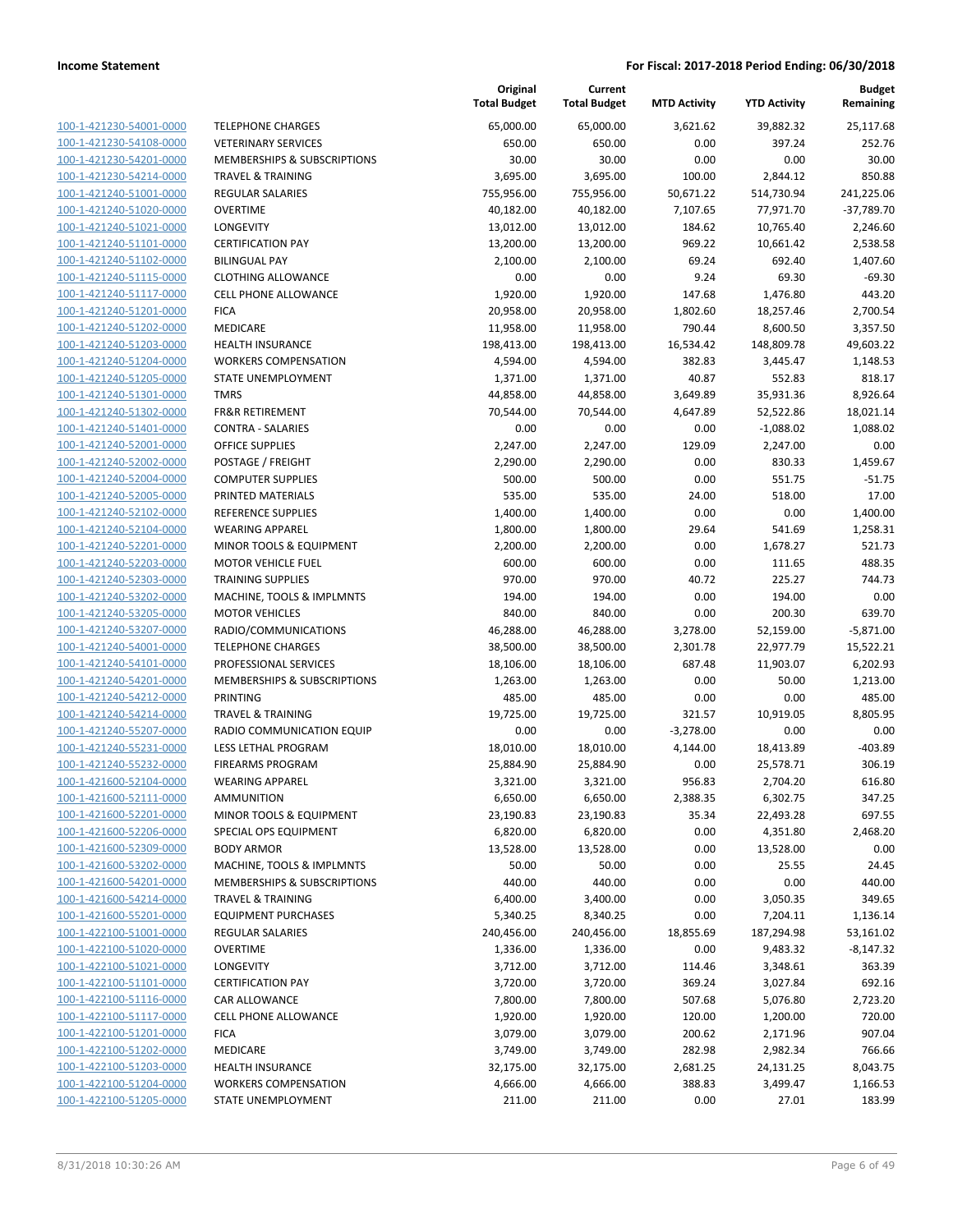100-1-422100-51301-0000 100-1-422100-51302-0000 100-1-422100-52001-0000 100-1-422100-52002-0000 100-1-422100-52102-0000 100-1-422100-52103-0000 100-1-422100-52104-0000 100-1-422100-53207-0000 100-1-422100-54001-0000 100-1-422100-54002-0000 100-1-422100-54101-0000 100-1-422100-54201-0000 100-1-422100-54214-0000 100-1-422200-51001-0000 100-1-422200-51020-0000 100-1-422200-51021-0000 100-1-422200-51101-0000 100-1-422200-51102-0000 100-1-422200-51117-0000 100-1-422200-51202-0000 100-1-422200-51203-0000 100-1-422200-51204-0000 100-1-422200-51205-0000 100-1-422200-51302-0000 100-1-422200-51401-0000 100-1-422200-52001-0000 100-1-422200-52101-0000 100-1-422200-52104-0000 100-1-422200-52201-0000 100-1-422200-52203-0000 100-1-422200-52205-0000 100-1-422200-52207-0000 100-1-422200-52306-0000 100-1-422200-53202-0000 100-1-422200-53205-0000 100-1-422200-53208-0000 100-1-422200-53213-0000 100-1-422200-53402-0000 100-1-422200-54001-0000 100-1-422200-54002-0000 100-1-422200-54109-0000 100-1-422200-54214-0000 100-1-422200-54908-0000 100-1-422200-55201-0000 100-1-422200-55207-0000 100-1-422300-51001-0000 100-1-422300-51020-0000 100-1-422300-51021-0000 100-1-422300-51101-0000 100-1-422300-51117-0000 100-1-422300-51201-0000 100-1-422300-51202-0000 100-1-422300-51203-0000 100-1-422300-51204-0000 100-1-422300-51205-0000 100-1-422300-51302-0000 100-1-422300-51401-0000 100-1-422300-52001-0000 100-1-422300-52002-0000

|                              | Original<br><b>Total Budget</b> | Current<br><b>Total Budget</b> | <b>MTD Activity</b> | <b>YTD Activity</b> | <b>Budget</b><br>Remaining |
|------------------------------|---------------------------------|--------------------------------|---------------------|---------------------|----------------------------|
| <b>TMRS</b>                  | 5,717.00                        | 5,717.00                       | 424.94              | 4,424.02            | 1,292.98                   |
| <b>FR&amp;R RETIREMENT</b>   | 36,138.00                       | 36,138.00                      | 2,821.66            | 29,509.05           | 6,628.95                   |
| <b>OFFICE SUPPLIES</b>       | 1,177.00                        | 1,177.00                       | 0.00                | 982.22              | 194.78                     |
| POSTAGE / FREIGHT            | 100.00                          | 100.00                         | 13.99               | 63.45               | 36.55                      |
| REFERENCE SUPPLIES           | 2,540.00                        | 2,540.00                       | 0.00                | 2,309.02            | 230.98                     |
| <b>MEETING SUPPLIES</b>      | 900.00                          | 900.00                         | 0.00                | 878.51              | 21.49                      |
| <b>WEARING APPAREL</b>       | 1,301.00                        | 801.00                         | 0.00                | 140.47              | 660.53                     |
| RADIO/COMMUNICATIONS         | 7,000.00                        | 7,000.00                       | 0.00                | 1,327.75            | 5,672.25                   |
| <b>TELEPHONE CHARGES</b>     | 5,500.00                        | 5,500.00                       | 230.34              | 3,091.28            | 2,408.72                   |
| <b>UTILITY CHARGES</b>       | 5,400.00                        | 5,400.00                       | 609.36              | 3,787.29            | 1,612.71                   |
| PROFESSIONAL SERVICES        | 7,600.00                        | 7,600.00                       | 0.00                | 4,076.94            | 3,523.06                   |
| MEMBERSHIPS & SUBSCRIPTIONS  | 5,765.00                        | 5,765.00                       | 700.00              | 4,457.94            | 1,307.06                   |
| <b>TRAVEL &amp; TRAINING</b> | 5,500.00                        | 5,500.00                       | 174.34              | 2,672.41            | 2,827.59                   |
| <b>REGULAR SALARIES</b>      | 2,857,464.00                    | 2,857,464.00                   | 227,993.29          | 2,175,772.53        | 681,691.47                 |
| <b>OVERTIME</b>              | 345,659.00                      | 345,659.00                     | 24,421.64           | 374,752.64          | -29,093.64                 |
| LONGEVITY                    | 51,002.00                       | 51,002.00                      | 297.84              | 50,419.66           | 582.34                     |
| <b>CERTIFICATION PAY</b>     | 61,440.00                       | 61,440.00                      | 5,243.18            | 51,139.50           | 10,300.50                  |
| <b>BILINGUAL PAY</b>         | 600.00                          | 600.00                         | 46.16               | 461.60              | 138.40                     |
| CELL PHONE ALLOWANCE         | 1,560.00                        | 1,560.00                       | 119.06              | 1,190.60            | 369.40                     |
| <b>MEDICARE</b>              | 47,969.00                       | 47,969.00                      | 3,510.97            | 37,697.36           | 10,271.64                  |
| <b>HEALTH INSURANCE</b>      | 514,800.00                      | 514,800.00                     | 42,900.00           | 386,100.00          | 128,700.00                 |
| <b>WORKERS COMPENSATION</b>  | 71,404.00                       | 71,404.00                      | 5,950.33            | 53,552.97           | 17,851.03                  |
| <b>STATE UNEMPLOYMENT</b>    | 3,375.00                        | 3,375.00                       | 118.46              | 718.93              | 2,656.07                   |
| <b>FR&amp;R RETIREMENT</b>   | 572,317.00                      | 572,317.00                     | 44,654.93           | 458,115.43          | 114,201.57                 |
| <b>CONTRA - SALARIES</b>     | 0.00                            | 0.00                           | 30.00               | $-27,078.77$        | 27,078.77                  |
| OFFICE SUPPLIES              | 1,223.00                        | 1,223.00                       | 0.00                | 307.09              | 915.91                     |
| <b>JANITORIAL SUPPLIES</b>   | 6,000.00                        | 6,000.00                       | 97.90               | 4,760.71            | 1,239.29                   |
| <b>WEARING APPAREL</b>       | 20,079.00                       | 19,079.00                      | 903.60              | 8,719.79            | 10,359.21                  |
| MINOR TOOLS & EQUIPMENT      | 29,542.00                       | 29,542.00                      | 1,542.65            | 26,805.39           | 2,736.61                   |
| <b>MOTOR VEHICLE FUEL</b>    | 25,000.00                       | 25,000.00                      | 3,358.26            | 22,422.65           | 2,577.35                   |
| FIRST RESPONDER SUPPLIES     | 19,500.00                       | 19,500.00                      | 1,741.23            | 11,677.51           | 7,822.49                   |
| <b>BUNKER GEAR</b>           | 32,600.00                       | 34,100.00                      | 1,460.00            | 24,424.12           | 9,675.88                   |
| <b>HAZMAT SUPPLIES</b>       | 13,000.00                       | 13,000.00                      | 1,256.26            | 4,436.95            | 8,563.05                   |
| MACHINE, TOOLS & IMPLMNTS    | 1,800.00                        | 1,800.00                       | 0.00                | 1,793.09            | 6.91                       |
| <b>MOTOR VEHICLES</b>        | 50,000.00                       | 50,000.00                      | 1,563.21            | 39,089.93           | 10,910.07                  |
| FIRE HOSE/NOZZLES            | 6,500.00                        | 6,500.00                       | 0.00                | 1,264.77            | 5,235.23                   |
| <b>SCBA MAINTENANCE</b>      | 2,000.00                        | 2,000.00                       | 0.00                | 670.00              | 1,330.00                   |
| <b>BUILDING MAINTENANCE</b>  | 9,567.00                        | 9,567.00                       | 8,991.83            | 8,991.83            | 575.17                     |
| <b>TELEPHONE CHARGES</b>     | 7,500.00                        | 7,500.00                       | 735.32              | 5,482.87            | 2,017.13                   |
| UTILITY CHARGES              | 55,000.00                       | 55,000.00                      | 4,744.23            | 44,303.96           | 10,696.04                  |
| INSPECTIONS/TESTING          | 7,640.00                        | 7,640.00                       | 0.00                | 4,133.75            | 3,506.25                   |
| <b>TRAVEL &amp; TRAINING</b> | 16,650.00                       | 16,650.00                      | 2,804.06            | 8,468.93            | 8,181.07                   |
| LEASE PURCHASE PAYMENTS      | 65,073.00                       | 65,073.00                      | 5,419.72            | 48,777.48           | 16,295.52                  |
| <b>EQUIPMENT PURCHASES</b>   | 675.00                          | 675.00                         | 174.67              | 672.67              | 2.33                       |
| RADIO COMMUNICATION EQUIP    | 7,000.00                        | 7,000.00                       | 0.00                | 0.00                | 7,000.00                   |
| <b>REGULAR SALARIES</b>      | 96,132.00                       | 96,132.00                      | 7,587.04            | 75,619.48           | 20,512.52                  |
| <b>OVERTIME</b>              | 9,613.20                        | 9,613.20                       | 1,002.74            | 2,329.24            | 7,283.96                   |
| LONGEVITY                    | 1,552.00                        | 1,552.00                       | 0.00                | 1,552.00            | 0.00                       |
| <b>CERTIFICATION PAY</b>     | 1,920.00                        | 1,920.00                       | 147.70              | 1,477.00            | 443.00                     |
| <b>CELL PHONE ALLOWANCE</b>  | 600.00                          | 600.00                         | 46.16               | 461.60              | 138.40                     |
| <b>FICA</b>                  | 7,002.00                        | 7,002.00                       | 0.00                | 0.00                | 7,002.00                   |
| <b>MEDICARE</b>              | 1,638.00                        | 1,638.00                       | 127.39              | 1,177.14            | 460.86                     |
| <b>HEALTH INSURANCE</b>      | 10,725.00                       | 10,725.00                      | 893.75              | 8,043.75            | 2,681.25                   |
| <b>WORKERS COMPENSATION</b>  | 2,438.00                        | 2,438.00                       | 203.17              | 1,828.53            | 609.47                     |
| STATE UNEMPLOYMENT           | 70.00                           | 70.00                          | 0.00                | 9.00                | 61.00                      |
| FR&R RETIREMENT              | 19,538.00                       | 19,538.00                      | 1,519.57            | 14,069.01           | 5,468.99                   |
| <b>CONTRA - SALARIES</b>     | 0.00                            | 0.00                           | 0.00                | $-22,119.19$        | 22,119.19                  |
| <b>OFFICE SUPPLIES</b>       | 516.00                          | 516.00                         | 0.00                | 208.04              | 307.96                     |
| POSTAGE / FREIGHT            | 100.00                          | 100.00                         | 0.00                | 8.70                | 91.30                      |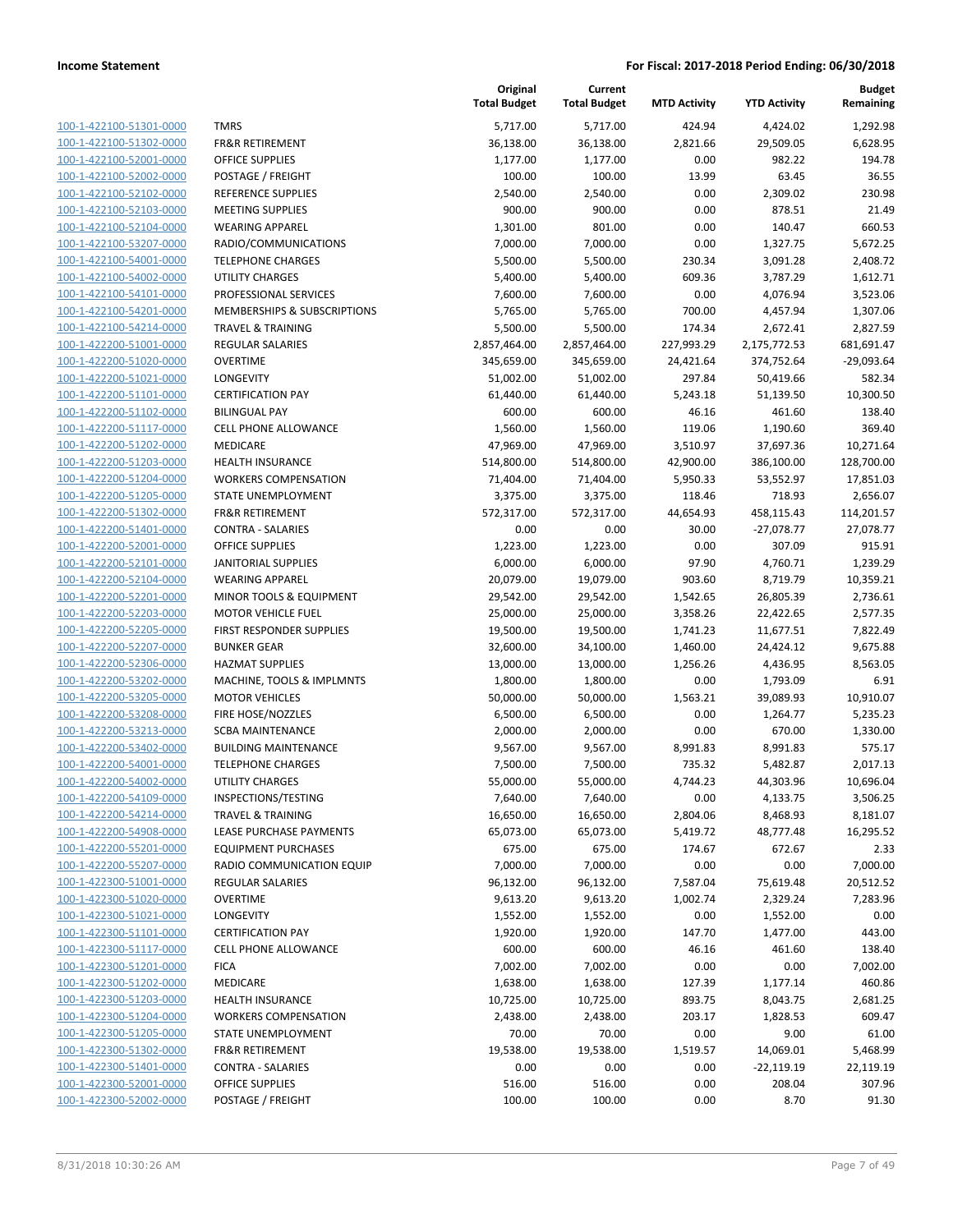| 100-1-422300-52005-0000        |
|--------------------------------|
| 100-1-422300-52104-0000        |
| 100-1-422300-52201-0000        |
| 100-1-422300-52203-0000        |
| 100-1-422300-52304-0000        |
| 100-1-422300-53205-0000        |
|                                |
| 100-1-422300-54001-0000        |
| 100-1-422300-54201-0000        |
| 100-1-422300-54208-0000        |
| 100-1-422300-54210-0000        |
| 100-1-422300-54214-0000        |
| 100-1-422300-54217-0000        |
| 100-1-422400-53209-0000        |
| 100-1-422400-54001-0000        |
| 100-1-422400-54201-0000        |
| 100-1-422400-54214-0000        |
| 100-1-431100-51001-0000        |
| 100-1-431100-51021-0000        |
| 100-1-431100-51116-0000        |
| 100-1-431100-51117-0000        |
|                                |
| 100-1-431100-51201-0000        |
| 100-1-431100-51202-0000        |
| <u>100-1-431100-51203-0000</u> |
| 100-1-431100-51204-0000        |
| 100-1-431100-51205-0000        |
| 100-1-431100-51301-0000        |
| 100-1-431100-52001-0000        |
| 100-1-431100-52002-0000        |
| 100-1-431100-52203-0000        |
| 100-1-431100-53201-0000        |
| 100-1-431100-53205-0000        |
| 100-1-431100-53207-0000        |
| <u>100-1-431100-54001-0000</u> |
| 100-1-431100-54002-0000        |
| 100-1-431100-54101-0000        |
| 100-1-431100-54201-0000        |
|                                |
| 100-1-431100-54214-0000        |
| 100-1-431200-51001-0000        |
| 100-1-431200-51020-0000        |
| 100-1-431200-51021-0000        |
| 100-1-431200-51117-0000        |
| 100-1-431200-51201-0000        |
| <u>100-1-431200-51202-0000</u> |
| 100-1-431200-51203-0000        |
| 100-1-431200-51204-0000        |
| 100-1-431200-51205-0000        |
| 100-1-431200-51301-0000        |
| <u>100-1-431200-52001-0000</u> |
| <u>100-1-431200-52002-0000</u> |
| 100-1-431200-52103-0000        |
| 100-1-431200-52104-0000        |
|                                |
| 100-1-431200-52106-0000        |
| <u>100-1-431200-52107-0000</u> |
| <u>100-1-431200-52201-0000</u> |
| 100-1-431200-52203-0000        |
| 100-1-431200-52302-0000        |
| <u>100-1-431200-52303-0000</u> |
| <u>100-1-431200-53202-0000</u> |
| 100-1-431200-53205-0000        |
|                                |

|                         |                                        | Original<br><b>Total Budget</b> | Current<br><b>Total Budget</b> | <b>MTD Activity</b> | <b>YTD Activity</b> | <b>Budget</b><br>Remaining |
|-------------------------|----------------------------------------|---------------------------------|--------------------------------|---------------------|---------------------|----------------------------|
| 100-1-422300-52005-0000 | PRINTED MATERIALS                      | 424.00                          | 424.00                         | 0.00                | 398.00              | 26.00                      |
| 100-1-422300-52104-0000 | <b>WEARING APPAREL</b>                 | 1,205.00                        | 1,205.00                       | 0.00                | 986.33              | 218.67                     |
| 100-1-422300-52201-0000 | MINOR TOOLS & EQUIPMENT                | 535.00                          | 535.00                         | 149.15              | 294.48              | 240.52                     |
| 100-1-422300-52203-0000 | <b>MOTOR VEHICLE FUEL</b>              | 2,200.00                        | 2,200.00                       | 131.34              | 676.24              | 1,523.76                   |
| 100-1-422300-52304-0000 | FIRE PREVENTION SUPPLIES               | 9,252.00                        | 9,252.00                       | 444.88              | 6,368.45            | 2,883.55                   |
| 100-1-422300-53205-0000 | <b>MOTOR VEHICLES</b>                  | 680.00                          | 680.00                         | 0.00                | 744.47              | $-64.47$                   |
| 100-1-422300-54001-0000 | <b>TELEPHONE CHARGES</b>               | 600.00                          | 600.00                         | 27.69               | 255.06              | 344.94                     |
| 100-1-422300-54201-0000 | <b>MEMBERSHIPS &amp; SUBSCRIPTIONS</b> | 1,851.00                        | 1,851.00                       | 0.00                | 36.04               | 1,814.96                   |
| 100-1-422300-54208-0000 | <b>LABORATORY WORK</b>                 | 600.00                          | 600.00                         | 0.00                | 0.00                | 600.00                     |
| 100-1-422300-54210-0000 | PHOTO PROCESSING                       | 50.00                           | 50.00                          | 0.00                | 0.00                | 50.00                      |
| 100-1-422300-54214-0000 | <b>TRAVEL &amp; TRAINING</b>           | 3,100.00                        | 3,100.00                       | 0.00                | 1,792.32            | 1,307.68                   |
| 100-1-422300-54217-0000 | <b>AWARDS PROGRAM</b>                  | 500.00                          | 500.00                         | 0.00                | 500.00              | 0.00                       |
| 100-1-422400-53209-0000 | HARDWARE/SOFTWARE                      | 12,500.00                       | 12,500.00                      | 0.00                | 10,000.00           | 2,500.00                   |
| 100-1-422400-54001-0000 | <b>TELEPHONE CHARGES</b>               | 2,000.00                        | 2,000.00                       | 297.49              | 2,560.10            | $-560.10$                  |
| 100-1-422400-54201-0000 | MEMBERSHIPS & SUBSCRIPTIONS            | 3,100.00                        | 3,100.00                       | 0.00                | 3,000.00            | 100.00                     |
| 100-1-422400-54214-0000 | <b>TRAVEL &amp; TRAINING</b>           | 1,200.00                        | 1,200.00                       | 0.00                | 1,018.77            | 181.23                     |
| 100-1-431100-51001-0000 | <b>REGULAR SALARIES</b>                | 129,182.00                      | 129,182.00                     | 9,891.04            | 98,306.17           | 30,875.83                  |
| 100-1-431100-51021-0000 | LONGEVITY                              | 342.00                          | 342.00                         | 0.00                | 342.00              | 0.00                       |
| 100-1-431100-51116-0000 | <b>CAR ALLOWANCE</b>                   | 4,200.00                        | 4,200.00                       | 323.08              | 3,230.80            | 969.20                     |
| 100-1-431100-51117-0000 | <b>CELL PHONE ALLOWANCE</b>            | 420.00                          | 420.00                         | 32.30               | 323.00              | 97.00                      |
| 100-1-431100-51201-0000 | <b>FICA</b>                            | 8,738.00                        | 8,738.00                       | 599.62              | 6,041.43            | 2,696.57                   |
| 100-1-431100-51202-0000 | <b>MEDICARE</b>                        | 1,939.00                        | 1,939.00                       | 140.24              | 1,412.96            | 526.04                     |
| 100-1-431100-51203-0000 | <b>HEALTH INSURANCE</b>                | 21,450.00                       | 21,450.00                      | 1,787.50            | 16,087.50           | 5,362.50                   |
| 100-1-431100-51204-0000 | <b>WORKERS COMPENSATION</b>            | 366.00                          | 366.00                         | 30.50               | 274.50              | 91.50                      |
| 100-1-431100-51205-0000 | STATE UNEMPLOYMENT                     | 141.00                          | 141.00                         | 0.00                | 35.40               | 105.60                     |
| 100-1-431100-51301-0000 | <b>TMRS</b>                            | 15,392.00                       | 15,392.00                      | 1,190.64            | 11,719.23           | 3,672.77                   |
| 100-1-431100-52001-0000 | <b>OFFICE SUPPLIES</b>                 | 850.00                          | 850.00                         | 0.00                | 468.64              | 381.36                     |
| 100-1-431100-52002-0000 | POSTAGE / FREIGHT                      | 300.00                          | 300.00                         | 0.00                | 5.62                | 294.38                     |
| 100-1-431100-52203-0000 | <b>MOTOR VEHICLE FUEL</b>              | 200.00                          | 200.00                         | 35.20               | 71.15               | 128.85                     |
| 100-1-431100-53201-0000 | FURNITURE & OFFICE EQUIPMENT           | 250.00                          | 250.00                         | 0.00                | 0.00                | 250.00                     |
| 100-1-431100-53205-0000 | <b>MOTOR VEHICLES</b>                  | 400.00                          | 400.00                         | 0.00                | 87.73               | 312.27                     |
| 100-1-431100-53207-0000 | RADIO/COMMUNICATIONS                   | 1,000.00                        | 1,000.00                       | 0.00                | 0.00                | 1,000.00                   |
| 100-1-431100-54001-0000 | <b>TELEPHONE CHARGES</b>               | 3,000.00                        | 3,000.00                       | 269.11              | 2,452.85            | 547.15                     |
| 100-1-431100-54002-0000 | <b>UTILITY CHARGES</b>                 | 1,000.00                        | 1,000.00                       | $-15.38$            | 779.99              | 220.01                     |
| 100-1-431100-54101-0000 | PROFESSIONAL SERVICES                  | 1,000.00                        | 1,000.00                       | 0.00                | 10.00               | 990.00                     |
| 100-1-431100-54201-0000 | MEMBERSHIPS & SUBSCRIPTIONS            | 600.00                          | 600.00                         | 83.00               | 524.24              | 75.76                      |
| 100-1-431100-54214-0000 | <b>TRAVEL &amp; TRAINING</b>           | 2,500.00                        | 2,500.00                       | 353.01              | 614.97              | 1,885.03                   |
| 100-1-431200-51001-0000 | REGULAR SALARIES                       | 346,775.00                      | 346,775.00                     | 25,111.77           | 216,535.86          | 130,239.14                 |
| 100-1-431200-51020-0000 | <b>OVERTIME</b>                        | 18,000.00                       | 18,000.00                      | 688.86              | 6,035.34            | 11,964.66                  |
| 100-1-431200-51021-0000 | <b>LONGEVITY</b>                       | 6,008.00                        | 6,008.00                       | 0.00                | 5,882.00            | 126.00                     |
| 100-1-431200-51117-0000 | <b>CELL PHONE ALLOWANCE</b>            | 864.00                          | 864.00                         | 33.22               | 332.20              | 531.80                     |
| 100-1-431200-51201-0000 | <b>FICA</b>                            | 23,612.00                       | 23,612.00                      | 1,475.73            | 13,261.62           | 10,350.38                  |
| 100-1-431200-51202-0000 | MEDICARE                               | 5,522.00                        | 5,522.00                       | 345.13              | 3,101.50            | 2,420.50                   |
| 100-1-431200-51203-0000 | <b>HEALTH INSURANCE</b>                | 117,975.00                      | 117,975.00                     | 9,831.25            | 88,481.25           | 29,493.75                  |
| 100-1-431200-51204-0000 | <b>WORKERS COMPENSATION</b>            | 18,784.00                       | 18,784.00                      | 1,565.33            | 14,087.97           | 4,696.03                   |
| 100-1-431200-51205-0000 | STATE UNEMPLOYMENT                     | 773.00                          | 773.00                         | 82.32               | 425.13              | 347.87                     |
| 100-1-431200-51301-0000 | <b>TMRS</b>                            | 43,835.00                       | 43,835.00                      | 3,001.88            | 26,230.99           | 17,604.01                  |
| 100-1-431200-52001-0000 | <b>OFFICE SUPPLIES</b>                 | 350.00                          | 350.00                         | 0.00                | 0.00                | 350.00                     |
| 100-1-431200-52002-0000 | POSTAGE / FREIGHT                      | 20.00                           | 20.00                          | 0.00                | 0.00                | 20.00                      |
| 100-1-431200-52103-0000 | <b>MEETING SUPPLIES</b>                | 623.00                          | 623.00                         | 70.50               | 141.50              | 481.50                     |
| 100-1-431200-52104-0000 | <b>WEARING APPAREL</b>                 | 10,746.40                       | 10,746.40                      | 1,452.33            | 4,441.60            | 6,304.80                   |
| 100-1-431200-52106-0000 | <b>CHEMICAL SUPPLIES</b>               | 2,002.90                        | 2,002.90                       | 0.00                | 449.17              | 1,553.73                   |
| 100-1-431200-52107-0000 | <b>BOTANICAL SUPPLIES</b>              | 449.99                          | 449.99                         | 0.00                | 0.00                | 449.99                     |
| 100-1-431200-52201-0000 | MINOR TOOLS & EQUIPMENT                | 7,718.65                        | 7,718.65                       | 379.43              | 1,699.23            | 6,019.42                   |
| 100-1-431200-52203-0000 | <b>MOTOR VEHICLE FUEL</b>              | 35,000.00                       | 35,000.00                      | 3,202.67            | 25,676.77           | 9,323.23                   |
| 100-1-431200-52302-0000 | <b>MEDICAL SUPPLIES</b>                | 150.00                          | 150.00                         | 0.00                | 0.00                | 150.00                     |
| 100-1-431200-52303-0000 | <b>TRAINING SUPPLIES</b>               | 212.99                          | 212.99                         | 0.00                | 117.50              | 95.49                      |
| 100-1-431200-53202-0000 | MACHINE, TOOLS & IMPLMNTS              | 3,389.99                        | 3,389.99                       | 0.00                | 914.06              | 2,475.93                   |
| 100-1-431200-53205-0000 | <b>MOTOR VEHICLES</b>                  | 45,000.00                       | 45,000.00                      | 1,180.31            | 18,101.73           | 26,898.27                  |
|                         |                                        |                                 |                                |                     |                     |                            |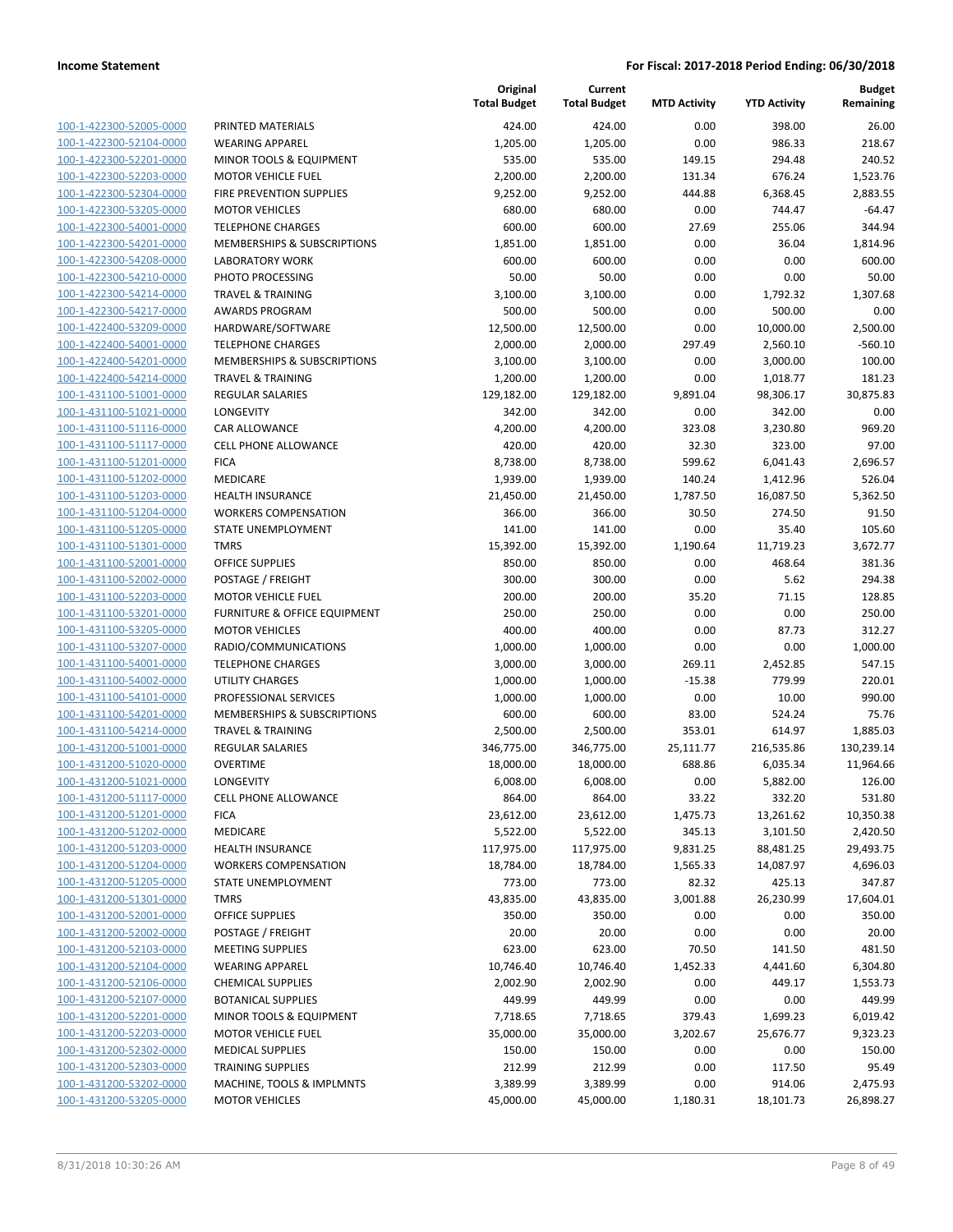| 100-1-431200-53207-0000                            | RADIO/CON                 |
|----------------------------------------------------|---------------------------|
| 100-1-431200-53301-0000                            | <b>SIDEWALKS</b>          |
| 100-1-431200-53303-0000                            | <b>MAINT - STF</b>        |
| 100-1-431200-53305-0000                            | <b>BRIDGES &amp;</b>      |
| 100-1-431200-53308-0000                            | STORM SEW                 |
| 100-1-431200-54001-0000                            | <b>TELEPHONE</b>          |
| 100-1-431200-54002-0000                            | UTILITY CHA               |
| 100-1-431200-54201-0000                            | MEMBERSH                  |
| 100-1-431200-54214-0000                            | TRAVEL & T                |
| 100-1-431600-51001-0000                            | REGULAR S/                |
| 100-1-431600-51020-0000                            | OVERTIME                  |
| 100-1-431600-51021-0000                            | LONGEVITY                 |
| 100-1-431600-51101-0000                            | <b>CERTIFICATI</b>        |
| 100-1-431600-51201-0000                            | <b>FICA</b>               |
| 100-1-431600-51202-0000                            | MEDICARE                  |
| 100-1-431600-51203-0000                            | <b>HEALTH INS</b>         |
|                                                    | <b>WORKERS C</b>          |
| 100-1-431600-51204-0000                            |                           |
| 100-1-431600-51205-0000                            | STATE UNEI                |
| 100-1-431600-51301-0000                            | TMRS                      |
| 100-1-431600-52001-0000                            | OFFICE SUP                |
| 100-1-431600-52104-0000                            | WEARING A                 |
| 100-1-431600-52106-0000                            | CHEMICAL S                |
| 100-1-431600-52201-0000                            | <b>MINOR TOC</b>          |
| 100-1-431600-52203-0000                            | <b>MOTOR VEH</b>          |
| 100-1-431600-53202-0000                            | MACHINE, T                |
| 100-1-431600-53205-0000                            | <b>MOTOR VEH</b>          |
| 100-1-431600-53207-0000                            | RADIO/CON                 |
| 100-1-431600-53303-0000                            | <b>MAINT - STF</b>        |
| 100-1-431600-54001-0000                            | TELEPHONE                 |
| 100-1-431600-54002-0000                            | UTILITY CHA<br>TRAVEL & T |
| 100-1-431600-54214-0000<br>100-1-431700-51001-0000 | <b>REGULAR SA</b>         |
| 100-1-431700-51020-0000                            | OVERTIME                  |
| 100-1-431700-51021-0000                            | LONGEVITY                 |
| 100-1-431700-51117-0000                            | <b>CELL PHONE</b>         |
| 100-1-431700-51201-0000                            | <b>FICA</b>               |
| 100-1-431700-51202-0000                            | MEDICARE                  |
| 100-1-431700-51203-0000                            | <b>HEALTH INS</b>         |
| 100-1-431700-51204-0000                            | <b>WORKERS C</b>          |
| 100-1-431700-51205-0000                            | STATE UNEI                |
| 100-1-431700-51301-0000                            | TMRS                      |
| <u>100-1-431700-52001-0000</u>                     | OFFICE SUP                |
| 100-1-431700-52002-0000                            | POSTAGE /                 |
| 100-1-431700-52104-0000                            | <b>WEARING A</b>          |
| 100-1-431700-52201-0000                            | <b>MINOR TOC</b>          |
| 100-1-431700-52203-0000                            | <b>MOTOR VEH</b>          |
| 100-1-431700-52303-0000                            | TRAINING S                |
| <u>100-1-431700-53201-0000</u>                     | <b>FURNITURE</b>          |
| 100-1-431700-53205-0000                            | <b>MOTOR VEH</b>          |
| 100-1-431700-53207-0000                            | RADIO/CON                 |
| 100-1-431700-54001-0000                            | <b>TELEPHONE</b>          |
| 100-1-431700-54002-0000                            | UTILITY CHA               |
| 100-1-431700-54201-0000                            | <b>MEMBERSH</b>           |
| 100-1-431700-54212-0000                            | PRINTING                  |
| 100-1-431700-54214-0000                            | TRAVEL & T                |
| 100-1-431700-54410-0000                            | PERMITS/FE                |
| <u>100-1-441100-51001-0000</u>                     | <b>REGULAR SA</b>         |
| 100-1-441100-51020-0000                            | OVERTIME                  |
| 100-1-441100-51021-0000                            | LONGEVITY                 |
|                                                    |                           |

|                         |                                         | Original<br><b>Total Budget</b> | Current<br><b>Total Budget</b> | <b>MTD Activity</b> | <b>YTD Activity</b> | <b>Budget</b><br>Remaining |
|-------------------------|-----------------------------------------|---------------------------------|--------------------------------|---------------------|---------------------|----------------------------|
| 100-1-431200-53207-0000 | RADIO/COMMUNICATIONS                    | 5,930.00                        | 5,930.00                       | 0.00                | 4,170.00            | 1,760.00                   |
| 100-1-431200-53301-0000 | SIDEWALKS, CURBS, & GUTTERS             | 12,125.00                       | 12,125.00                      | 817.50              | 4,620.00            | 7,505.00                   |
| 100-1-431200-53303-0000 | MAINT - STREET /ALLEY/APRN/RNWY         | 100,000.00                      | 100,000.00                     | 5,963.37            | 44,862.85           | 55,137.15                  |
| 100-1-431200-53305-0000 | <b>BRIDGES &amp; CULVERTS</b>           | 6,912.80                        | 6,912.80                       | 0.00                | 702.72              | 6,210.08                   |
| 100-1-431200-53308-0000 | <b>STORM SEWERS</b>                     | 5,071.61                        | 5,071.61                       | 0.00                | 1,661.60            | 3,410.01                   |
| 100-1-431200-54001-0000 | <b>TELEPHONE CHARGES</b>                | 2,500.00                        | 2,500.00                       | 146.38              | 1,347.66            | 1,152.34                   |
| 100-1-431200-54002-0000 | UTILITY CHARGES                         | 5,800.00                        | 5,800.00                       | 421.82              | 4,995.52            | 804.48                     |
| 100-1-431200-54201-0000 | MEMBERSHIPS & SUBSCRIPTIONS             | 525.00                          | 525.00                         | 111.00              | 111.00              | 414.00                     |
| 100-1-431200-54214-0000 | <b>TRAVEL &amp; TRAINING</b>            | 330.00                          | 330.00                         | 0.00                | 0.00                | 330.00                     |
| 100-1-431600-51001-0000 | <b>REGULAR SALARIES</b>                 | 68,993.00                       | 68,993.00                      | 5,319.04            | 53,751.07           | 15,241.93                  |
| 100-1-431600-51020-0000 | <b>OVERTIME</b>                         | 7,786.00                        | 7,786.00                       | 248.15              | 2,241.09            | 5,544.91                   |
| 100-1-431600-51021-0000 | <b>LONGEVITY</b>                        | 2,604.00                        | 2,604.00                       | 0.00                | 2,604.00            | 0.00                       |
| 100-1-431600-51101-0000 | <b>CERTIFICATION PAY</b>                | 600.00                          | 600.00                         | 46.16               | 461.60              | 138.40                     |
| 100-1-431600-51201-0000 | <b>FICA</b>                             | 4,933.00                        | 4,933.00                       | 332.40              | 3,537.68            | 1,395.32                   |
| 100-1-431600-51202-0000 | MEDICARE                                | 1,154.00                        | 1,154.00                       | 77.74               | 827.37              | 326.63                     |
| 100-1-431600-51203-0000 | <b>HEALTH INSURANCE</b>                 | 21,450.00                       | 21,450.00                      | 1,787.50            | 16,087.50           | 5,362.50                   |
| 100-1-431600-51204-0000 | <b>WORKERS COMPENSATION</b>             | 5,099.00                        | 5,099.00                       | 424.92              | 3,824.28            | 1,274.72                   |
| 100-1-431600-51205-0000 | STATE UNEMPLOYMENT                      | 141.00                          | 141.00                         | 0.00                | 51.09               | 89.91                      |
| 100-1-431600-51301-0000 | <b>TMRS</b>                             | 9,158.00                        | 9,158.00                       | 652.27              | 6,760.81            | 2,397.19                   |
| 100-1-431600-52001-0000 | <b>OFFICE SUPPLIES</b>                  | 240.40                          | 240.40                         | 0.00                | 0.00                | 240.40                     |
| 100-1-431600-52104-0000 | <b>WEARING APPAREL</b>                  | 2,625.28                        | 2,625.28                       | 204.00              | 1,189.69            | 1,435.59                   |
| 100-1-431600-52106-0000 | <b>CHEMICAL SUPPLIES</b>                | 326.66                          | 326.66                         | 0.00                | 0.00                | 326.66                     |
| 100-1-431600-52201-0000 | MINOR TOOLS & EQUIPMENT                 | 3,254.84                        | 3,254.84                       | 74.67               | 655.05              | 2,599.79                   |
| 100-1-431600-52203-0000 | <b>MOTOR VEHICLE FUEL</b>               | 4,000.00                        | 4,000.00                       | 287.89              | 2,977.46            | 1,022.54                   |
| 100-1-431600-53202-0000 | MACHINE, TOOLS & IMPLMNTS               | 1,148.96                        | 1,148.96                       | 801.91              | 801.91              | 347.05                     |
| 100-1-431600-53205-0000 | <b>MOTOR VEHICLES</b>                   | 3,500.00                        | 3,500.00                       | 222.34              | 1,258.56            | 2,241.44                   |
| 100-1-431600-53207-0000 | RADIO/COMMUNICATIONS                    | 1,400.00                        | 1,400.00                       | 0.00                | 0.00                | 1,400.00                   |
| 100-1-431600-53303-0000 | MAINT - STREET /ALLEY/APRN/RNWY         | 34,747.95                       | 34,747.95                      | 3,286.68            | 16,007.91           | 18,740.04                  |
| 100-1-431600-54001-0000 | <b>TELEPHONE CHARGES</b>                | 1,500.00                        | 1,500.00                       | 90.38               | 652.82              | 847.18                     |
| 100-1-431600-54002-0000 | <b>UTILITY CHARGES</b>                  | 330,000.00                      | 330,000.00                     | 26,806.95           | 232,193.41          | 97,806.59                  |
| 100-1-431600-54214-0000 | <b>TRAVEL &amp; TRAINING</b>            | 395.00                          | 395.00                         | 0.00                | 117.50              | 277.50                     |
| 100-1-431700-51001-0000 | REGULAR SALARIES                        | 106,361.00                      | 106,361.00                     | 8,181.60            | 81,686.03           | 24,674.97                  |
| 100-1-431700-51020-0000 | <b>OVERTIME</b>                         | 329.00                          | 329.00                         | 0.00                | 0.00                | 329.00                     |
| 100-1-431700-51021-0000 | LONGEVITY                               | 1,722.00                        | 1,722.00                       | 0.00                | 1,722.00            | 0.00                       |
| 100-1-431700-51117-0000 | <b>CELL PHONE ALLOWANCE</b>             | 864.00                          | 864.00                         | 32.30               | 323.00              | 541.00                     |
| 100-1-431700-51201-0000 | <b>FICA</b>                             | 6,736.00                        | 6,736.00                       | 462.88              | 4,771.79            | 1,964.21                   |
| 100-1-431700-51202-0000 | MEDICARE                                | 1,575.00                        | 1,575.00                       | 108.26              | 1,116.04            | 458.96                     |
| 100-1-431700-51203-0000 | <b>HEALTH INSURANCE</b>                 | 21,450.00                       | 21,450.00                      | 1,787.50            | 16,087.50           | 5,362.50                   |
| 100-1-431700-51204-0000 | <b>WORKERS COMPENSATION</b>             | 674.00                          | 674.00                         | 56.17               | 505.53              | 168.47                     |
| 100-1-431700-51205-0000 | STATE UNEMPLOYMENT                      | 141.00                          | 141.00                         | 0.00                | 18.01               | 122.99                     |
| 100-1-431700-51301-0000 | TMRS                                    | 12,506.00                       | 12,506.00                      | 954.44              | 9,540.08            | 2,965.92                   |
| 100-1-431700-52001-0000 | <b>OFFICE SUPPLIES</b>                  | 2,400.00                        | 2,400.00                       | 0.00                | 10.56               | 2,389.44                   |
| 100-1-431700-52002-0000 | POSTAGE / FREIGHT                       | 100.00                          | 100.00                         | 0.00                | 0.00                | 100.00                     |
| 100-1-431700-52104-0000 | <b>WEARING APPAREL</b>                  | 850.00                          | 850.00                         | 0.00                | 209.98              | 640.02                     |
| 100-1-431700-52201-0000 | MINOR TOOLS & EQUIPMENT                 | 500.00                          | 500.00                         | 0.00                | 280.96              | 219.04                     |
| 100-1-431700-52203-0000 | <b>MOTOR VEHICLE FUEL</b>               | 3,200.00                        | 3,200.00                       | 382.41              | 2,474.62            | 725.38                     |
| 100-1-431700-52303-0000 | <b>TRAINING SUPPLIES</b>                | 150.00                          | 150.00                         | 0.00                | 0.00                | 150.00                     |
| 100-1-431700-53201-0000 | <b>FURNITURE &amp; OFFICE EQUIPMENT</b> | 800.00                          | 800.00                         | 0.00                | 0.00                | 800.00                     |
| 100-1-431700-53205-0000 | <b>MOTOR VEHICLES</b>                   | 1,100.00                        | 1,100.00                       | 457.41              | 1,181.26            | $-81.26$                   |
| 100-1-431700-53207-0000 | RADIO/COMMUNICATIONS                    | 200.00                          | 200.00                         | 0.00                | 0.00                | 200.00                     |
| 100-1-431700-54001-0000 | <b>TELEPHONE CHARGES</b>                | 1,400.00                        | 1,400.00                       | 103.07              | 925.22              | 474.78                     |
| 100-1-431700-54002-0000 | UTILITY CHARGES                         | 1,000.00                        | 1,000.00                       | $-15.38$            | 779.98              | 220.02                     |
| 100-1-431700-54201-0000 | MEMBERSHIPS & SUBSCRIPTIONS             | 600.00                          | 600.00                         | 0.00                | 0.00                | 600.00                     |
| 100-1-431700-54212-0000 | PRINTING                                | 200.00                          | 200.00                         | 0.00                | 24.00               | 176.00                     |
| 100-1-431700-54214-0000 | TRAVEL & TRAINING                       | 700.00                          | 700.00                         | 0.00                | 456.95              | 243.05                     |
| 100-1-431700-54410-0000 | PERMITS/FEES                            | 200.00                          | 200.00                         | 0.00                | 0.00                | 200.00                     |
| 100-1-441100-51001-0000 | REGULAR SALARIES                        | 60,912.00                       | 60,912.00                      | 4,684.96            | 47,122.69           | 13,789.31                  |
| 100-1-441100-51020-0000 | <b>OVERTIME</b>                         | 1,031.00                        | 1,031.00                       | 0.00                | 125.40              | 905.60                     |
| 100-1-441100-51021-0000 | LONGEVITY                               | 618.00                          | 618.00                         | 0.00                | 618.00              | 0.00                       |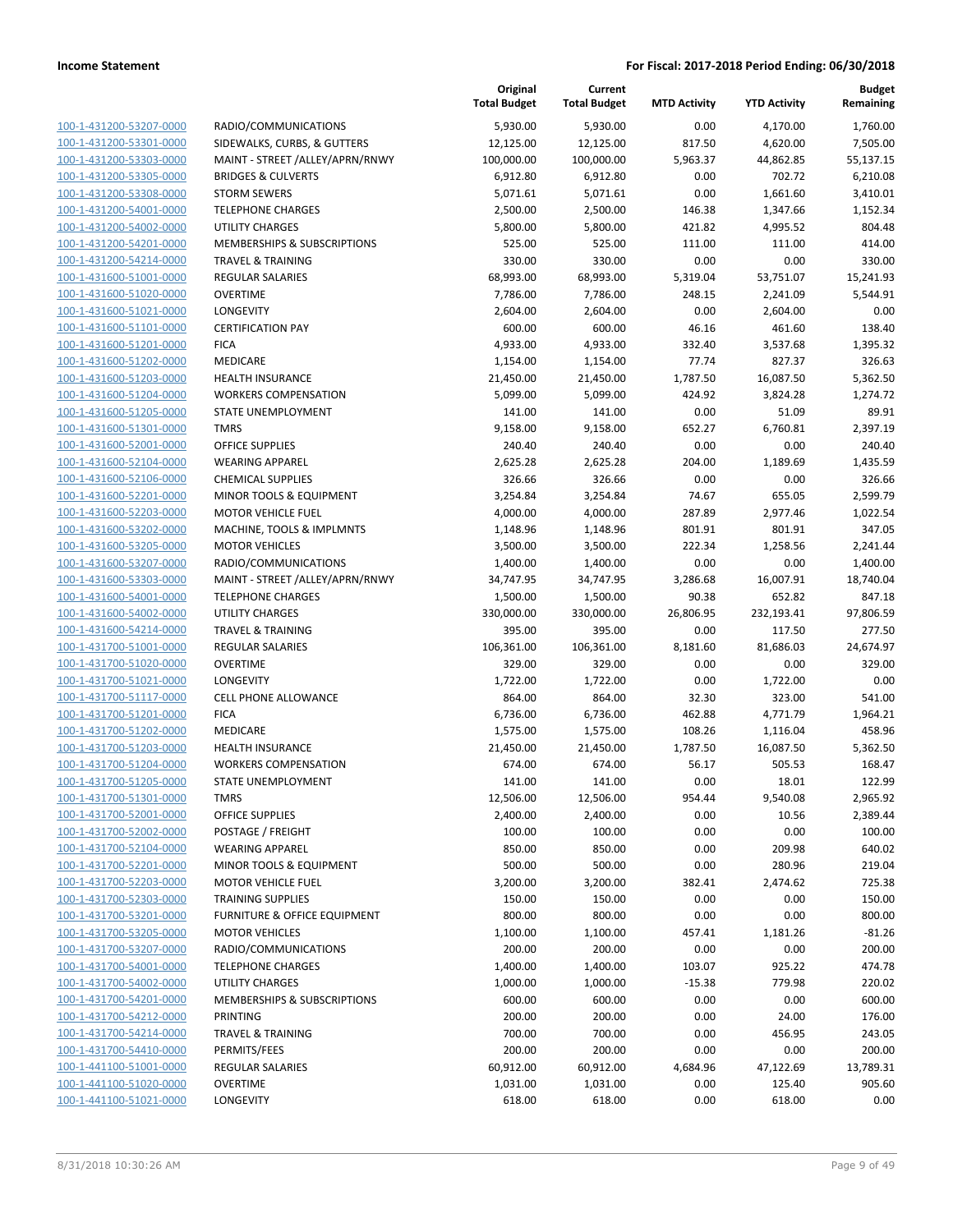| 100-1-441100-51102-0000        |
|--------------------------------|
| 100-1-441100-51201-0000        |
| 100-1-441100-51202-0000        |
| 100-1-441100-51203-0000        |
| 100-1-441100-51204-0000        |
| 100-1-441100-51205-0000        |
| 100-1-441100-51301-0000        |
| 100-1-441100-52001-0000        |
| 100-1-441100-52002-0000        |
| 100-1-441100-52005-0000        |
| 100-1-441100-54001-0000        |
| 100-1-441100-54002-0000        |
| 100-1-441200-51001-0000        |
| 100-1-441200-51021-0000        |
| 100-1-441200-51201-0000        |
| 100-1-441200-51202-0000        |
| 100-1-441200-51203-0000        |
| 100-1-441200-51204-0000        |
| 100-1-441200-51205-0000        |
| 100-1-441200-51301-0000        |
| 100-1-441200-52102-0000        |
| 100-1-441200-52104-0000        |
| 100-1-441200-54201-0000        |
| 100-1-441200-54214-0000        |
| 100-1-441300-51001-0000        |
| 100-1-441300-51020-0000        |
| 100-1-441300-51021-0000        |
|                                |
| 100-1-441300-51101-0000        |
| 100-1-441300-51117-0000        |
| 100-1-441300-51201-0000        |
| 100-1-441300-51202-0000        |
| 100-1-441300-51203-0000        |
| 100-1-441300-51204-0000        |
| 100-1-441300-51205-0000        |
| 100-1-441300-51301-0000        |
| 100-1-441300-52002-0000        |
| 100-1-441300-52005-0000        |
| 100-1-441300-52102-0000        |
| 100-1-441300-52104-0000        |
| 100-1-441300-52201-0000        |
| 100-1-441300-52203-0000        |
| 100-1-441300-53205-0000        |
| <u>100-1-441300-54001-0000</u> |
| <u>100-1-441300-54002-0000</u> |
| 100-1-441300-54201-0000        |
| 100-1-441300-54214-0000        |
| 100-1-441300-54410-0000        |
| 100-1-443200-51001-0000        |
| <u>100-1-443200-51020-0000</u> |
| 100-1-443200-51021-0000        |
| 100-1-443200-51102-0000        |
| 100-1-443200-51117-0000        |
| <u>100-1-443200-51201-0000</u> |
| <u>100-1-443200-51202-0000</u> |
| 100-1-443200-51203-0000        |
| 100-1-443200-51204-0000        |
| 100-1-443200-51205-0000        |
| <u>100-1-443200-51301-0000</u> |
|                                |
| 100-1-443200-52001-0000        |

|                                                    |                                                     | Original<br><b>Total Budget</b> | Current<br><b>Total Budget</b> | <b>MTD Activity</b> | <b>YTD Activity</b>  | <b>Budget</b><br>Remaining |
|----------------------------------------------------|-----------------------------------------------------|---------------------------------|--------------------------------|---------------------|----------------------|----------------------------|
| 100-1-441100-51102-0000                            | <b>BILINGUAL PAY</b>                                | 1,200.00                        | 1,200.00                       | 92.32               | 923.20               | 276.80                     |
| 100-1-441100-51201-0000                            | <b>FICA</b>                                         | 3,953.00                        | 3,953.00                       | 261.58              | 2,757.20             | 1,195.80                   |
| 100-1-441100-51202-0000                            | MEDICARE                                            | 925.00                          | 925.00                         | 61.18               | 644.82               | 280.18                     |
| 100-1-441100-51203-0000                            | <b>HEALTH INSURANCE</b>                             | 21,450.00                       | 21,450.00                      | 1,787.50            | 16,087.50            | 5,362.50                   |
| 100-1-441100-51204-0000                            | <b>WORKERS COMPENSATION</b>                         | 174.00                          | 174.00                         | 14.50               | 130.50               | 43.50                      |
| 100-1-441100-51205-0000                            | STATE UNEMPLOYMENT                                  | 141.00                          | 141.00                         | 0.00                | 80.37                | 60.63                      |
| 100-1-441100-51301-0000                            | <b>TMRS</b>                                         | 7,339.00                        | 7,339.00                       | 555.12              | 5,591.54             | 1,747.46                   |
| 100-1-441100-52001-0000                            | <b>OFFICE SUPPLIES</b>                              | 3,000.00                        | 3,000.00                       | 16.23               | 2,040.80             | 959.20                     |
| 100-1-441100-52002-0000                            | POSTAGE / FREIGHT                                   | 800.00                          | 800.00                         | 0.00                | 231.46               | 568.54                     |
| 100-1-441100-52005-0000                            | PRINTED MATERIALS                                   | 285.00                          | 285.00                         | 0.00                | 124.16               | 160.84                     |
| 100-1-441100-54001-0000                            | <b>TELEPHONE CHARGES</b>                            | 2,500.00                        | 2,500.00                       | 265.71              | 2,075.32             | 424.68                     |
| 100-1-441100-54002-0000                            | <b>UTILITY CHARGES</b>                              | 1,000.00                        | 1,000.00                       | $-15.38$            | 779.96               | 220.04                     |
| 100-1-441200-51001-0000                            | <b>REGULAR SALARIES</b>                             | 42,770.00                       | 42,770.00                      | 4,000.00            | 31,950.16            | 10,819.84                  |
| 100-1-441200-51021-0000                            | LONGEVITY                                           | 222.00                          | 222.00                         | 0.00                | 222.00               | 0.00                       |
| 100-1-441200-51201-0000                            | <b>FICA</b>                                         | 2,767.00                        | 2,767.00                       | 222.12              | 2,030.51             | 736.49                     |
| 100-1-441200-51202-0000                            | MEDICARE                                            | 647.00                          | 647.00                         | 51.94               | 474.82               | 172.18                     |
| 100-1-441200-51203-0000                            | <b>HEALTH INSURANCE</b>                             | 10,725.00                       | 10,725.00                      | 893.75              | 8,043.75             | 2,681.25                   |
| 100-1-441200-51204-0000                            | <b>WORKERS COMPENSATION</b>                         | 277.00                          | 277.00                         | 23.08               | 207.72               | 69.28                      |
| 100-1-441200-51205-0000                            | <b>STATE UNEMPLOYMENT</b>                           | 70.00                           | 70.00                          | 0.00                | 9.02                 | 60.98                      |
| 100-1-441200-51301-0000                            | <b>TMRS</b>                                         | 5,136.00                        | 5,136.00                       | 464.80              | 4,099.76             | 1,036.24                   |
| 100-1-441200-52102-0000                            | <b>BOOKS / REF SUPPLIES</b>                         | 500.00                          | 500.00                         | 0.00                | 0.00                 | 500.00                     |
| 100-1-441200-52104-0000                            | <b>WEARING APPAREL</b>                              | 500.04                          | 500.04                         | 0.00                | 0.00                 | 500.04                     |
| 100-1-441200-54201-0000                            | MEMBERSHIPS & SUBSCRIPTIONS                         | 250.00                          | 250.00                         | 0.00                | 0.00                 | 250.00                     |
| 100-1-441200-54214-0000                            | <b>TRAVEL &amp; TRAINING</b>                        | 250.00                          | 250.00                         | 0.00                | 140.00               | 110.00                     |
| 100-1-441300-51001-0000                            | <b>REGULAR SALARIES</b>                             | 252,387.00                      | 252,387.00                     | 19,416.49           | 192,828.27           | 59,558.73                  |
| 100-1-441300-51020-0000                            | <b>OVERTIME</b>                                     | 0.00                            | 0.00                           | 0.00                | 60.93                | $-60.93$                   |
| 100-1-441300-51021-0000                            | <b>LONGEVITY</b>                                    | 2,256.00                        | 2,256.00                       | 0.00                | 2,256.00             | 0.00                       |
| 100-1-441300-51101-0000                            | <b>CERTIFICATION PAY</b>                            | 1,800.00                        | 1,800.00                       | 161.54              | 1,407.68             | 392.32                     |
| 100-1-441300-51117-0000                            | CELL PHONE ALLOWANCE                                | 1,824.00                        | 1,824.00                       | 98.74               | 987.40               | 836.60                     |
| 100-1-441300-51201-0000                            | <b>FICA</b>                                         | 15,994.00                       | 15,994.00                      | 1,179.25            | 11,932.75            | 4,061.25                   |
| 100-1-441300-51202-0000                            | MEDICARE                                            | 3,740.00                        | 3,740.00                       | 275.79              | 2,790.73             | 949.27                     |
| 100-1-441300-51203-0000                            | <b>HEALTH INSURANCE</b>                             | 53,625.00                       | 53,625.00                      | 4,468.75            | 40,218.75            | 13,406.25                  |
| 100-1-441300-51204-0000                            | <b>WORKERS COMPENSATION</b>                         | 1,651.00                        | 1,651.00                       | 137.57              | 1,238.13             | 412.87                     |
| 100-1-441300-51205-0000                            | STATE UNEMPLOYMENT                                  | 352.00                          | 352.00                         | 0.00                | 45.01                | 306.99                     |
| 100-1-441300-51301-0000                            | <b>TMRS</b>                                         | 29,691.00                       | 29,691.00                      | 2,286.44            | 22,647.77            | 7,043.23                   |
| 100-1-441300-52002-0000                            | POSTAGE / FREIGHT                                   | 6,000.00                        | 6,000.00                       | 0.00                | 1,064.57             | 4,935.43                   |
| 100-1-441300-52005-0000                            | PRINTED MATERIALS                                   | 500.00                          | 500.00                         | 0.00                | 412.05               | 87.95                      |
| 100-1-441300-52102-0000                            | <b>BOOKS / REF SUPPLIES</b>                         | 1,500.00                        | 1,500.00                       | -44.53              | 608.26               | 891.74                     |
| 100-1-441300-52104-0000                            | <b>WEARING APPAREL</b>                              | 2,400.00                        | 2,400.00                       | 0.00                | 189.98               | 2,210.02                   |
| 100-1-441300-52201-0000                            | MINOR TOOLS & EQUIPMENT                             | 500.00                          | 500.00                         | 0.00                | 0.00                 | 500.00                     |
| 100-1-441300-52203-0000                            | <b>MOTOR VEHICLE FUEL</b>                           | 4,500.00                        | 4,500.00                       | 449.31              | 3,340.09             | 1,159.91                   |
| 100-1-441300-53205-0000                            | <b>MOTOR VEHICLES</b>                               | 2,500.00                        | 2,500.00                       | 10.22               | 861.17               | 1,638.83                   |
| 100-1-441300-54001-0000                            | <b>TELEPHONE CHARGES</b>                            | 7,200.00                        | 7,200.00                       | 495.89              | 3,261.46             | 3,938.54                   |
| 100-1-441300-54002-0000                            | <b>UTILITY CHARGES</b>                              | 1,000.00                        | 1,000.00                       | $-15.38$            | 779.96               | 220.04                     |
| 100-1-441300-54201-0000                            | MEMBERSHIPS & SUBSCRIPTIONS                         | 750.00                          | 750.00                         | 0.00                | 440.00               | 310.00                     |
| 100-1-441300-54214-0000                            | <b>TRAVEL &amp; TRAINING</b>                        | 4,000.00                        | 4,000.00                       | 487.50              | 1,829.50             | 2,170.50                   |
| 100-1-441300-54410-0000                            | PERMITS/FEES                                        | 15,000.00                       | 15,000.00                      | 872.00              | 29,276.50            | $-14,276.50$               |
| 100-1-443200-51001-0000                            | <b>REGULAR SALARIES</b>                             | 152,236.00                      | 152,236.00                     | 13,153.73           | 124,263.27           | 27,972.73                  |
| 100-1-443200-51020-0000<br>100-1-443200-51021-0000 | OVERTIME<br><b>LONGEVITY</b>                        | 6,120.00<br>6,240.00            | 6,120.00                       | 648.31<br>0.00      | 6,411.07             | $-291.07$<br>42.00         |
|                                                    |                                                     |                                 | 6,240.00                       |                     | 6,198.00             |                            |
| 100-1-443200-51102-0000<br>100-1-443200-51117-0000 | <b>BILINGUAL PAY</b><br><b>CELL PHONE ALLOWANCE</b> | 0.00<br>432.00                  | 0.00<br>432.00                 | 46.16<br>33.22      | 207.72<br>332.20     | $-207.72$<br>99.80         |
| 100-1-443200-51201-0000                            | <b>FICA</b>                                         |                                 |                                | 738.33              |                      |                            |
| 100-1-443200-51202-0000                            | MEDICARE                                            | 10,172.00<br>2,379.00           | 10,172.00<br>2,379.00          | 172.67              | 7,520.04<br>1,758.73 | 2,651.96<br>620.27         |
| 100-1-443200-51203-0000                            | <b>HEALTH INSURANCE</b>                             | 42,900.00                       | 42,900.00                      | 3,575.00            | 32,175.00            | 10,725.00                  |
| 100-1-443200-51204-0000                            | <b>WORKERS COMPENSATION</b>                         | 5,666.00                        | 5,666.00                       | 472.17              | 4,249.53             | 1,416.47                   |
| 100-1-443200-51205-0000                            | STATE UNEMPLOYMENT                                  | 352.00                          | 352.00                         | 26.14               | 150.96               | 201.04                     |
| 100-1-443200-51301-0000                            | <b>TMRS</b>                                         | 18,883.00                       | 18,883.00                      |                     | 14,862.23            | 4,020.77                   |
| 100-1-443200-52001-0000                            | OFFICE SUPPLIES                                     | 1,120.00                        | 1,120.00                       | 1,444.30<br>24.00   | 856.55               | 263.45                     |
|                                                    |                                                     |                                 |                                |                     |                      |                            |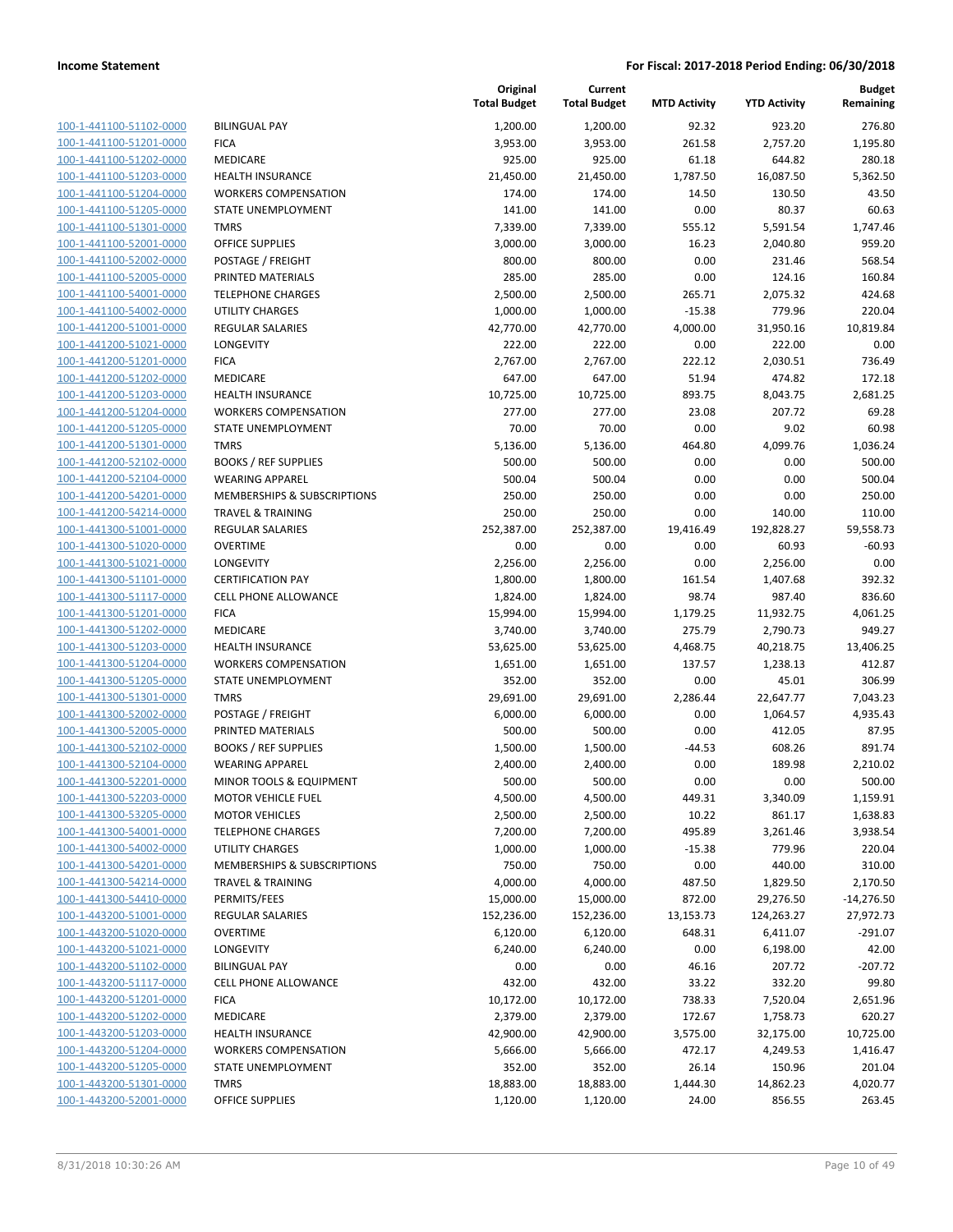| 100-1-443200-52002-0000                            |
|----------------------------------------------------|
|                                                    |
| 100-1-443200-52101-0000                            |
| 100-1-443200-52104-0000                            |
| 100-1-443200-52106-0000                            |
| 100-1-443200-52108-0000                            |
| 100-1-443200-52201-0000                            |
| 100-1-443200-52203-0000                            |
| 1-443200-53202-0000<br>100-                        |
| 100-1-443200-53205-0000                            |
| 100-1-443200-53207-0000                            |
| 100-1-443200-54001-0000                            |
| 100-1-443200-54002-0000                            |
| 100-1-443200-54107-0000                            |
| 100-1-443200-54108-0000                            |
| 100-1-443200-54214-0000                            |
| 100-1-451100-51001-0000                            |
| 100-1-451100-51020-0000                            |
|                                                    |
| 1-451100-51021-0000<br>100-                        |
| 100-1-451100-51101-0000                            |
| 100-1-451100-51102-0000                            |
| 100-1-451100-51116-0000                            |
| 100-1-451100-51117-0000                            |
| 100-1-451100-51201-0000                            |
| 100-1-451100-51202-0000                            |
| 100-1-451100-51203-0000                            |
| 100-1-451100-51204-0000                            |
| 100-1-451100-51205-0000                            |
| 1-451100-51301-0000<br>100-                        |
| 100-1-451100-52001-0000                            |
| 100-1-451100-52002-0000                            |
| 100-1-451100-52101-0000                            |
| 100-1-451100-52104-0000                            |
|                                                    |
| 100-1-451100-52106-0000                            |
| 100-1-451100-52107-0000                            |
| 100-1-451100-52201-0000                            |
| 100-1-451100-52203-0000                            |
| 100-1-451100-52401-0000                            |
| 100-1-451100-53201-0000                            |
| 100-1-451100-53202-0000                            |
| 100-1-451100-53205-0000                            |
| 100-1-451100-53207-0000                            |
| <u>100-1-451100-53402-0000</u>                     |
| <u>100-1-451100-53707-0000</u>                     |
| 100-1-451100-53708-0000                            |
| 100-1-451100-53710-0000                            |
| <u>100-1-451100-54001-0000</u>                     |
|                                                    |
| 100-1-451100-54002-0000                            |
| 100-1-451100-54201-0000                            |
| 100-1-451100-54211-0000                            |
|                                                    |
| 100-1-451100-54214-0000                            |
| <u>100-1-451100-54301-0000</u>                     |
| <u>100-1-451100-54409-0000</u>                     |
| <u>100-1-455100-51001-0000</u>                     |
| 100-1-455100-51020-0000                            |
| 100-1-455100-51021-0000                            |
| <u>100-1-455100-51102-0000</u>                     |
| <u>100-1-455100-51116-0000</u>                     |
|                                                    |
| 100-1-455100-51117-0000<br>100-1-455100-51201-0000 |

| POSTAGE / FREIGHT                                  |
|----------------------------------------------------|
| ANITORIAL SUPPLIES                                 |
| VEARING APPAREL                                    |
| <b>CHEMICAL SUPPLIES</b>                           |
| <b>MENAGERIE SUPPLIES</b>                          |
| <b>MINOR TOOLS &amp; EQUIPMENT</b>                 |
| <b>MOTOR VEHICLE FUEL</b>                          |
| <b>MACHINE, TOOLS &amp; IMPLMNTS</b>               |
| <b>MOTOR VEHICLES</b>                              |
| RADIO/COMMUNICATIONS                               |
| <b>ELEPHONE CHARGES</b>                            |
| JTILITY CHARGES                                    |
| MEDICAL                                            |
| /ETERINARY SERVICES                                |
| <b>RAVEL &amp; TRAINING</b>                        |
| REGULAR SALARIES                                   |
| <b>DVERTIME</b>                                    |
| ONGEVITY.                                          |
| <b>CERTIFICATION PAY</b>                           |
| BILINGUAL PAY                                      |
| <b>CAR ALLOWANCE</b>                               |
| CELL PHONE ALLOWANCE                               |
| <b>ICA</b>                                         |
| <b>MEDICARE</b>                                    |
| HEALTH INSURANCE                                   |
| <b><i>NORKERS COMPENSATION</i></b>                 |
| TATE UNEMPLOYMENT                                  |
| <b>MRS</b>                                         |
| <b>DFFICE SUPPLIES</b>                             |
| POSTAGE / FREIGHT                                  |
| ANITORIAL SUPPLIES                                 |
| VEARING APPAREL                                    |
| CHEMICAL SUPPLIES                                  |
| <b>BOTANICAL SUPPLIES</b>                          |
| MINOR TOOLS & EQUIPMENT                            |
| <b>MOTOR VEHICLE FUEL</b>                          |
| RECREATIONAL SUPPLIES                              |
| URNITURE & OFFICE EQUIPMENT                        |
| MACHINE, TOOLS & IMPLMNTS                          |
| <b>MOTOR VEHICLES</b>                              |
| RADIO/COMMUNICATIONS                               |
| BUILDING MAINTENANCE                               |
| <b>MAINT - GROUNDS</b>                             |
| <b>ITHLETIC FIELDS</b><br><b>PARK IMPROVEMENTS</b> |
| <b>ELEPHONE CHARGES</b>                            |
| <b>JTILITY CHARGES</b>                             |
| MEMBERSHIPS & SUBSCRIPTIONS                        |
| <b>IDVERTISING</b>                                 |
| <b>RAVEL &amp; TRAINING</b>                        |
| <b>PECIAL EVENTS</b>                               |
| <b>CEMETERY MAINTENANCE</b>                        |
| REGULAR SALARIES                                   |
| <b>DVERTIME</b>                                    |
| ONGEVITY.                                          |
| <b>BILINGUAL PAY</b>                               |
| <b>CAR ALLOWANCE</b>                               |
| <b>ELL PHONE ALLOWANCE</b>                         |
| ICA -                                              |
|                                                    |

|                         |                              | Original<br><b>Total Budget</b> | Current<br><b>Total Budget</b> | <b>MTD Activity</b> | <b>YTD Activity</b> | <b>Budget</b><br>Remaining |
|-------------------------|------------------------------|---------------------------------|--------------------------------|---------------------|---------------------|----------------------------|
| 100-1-443200-52002-0000 | POSTAGE / FREIGHT            | 40.00                           | 40.00                          | 0.00                | 0.00                | 40.00                      |
| 100-1-443200-52101-0000 | JANITORIAL SUPPLIES          | 2,000.00                        | 2,000.00                       | 95.33               | 1,182.96            | 817.04                     |
| 100-1-443200-52104-0000 | <b>WEARING APPAREL</b>       | 1,800.00                        | 1,800.00                       | 0.00                | 1,351.64            | 448.36                     |
| 100-1-443200-52106-0000 | <b>CHEMICAL SUPPLIES</b>     | 18,000.00                       | 18,000.00                      | 1,187.93            | 12,239.33           | 5,760.67                   |
| 100-1-443200-52108-0000 | <b>MENAGERIE SUPPLIES</b>    | 7,500.00                        | 7,500.00                       | 683.16              | 4,865.16            | 2,634.84                   |
| 100-1-443200-52201-0000 | MINOR TOOLS & EQUIPMENT      | 1,000.00                        | 1,000.00                       | 11.76               | 691.70              | 308.30                     |
| 100-1-443200-52203-0000 | <b>MOTOR VEHICLE FUEL</b>    | 6,500.00                        | 6,500.00                       | 578.92              | 3,823.03            | 2,676.97                   |
| 100-1-443200-53202-0000 | MACHINE, TOOLS & IMPLMNTS    | 1,500.00                        | 1,500.00                       | 0.00                | 0.00                | 1,500.00                   |
| 100-1-443200-53205-0000 | <b>MOTOR VEHICLES</b>        | 2,500.00                        | 2,500.00                       | 66.03               | 295.01              | 2,204.99                   |
| 100-1-443200-53207-0000 | RADIO/COMMUNICATIONS         | 300.00                          | 300.00                         | 0.00                | 0.00                | 300.00                     |
| 100-1-443200-54001-0000 | <b>TELEPHONE CHARGES</b>     | 2,400.00                        | 2,400.00                       | 150.40              | 1,382.97            | 1,017.03                   |
| 100-1-443200-54002-0000 | <b>UTILITY CHARGES</b>       | 33,000.00                       | 33,000.00                      | 2,408.17            | 21,898.17           | 11,101.83                  |
| 100-1-443200-54107-0000 | MEDICAL                      | 2,500.00                        | 2,500.00                       | 0.00                | 1,030.88            | 1,469.12                   |
| 100-1-443200-54108-0000 | <b>VETERINARY SERVICES</b>   | 1,000.00                        | 1,000.00                       | $-1,595.00$         | $-6,106.00$         | 7,106.00                   |
| 100-1-443200-54214-0000 | <b>TRAVEL &amp; TRAINING</b> | 600.00                          | 600.00                         | 0.00                | 198.00              | 402.00                     |
| 100-1-451100-51001-0000 | <b>REGULAR SALARIES</b>      | 483,189.00                      | 483,189.00                     | 35,562.72           | 351,401.19          | 131,787.81                 |
| 100-1-451100-51020-0000 | <b>OVERTIME</b>              | 15,011.00                       | 15,011.00                      | 432.14              | 9,031.35            | 5,979.65                   |
| 100-1-451100-51021-0000 | LONGEVITY                    | 6,502.00                        | 6,502.00                       | 0.00                | 5,392.00            | 1,110.00                   |
| 100-1-451100-51101-0000 | <b>CERTIFICATION PAY</b>     | 3,600.00                        | 3,600.00                       | 230.78              | 1,984.68            | 1,615.32                   |
| 100-1-451100-51102-0000 | <b>BILINGUAL PAY</b>         | 600.00                          | 600.00                         | 46.16               | 92.32               | 507.68                     |
| 100-1-451100-51116-0000 | <b>CAR ALLOWANCE</b>         | 2,400.00                        | 2,400.00                       | 184.62              | 1,846.20            | 553.80                     |
| 100-1-451100-51117-0000 | <b>CELL PHONE ALLOWANCE</b>  | 1,632.00                        | 2,832.00                       | 217.86              | 2,017.04            | 814.96                     |
| 100-1-451100-51201-0000 | <b>FICA</b>                  | 31,885.00                       | 31,885.00                      | 2,169.88            | 22,313.19           | 9,571.81                   |
| 100-1-451100-51202-0000 | MEDICARE                     | 7,457.00                        | 7,457.00                       | 507.47              | 5,218.42            | 2,238.58                   |
| 100-1-451100-51203-0000 | <b>HEALTH INSURANCE</b>      | 123,338.00                      | 123,338.00                     | 10,278.17           | 92,503.53           | 30,834.47                  |
| 100-1-451100-51204-0000 | <b>WORKERS COMPENSATION</b>  | 12,019.00                       | 12,019.00                      | 1,001.58            | 9,014.22            | 3,004.78                   |
| 100-1-451100-51205-0000 | STATE UNEMPLOYMENT           | 1,359.00                        | 1,359.00                       | 87.78               | 785.37              | 573.63                     |
| 100-1-451100-51301-0000 | <b>TMRS</b>                  | 53,157.00                       | 53,157.00                      | 4,196.93            | 42,516.56           | 10,640.44                  |
| 100-1-451100-52001-0000 | <b>OFFICE SUPPLIES</b>       | 500.00                          | 500.00                         | 0.00                | 309.92              | 190.08                     |
| 100-1-451100-52002-0000 | POSTAGE / FREIGHT            | 1,000.00                        | 1,000.00                       | 0.00                | 0.67                | 999.33                     |
| 100-1-451100-52101-0000 | <b>JANITORIAL SUPPLIES</b>   | 7,060.00                        | 7,060.00                       | 511.82              | 3,862.00            | 3,198.00                   |
| 100-1-451100-52104-0000 | <b>WEARING APPAREL</b>       | 10,600.00                       | 10,600.00                      | 1,251.87            | 7,165.85            | 3,434.15                   |
| 100-1-451100-52106-0000 | <b>CHEMICAL SUPPLIES</b>     | 9,700.00                        | 6,700.00                       | 318.47              | 562.87              | 6,137.13                   |
| 100-1-451100-52107-0000 | <b>BOTANICAL SUPPLIES</b>    | 12,500.00                       | 9,900.00                       | 618.63              | 3,579.21            | 6,320.79                   |
| 100-1-451100-52201-0000 | MINOR TOOLS & EQUIPMENT      | 11,250.00                       | 11,250.00                      | 1,108.01            | 7,376.83            | 3,873.17                   |
| 100-1-451100-52203-0000 | <b>MOTOR VEHICLE FUEL</b>    | 30,000.00                       | 30,000.00                      | 2,623.21            | 16,444.03           | 13,555.97                  |
| 100-1-451100-52401-0000 | RECREATIONAL SUPPLIES        | 500.00                          | 600.00                         | 134.18              | 553.55              | 46.45                      |
| 100-1-451100-53201-0000 | FURNITURE & OFFICE EQUIPMENT | 522.00                          | 599.88                         | 0.00                | 599.88              | 0.00                       |
| 100-1-451100-53202-0000 | MACHINE, TOOLS & IMPLMNTS    | 4,560.00                        | 4,560.00                       | 730.67              | 2,901.47            | 1,658.53                   |
| 100-1-451100-53205-0000 | <b>MOTOR VEHICLES</b>        | 16,000.00                       | 15,922.12                      | 874.55              | 4,839.59            | 11,082.53                  |
| 100-1-451100-53207-0000 | RADIO/COMMUNICATIONS         | 1,320.00                        | 1,370.00                       | 0.00                | 1,350.00            | 20.00                      |
| 100-1-451100-53402-0000 | <b>BUILDING MAINTENANCE</b>  | 850.00                          | 850.00                         | 0.00                | 700.88              | 149.12                     |
| 100-1-451100-53707-0000 | <b>MAINT - GROUNDS</b>       | 17,385.00                       | 17,385.00                      | 0.00                | 14,922.50           | 2,462.50                   |
| 100-1-451100-53708-0000 | <b>ATHLETIC FIELDS</b>       | 18,485.00                       | 18,485.00                      | 824.98              | 10,385.80           | 8,099.20                   |
| 100-1-451100-53710-0000 | PARK IMPROVEMENTS            | 12,000.00                       | 12,000.00                      | 0.00                | 7,915.69            | 4,084.31                   |
| 100-1-451100-54001-0000 | <b>TELEPHONE CHARGES</b>     | 4,000.00                        | 7,000.00                       | 646.12              | 5,665.27            | 1,334.73                   |
| 100-1-451100-54002-0000 | UTILITY CHARGES              | 160,000.00                      | 160,000.00                     | 18,437.13           | 109,890.26          | 50,109.74                  |
| 100-1-451100-54201-0000 | MEMBERSHIPS & SUBSCRIPTIONS  | 1,492.50                        | 1,492.50                       | 194.29              | 991.23              | 501.27                     |
| 100-1-451100-54211-0000 | ADVERTISING                  | 3,900.00                        | 4,700.00                       | 498.00              | 4,304.01            | 395.99                     |
| 100-1-451100-54214-0000 | <b>TRAVEL &amp; TRAINING</b> | 1,000.00                        | 1,200.00                       | 176.31              | 1,180.74            | 19.26                      |
| 100-1-451100-54301-0000 | <b>SPECIAL EVENTS</b>        | 38,750.00                       | 39,000.00                      | 19,770.00           | 38,028.42           | 971.58                     |
| 100-1-451100-54409-0000 | <b>CEMETERY MAINTENANCE</b>  | 72,000.00                       | 72,000.00                      | 6,725.00            | 52,488.00           | 19,512.00                  |
| 100-1-455100-51001-0000 | <b>REGULAR SALARIES</b>      | 314,484.00                      | 314,484.00                     | 24,447.25           | 237,877.05          | 76,606.95                  |
| 100-1-455100-51020-0000 | <b>OVERTIME</b>              | 0.00                            | 0.00                           | 0.00                | 191.62              | $-191.62$                  |
| 100-1-455100-51021-0000 | LONGEVITY                    | 2,850.00                        | 2,850.00                       | 0.00                | 2,520.00            | 330.00                     |
| 100-1-455100-51102-0000 | <b>BILINGUAL PAY</b>         | 0.00                            | 0.00                           | 46.16               | 92.32               | $-92.32$                   |
| 100-1-455100-51116-0000 | CAR ALLOWANCE                | 3,600.00                        | 3,600.00                       | 0.00                | 0.00                | 3,600.00                   |
| 100-1-455100-51117-0000 | CELL PHONE ALLOWANCE         | 432.00                          | 432.00                         | 32.30               | 323.00              | 109.00                     |
| 100-1-455100-51201-0000 | <b>FICA</b>                  | 19,912.00                       | 19,912.00                      | 1,422.85            | 14,218.97           | 5,693.03                   |
|                         |                              |                                 |                                |                     |                     |                            |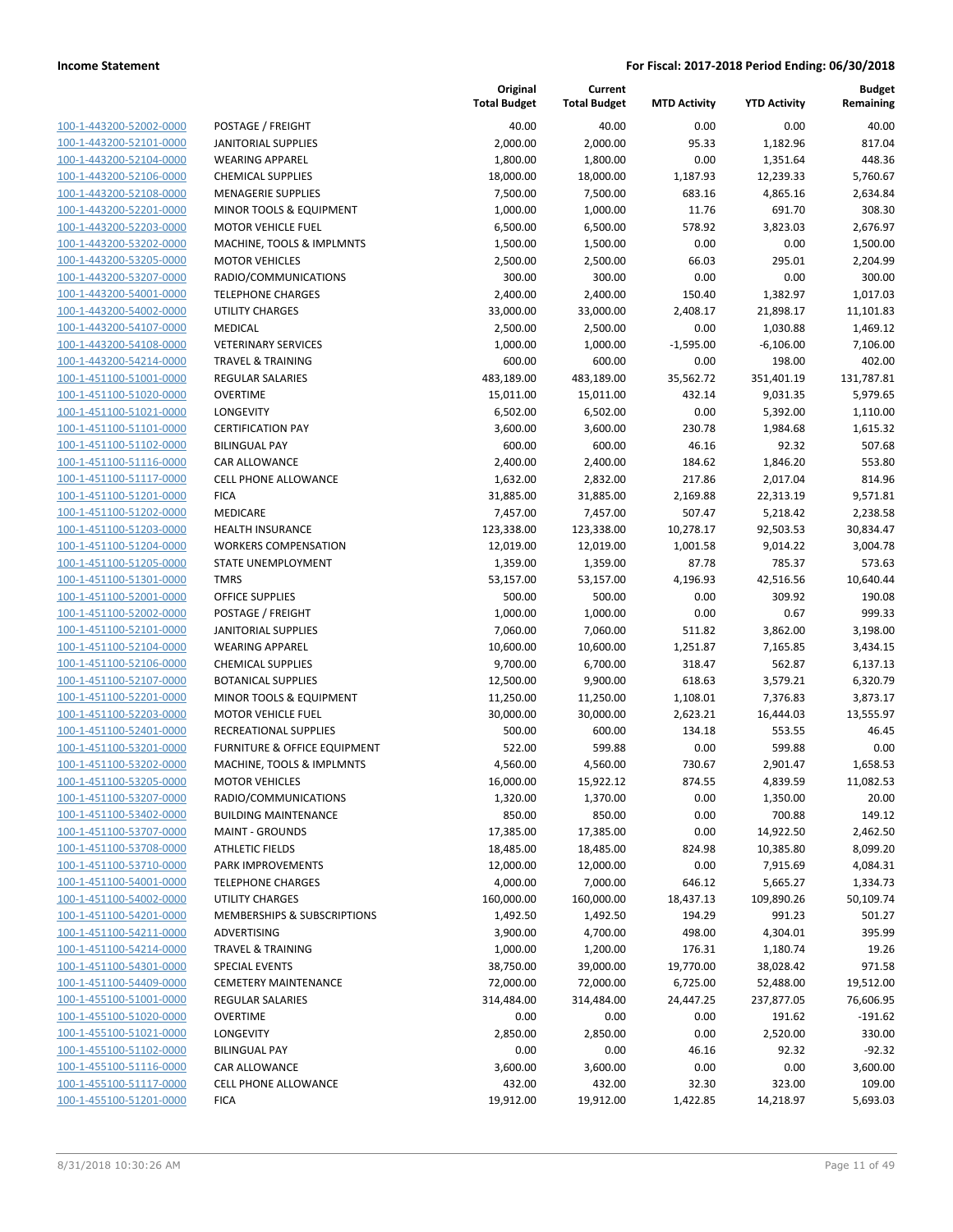| 100-1-455100-51202-0000        |
|--------------------------------|
| 100-1-455100-51203-0000        |
| 100-1-455100-51204-0000        |
| 100-1-455100-51205-0000        |
| 100-1-455100-51301-0000        |
| 100-1-455100-51401-0000        |
| 100-1-455100-52001-0000        |
| 100-1-455100-52002-0000        |
| 100-1-455100-52004-0000        |
| 100-1-455100-52005-0000        |
| 100-1-455100-52115-0000        |
| 100-1-455100-52201-0000        |
| 100-1-455100-52402-0000        |
| 100-1-455100-53201-0000        |
| 100-1-455100-54001-0000        |
| 100-1-455100-54002-0000        |
| 100-1-455100-54201-0000        |
| 100-1-455100-54202-0000        |
| 100-1-455100-54214-0000        |
|                                |
| 100-1-455100-55203-0000        |
| 100-1-455100-55211-0000        |
| 100-1-456100-51001-0000        |
| 100-1-456100-51021-0000        |
| 100-1-456100-51116-0000        |
| 100-1-456100-51117-0000        |
| 100-1-456100-51201-0000        |
| 100-1-456100-51202-0000        |
| 100-1-456100-51203-0000        |
| 100-1-456100-51204-0000        |
| 100-1-456100-51205-0000        |
| 100-1-456100-51301-0000        |
| 100-1-456100-52001-0000        |
| 100-1-456100-52002-0000        |
| 100-1-456100-52005-0000        |
| 100-1-456100-52103-0000        |
| 100-1-456100-54001-0000        |
| 100-1-456100-54201-0000        |
| 100-1-456100-54205-0000        |
| 100-1-456100-54214-0000        |
| 100-1-456100-54301-0000        |
| 100-1-480000-52003-0000        |
| <u>100-1-480000-52006-0000</u> |
| 100-1-480000-54002-0000        |
| 100-1-480000-54105-0000        |
| 100-1-480000-54201-0000        |
| <u>100-1-480000-54904-0000</u> |
| <u>100-1-480000-54905-0000</u> |
| <u>100-1-480000-54906-0000</u> |
| <u>100-1-480000-56309-0000</u> |
|                                |
| <u>100-1-480000-57005-0000</u> |
| <u>100-1-480000-57007-0000</u> |
| 100-1-480000-57008-0000        |
| <u>100-1-480000-57015-0000</u> |
| 100-1-491000-58040-0000        |
| <u>100-1-491000-58204-0000</u> |
| <u>100-1-495000-58702-0000</u> |
| <u>100-1-495000-58703-0000</u> |
| <u>100-1-495000-58704-0000</u> |
| 100-1-495000-58705-0000        |
|                                |

|                         |                                          | Original<br><b>Total Budget</b> | Current<br><b>Total Budget</b> | <b>MTD Activity</b> | <b>YTD Activity</b> | <b>Budget</b><br>Remaining |
|-------------------------|------------------------------------------|---------------------------------|--------------------------------|---------------------|---------------------|----------------------------|
| 100-1-455100-51202-0000 | <b>MEDICARE</b>                          | 4,657.00                        | 4,657.00                       | 332.76              | 3,325.40            | 1,331.60                   |
| 100-1-455100-51203-0000 | <b>HEALTH INSURANCE</b>                  | 41,875.00                       | 41,875.00                      | 3,489.58            | 31,406.22           | 10,468.78                  |
| 100-1-455100-51204-0000 | <b>WORKERS COMPENSATION</b>              | 999.00                          | 999.00                         | 83.25               | 749.25              | 249.75                     |
| 100-1-455100-51205-0000 | STATE UNEMPLOYMENT                       | 816.00                          | 816.00                         | 131.53              | 576.41              | 239.59                     |
| 100-1-455100-51301-0000 | <b>TMRS</b>                              | 28,281.00                       | 28,281.00                      | 2,310.92            | 22,960.56           | 5,320.44                   |
| 100-1-455100-51401-0000 | <b>CONTRA - SALARIES</b>                 | 0.00                            | 0.00                           | $-376.20$           | $-2,487.88$         | 2,487.88                   |
| 100-1-455100-52001-0000 | OFFICE SUPPLIES                          | 2,968.00                        | 2,968.00                       | 1,724.69            | 2,219.44            | 748.56                     |
| 100-1-455100-52002-0000 | POSTAGE / FREIGHT                        | 110.00                          | 110.00                         | 0.00                | 50.62               | 59.38                      |
| 100-1-455100-52004-0000 | <b>COMPUTER SUPPLIES</b>                 | 75.00                           | 75.00                          | 63.80               | 63.80               | 11.20                      |
| 100-1-455100-52005-0000 | PRINTED MATERIALS                        | 48.00                           | 48.00                          | 0.00                | 0.00                | 48.00                      |
| 100-1-455100-52115-0000 | <b>CATALOGING SUPPLIES</b>               | 800.00                          | 800.00                         | 298.73              | 1,083.80            | $-283.80$                  |
| 100-1-455100-52201-0000 | MINOR TOOLS & EQUIPMENT                  | 75.00                           | 75.00                          | 45.96               | 74.44               | 0.56                       |
| 100-1-455100-52402-0000 | <b>BASIC PROGRAM EXPENSE</b>             | 3,000.00                        | 3,000.00                       | 638.95              | 2,464.19            | 535.81                     |
| 100-1-455100-53201-0000 | <b>FURNITURE &amp; OFFICE EQUIPMENT</b>  | 909.50                          | 909.50                         | 0.00                | 909.50              | 0.00                       |
| 100-1-455100-54001-0000 | <b>TELEPHONE CHARGES</b>                 | 5,000.00                        | 5,000.00                       | 449.84              | 4,152.43            | 847.57                     |
| 100-1-455100-54002-0000 | <b>UTILITY CHARGES</b>                   | 45,500.00                       | 45,500.00                      | 3,086.61            | 24,070.88           | 21,429.12                  |
| 100-1-455100-54201-0000 | MEMBERSHIPS & SUBSCRIPTIONS              | 9,320.00                        | 9,320.00                       | 0.00                | 6,643.84            | 2,676.16                   |
| 100-1-455100-54202-0000 | <b>LIBRARY PERIODICALS</b>               | 2,525.00                        | 2,525.00                       | 0.00                | 2,525.00            | 0.00                       |
| 100-1-455100-54214-0000 | <b>TRAVEL &amp; TRAINING</b>             | 2,000.00                        | 2,000.00                       | 0.00                | 1,527.23            | 472.77                     |
| 100-1-455100-55203-0000 | <b>FURNITURE/OFFICE EQUIP</b>            | 250.00                          | 250.00                         | 201.66              | 201.66              | 48.34                      |
| 100-1-455100-55211-0000 | <b>BOOKS</b>                             | 46,401.25                       | 46,401.25                      | 7,143.88            | 32,505.08           | 13,896.17                  |
| 100-1-456100-51001-0000 | <b>REGULAR SALARIES</b>                  | 55,254.00                       | 55,254.00                      | 4,234.24            | 42,069.68           | 13,184.32                  |
| 100-1-456100-51021-0000 | LONGEVITY                                | 1,488.00                        | 1,488.00                       | 0.00                | 1,488.00            | 0.00                       |
| 100-1-456100-51116-0000 | <b>CAR ALLOWANCE</b>                     | 3,600.00                        | 3,600.00                       | 276.92              | 2,769.20            | 830.80                     |
| 100-1-456100-51117-0000 | <b>CELL PHONE ALLOWANCE</b>              | 432.00                          | 432.00                         | 33.22               | 332.20              | 99.80                      |
| 100-1-456100-51201-0000 | <b>FICA</b>                              | 3,756.00                        | 3,756.00                       | 246.72              | 2,582.65            | 1,173.35                   |
| 100-1-456100-51202-0000 | MEDICARE                                 | 878.00                          | 878.00                         | 57.70               | 604.03              | 273.97                     |
| 100-1-456100-51203-0000 | <b>HEALTH INSURANCE</b>                  | 10,725.00                       | 10,725.00                      | 893.75              | 8,043.75            | 2,681.25                   |
| 100-1-456100-51204-0000 | <b>WORKERS COMPENSATION</b>              | 166.00                          | 166.00                         | 13.83               | 124.47              | 41.53                      |
| 100-1-456100-51205-0000 | STATE UNEMPLOYMENT                       | 70.00                           | 70.00                          | 0.00                | 8.99                | 61.01                      |
| 100-1-456100-51301-0000 | <b>TMRS</b>                              | 6,973.00                        | 6,973.00                       | 528.06              | 5,346.51            | 1,626.49                   |
| 100-1-456100-52001-0000 | OFFICE SUPPLIES                          | 100.00                          | 100.00                         | 0.00                | 23.03               | 76.97                      |
| 100-1-456100-52002-0000 | POSTAGE / FREIGHT                        | 200.00                          | 200.00                         | 0.00                | 134.58              | 65.42                      |
| 100-1-456100-52005-0000 | PRINTED MATERIALS                        | 500.00                          | 500.00                         | 0.00                | 0.00                | 500.00                     |
| 100-1-456100-52103-0000 | <b>MEETING SUPPLIES</b>                  | 50.00                           | 50.00                          | 0.00                | 32.45               | 17.55                      |
| 100-1-456100-54001-0000 | <b>TELEPHONE CHARGES</b>                 | 500.00                          | 500.00                         | 31.64               | 291.50              | 208.50                     |
| 100-1-456100-54201-0000 | MEMBERSHIPS & SUBSCRIPTIONS              | 1,200.00                        | 1,200.00                       | 535.00              | 880.00              | 320.00                     |
| 100-1-456100-54205-0000 | <b>BUSINESS MEALS</b>                    | 50.00                           | 50.00                          | 0.00                | 25.00               | 25.00                      |
| 100-1-456100-54214-0000 | <b>TRAVEL &amp; TRAINING</b>             | 500.00                          | 500.00                         | 0.00                | 200.00              | 300.00                     |
| 100-1-456100-54301-0000 | <b>SPECIAL EVENTS</b>                    | 81,800.00                       | 86,915.00                      | 391.42              | 68,341.19           | 18,573.81                  |
| 100-1-480000-52003-0000 | <b>COPIER CHARGES</b>                    | 65,000.00                       | 65,000.00                      | 4,813.05            | 48,080.60           | 16,919.40                  |
| 100-1-480000-52006-0000 | <b>COPIER PAPER</b>                      | 5,000.00                        | 5,000.00                       | 0.00                | 3,496.11            | 1,503.89                   |
| 100-1-480000-54002-0000 | <b>UTILITY CHARGES</b>                   | 600.00                          | 600.00                         | 46.52               | 419.28              | 180.72                     |
| 100-1-480000-54105-0000 | MARKETING                                | 6,550.00                        | 6,550.00                       | 0.00                | 3,500.00            | 3,050.00                   |
| 100-1-480000-54201-0000 | MEMBERSHIPS & SUBSCRIPTIONS              | 8,601.00                        | 8,601.00                       | 1,689.47            | 5,559.01            | 3,041.99                   |
| 100-1-480000-54904-0000 | POSTAGE METER RENTAL                     | 0.00                            | 0.00                           | 0.00                | $-435.00$           | 435.00                     |
| 100-1-480000-54905-0000 | MAIL MACHINE LEASE INT                   | 600.00                          | 600.00                         | 0.00                | 136.77              | 463.23                     |
| 100-1-480000-54906-0000 | MAIL MACHINE LEASE PRINC                 | 2,500.00                        | 2,500.00                       | 0.00                | 490.23              | 2,009.77                   |
| 100-1-480000-56309-0000 | PAYOUT ARRANGEMENT LOCAL SALES TAX       | 268,096.00                      | 268,096.00                     | 14,841.30           | 164,668.36          | 103,427.64                 |
| 100-1-480000-57005-0000 | ACCRUED VAC & SICK PAY                   | 160,000.00                      | 160,000.00                     | 568.65              | 213,024.03          | -53,024.03                 |
| 100-1-480000-57007-0000 | <b>COMMUNITY SERVICES</b>                | 18,600.00                       | 18,600.00                      | 0.00                | 9,300.00            | 9,300.00                   |
| 100-1-480000-57008-0000 | <b>BANK CHARGES</b>                      | 15,000.00                       | 15,000.00                      | 858.13              | 8,510.82            | 6,489.18                   |
| 100-1-480000-57015-0000 | <b>CONTINGENCY EXPENSE</b>               | 150,000.00                      | 150,000.00                     | 0.00                | 0.00                | 150,000.00                 |
| 100-1-491000-58040-0000 | <b>XFR - GENERAL CIP</b>                 | 2,977,923.00                    | 2,977,923.00                   | 248,160.25          | 2,233,442.25        | 744,480.75                 |
| 100-1-491000-58204-0000 | XFR - VEHICLE/EQUIP RPLCMNT              | 679,144.00                      | 679,144.00                     | 56,595.33           | 509,357.97          | 169,786.03                 |
| 100-1-495000-58702-0000 | CA - GEN GOV TO CENTRAL SERVICE FUND     | 3,435.00                        | 3,435.00                       | 286.25              | 2,576.25            | 858.75                     |
| 100-1-495000-58703-0000 | CA - PUBLIC WORKS TO CENTRAL SERVICE FU  | 85,773.00                       | 85,773.00                      | 7,147.75            | 64,329.75           | 21,443.25                  |
| 100-1-495000-58704-0000 | CA - PUBLIC SAFETY TO CENTRAL SERVICE FU | 235,963.00                      | 235,963.00                     | 19,663.58           | 176,972.22          | 58,990.78                  |
| 100-1-495000-58705-0000 | CA - COM DEV TO CENTRAL SERVICE FUND     | 43,407.00                       | 43,407.00                      |                     | 32,555.34           | 10,851.66                  |
|                         |                                          |                                 |                                | 3,617.26            |                     |                            |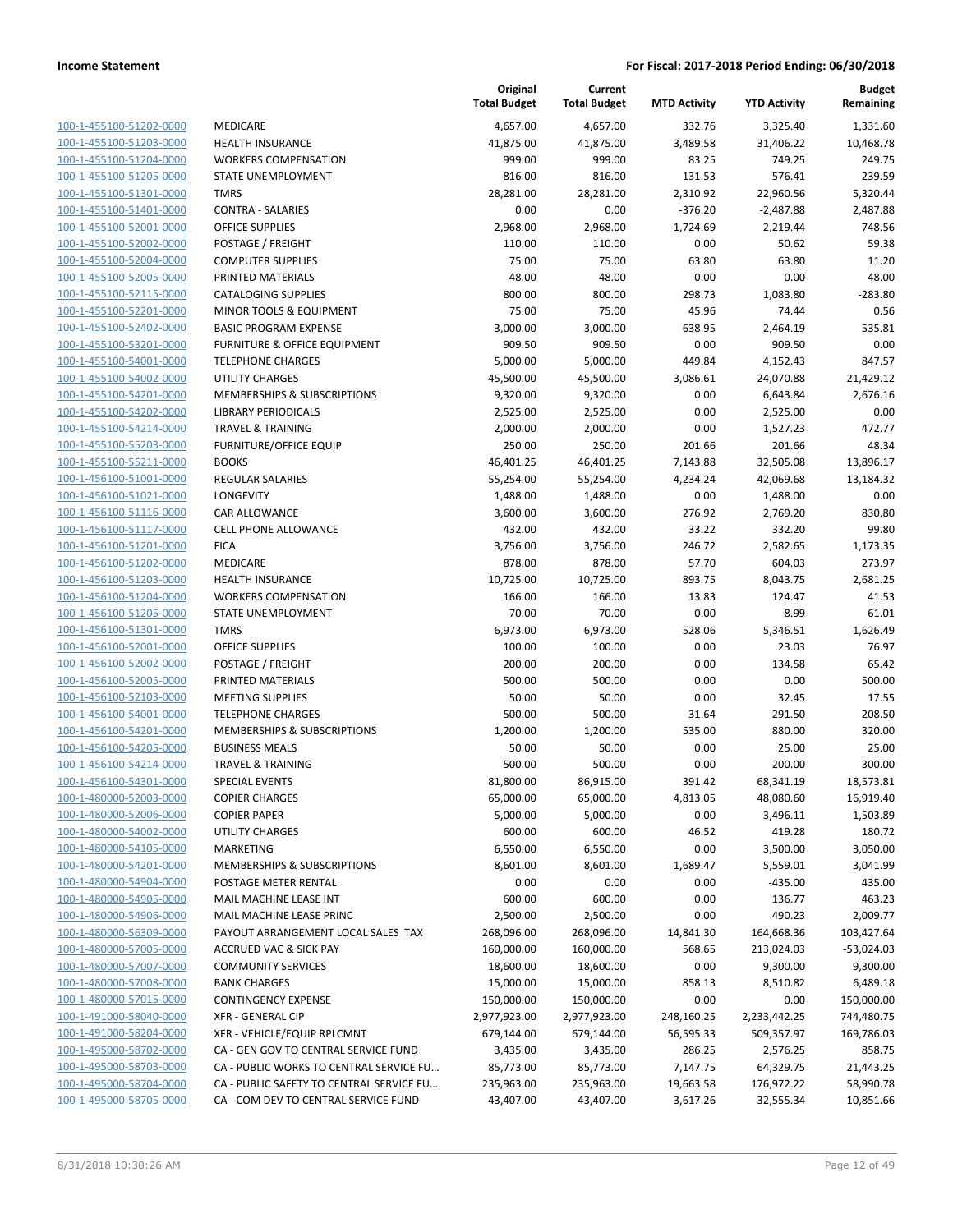|                                                    |                                                                       | Original<br><b>Total Budget</b> | Current<br><b>Total Budget</b> | <b>MTD Activity</b> | <b>YTD Activity</b> | <b>Budget</b><br>Remaining |
|----------------------------------------------------|-----------------------------------------------------------------------|---------------------------------|--------------------------------|---------------------|---------------------|----------------------------|
| 100-1-495000-58706-0000                            | CA - PARKS & REC TO CENTRAL SERVICE FUND                              | 198,241.00                      | 198,241.00                     | 16,520.08           | 148,680.72          | 49.560.28                  |
| 100-1-495000-58712-0000                            | CA - GEN GOV TO INSURANCE FUND                                        | 3,962.00                        | 3,962.00                       | 330.17              | 2,971.53            | 990.47                     |
| 100-1-495000-58713-0000                            | CA - PUBLIC WORKS TO INSURANCE FUND                                   | 31,298.00                       | 31,298.00                      | 2,608.17            | 23,473.53           | 7,824.47                   |
| 100-1-495000-58714-0000                            | CA - PUBLIC SAFETY TO INSURANCE FUND                                  | 141,326.00                      | 141,326.00                     | 11,777.17           | 105,994.53          | 35,331.47                  |
| 100-1-495000-58715-0000                            | CA - COM DEV TO INSURANCE FUND                                        | 14,194.00                       | 14,194.00                      | 1,182.83            | 10,645.47           | 3,548.53                   |
| 100-1-495000-58716-0000                            | CA - PARKS & REC TO INSURANCE FUND                                    | 50,377.00                       | 50,377.00                      | 4,198.08            | 37,782.72           | 12,594.28                  |
| 100-1-495000-58722-0000                            | CA - GEN GOVERNMENT TO MIS FUND                                       | 35,414.00                       | 35,414.00                      | 2,951.17            | 26,560.53           | 8,853.47                   |
| 100-1-495000-58723-0000                            | CA - PUBLIC WORKS TO MIS FUND                                         | 26,347.00                       | 26,347.00                      | 2,195.58            | 19,760.22           | 6,586.78                   |
| 100-1-495000-58724-0000                            | CA - PUBLIC SAFETY TO MIS FUND                                        | 315,405.00                      | 315,405.00                     | 26,283.75           | 236,553.75          | 78,851.25                  |
| 100-1-495000-58725-0000                            | CA - COM DEV TO MIS FUND                                              | 88,809.00                       | 88,809.00                      | 7,400.75            | 66,606.75           | 22,202.25                  |
| 100-1-495000-58726-0000                            | CA - PARKS & REC TO MIS FUND                                          | 156,283.00                      | 156,283.00                     | 13,023.58           | 117,212.22          | 39,070.78                  |
|                                                    | <b>Expense Total:</b>                                                 | 25,345,936.65                   | 25,351,051.65                  | 1,972,227.52        | 18,690,647.79       | 6,660,403.86               |
|                                                    | Fund: 100 - GENERAL FUND Surplus (Deficit):                           | $-1,280,192.93$                 | -1,280,192.93                  | -69,092.16          | 1,163,647.74        | -2,443,840.67              |
| Fund: 101 - MUNICIPAL COURT BUILDING SECURITY FEES |                                                                       |                                 |                                |                     |                     |                            |
| Revenue                                            |                                                                       |                                 |                                |                     |                     |                            |
| 101-1-318001-44101-0000                            | MUNICIPAL COURT COST/FEES                                             | 8,300.00                        | 8,300.00                       | 736.64              | 6,820.11            | 1,479.89                   |
| 101-1-319001-45401-0000                            | <b>INTEREST REVENUES</b>                                              | 25.00                           | 25.00                          | 15.13               | 186.60              | $-161.60$                  |
|                                                    | <b>Revenue Total:</b>                                                 | 8,325.00                        | 8,325.00                       | 751.77              | 7,006.71            | 1,318.29                   |
| Expense                                            |                                                                       |                                 |                                |                     |                     |                            |
| 101-1-412100-54214-0000                            | TRAVEL & TRAINING                                                     | 0.00                            | 0.00                           | 0.00                | 709.95              | $-709.95$                  |
| 101-1-480000-57008-0000                            | <b>BANK CHARGES</b>                                                   | 33.00                           | 33.00                          | 0.57                | 13.92               | 19.08                      |
|                                                    | <b>Expense Total:</b>                                                 | 33.00                           | 33.00                          | 0.57                | 723.87              | -690.87                    |
|                                                    | Fund: 101 - MUNICIPAL COURT BUILDING SECURITY FEES Surplus (Deficit): | 8,292.00                        | 8,292.00                       | 751.20              | 6,282.84            | 2,009.16                   |
| Fund: 102 - MUNICIPAL COURT TECH FUND<br>Revenue   |                                                                       |                                 |                                |                     |                     |                            |
| 102-1-318001-44101-0000                            | MUNICIPAL COURT COST/FEES                                             | 11,600.00                       | 11,600.00                      | 982.18              | 9,093.50            | 2,506.50                   |
| 102-1-319001-45401-0000                            | <b>INTEREST REVENUES</b>                                              | 20.00                           | 20.00                          | 8.62                | 101.85              | $-81.85$                   |
|                                                    | <b>Revenue Total:</b>                                                 | 11,620.00                       | 11,620.00                      | 990.80              | 9,195.35            | 2,424.65                   |
| Expense                                            |                                                                       |                                 |                                |                     |                     |                            |
| 102-1-480000-57008-0000                            | <b>BANK CHARGES</b>                                                   | 10.00                           | 10.00                          | 0.33                | 7.18                | 2.82                       |
|                                                    | <b>Expense Total:</b>                                                 | 10.00                           | 10.00                          | 0.33                | 7.18                | 2.82                       |
|                                                    | Fund: 102 - MUNICIPAL COURT TECH FUND Surplus (Deficit):              | 11,610.00                       | 11,610.00                      | 990.47              | 9,188.17            | 2,421.83                   |
| Fund: 103 - MUNICIPAL COURT CHILD SAFETY FUND      |                                                                       |                                 |                                |                     |                     |                            |
| Revenue<br>103-1-318001-44101-0000                 | MUNICIPAL COURT COST/FEES                                             | 2,000.00                        | 2,000.00                       | 8.93                | 909.48              | 1,090.52                   |
| 103-1-318001-44110-0000                            | OPTIONAL COUNTY FEE - CHILD SAFETY                                    | 28,000.00                       | 28,000.00                      | 0.00                | 13,003.20           | 14,996.80                  |
| 103-1-319001-45401-0000                            | INTEREST REVENUES                                                     | 10.00                           | 10.00                          | 3.47                | 45.75               | $-35.75$                   |
|                                                    | <b>Revenue Total:</b>                                                 | 30,010.00                       | 30,010.00                      | 12.40               | 13,958.43           | 16,051.57                  |
| <b>Expense</b>                                     |                                                                       |                                 |                                |                     |                     |                            |
| 103-1-480000-57007-0000                            | <b>COMMUNITY SERVICES</b>                                             | 28,000.00                       | 28,000.00                      | 0.00                | 20,542.49           | 7,457.51                   |
| 103-1-480000-57008-0000                            | <b>BANK CHARGES</b>                                                   | 10.00                           | 10.00                          | 0.13                | 3.40                | 6.60                       |
|                                                    | <b>Expense Total:</b>                                                 | 28,010.00                       | 28,010.00                      | 0.13                | 20,545.89           | 7,464.11                   |
|                                                    | Fund: 103 - MUNICIPAL COURT CHILD SAFETY FUND Surplus (Deficit):      | 2,000.00                        | 2,000.00                       | 12.27               | $-6,587.46$         | 8,587.46                   |
| <b>Fund: 111 - RECREATION ACTIVITIES FUND</b>      |                                                                       |                                 |                                |                     |                     |                            |
| Revenue                                            |                                                                       |                                 |                                |                     |                     |                            |
| 111-1-319001-45110-0000                            | <b>CONCESSIONS OVER/SHORT</b>                                         | 0.00                            | 0.00                           | 0.00                | 18.25               | $-18.25$                   |
| 111-1-319001-45401-0000                            | <b>INTEREST REVENUES</b>                                              | 0.00                            | 0.00                           | 5.23                | 25.17               | $-25.17$                   |
| 111-1-319010-45306-0000                            | PARK CONCESSIONS                                                      | 47,000.00                       | 47,000.00                      | 2,837.78            | 19,809.73           | 27,190.27                  |
| 111-1-319011-44507-0000                            | <b>ADULT RECREATION FEES</b>                                          | 24,825.00                       | 24,825.00                      | 1,602.00            | 13,742.78           | 11,082.22                  |
| 111-1-319011-44508-0000                            | YOUTH RECREATION FEES                                                 | 85,270.00                       | 85,270.00                      | 1,851.00            | 58,826.50           | 26,443.50                  |
| 111-1-319012-44509-0000                            | SPECIAL EVENT FUNDING                                                 | 48,000.00                       | 48,000.00                      | 7,450.00            | 26,975.00           | 21,025.00                  |
| 111-1-319012-45504-0000                            | PARKS & RECREATION / FIELD RENTALS                                    | 14,000.00                       | 14,000.00                      | 7,084.61            | 9,494.89            | 4,505.11                   |
| 111-1-323001-46008-0000                            | <b>XFR - TOURISM FUND</b>                                             | 14,544.00                       | 14,544.00                      | 1,212.00            | 10,908.00           | 3,636.00                   |
|                                                    | <b>Revenue Total:</b>                                                 | 233,639.00                      | 233,639.00                     | 22,042.62           | 139,800.32          | 93,838.68                  |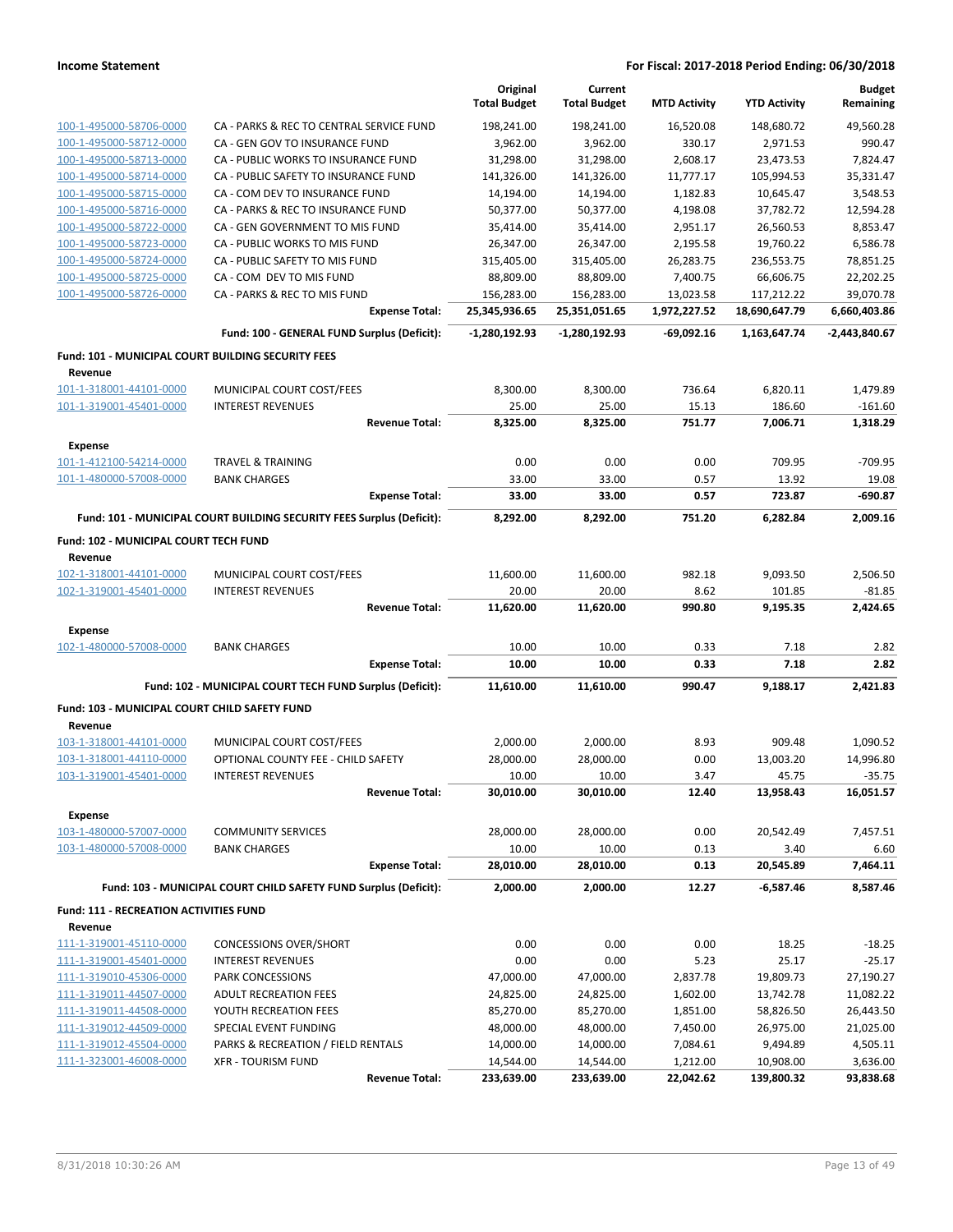|                                              |                                                           | Original<br><b>Total Budget</b> | Current<br><b>Total Budget</b> | <b>MTD Activity</b> | <b>YTD Activity</b> | <b>Budget</b><br>Remaining |
|----------------------------------------------|-----------------------------------------------------------|---------------------------------|--------------------------------|---------------------|---------------------|----------------------------|
| <b>Expense</b>                               |                                                           |                                 |                                |                     |                     |                            |
| 111-1-451200-51001-0000                      | <b>REGULAR</b>                                            | 0.00                            | 12,400.90                      | 1,102.60            | 2,689.90            | 9,711.00                   |
| 111-1-451200-51201-0000                      | <b>FICA</b>                                               | 0.00                            | 300.00                         | 68.36               | 166.78              | 133.22                     |
| 111-1-451200-51202-0000                      | <b>MEDICARE</b>                                           | 0.00                            | 200.00                         | 15.98               | 39.00               | 161.00                     |
| 111-1-451200-51205-0000                      | STATE UNEMPLOYMENT                                        | 0.00                            | 200.00                         | 19.85               | 48.43               | 151.57                     |
| 111-1-451200-52001-0000                      | <b>OFFICE SUPPLIES</b>                                    | 500.00                          | 500.00                         | 0.00                | 145.08              | 354.92                     |
| 111-1-451200-52101-0000                      | <b>JANITORIAL SUPPLIES</b>                                | 1,250.00                        | 1,250.00                       | 0.00                | 71.58               | 1,178.42                   |
| 111-1-451200-52401-0000                      | RECREATIONAL SUPPLIES                                     | 67,750.00                       | 67,750.00                      | 3,639.15            | 28,910.08           | 38,839.92                  |
| 111-1-451200-52403-0000                      | <b>RESALE ITEMS</b>                                       | 31,000.00                       | 31,000.00                      | 0.00                | 9,291.70            | 21.708.30                  |
| 111-1-451200-54301-0000                      | SPECIAL EVENTS                                            | 48,000.00                       | 47,300.00                      | 12,550.18           | 29,115.64           | 18,184.36                  |
| 111-1-451200-54303-0000                      | OFFICALS/INSTRUCTORS                                      | 37,150.00                       | 37,150.00                      | 5,497.00            | 32,383.05           | 4,766.95                   |
| 111-1-451200-54304-0000                      | <b>CONCESSION STD WRKR CONTR</b>                          | 15,000.00                       | 2,599.10                       | 0.00                | 2,490.10            | 109.00                     |
| 111-1-480000-52003-0000                      | <b>COPIER CHARGES</b>                                     | 2,050.00                        | 2,050.00                       | 149.00              | 1,581.02            | 468.98                     |
| 111-1-480000-57008-0000                      | <b>BANK CHARGES</b>                                       | 2,500.00                        | 2,500.00                       | 49.18               | 1,131.26            | 1,368.74                   |
| 111-1-495000-58501-0000                      | CA - GENERAL FUND                                         | 5,811.00                        | 5,811.00                       | 484.25              | 4,358.25            | 1,452.75                   |
| 111-1-495000-58701-0000                      | CA - CENTRAL SERVICE FUND                                 | 430.00                          | 430.00                         | 35.83               | 322.47              | 107.53                     |
| 111-1-495000-58710-0000                      | CA - INSURANCE FUND                                       | 335.00                          | 335.00                         | 27.92               | 251.28              | 83.72                      |
| 111-1-495000-58720-0000                      | CA - MIS FUN                                              | 1,722.00                        | 1,722.00                       | 143.50              | 1,291.50            | 430.50                     |
|                                              | <b>Expense Total:</b>                                     | 213,498.00                      | 213,498.00                     | 23,782.80           | 114,287.12          | 99,210.88                  |
|                                              | Fund: 111 - RECREATION ACTIVITIES FUND Surplus (Deficit): | 20,141.00                       | 20,141.00                      | $-1,740.18$         | 25,513.20           | $-5,372.20$                |
| Fund: 112 - GUN RANGE FUND                   |                                                           |                                 |                                |                     |                     |                            |
| Revenue                                      |                                                           |                                 |                                |                     |                     |                            |
| 112-1-319001-45401-0000                      | <b>INTEREST REVENUES</b>                                  | 50.00                           | 50.00                          | 1.72                | 39.62               | 10.38                      |
| 112-1-319001-45601-0000                      | MISCELLANEOUS REVENUES                                    | 5,000.00                        | 5,000.00                       | 180.00              | 1,430.00            | 3,570.00                   |
|                                              | <b>Revenue Total:</b>                                     | 5,050.00                        | 5,050.00                       | 181.72              | 1,469.62            | 3,580.38                   |
| <b>Expense</b>                               |                                                           |                                 |                                |                     |                     |                            |
| 112-1-421700-54501-0000                      | SPECIAL SERVICES                                          | 1,000.00                        | 1,000.00                       | 210.00              | 630.00              | 370.00                     |
| 112-1-480000-57008-0000                      | <b>BANK CHARGES</b>                                       | 21.00                           | 21.00                          | 0.07                | 4.58                | 16.42                      |
| 112-1-491000-58001-0000                      | <b>XFR - GENERAL FUND</b>                                 | 32,225.00                       | 32,225.00                      | 2,685.42            | 24,168.78           | 8,056.22                   |
|                                              | <b>Expense Total:</b>                                     | 33,246.00                       | 33,246.00                      | 2,895.49            | 24,803.36           | 8,442.64                   |
|                                              | Fund: 112 - GUN RANGE FUND Surplus (Deficit):             | -28,196.00                      | -28,196.00                     | $-2,713.77$         | -23,333.74          | $-4,862.26$                |
| Fund: 113 - HOTEL / MOTEL OCCUPANCY TAX FUND |                                                           |                                 |                                |                     |                     |                            |
| Revenue                                      |                                                           |                                 |                                |                     |                     |                            |
| 113-1-313005-41402-0000                      | HOTEL/MOTEL OCCUPANCY TAX                                 | 621,000.00                      | 621,000.00                     | 56,439.03           | 427,250.85          | 193,749.15                 |
| 113-1-319001-45401-0000                      | <b>INTEREST REVENUES</b>                                  | 800.00                          | 800.00                         | 120.65              | 1,653.25            | $-853.25$                  |
|                                              | <b>Revenue Total:</b>                                     | 621,800.00                      | 621,800.00                     | 56,559.68           | 428,904.10          | 192,895.90                 |
| Expense                                      |                                                           |                                 |                                |                     |                     |                            |
| 113-1-458100-51001-0000                      | REGULAR                                                   | 36,177.00                       | 36,177.00                      | 2,761.60            | 27,447.97           | 8,729.03                   |
| 113-1-458100-51020-0000                      | <b>OVERTIME</b>                                           | 500.00                          | 500.00                         | 0.00                | 225.31              | 274.69                     |
| 113-1-458100-51021-0000                      | LONGEVITY                                                 | 294.00                          | 294.00                         | 0.00                | 87.00               | 207.00                     |
| 113-1-458100-51116-0000                      | CAR ALLOWANCE                                             | 1,200.00                        | 1,200.00                       | 92.30               | 923.00              | 277.00                     |
| 113-1-458100-51117-0000                      | <b>CELL PHONE ALLOWANCE</b>                               | 348.00                          | 348.00                         | 16.14               | 161.40              | 186.60                     |
| 113-1-458100-51201-0000                      | <b>FICA</b>                                               | 2,392.00                        | 2,392.00                       | 172.22              | 1,731.14            | 660.86                     |
| 113-1-458100-51202-0000                      | <b>MEDICARE</b>                                           | 559.00                          | 559.00                         | 40.28               | 404.88              | 154.12                     |
| 113-1-458100-51203-0000                      | <b>HEALTH INSURANCE</b>                                   | 10,725.00                       | 10,725.00                      | 893.75              | 8,043.75            | 2,681.25                   |
| 113-1-458100-51204-0000                      | <b>WORKERS COMPENSATION</b>                               | 683.00                          | 683.00                         | 56.92               | 512.28              | 170.72                     |
| 113-1-458100-51205-0000                      | <b>UNEMPLOYMENT</b>                                       | 70.00                           | 70.00                          | 0.00                | 37.23               | 32.77                      |
| 113-1-458100-51301-0000                      | <b>TMRS</b>                                               | 4,440.00                        | 4,440.00                       | 322.78              | 3,201.38            | 1,238.62                   |
| 113-1-458100-52001-0000                      | OFFICE SUPPLIES                                           | 300.00                          | 300.00                         | 0.00                | 33.76               | 266.24                     |
| 113-1-458100-52002-0000                      | POSTAGE / FREIGHT                                         | 500.00                          | 500.00                         | 0.00                | 278.04              | 221.96                     |
| 113-1-458100-54101-0000                      | PROFESSIONAL SERVICES                                     | 10,000.00                       | 10,000.00                      | 5,485.65            | 11,114.65           | $-1,114.65$                |
| 113-1-458100-54105-0000                      | MARKETING                                                 | 10,000.00                       | 10,000.00                      | 0.00                | 3,131.80            | 6,868.20                   |
| 113-1-458100-54106-0000                      | <b>ATTORNEY FEES</b>                                      | 500.00                          | 500.00                         | 0.00                | 0.00                | 500.00                     |
| 113-1-458100-54201-0000                      | MEMBERSHIPS & SUBSCRIPTIONS                               | 1,000.00                        | 1,000.00                       | 0.00                | 435.00              | 565.00                     |
| 113-1-458100-54211-0000                      | ADVERTISING                                               | 50,000.00                       | 50,000.00                      | 1,000.00            | 28,972.75           | 21,027.25                  |
| 113-1-458100-54212-0000                      | PRINTING                                                  | 7,500.00                        | 7,500.00                       | 0.00                | 3,696.00            | 3,804.00                   |
| 113-1-458100-54214-0000                      | TRAVEL/TRAINING EXPENSE                                   | 1,500.00                        | 1,500.00                       | 0.00                | 44.73               | 1,455.27                   |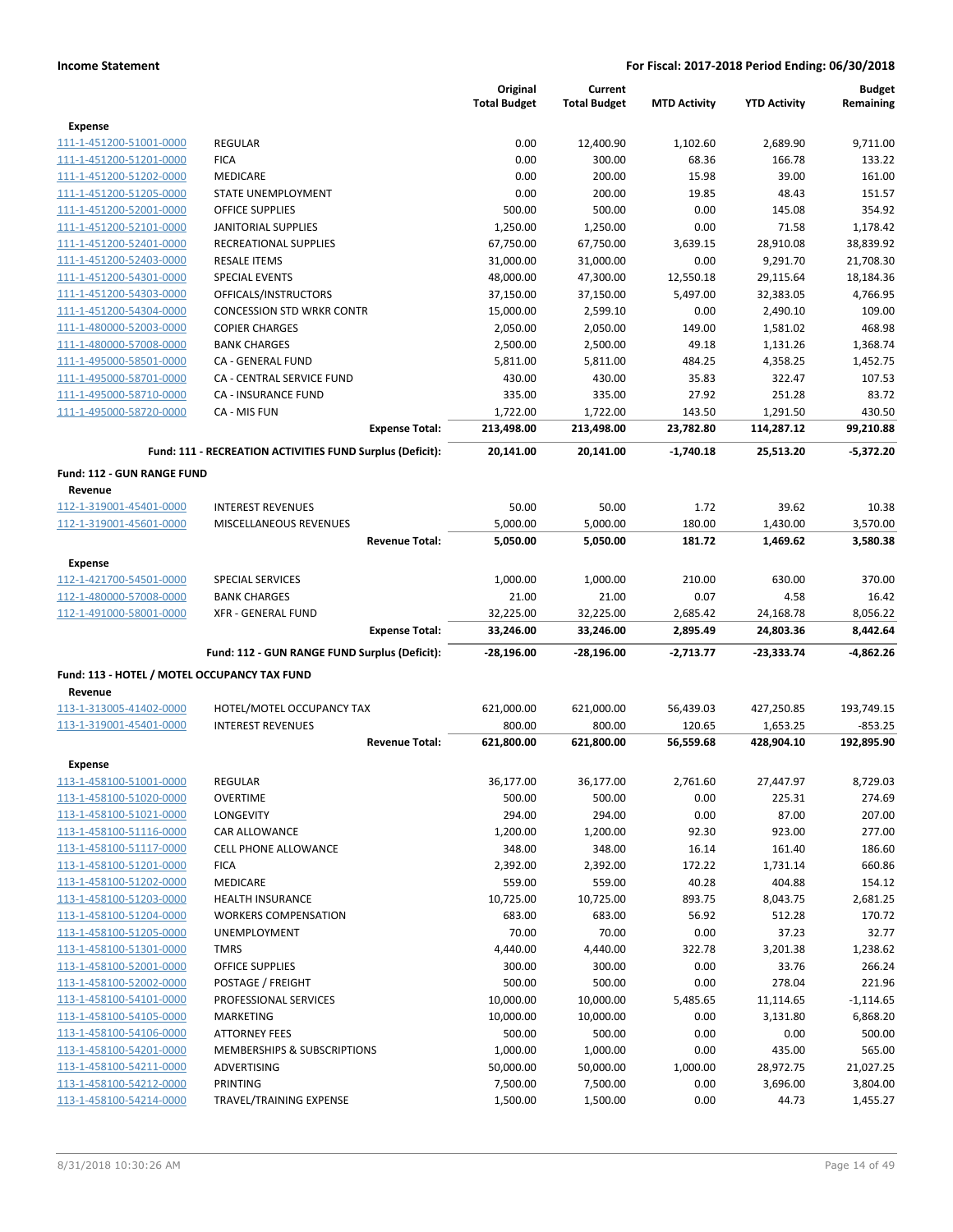|                                   |                                                                 | Original<br><b>Total Budget</b> | Current<br><b>Total Budget</b> | <b>MTD Activity</b> | <b>YTD Activity</b> | <b>Budget</b><br>Remaining |
|-----------------------------------|-----------------------------------------------------------------|---------------------------------|--------------------------------|---------------------|---------------------|----------------------------|
| 113-1-458100-54301-0000           | <b>SPECIAL EVENTS</b>                                           | 6,000.00                        | 6,000.00                       | 643.00              | 2,966.42            | 3,033.58                   |
| 113-1-480000-57008-0000           | <b>BANK CHARGES</b>                                             | 550.00                          | 550.00                         | 4.58                | 140.09              | 409.91                     |
| 113-1-491000-58001-0000           | <b>XFR - GENERAL FUND</b>                                       | 175,000.00                      | 180,115.00                     | 14,583.33           | 136,364.97          | 43,750.03                  |
| 113-1-491000-58011-0000           | <b>XFR - RECREATION FUND</b>                                    | 14,544.00                       | 14,544.00                      | 1,212.00            | 10,908.00           | 3,636.00                   |
| 113-1-491000-58014-0000           | XFR - VENUE MGMT FUND                                           | 244,855.00                      | 244,855.00                     | 20,404.58           | 183,641.22          | 61,213.78                  |
| 113-1-491000-58035-0000           | XFR - DEBT SERVICE FUND                                         | 35,000.00                       | 35,000.00                      | 2,916.67            | 26,250.03           | 8,749.97                   |
| 113-1-491000-58040-0000           | XFR - GENERAL CIP FUND                                          | 128,320.00                      | 128,320.00                     | 10,693.33           | 96,239.97           | 32,080.03                  |
| 113-1-491000-58101-0000           | TRANSFER TO UTILITY FUND                                        | 45,000.00                       | 45,000.00                      | 3,750.00            | 33,750.00           | 11,250.00                  |
|                                   | <b>Expense Total:</b>                                           | 787,957.00                      | 793,072.00                     | 65,049.13           | 580,742.77          | 212,329.23                 |
|                                   | Fund: 113 - HOTEL / MOTEL OCCUPANCY TAX FUND Surplus (Deficit): | $-166, 157.00$                  | $-171,272.00$                  | $-8,489.45$         | $-151,838.67$       | $-19,433.33$               |
| Fund: 114 - VENUE MANAGEMENT FUND |                                                                 |                                 |                                |                     |                     |                            |
| Revenue                           |                                                                 |                                 |                                |                     |                     |                            |
| 114-1-319010-45306-0000           | CONCESSIONS                                                     | 2,000.00                        | 2,000.00                       | 0.00                | 363.33              | 1,636.67                   |
| 114-1-319030-45506-0000           | <b>AUDITORIUM RENTALS</b>                                       | 24,300.00                       | 24,300.00                      | 2,050.00            | 20,262.50           | 4,037.50                   |
| 114-1-319031-45505-0000           | <b>CIVIC CENTER RENTALS</b>                                     | 40,000.00                       | 40,000.00                      | 5,546.00            | 30,217.00           | 9,783.00                   |
| 114-1-319031-45520-0000           | <b>LOCATION FEES</b>                                            | 0.00                            | 0.00                           | 50.00               | 450.00              | $-450.00$                  |
| 114-1-319032-44509-0000           | SPECIAL EVENTS/SPONSORS                                         | 65,000.00                       | 65,000.00                      | 0.00                | 700.00              | 64,300.00                  |
| 114-1-319033-45307-0000           | <b>TICKET SALES</b>                                             | 100,000.00                      | 100,000.00                     | 0.00                | 79,131.25           | 20,868.75                  |
| 114-1-323001-46008-0000           | <b>XFR - TOURISM FUND</b>                                       | 244,855.00                      | 244,855.00                     | 20,404.58           | 183,641.22          | 61,213.78                  |
|                                   | <b>Revenue Total:</b>                                           | 476,155.00                      | 476,155.00                     | 28,050.58           | 314,765.30          | 161,389.70                 |
| <b>Expense</b>                    |                                                                 |                                 |                                |                     |                     |                            |
| 114-1-457100-51001-0000           | <b>REGULAR SALARIES</b>                                         | 23,639.00                       | 23,639.00                      | 1,538.31            | 18,079.37           | 5,559.63                   |
| 114-1-457100-51020-0000           | <b>OVERTIME</b>                                                 | 8,000.00                        | 8,000.00                       | 1,134.88            | 1,442.74            | 6,557.26                   |
| 114-1-457100-51021-0000           | <b>LONGEVITY</b>                                                | 174.00                          | 174.00                         | 0.00                | 87.00               | 87.00                      |
| 114-1-457100-51116-0000           | CAR ALLOWANCE                                                   | 1,200.00                        | 1,200.00                       | 92.32               | 923.20              | 276.80                     |
| 114-1-457100-51117-0000           | <b>CELL PHONE ALLOWANCE</b>                                     | 348.00                          | 348.00                         | 16.16               | 161.60              | 186.40                     |
| 114-1-457100-51201-0000           | <b>FICA</b>                                                     | 1,567.00                        | 1,567.00                       | 106.95              | 1,237.57            | 329.43                     |
| 114-1-457100-51202-0000           | MEDICARE                                                        | 366.00                          | 366.00                         | 25.01               | 289.39              | 76.61                      |
| 114-1-457100-51203-0000           | <b>HEALTH INSURANCE</b>                                         | 5,363.00                        | 5,363.00                       | 446.92              | 4,022.28            | 1,340.72                   |
| 114-1-457100-51204-0000           | <b>WORKERS COMPENSATION</b>                                     | 647.00                          | 647.00                         | 53.92               | 485.28              | 161.72                     |
| 114-1-457100-51205-0000           | STATE UNEMPLOYMENT                                              | 35.00                           | 35.00                          | 0.00                | 5.19                | 29.81                      |
| 114-1-457100-51301-0000           | <b>TMRS</b>                                                     | 2,909.00                        | 2,909.00                       | 213.74              | 2,358.45            | 550.55                     |
| 114-1-457100-52001-0000           | <b>OFFICE SUPPLIES</b>                                          | 500.00                          | 500.00                         | 405.78              | 405.78              | 94.22                      |
| 114-1-457100-52002-0000           | POSTAGE / FREIGHT                                               | 200.00                          | 200.00                         | 0.00                | 337.22              | $-137.22$                  |
| 114-1-457100-52201-0000           | MINOR TOOLS & EQUIPMENT                                         | 2,500.00                        | 2,500.00                       | 0.00                | 384.96              | 2,115.04                   |
| 114-1-457100-52403-0000           | <b>RESALE ITEMS</b>                                             | 1,500.00                        | 1,500.00                       | 0.00                | 0.00                | 1,500.00                   |
| 114-1-457100-53702-0000           | <b>AUDTIORIUM MAINTENANCE</b>                                   | 8,000.00                        | 8,000.00                       | 454.05              | 1,020.59            | 6,979.41                   |
| 114-1-457100-53704-0000           | <b>CIVIC CENTER</b>                                             | 5,000.00                        | 5,000.00                       | 71.95               | 1,192.24            | 3,807.76                   |
| 114-1-457100-54001-0000           | TELEPHONE CHARGES                                               | 100.00                          | 100.00                         | 0.00                | 0.00                | 100.00                     |
| 114-1-457100-54005-0000           | <b>CIVIC CENTER UTILITY CHARGES</b>                             | 24,413.00                       | 24,413.00                      | 2,451.90            | 20,466.17           | 3,946.83                   |
| 114-1-457100-54105-0000           | <b>MARKETING</b>                                                | 3,000.00                        | 3,000.00                       | 660.00              | 1,791.12            | 1,208.88                   |
| 114-1-457100-54106-0000           | <b>ATTORNEY FEES</b>                                            | 500.00                          | 500.00                         | 0.00                | 0.00                | 500.00                     |
| 114-1-457100-54201-0000           | <b>MEMBERSHIPS &amp; SUBSCRIPTIONS</b>                          | 2,000.00                        | 2,000.00                       | 0.00                | 1,182.00            | 818.00                     |
| 114-1-457100-54205-0000           | <b>BUSINESS MEALS</b>                                           | 250.00                          | 250.00                         | 0.00                | 0.00                | 250.00                     |
| 114-1-457100-54211-0000           | ADVERTISING                                                     | 12,000.00                       | 12,000.00                      | 243.39              | 12,000.00           | 0.00                       |
| 114-1-457100-54214-0000           | <b>TRAVEL &amp; TRAINING</b>                                    | 1,000.00                        | 1,000.00                       | 0.00                | 0.00                | 1,000.00                   |
| 114-1-457100-54301-0000           | <b>SPECIAL EVENTS</b>                                           | 102,500.00                      | 102,500.00                     | 25,384.69           | 89,625.60           | 12,874.40                  |
| 114-1-480000-52003-0000           | <b>COPIER CHARGES</b>                                           | 3,600.00                        | 3,600.00                       | 149.00              | 1,581.03            | 2,018.97                   |
| 114-1-480000-57008-0000           | <b>BANK CHARGES</b>                                             | 2,500.00                        | 2,500.00                       | 193.02              | 1,454.39            | 1,045.61                   |
| 114-1-495000-58501-0000           | CA - GENERAL FUND                                               | 14,129.00                       | 14,129.00                      | 1,177.42            | 10,596.78           | 3,532.22                   |
| 114-1-495000-58701-0000           | CA - CENTRAL SERVICE FUND                                       | 16,076.00                       | 16,076.00                      | 1,339.67            | 12,057.03           | 4,018.97                   |
| 114-1-495000-58710-0000           | CA - INSURANCE FUND                                             | 593.00                          | 593.00                         | 49.42               | 444.78              | 148.22                     |
| 114-1-495000-58720-0000           | CA - MIS FUN                                                    | 2,543.00                        | 2,543.00                       | 211.92              | 1,907.28            | 635.72                     |
|                                   | <b>Expense Total:</b>                                           | 247,152.00                      | 247,152.00                     | 36,420.42           | 185,539.04          | 61,612.96                  |
|                                   | Fund: 114 - VENUE MANAGEMENT FUND Surplus (Deficit):            | 229,003.00                      | 229,003.00                     | $-8,369.84$         | 129,226.26          | 99,776.74                  |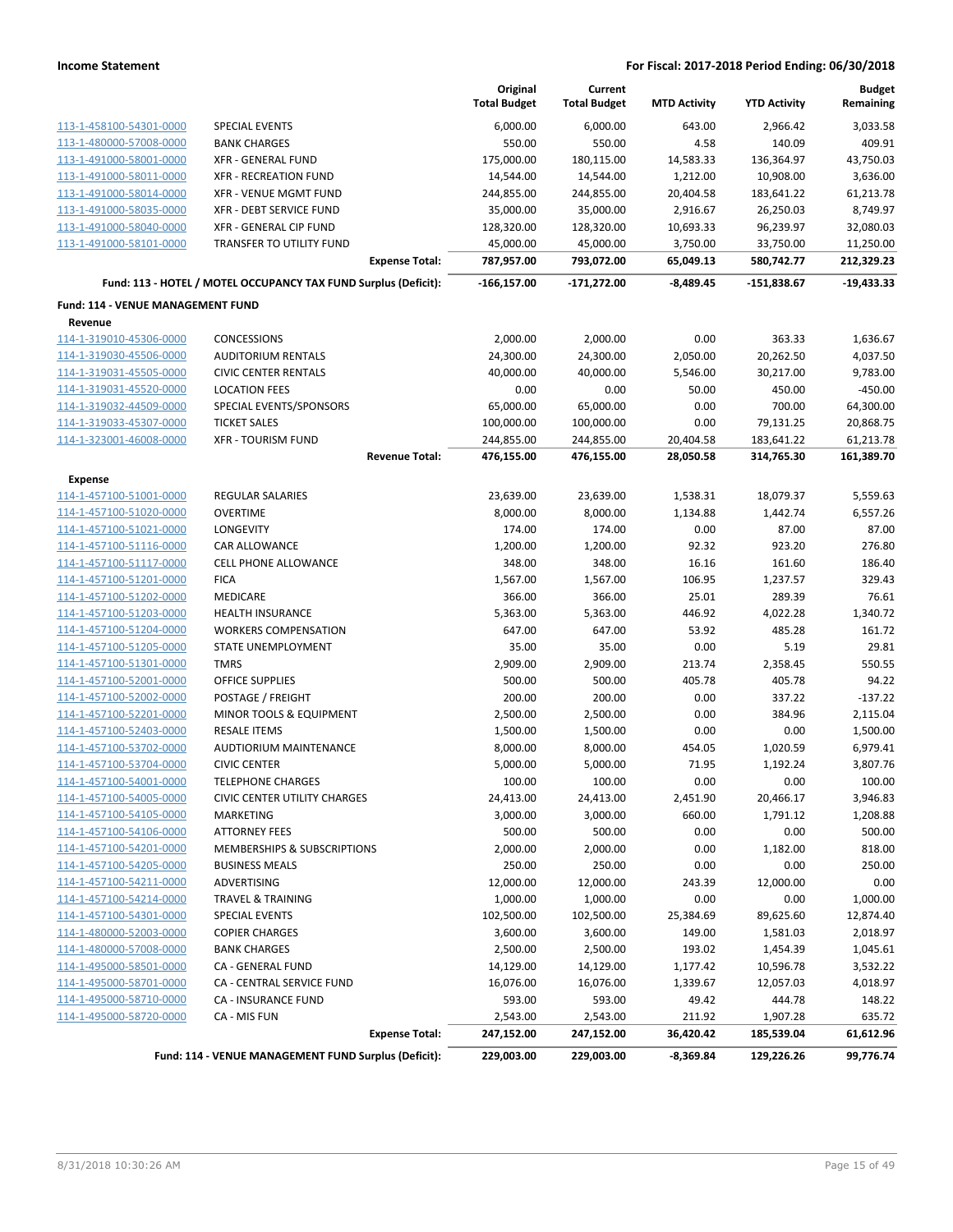| <b>Income Statement</b>                                   |                                                                    |                       | For Fiscal: 2017-2018 Period Ending: 06/30/2018 |                                |                     |                     |                            |
|-----------------------------------------------------------|--------------------------------------------------------------------|-----------------------|-------------------------------------------------|--------------------------------|---------------------|---------------------|----------------------------|
|                                                           |                                                                    |                       | Original<br><b>Total Budget</b>                 | Current<br><b>Total Budget</b> | <b>MTD Activity</b> | <b>YTD Activity</b> | <b>Budget</b><br>Remaining |
| Fund: 116 - ROADWAY IMPACT FEE 1                          |                                                                    |                       |                                                 |                                |                     |                     |                            |
| Revenue                                                   |                                                                    |                       |                                                 |                                |                     |                     |                            |
| 116-1-319001-45401-0000                                   | <b>INTEREST REVENUES</b>                                           |                       | 0.00                                            | 0.00                           | 3.65                | 46.03<br>46.03      | $-46.03$                   |
|                                                           |                                                                    | <b>Revenue Total:</b> | 0.00                                            | 0.00                           | 3.65                |                     | -46.03                     |
| <b>Expense</b>                                            |                                                                    |                       |                                                 |                                |                     |                     |                            |
| 116-1-480000-57008-0000                                   | <b>BANK CHARGES</b>                                                |                       | 0.00<br>0.00                                    | 0.00<br>0.00                   | 0.14<br>0.14        | 3.54<br>3.54        | $-3.54$<br>$-3.54$         |
|                                                           |                                                                    | <b>Expense Total:</b> |                                                 |                                |                     |                     |                            |
|                                                           | Fund: 116 - ROADWAY IMPACT FEE 1 Surplus (Deficit):                |                       | 0.00                                            | 0.00                           | 3.51                | 42.49               | -42.49                     |
| Fund: 117 - ROADWAY IMPACT FEE 2                          |                                                                    |                       |                                                 |                                |                     |                     |                            |
| Revenue                                                   |                                                                    |                       |                                                 |                                |                     |                     |                            |
| 117-1-319001-45401-0000                                   | <b>INTEREST REVENUES</b>                                           |                       | 0.00                                            | 0.00                           | 0.02                | 0.24                | $-0.24$                    |
|                                                           |                                                                    | <b>Revenue Total:</b> | 0.00                                            | 0.00                           | 0.02                | 0.24                | $-0.24$                    |
|                                                           | Fund: 117 - ROADWAY IMPACT FEE 2 Total:                            |                       | 0.00                                            | 0.00                           | 0.02                | 0.24                | $-0.24$                    |
| Fund: 118 - ROADWAY IMPACT FEE 3                          |                                                                    |                       |                                                 |                                |                     |                     |                            |
| Revenue                                                   |                                                                    |                       |                                                 |                                |                     |                     |                            |
| 118-1-319001-45401-0000                                   | <b>INTEREST REVENUES</b>                                           |                       | 0.00                                            | 0.00                           | 0.03                | 0.40                | $-0.40$                    |
|                                                           |                                                                    | <b>Revenue Total:</b> | 0.00                                            | 0.00                           | 0.03                | 0.40                | $-0.40$                    |
|                                                           | Fund: 118 - ROADWAY IMPACT FEE 3 Total:                            |                       | 0.00                                            | 0.00                           | 0.03                | 0.40                | $-0.40$                    |
| <b>Fund: 119 - ROADWAY IMPACT FEE 4</b>                   |                                                                    |                       |                                                 |                                |                     |                     |                            |
| Revenue                                                   |                                                                    |                       |                                                 |                                |                     |                     |                            |
| 119-1-319001-45401-0000                                   | <b>INTEREST REVENUES</b>                                           |                       | 0.00                                            | 0.00                           | 0.00                | 0.01                | $-0.01$                    |
|                                                           |                                                                    | <b>Revenue Total:</b> | 0.00                                            | 0.00                           | 0.00                | 0.01                | $-0.01$                    |
|                                                           | Fund: 119 - ROADWAY IMPACT FEE 4 Total:                            |                       | 0.00                                            | 0.00                           | 0.00                | 0.01                | $-0.01$                    |
|                                                           | Fund: 123 - PTRAIN - POLICE REIMBURSEMENT GRANTS & CONT EDUCAT     |                       |                                                 |                                |                     |                     |                            |
| Revenue                                                   |                                                                    |                       |                                                 |                                |                     |                     |                            |
| 123-1-310001-43104-0000                                   | <b>GRANTS / LEOSE</b>                                              |                       | 0.00                                            | 0.00                           | 0.00                | 4,462.94            | $-4,462.94$                |
| 123-1-319001-45401-0000                                   | <b>INTEREST REVENUES</b>                                           |                       | 0.00                                            | 0.00                           | 2.93                | 39.97               | $-39.97$                   |
|                                                           |                                                                    | <b>Revenue Total:</b> | 0.00                                            | 0.00                           | 2.93                | 4,502.91            | -4,502.91                  |
| <b>Expense</b>                                            |                                                                    |                       |                                                 |                                |                     |                     |                            |
| 123-1-421100-54214-0000                                   | <b>TRAVEL &amp; TRAINING</b>                                       |                       | 0.00                                            | 0.00                           | 71.83               | 478.63              | $-478.63$                  |
| 123-1-421210-54214-0000                                   | <b>TRAVEL &amp; TRAINING</b>                                       |                       | 0.00                                            | 0.00                           | 0.00                | 2,414.42            | $-2,414.42$                |
| 123-1-421230-54214-0000<br>123-1-480000-57008-0000        | <b>TRAVEL &amp; TRAINING</b><br><b>BANK CHARGES</b>                |                       | 0.00<br>0.00                                    | 0.00<br>0.00                   | 0.00<br>0.11        | 976.65<br>2.67      | $-976.65$<br>$-2.67$       |
|                                                           |                                                                    | <b>Expense Total:</b> | 0.00                                            | 0.00                           | 71.94               | 3,872.37            | $-3,872.37$                |
|                                                           |                                                                    |                       |                                                 |                                |                     |                     |                            |
|                                                           | Fund: 123 - PTRAIN - POLICE REIMBURSEMENT GRANTS & CONT EDUCAT Sur |                       | 0.00                                            | 0.00                           | $-69.01$            | 630.54              | $-630.54$                  |
| <b>Fund: 125 - TRAINING &amp; HUMANITIES TEXAS GRANTS</b> |                                                                    |                       |                                                 |                                |                     |                     |                            |
| <b>Expense</b><br>125-1-455100-52402-0000                 | <b>BASIC PROGRAM EXPENSE</b>                                       |                       | 0.00                                            | 0.00                           | 0.00                | 313.14              | $-313.14$                  |
|                                                           |                                                                    | <b>Expense Total:</b> | 0.00                                            | 0.00                           | 0.00                | 313.14              | $-313.14$                  |
|                                                           |                                                                    |                       |                                                 |                                |                     |                     |                            |
|                                                           | <b>Fund: 125 - TRAINING &amp; HUMANITIES TEXAS GRANTS Total:</b>   |                       | 0.00                                            | 0.00                           | 0.00                | 313.14              | $-313.14$                  |
| Fund: 140 - DEBT SERVICE FUND<br>Revenue                  |                                                                    |                       |                                                 |                                |                     |                     |                            |
| 140-1-311001-41101-0000                                   | <b>REAL PROPERTY TAXES</b>                                         |                       | 4,408,785.00                                    | 4,408,785.00                   | 30,984.91           | 4,417,908.97        | $-9,123.97$                |
| 140-1-311002-41102-0000                                   | <b>DELINQUENT TAXES</b>                                            |                       | 39,000.00                                       | 39,000.00                      | 2,293.60            | 35,802.05           | 3,197.95                   |
| 140-1-319001-45401-0000                                   | <b>INTEREST REVENUES</b>                                           |                       | 2,100.00                                        | 2,100.00                       | 279.48              | 2,506.23            | $-406.23$                  |
| 140-1-319001-45601-0000                                   | MISCELLANEOUS REVENUES                                             |                       | 3,000.00                                        | 3,000.00                       | 0.00                | 0.00                | 3,000.00                   |
| 140-1-323001-46008-0000                                   | <b>XFR - TOURISM FUND</b>                                          |                       | 35,000.00                                       | 35,000.00                      | 2,916.67            | 26,250.03           | 8,749.97                   |
| 140-1-323001-46100-0000                                   | <b>XFR - UTILITY FUND</b>                                          |                       | 1,532,906.25                                    | 1,532,906.25                   | 127,742.19          | 1,149,679.71        | 383,226.54                 |
| 140-1-323001-46107-0000                                   | <b>XFR - AIRPORT FUND</b>                                          |                       | 52,000.00                                       | 52,000.00                      | 4,333.33            | 38,999.97           | 13,000.03                  |
|                                                           |                                                                    | <b>Revenue Total:</b> | 6,072,791.25                                    | 6,072,791.25                   | 168,550.18          | 5,671,146.96        | 401,644.29                 |
| <b>Expense</b>                                            |                                                                    |                       |                                                 |                                |                     |                     |                            |
| 140-1-471100-56105-0000                                   | 2010 CO - PRINCIPAL                                                |                       | 205,000.00                                      | 205,000.00                     | 0.00                | 205,000.00          | 0.00                       |
| 140-1-471100-56106-0000                                   | 2013 CO PRINCIPAL                                                  |                       | 240,000.00                                      | 240,000.00                     | 0.00                | 240,000.00          | 0.00                       |
| 140-1-471100-56306-0000                                   | 2010 GO REFUND PRINCIPAL                                           |                       | 630,000.00                                      | 630,000.00                     | 0.00                | 630,000.00          | 0.00                       |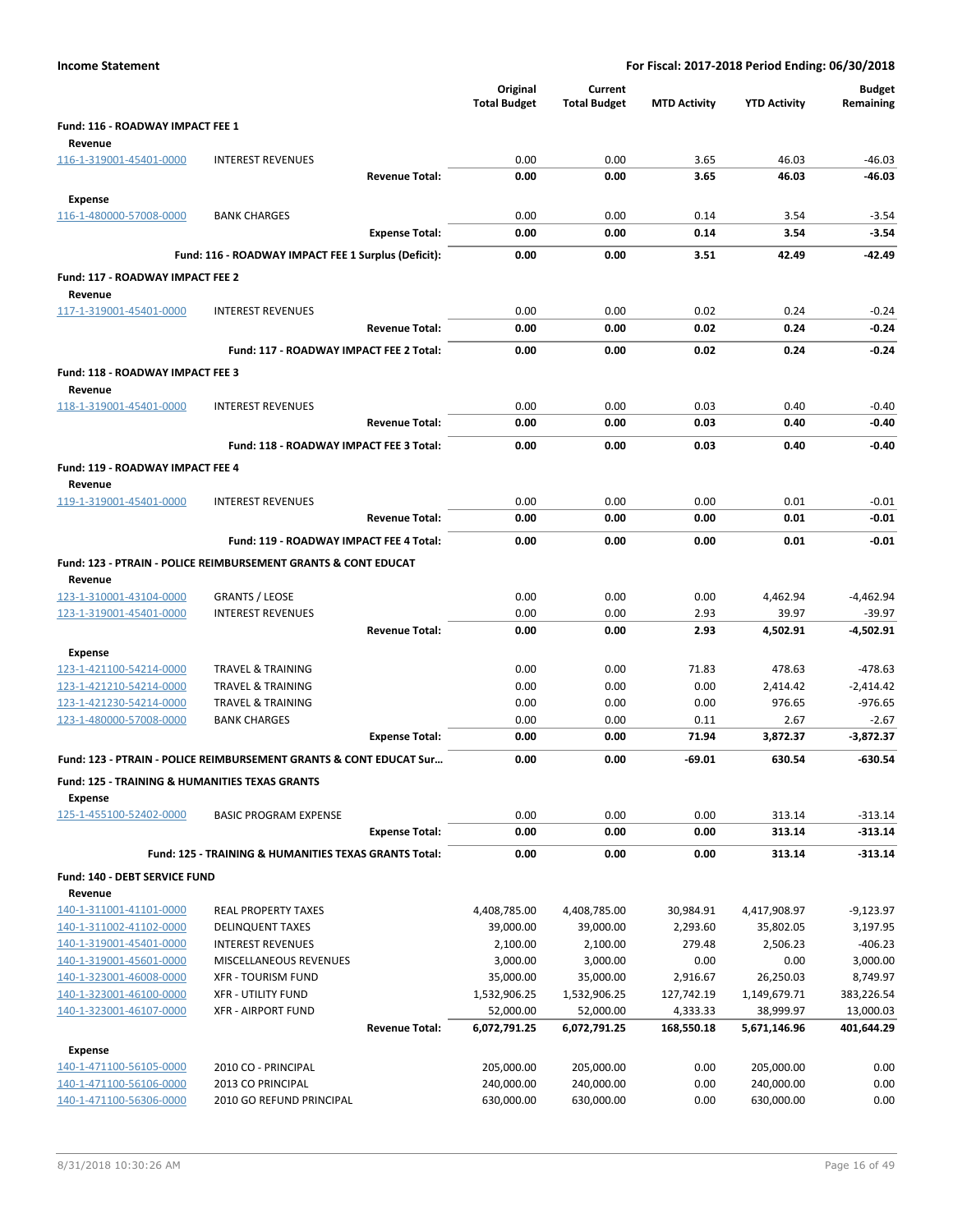|                                              |                                                                 | Original            | Current             |                     |                     | <b>Budget</b> |
|----------------------------------------------|-----------------------------------------------------------------|---------------------|---------------------|---------------------|---------------------|---------------|
|                                              |                                                                 | <b>Total Budget</b> | <b>Total Budget</b> | <b>MTD Activity</b> | <b>YTD Activity</b> | Remaining     |
| 140-1-471100-56308-0000                      | 2011 GO REFUND PRINCIPAL                                        | 1,070,000.00        | 1,070,000.00        | 0.00                | 1,070,000.00        | 0.00          |
| 140-1-471100-56310-0000                      | 2014 GO REFUND PRINCIPAL                                        | 178,000.00          | 178,000.00          | 0.00                | 178,000.00          | 0.00          |
| 140-1-471100-56311-0000                      | 2014 GENERAL OBLIGATIONS PRINCIPAL                              | 295,000.00          | 295,000.00          | 0.00                | 295,000.00          | 0.00          |
| 140-1-471100-56312-0000                      | <b>2015 GENERAL OBLIGATIONS PRINCIPAL</b>                       | 448,000.00          | 448,000.00          | 0.00                | 448,000.00          | 0.00          |
| 140-1-471100-56313-0000                      | 2017 GO REFUND PRINCIPAL                                        | 1,605,000.00        | 1,605,000.00        | 0.00                | 1,605,000.00        | 0.00          |
| 140-1-471200-56205-0000                      | 2010 CO - INTEREST                                              | 186,462.50          | 186,462.50          | 0.00                | 94,768.75           | 91,693.75     |
| 140-1-471200-56206-0000                      | 2013 CO INTEREST                                                | 26,166.00           | 26,166.00           | 0.00                | 14,151.00           | 12,015.00     |
| 140-1-471200-56406-0000                      | 2010 GO REFUND INTEREST                                         | 324,347.50          | 324,347.50          | 16,318.26           | 162,890.42          | 161,457.08    |
| 140-1-471200-56408-0000                      | 2011 GO REFUND INTEREST                                         | 122,557.50          | 122,557.50          | 0.00                | 0.00                | 122,557.50    |
| 140-1-471200-56409-0000                      | 2014 GENERAL OBLIGATIONS - INTEREST                             | 109,991.75          | 109,991.75          | 0.00                | 56,861.75           | 53,130.00     |
| 140-1-471200-56410-0000                      | 2015 GO - INTEREST                                              | 153,801.20          | 153,801.20          | 0.00                | 79,543.80           | 74,257.40     |
| 140-1-471200-56411-0000                      | 2014 GO REFUND INTEREST                                         | 28,740.00           | 28,740.00           | 0.00                | 11,190.67           | 17,549.33     |
| 140-1-471200-56413-0000                      | 2017 GO REFUND INTEREST                                         | 405,625.00          | 405,625.00          | 0.00                | 222,875.00          | 182,750.00    |
| 140-1-475100-56002-0000                      | <b>AGENT FEE</b>                                                | 1,500.00            | 1,500.00            | 0.00                | 1,000.00            | 500.00        |
| 140-1-475100-56005-0000                      | ARBITRAGE                                                       | 12,500.00           | 12,500.00           | 0.00                | 6,100.00            | 6,400.00      |
| 140-1-480000-57008-0000                      | <b>BANK CHARGES</b>                                             | 1,900.00            | 1,900.00            | 10.60               | 303.55              | 1,596.45      |
|                                              | <b>Expense Total:</b>                                           | 6,044,591.45        | 6,044,591.45        | 16,328.86           | 5,320,684.94        | 723,906.51    |
|                                              | Fund: 140 - DEBT SERVICE FUND Surplus (Deficit):                | 28,199.80           | 28,199.80           | 152,221.32          | 350,462.02          | $-322,262.22$ |
| Fund: 160 - GENERAL CAPITAL IMPROVEMENT FUND |                                                                 |                     |                     |                     |                     |               |
| Revenue                                      |                                                                 |                     |                     |                     |                     |               |
| 160-1-310002-45608-0000                      | PROJ REIMBURSEMENTS                                             | 0.00                | 0.00                | 0.00                | 500.00              | $-500.00$     |
| 160-1-310002-45611-0000                      | <b>DONATIONS FOR PROJECTS</b>                                   | 0.00                | 0.00                | 0.00                | 4,928.00            | $-4,928.00$   |
| 160-1-314004-41808-0000                      | FRANCHISE FEES/CABLE-SICFA                                      | 25,000.00           | 25,000.00           | 0.00                | 13,756.24           | 11,243.76     |
| 160-1-319001-45401-0000                      | <b>INTEREST REVENUES</b>                                        | 15,000.00           | 15,000.00           | 1,355.14            | 13,159.79           | 1,840.21      |
| 160-1-323001-46001-0000                      | <b>XFR - GENERAL FUND</b>                                       | 2,977,923.00        | 2,977,923.00        | 248,160.25          | 2,233,442.25        | 744,480.75    |
| 160-1-323001-46008-0000                      | <b>XFR - TOURISM FUND</b>                                       | 128,320.00          | 128,320.00          | 10,693.33           | 96,239.97           | 32,080.03     |
|                                              | <b>Revenue Total:</b>                                           | 3,146,243.00        | 3,146,243.00        | 260,208.72          | 2,362,026.25        | 784,216.75    |
| <b>Expense</b>                               |                                                                 |                     |                     |                     |                     |               |
| 160-1-421210-55201-0000                      | <b>EQUIPMENT PURCHASES</b>                                      | 0.00                | 0.00                | 0.00                | 1,331.00            | $-1,331.00$   |
| 160-1-421240-55207-0000                      | RADIO COMMUNICATION EQUIP                                       | 600,000.00          | 600,000.00          | 0.00                | 0.00                | 600,000.00    |
| 160-1-422200-55201-0000                      | <b>EQUIPMENT PURCHASES</b>                                      | 48,248.00           | 48,248.00           | 0.00                | 0.00                | 48,248.00     |
| 160-1-431200-53304-0000                      | <b>STREET IMPROV PROGRAM</b>                                    | 1,800,000.00        | 1,725,000.00        | 6,500.00            | 6,554.00            | 1,718,446.00  |
| 160-1-431200-55002-0000                      | <b>IMPROVEMENTS</b>                                             | 200,000.00          | 200,000.00          | 0.00                | 0.00                | 200,000.00    |
| 160-1-431600-55102-0000                      | <b>STREETS</b>                                                  | 9,750.00            | 9,750.00            | 0.00                | 0.00                | 9,750.00      |
| 160-1-451100-55012-0000                      | <b>CONSTRUCTION</b>                                             | 0.00                | 0.00                | 57,652.52           | 66,307.52           | $-66,307.52$  |
| 160-1-456100-55204-0000                      | <b>OLD TOWN GREENVILLE</b>                                      | 0.00                | 0.00                | 0.00                | 3,196.06            | $-3,196.06$   |
| 160-1-457100-54301-0000                      | <b>SPECIAL EVENTS</b>                                           | 0.00                | 0.00                | 0.00                | 23.75               | $-23.75$      |
| 160-1-457100-55203-0000                      | <b>FURNITURE/OFFICE EQUIP</b>                                   | 0.00                | 0.00                | 0.00                | 5,000.00            | $-5,000.00$   |
| 160-1-480000-55002-0000                      | <b>IMPROVEMENTS</b>                                             | 435,000.00          | 435,000.00          | 0.00                | 1,628.31            | 433,371.69    |
| 160-1-480000-55006-0000                      | <b>AQUISITION</b>                                               | 0.00                | 0.00                | 0.00                | 1,432.00            | $-1,432.00$   |
| 160-1-480000-55007-0000                      | ENG/ARCHITECTS/MGMT                                             | 0.00                | 0.00                | 0.00                | 66,670.00           | $-66,670.00$  |
| 160-1-480000-55012-0000                      | <b>CONSTRUCTION</b>                                             | 0.00                | 1,585,000.00        | 0.00                | 1,502.65            | 1,583,497.35  |
| 160-1-480000-55201-0000                      | <b>EQUIPMENT PURCHASES</b>                                      | 113,245.00          | 113,245.00          | 8,400.00            | 100,133.50          | 13,111.50     |
| 160-1-480000-55203-0000                      | <b>FURNITURE/OFFICE EQUIP</b>                                   | 0.00                | 0.00                | 0.00                | 6,711.66            | $-6,711.66$   |
| 160-1-480000-57008-0000                      | <b>BANK CHARGES</b>                                             | 0.00                | 0.00                | 20.38               | 317.85              | $-317.85$     |
|                                              | <b>Expense Total:</b>                                           | 3,206,243.00        | 4,716,243.00        | 72,572.90           | 260,808.30          | 4,455,434.70  |
|                                              | Fund: 160 - GENERAL CAPITAL IMPROVEMENT FUND Surplus (Deficit): | $-60,000.00$        | -1,570,000.00       | 187,635.82          | 2,101,217.95        | -3,671,217.95 |
|                                              |                                                                 |                     |                     |                     |                     |               |
| Fund: 161 - STREET CONSTRUCTION FUND         |                                                                 |                     |                     |                     |                     |               |
| Revenue                                      |                                                                 |                     |                     |                     |                     |               |
| 161-1-319001-45401-0000                      | <b>INTEREST REVENUES</b>                                        | 500.00              | 500.00              | 234.87              | 2,964.80            | $-2,464.80$   |
|                                              | <b>Revenue Total:</b>                                           | 500.00              | 500.00              | 234.87              | 2,964.80            | $-2,464.80$   |
| <b>Expense</b>                               |                                                                 |                     |                     |                     |                     |               |
| 161-1-480000-57008-0000                      | <b>BANK CHARGES</b>                                             | 0.00                | 0.00                | 8.91                | 227.80              | $-227.80$     |
|                                              | <b>Expense Total:</b>                                           | 0.00                | 0.00                | 8.91                | 227.80              | -227.80       |
|                                              | Fund: 161 - STREET CONSTRUCTION FUND Surplus (Deficit):         | 500.00              | 500.00              | 225.96              | 2,737.00            | $-2,237.00$   |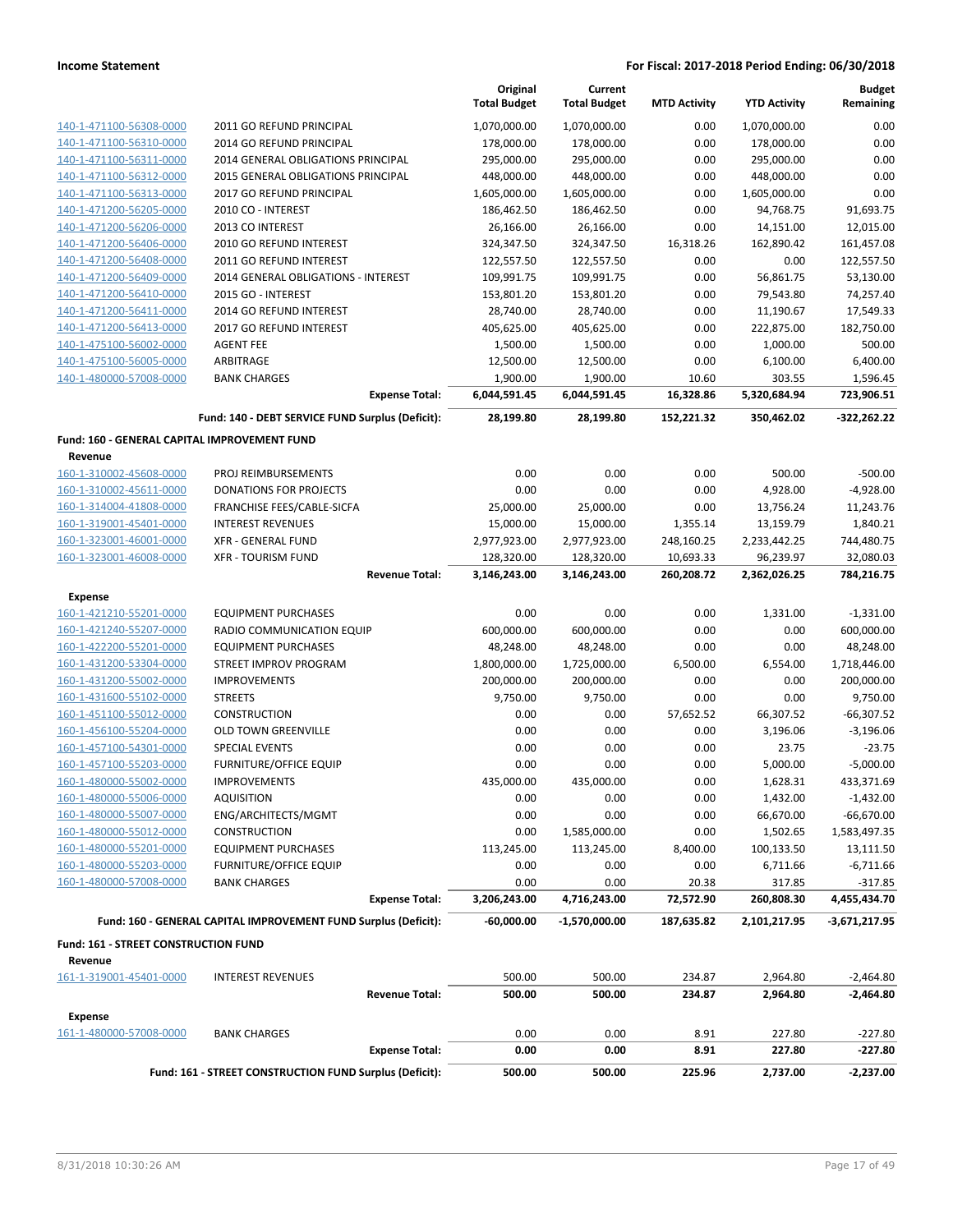| <b>Income Statement</b>                            |                                                            | For Fiscal: 2017-2018 Period Ending: 06/30/2018 |                                |                        |                         |                            |  |
|----------------------------------------------------|------------------------------------------------------------|-------------------------------------------------|--------------------------------|------------------------|-------------------------|----------------------------|--|
|                                                    |                                                            | Original<br><b>Total Budget</b>                 | Current<br><b>Total Budget</b> | <b>MTD Activity</b>    | <b>YTD Activity</b>     | <b>Budget</b><br>Remaining |  |
| Fund: 164 - 2013 CO CAPITAL FUND                   |                                                            |                                                 |                                |                        |                         |                            |  |
| Revenue                                            |                                                            |                                                 |                                |                        |                         |                            |  |
| 164-1-319001-45401-0000                            | <b>INTEREST REVENUES</b>                                   | 200.00                                          | 200.00                         | 11.84                  | 132.22                  | 67.78                      |  |
|                                                    | <b>Revenue Total:</b>                                      | 200.00                                          | 200.00                         | 11.84                  | 132.22                  | 67.78                      |  |
| <b>Expense</b>                                     |                                                            |                                                 |                                |                        |                         |                            |  |
| 164-1-480000-57008-0000                            | <b>BANK CHARGES</b>                                        | 0.00                                            | 0.00                           | 0.33                   | 8.52                    | $-8.52$                    |  |
|                                                    | <b>Expense Total:</b>                                      | 0.00                                            | 0.00                           | 0.33                   | 8.52                    | $-8.52$                    |  |
|                                                    | Fund: 164 - 2013 CO CAPITAL FUND Surplus (Deficit):        | 200.00                                          | 200.00                         | 11.51                  | 123.70                  | 76.30                      |  |
| Fund: 165 - 2014 GO FUND                           |                                                            |                                                 |                                |                        |                         |                            |  |
| Revenue                                            |                                                            |                                                 |                                |                        |                         |                            |  |
| 165-1-319001-45401-0000                            | <b>INTEREST REVENUES</b>                                   | 50,000.00                                       | 50,000.00                      | 1,172.69               | 8,301.19                | 41,698.81                  |  |
|                                                    | <b>Revenue Total:</b>                                      | 50,000.00                                       | 50,000.00                      | 1,172.69               | 8,301.19                | 41,698.81                  |  |
|                                                    | Fund: 165 - 2014 GO FUND Total:                            | 50,000.00                                       | 50,000.00                      | 1,172.69               | 8,301.19                | 41,698.81                  |  |
| Fund: 171 - MAIN STREET SPECIAL REVENUE            |                                                            |                                                 |                                |                        |                         |                            |  |
| Revenue                                            |                                                            |                                                 |                                |                        |                         |                            |  |
| 171-1-310001-43104-0000                            | <b>GRANT REVENUE - OTHER</b>                               | 0.00                                            | 0.00                           | 0.00                   | 25,000.00               | $-25,000.00$               |  |
|                                                    | <b>Revenue Total:</b>                                      | 0.00                                            | 0.00                           | 0.00                   | 25,000.00               | $-25,000.00$               |  |
| Expense                                            |                                                            |                                                 |                                |                        |                         |                            |  |
| 171-1-456100-54111-0000                            | <b>GRANT MANAGEMENT</b>                                    | 0.00                                            | 23,000.00                      | 1,100.00               | 3,300.00                | 19,700.00                  |  |
| 171-1-456100-54501-0000<br>171-1-456100-55012-0000 | SPECIAL SERVICES<br><b>CONSTRUCTION</b>                    | 0.00<br>0.00                                    | 0.00<br>52,000.00              | 0.00<br>0.00           | 16,183.00<br>0.00       | $-16,183.00$<br>52,000.00  |  |
|                                                    | <b>Expense Total:</b>                                      | 0.00                                            | 75,000.00                      | 1,100.00               | 19,483.00               | 55,517.00                  |  |
|                                                    | Fund: 171 - MAIN STREET SPECIAL REVENUE Surplus (Deficit): | 0.00                                            | $-75,000.00$                   | $-1,100.00$            | 5,517.00                | $-80,517.00$               |  |
|                                                    |                                                            |                                                 |                                |                        |                         |                            |  |
| Fund: 172 - MINOR GRANTS FUND                      |                                                            |                                                 |                                |                        |                         |                            |  |
| Revenue<br>172-1-310001-43108-0000                 | <b>GRANTS / LIBRARY GRANT</b>                              | 0.00                                            | 0.00                           | 0.00                   | 10,116.00               | $-10,116.00$               |  |
| 172-1-310002-45611-0000                            | <b>DONATIONS</b>                                           | 15,000.00                                       | 15,000.00                      | 0.00                   | 10,000.00               | 5,000.00                   |  |
|                                                    | <b>Revenue Total:</b>                                      | 15,000.00                                       | 15,000.00                      | 0.00                   | 20,116.00               | $-5,116.00$                |  |
| <b>Expense</b>                                     |                                                            |                                                 |                                |                        |                         |                            |  |
| 172-1-455100-51011-0000                            | PART TIME TEMPORARY                                        | 0.00                                            | 0.00                           | 0.00                   | 2,111.68                | $-2,111.68$                |  |
| 172-1-455100-52402-0000                            | <b>BASIC PROGRAM EXPENSE</b>                               | 0.00                                            | 0.00                           | 3,398.29               | 12,712.82               | $-12,712.82$               |  |
| 172-1-455100-54101-0000                            | PROFESSIONAL SERVICES                                      | 0.00                                            | 0.00                           | 2,615.00               | 2,615.00                | $-2,615.00$                |  |
|                                                    | <b>Expense Total:</b>                                      | 0.00                                            | 0.00                           | 6,013.29               | 17,439.50               | -17,439.50                 |  |
|                                                    | Fund: 172 - MINOR GRANTS FUND Surplus (Deficit):           | 15,000.00                                       | 15,000.00                      | $-6,013.29$            | 2,676.50                | 12,323.50                  |  |
| Fund: 175 - JUSTICE ASSISTANCE GRANT - JAG         |                                                            |                                                 |                                |                        |                         |                            |  |
| Revenue                                            |                                                            |                                                 |                                |                        |                         |                            |  |
| 175-1-310001-43102-0000                            | <b>GRANTS / GRANT REVENUE</b>                              | 0.00                                            | 0.00                           | 0.00                   | 13,731.00               | $-13,731.00$               |  |
|                                                    | <b>Revenue Total:</b>                                      | 0.00                                            | 0.00                           | 0.00                   | 13,731.00               | $-13,731.00$               |  |
|                                                    | Fund: 175 - JUSTICE ASSISTANCE GRANT - JAG Total:          | 0.00                                            | 0.00                           | 0.00                   | 13,731.00               | $-13,731.00$               |  |
| Fund: 200 - WATER / WASTEWATER FUND                |                                                            |                                                 |                                |                        |                         |                            |  |
| Revenue                                            |                                                            |                                                 |                                |                        |                         |                            |  |
| 200-2-318003-42304-0000                            | <b>BACKFLOW INSPECTION FEES</b>                            | 0.00                                            | 0.00                           | 0.00                   | 3,964.45                | $-3,964.45$                |  |
| 200-2-318003-44302-0000                            | WATER REVENUES / SERVICE CHARGES                           | 64,000.00                                       | 64,000.00                      | 11,581.98              | 72,899.50               | $-8,899.50$                |  |
| 200-2-318003-44304-0000                            | <b>NEW SERVICES - WATER</b>                                | 20,000.00                                       | 20,000.00                      | 0.00                   | 0.00<br>33,475.51       | 20,000.00<br>15,524.49     |  |
| 200-2-318003-44305-0000<br>200-2-318003-44306-0000 | LATE CHARGES - WATER<br>WATER REVENUES / WATER REREAD      | 49,000.00<br>0.00                               | 49,000.00<br>0.00              | 3,111.89<br>10.00      | 25.00                   | $-25.00$                   |  |
| 200-2-318003-44312-0000                            | <b>METER TAMPERING</b>                                     | 6,000.00                                        | 6,000.00                       | 125.00                 | 3,125.00                | 2,875.00                   |  |
| 200-2-318003-45103-0000                            | <b>GEUS RAW WATER CONSUMPTN</b>                            | 100,000.00                                      | 100,000.00                     | 0.00                   | 89,559.97               | 10,440.03                  |  |
| 200-2-318004-42303-0000                            | <b>WASTE HAULER PERMITS</b>                                | 3,500.00                                        | 3,500.00                       | 0.00                   | 1,700.00                | 1,800.00                   |  |
| 200-2-318004-44307-0000                            | NEW SERVICES - SEWER                                       | 7,000.00                                        | 7,000.00                       | 0.00                   | 4,125.00                | 2,875.00                   |  |
| 200-2-318004-44309-0000                            | SEWER REVENUES / SERVICE CHARGES                           | 55,000.00                                       | 55,000.00                      | 4,370.32               | 39,083.20               | 15,916.80                  |  |
| 200-2-318004-44310-0000                            | LATE CHARGES - SEWER                                       | 45,000.00                                       | 45,000.00                      | 3,070.87               | 31,721.35               | 13,278.65                  |  |
| 200-2-318004-44318-0000                            | LATE CHARGES - WASTEHAULERS                                | 0.00                                            | 0.00                           | 288.25                 | 2,809.01                | $-2,809.01$                |  |
| 200-2-318004-45106-0000<br>200-2-318004-45201-0000 | L-3 COMM COD DISCHARGE<br>SEWER REV/ SEWER HAULER FEES     | 126,360.00<br>400,000.00                        | 126,360.00<br>400,000.00       | 10,530.00<br>40,865.25 | 94,770.00<br>331,974.75 | 31,590.00<br>68,025.25     |  |
|                                                    |                                                            |                                                 |                                |                        |                         |                            |  |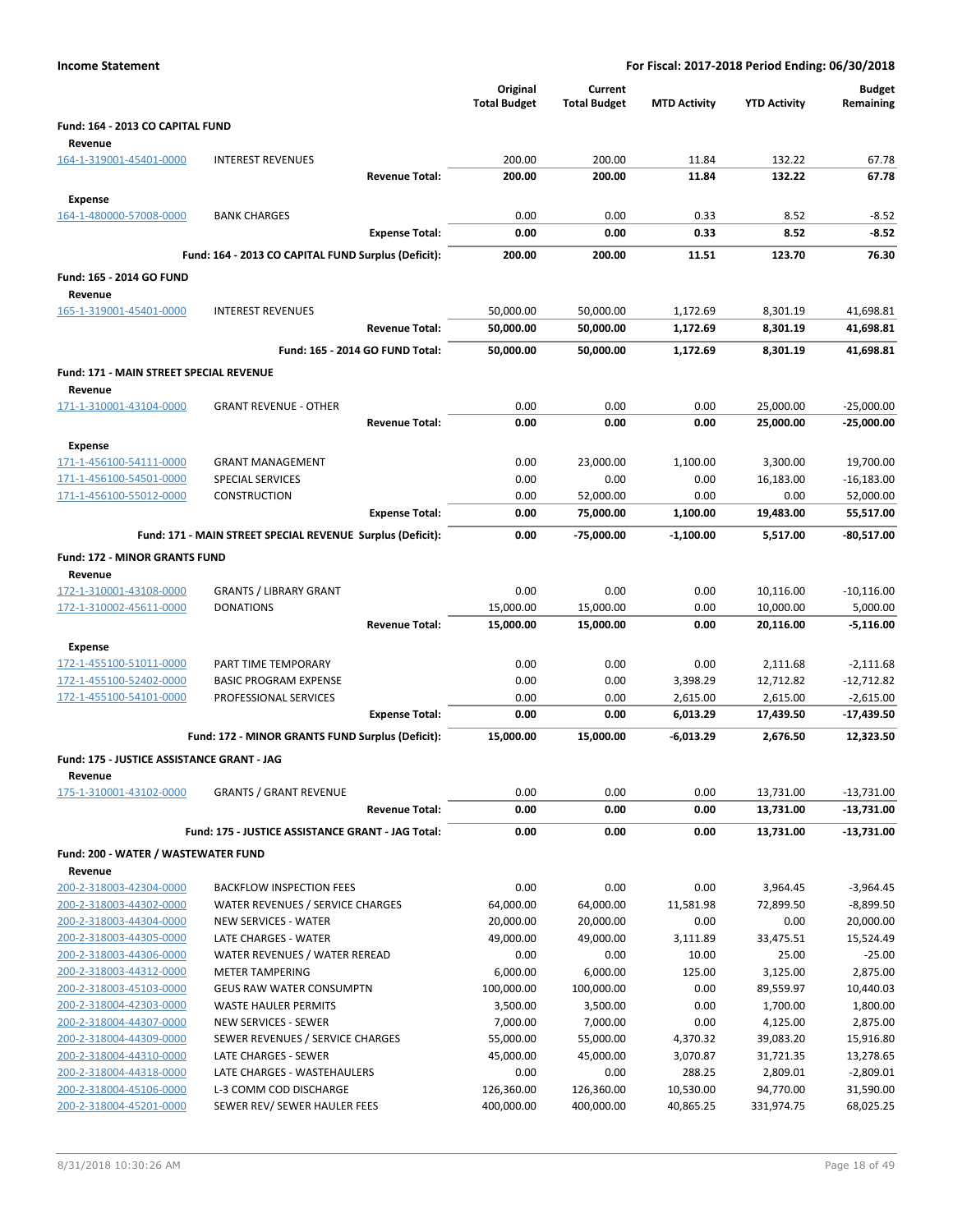|                         |                                      | Original<br><b>Total Budget</b> | Current<br><b>Total Budget</b> | <b>MTD Activity</b> | <b>YTD Activity</b> | <b>Budget</b><br>Remaining |
|-------------------------|--------------------------------------|---------------------------------|--------------------------------|---------------------|---------------------|----------------------------|
| 200-2-319003-45101-0000 | WATER REVENUES / METERED SALES       | 6,701,679.00                    | 6,701,679.00                   | 613,383.52          | 4,820,723.42        | 1,880,955.58               |
| 200-2-319004-45104-0000 | SEWER COLLECTION FEES                | 5,577,131.00                    | 5,577,131.00                   | 517,794.55          | 4,361,581.22        | 1,215,549.78               |
| 200-2-319004-45105-0000 | SEWER REVENUES / EPA REVENUE         | 0.00                            | 0.00                           | 0.00                | 290.93              | $-290.93$                  |
| 200-2-320003-45305-0000 | <b>AUCTION PROCEEDS</b>              | 5,000.00                        | 5,000.00                       | 0.00                | 0.00                | 5,000.00                   |
| 200-2-320003-45401-0000 | <b>INTEREST REVENUES</b>             | 5,000.00                        | 5,000.00                       | 1,091.83            | 12,977.04           | $-7,977.04$                |
| 200-2-320003-45601-0000 | MISCELLANEOUS REVENUES               | 3,500.00                        | 3,500.00                       | 0.00                | 231.84              | 3,268.16                   |
| 200-2-323001-58013-0000 | <b>XFR - TOURISM FUND</b>            | 45,000.00                       | 45,000.00                      | 3,750.00            | 33,750.00           | 11,250.00                  |
|                         | <b>Revenue Total:</b>                | 13,213,170.00                   | 13,213,170.00                  | 1,209,973.46        | 9,938,787.19        | 3,274,382.81               |
| <b>Expense</b>          |                                      |                                 |                                |                     |                     |                            |
| 200-2-436100-51001-0000 | <b>REGULAR SALARIES</b>              | 70,780.00                       | 70,780.00                      | 5,264.22            | 53,913.70           | 16,866.30                  |
| 200-2-436100-51020-0000 | <b>OVERTIME</b>                      | 282.00                          | 282.00                         | 582.24              | 582.24              | $-300.24$                  |
| 200-2-436100-51021-0000 | <b>LONGEVITY</b>                     | 840.00                          | 840.00                         | 0.00                | 840.00              | 0.00                       |
| 200-2-436100-51101-0000 | <b>CERTIFICATION PAY</b>             | 600.00                          | 600.00                         | 0.00                | 0.00                | 600.00                     |
| 200-2-436100-51117-0000 | <b>CELL PHONE ALLOWANCE</b>          | 432.00                          | 432.00                         | 33.22               | 332.20              | 99.80                      |
| 200-2-436100-51201-0000 | <b>FICA</b>                          | 4,522.00                        | 4,522.00                       | 360.23              | 3,410.86            | 1,111.14                   |
| 200-2-436100-51202-0000 | MEDICARE                             | 1,058.00                        | 1,058.00                       | 84.25               | 797.74              | 260.26                     |
| 200-2-436100-51203-0000 | <b>HEALTH INSURANCE</b>              | 21,450.00                       | 21,450.00                      | 1,787.50            | 16,087.50           | 5,362.50                   |
| 200-2-436100-51204-0000 | <b>WORKERS COMPENSATION</b>          | 343.00                          | 343.00                         | 28.58               | 257.22              | 85.78                      |
| 200-2-436100-51205-0000 | STATE UNEMPLOYMENT                   | 141.00                          | 141.00                         | 0.00                | 49.70               | 91.30                      |
| 200-2-436100-51301-0000 | <b>TMRS</b>                          | 8,395.00                        | 8,395.00                       | 683.22              | 6,382.40            | 2,012.60                   |
| 200-2-436100-52001-0000 | <b>OFFICE SUPPLIES</b>               | 500.00                          | 500.00                         | 0.00                | 154.68              | 345.32                     |
| 200-2-436100-52002-0000 | POSTAGE / FREIGHT                    | 7,500.00                        | 7,500.00                       | 0.00                | 4,532.43            | 2,967.57                   |
| 200-2-436100-52305-0000 | PUBLIC EDUCATION                     | 3,400.00                        | 3,400.00                       | 0.00                | 2,744.28            | 655.72                     |
| 200-2-436100-53402-0000 | <b>BUILDING MAINTENANCE</b>          | 500.00                          | 500.00                         | 10.00               | 1,619.24            | $-1,119.24$                |
| 200-2-436100-54001-0000 | <b>TELEPHONE CHARGES</b>             | 4,000.08                        | 4,000.08                       | 71.29               | 654.19              | 3,345.89                   |
| 200-2-436100-54002-0000 | <b>UTILITY CHARGES</b>               | 26,821.00                       | 26,821.00                      | 1,678.53            | 21,934.65           | 4,886.35                   |
| 200-2-436100-54101-0000 | PROFESSIONAL SERVICES                | 2,000.00                        | 2,000.00                       | 0.00                | 1,750.00            | 250.00                     |
| 200-2-436100-54106-0000 | <b>ATTORNEY FEES</b>                 | 3,400.00                        | 3,400.00                       | 0.00                | 0.00                | 3,400.00                   |
| 200-2-436100-54201-0000 | MEMBERSHIPS & SUBSCRIPTIONS          | 350.00                          | 350.00                         | 0.00                | 0.00                | 350.00                     |
| 200-2-436100-54214-0000 | <b>TRAVEL &amp; TRAINING</b>         | 500.00                          | 500.00                         | 0.00                | 0.00                | 500.00                     |
| 200-2-436200-51001-0000 | <b>REGULAR SALARIES</b>              | 310,359.00                      | 310,359.00                     | 23,813.64           | 232,177.40          | 78,181.60                  |
| 200-2-436200-51020-0000 | <b>OVERTIME</b>                      | 13,962.00                       | 13,962.00                      | 4,442.59            | 20,430.33           | $-6,468.33$                |
| 200-2-436200-51021-0000 | <b>LONGEVITY</b>                     | 3,174.00                        | 3,174.00                       | 0.00                | 2,934.00            | 240.00                     |
| 200-2-436200-51101-0000 | <b>CERTIFICATION PAY</b>             | 3,000.00                        | 3,000.00                       | 230.78              | 2,307.80            | 692.20                     |
| 200-2-436200-51117-0000 | <b>CELL PHONE ALLOWANCE</b>          | 432.00                          | 432.00                         | 33.22               | 332.20              | 99.80                      |
| 200-2-436200-51201-0000 | <b>FICA</b>                          | 20,514.00                       | 20,514.00                      | 1,656.69            | 15,038.05           | 5,475.95                   |
| 200-2-436200-51202-0000 | MEDICARE                             | 4,798.00                        | 4,798.00                       | 387.45              | 3,516.96            | 1,281.04                   |
| 200-2-436200-51203-0000 | <b>HEALTH INSURANCE</b>              | 85,800.00                       | 85,800.00                      | 7,150.00            | 64,350.00           | 21,450.00                  |
| 200-2-436200-51204-0000 | <b>WORKERS COMPENSATION</b>          | 11,447.00                       | 11,447.00                      | 953.92              | 8,585.28            | 2,861.72                   |
| 200-2-436200-51205-0000 | STATE UNEMPLOYMENT                   | 623.00                          | 623.00                         | 14.92               | 198.28              | 424.72                     |
| 200-2-436200-51301-0000 | <b>TMRS</b>                          | 37,190.00                       | 37,190.00                      | 3,217.74            | 29,279.19           | 7,910.81                   |
| 200-2-436200-51401-0000 | <b>CONTRA - SALARIES</b>             | 0.00                            | 0.00                           | 0.00                | $-802.72$           | 802.72                     |
| 200-2-436200-52001-0000 | OFFICE SUPPLIES                      | 500.00                          | 500.00                         | 26.39               | 452.79              | 47.21                      |
| 200-2-436200-52002-0000 | POSTAGE / FREIGHT                    | 2,302.00                        | 2,302.00                       | 2,244.61            | 2,284.04            | 17.96                      |
| 200-2-436200-52101-0000 | <b>JANITORIAL SUPPLIES</b>           | 1,999.00                        | 1,999.00                       | 184.90              | $-521.60$           | 2,520.60                   |
| 200-2-436200-52104-0000 | <b>WEARING APPAREL</b>               | 4,848.00                        | 4,848.00                       | 505.20              | 2,791.98            | 2,056.02                   |
| 200-2-436200-52105-0000 | <b>LABORATORY</b>                    | 14,432.00                       | 14,432.00                      | 1,274.24            | 12,827.20           | 1,604.80                   |
| 200-2-436200-52106-0000 | <b>CHEMICAL SUPPLIES</b>             | 298,400.00                      | 298,400.00                     | 21,563.92           | 177,967.36          | 120,432.64                 |
| 200-2-436200-52201-0000 | MINOR TOOLS & EQUIPMENT              | 1,475.00                        | 1,475.00                       | 53.28               | 471.24              | 1,003.76                   |
| 200-2-436200-52202-0000 | MECHANICAL SUPPLIES                  | 1,591.00                        | 1,591.00                       | 867.38              | 4,192.61            | $-2,601.61$                |
| 200-2-436200-52203-0000 | <b>MOTOR VEHICLE FUEL</b>            | 5,500.00                        | 5,500.00                       | 379.77              | 2,924.71            | 2,575.29                   |
| 200-2-436200-52301-0000 | SAFETY SUPPLIES                      | 1,500.00                        | 1,500.00                       | 156.46              | 953.14              | 546.86                     |
| 200-2-436200-53201-0000 | FURNITURE & OFFICE EQUIPMENT         | 250.00                          | 250.00                         | 0.00                | 0.00                | 250.00                     |
| 200-2-436200-53202-0000 | MACHINE, TOOLS & IMPLMNTS            | 2,130.00                        | 2,130.00                       | 0.00                | 4,496.79            | $-2,366.79$                |
| 200-2-436200-53203-0000 | <b>INSTRUMENTS &amp; APPARATUS</b>   | 6,524.00                        | 6,524.00                       | 0.00                | 753.24              | 5,770.76                   |
| 200-2-436200-53205-0000 | <b>MOTOR VEHICLES</b>                | 3,200.00                        | 3,200.00                       | 0.00                | 166.41              | 3,033.59                   |
| 200-2-436200-53310-0000 | RESVRS/STRG TANKS/ST PIPE            | 20,070.00                       | 20,070.00                      | 29.40               | 1,481.09            | 18,588.91                  |
| 200-2-436200-53402-0000 | <b>BUILDING MAINTENANCE</b>          | 1,400.00                        | 1,400.00                       | 34.95               | 614.46              | 785.54                     |
| 200-2-436200-53403-0000 | <b>HEATING &amp; COOLING SYSTEMS</b> | 3,700.00                        | 3,700.00                       | 3,000.00            | 3,000.00            | 700.00                     |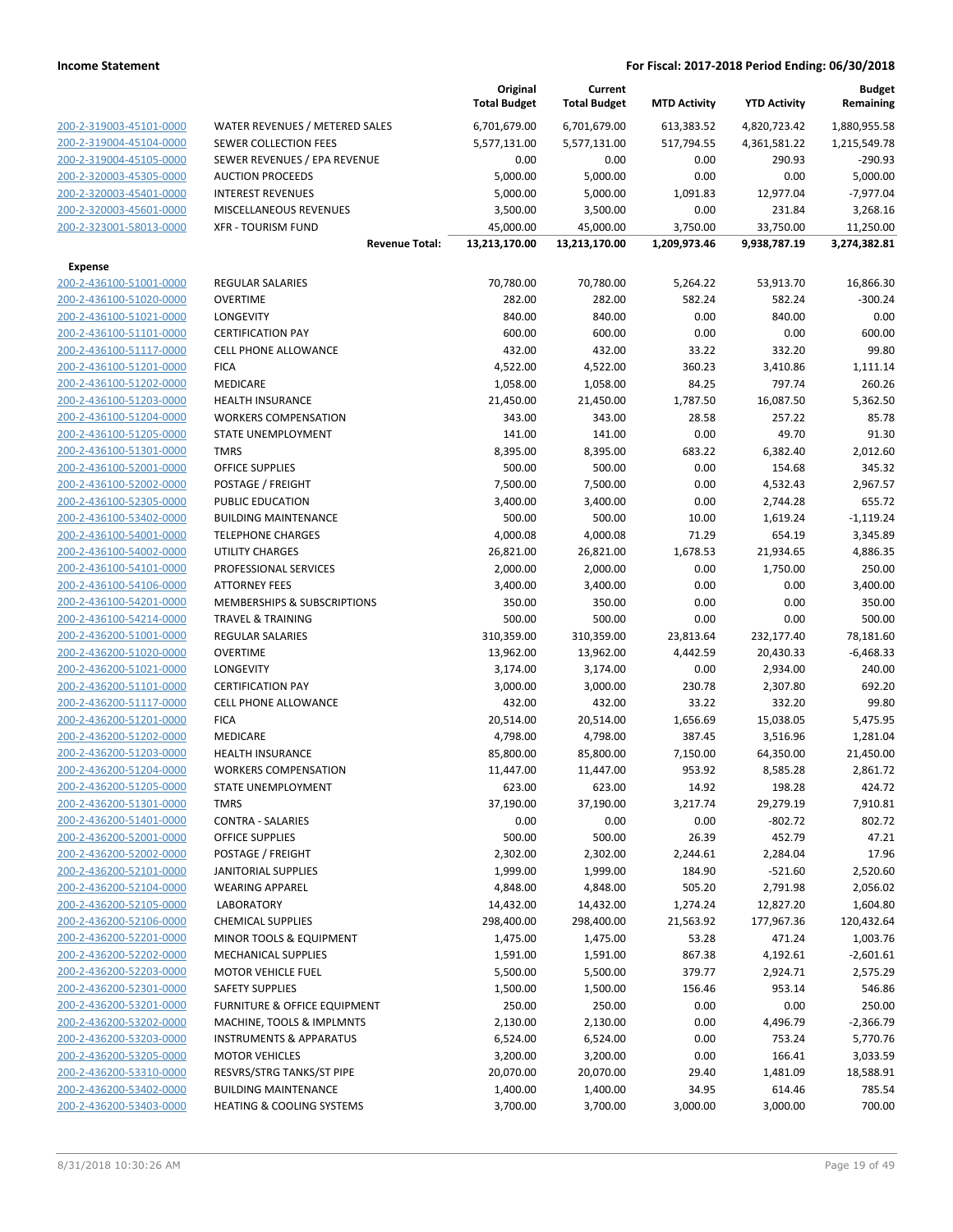|                                                    |                                                    | Original<br><b>Total Budget</b> | Current<br><b>Total Budget</b> | <b>MTD Activity</b> | <b>YTD Activity</b> | <b>Budget</b><br>Remaining |
|----------------------------------------------------|----------------------------------------------------|---------------------------------|--------------------------------|---------------------|---------------------|----------------------------|
| 200-2-436200-53404-0000                            | STRUCTURES / EXTERIOR STRUCTURES                   | 500.00                          | 500.00                         | $-15.99$            | 723.70              | $-223.70$                  |
| 200-2-436200-53605-0000                            | STRUCTURES / FILTRATION PLANT                      | 31,210.00                       | 31,210.00                      | 0.00                | 31,879.37           | $-669.37$                  |
| 200-2-436200-53606-0000                            | <b>MAINT - GROUNDS</b>                             | 340.00                          | 340.00                         | 99.57               | 227.77              | 112.23                     |
| 200-2-436200-54001-0000                            | <b>TELEPHONE CHARGES</b>                           | 15,500.00                       | 15,500.00                      | 1,219.87            | 10,358.67           | 5,141.33                   |
| 200-2-436200-54002-0000                            | UTILITY CHARGES                                    | 360,000.00                      | 360,000.00                     | 42,014.94           | 369,202.35          | $-9,202.35$                |
| 200-2-436200-54201-0000                            | MEMBERSHIPS & SUBSCRIPTIONS                        | 1,721.00                        | 1,721.00                       | 111.00              | 297.00              | 1,424.00                   |
| 200-2-436200-54208-0000                            | <b>LABORATORY WORK</b>                             | 21,720.00                       | 21,720.00                      | 11,792.65           | 24,066.52           | $-2,346.52$                |
| 200-2-436200-54212-0000                            | <b>PRINTING</b>                                    | 700.00                          | 700.00                         | 0.00                | 0.00                | 700.00                     |
| 200-2-436200-54214-0000                            | <b>TRAVEL &amp; TRAINING</b>                       | 5,330.00                        | 5,330.00                       | 25.00               | 2,000.00            | 3,330.00                   |
| 200-2-436200-54219-0000                            | SABINE RIVER AUTHORITY                             | 1,049,386.80                    | 1,049,386.80                   | 88,148.50           | 696,792.89          | 352,593.91                 |
| 200-2-436200-54410-0000                            | PERMITS/FEES                                       | 23,300.00                       | 23,300.00                      | 3,750.00            | 29,543.60           | $-6,243.60$                |
| 200-2-436300-51001-0000                            | REGULAR SALARIES                                   | 386,158.00                      | 386,158.00                     | 31,978.72           | 294,042.55          | 92,115.45                  |
| 200-2-436300-51020-0000                            | <b>OVERTIME</b>                                    | 46,034.00                       | 46,034.00                      | 5,520.10            | 53,749.25           | $-7,715.25$                |
| 200-2-436300-51021-0000                            | LONGEVITY                                          | 5,840.00                        | 5,840.00                       | 0.00                | 5,348.00            | 492.00                     |
| 200-2-436300-51101-0000                            | <b>CERTIFICATION PAY</b>                           | 900.00                          | 900.00                         | 46.16               | 461.60              | 438.40                     |
| 200-2-436300-51117-0000                            | <b>CELL PHONE ALLOWANCE</b>                        | 216.00                          | 216.00                         | 32.77               | 182.35              | 33.65                      |
| 200-2-436300-51201-0000                            | <b>FICA</b>                                        | 27,179.00                       | 27,179.00                      | 2,230.13            | 21,227.62           | 5,951.38                   |
| 200-2-436300-51202-0000                            | MEDICARE                                           | 6,356.00                        | 6,356.00                       | 521.56              | 4,964.56            | 1,391.44                   |
| 200-2-436300-51203-0000                            | <b>HEALTH INSURANCE</b>                            | 123,338.00                      | 123,338.00                     | 10,278.17           | 92,503.53           | 30,834.47                  |
| 200-2-436300-51204-0000                            | <b>WORKERS COMPENSATION</b>                        | 14,947.00                       | 14,947.00                      | 1,245.58            | 11,210.22           | 3,736.78                   |
| 200-2-436300-51205-0000                            | STATE UNEMPLOYMENT                                 | 869.00                          | 869.00                         | 84.79               | 454.76              | 414.24                     |
| 200-2-436300-51301-0000                            | <b>TMRS</b>                                        | 49,704.00                       | 49,704.00                      | 4,307.63            | 40,308.82           | 9,395.18                   |
| 200-2-436300-51401-0000                            | <b>CONTRA - SALARIES</b>                           | 0.00                            | 0.00                           | $-1,390.27$         | $-19,736.89$        | 19,736.89                  |
| 200-2-436300-52001-0000                            | <b>OFFICE SUPPLIES</b>                             | 300.00                          | 300.00                         | 16.48               | 238.95              | 61.05                      |
| 200-2-436300-52002-0000                            | POSTAGE / FREIGHT                                  | 50.00                           | 50.00                          | 0.00                | 0.00                | 50.00                      |
| 200-2-436300-52005-0000                            | PRINTED MATERIALS                                  | 100.00                          | 100.00                         | 0.00                | 0.00                | 100.00                     |
| 200-2-436300-52103-0000<br>200-2-436300-52104-0000 | <b>MEETING SUPPLIES</b>                            | 100.00                          | 100.00<br>15,000.00            | 0.00                | 71.00               | 29.00                      |
| 200-2-436300-52106-0000                            | <b>WEARING APPAREL</b><br><b>CHEMICAL SUPPLIES</b> | 15,000.00<br>500.00             | 500.00                         | 1,688.42<br>0.00    | 8,803.75<br>0.00    | 6,196.25<br>500.00         |
| 200-2-436300-52201-0000                            | MINOR TOOLS & EQUIPMENT                            | 8,500.00                        | 8,500.00                       | 477.55              | 6,043.57            | 2,456.43                   |
| 200-2-436300-52203-0000                            | <b>MOTOR VEHICLE FUEL</b>                          | 25,000.00                       | 25,000.00                      | 2,028.71            | 18,712.25           | 6,287.75                   |
| 200-2-436300-52303-0000                            | <b>TRAINING SUPPLIES</b>                           | 200.00                          | 200.00                         | 0.00                | 0.00                | 200.00                     |
| 200-2-436300-53201-0000                            | <b>FURNITURE &amp; OFFICE EQUIPMENT</b>            | 100.00                          | 100.00                         | 100.00              | 100.00              | 0.00                       |
| 200-2-436300-53202-0000                            | MACHINE, TOOLS & IMPLMNTS                          | 5,000.00                        | 5,000.00                       | 1,749.36            | 4,487.40            | 512.60                     |
| 200-2-436300-53205-0000                            | <b>MOTOR VEHICLES</b>                              | 30,000.00                       | 30,000.00                      | 7,182.21            | 13,566.35           | 16,433.65                  |
| 200-2-436300-53207-0000                            | RADIO/COMMUNICATIONS                               | 4,500.00                        | 4,500.00                       | 0.00                | 4,554.66            | $-54.66$                   |
| 200-2-436300-53210-0000                            | <b>FIRE HYDRANTS</b>                               | 8,000.00                        | 8,000.00                       | 0.00                | 8,016.35            | $-16.35$                   |
| 200-2-436300-53211-0000                            | <b>METERS &amp; SETTINGS</b>                       | 70,000.00                       | 70,000.00                      | 1,177.98            | 34,457.40           | 35,542.60                  |
| 200-2-436300-53306-0000                            | <b>WATER MAINS</b>                                 | 165,000.00                      | 165,000.00                     | 18,134.68           | 244,988.33          | -79,988.33                 |
| 200-2-436300-54001-0000                            | <b>TELEPHONE CHARGES</b>                           | 1,800.00                        | 1,800.00                       | 149.00              | 1,261.12            | 538.88                     |
| 200-2-436300-54214-0000                            | <b>TRAVEL &amp; TRAINING</b>                       | 4,000.00                        | 4,000.00                       | 111.00              | 3,071.99            | 928.01                     |
| 200-2-437200-51001-0000                            | <b>REGULAR SALARIES</b>                            | 367,484.00                      | 367,484.00                     | 27,256.63           | 285,365.94          | 82,118.06                  |
| 200-2-437200-51020-0000                            | <b>OVERTIME</b>                                    | 56,917.00                       | 56,917.00                      | 8,240.80            | 56,712.92           | 204.08                     |
| 200-2-437200-51021-0000                            | LONGEVITY                                          | 14,102.00                       | 14,102.00                      | 0.00                | 13,772.00           | 330.00                     |
| 200-2-437200-51101-0000                            | <b>CERTIFICATION PAY</b>                           | 1,500.00                        | 1,500.00                       | 92.30               | 923.00              | 577.00                     |
| 200-2-437200-51117-0000                            | <b>CELL PHONE ALLOWANCE</b>                        | 216.00                          | 216.00                         | 48.90               | 198.30              | 17.70                      |
| 200-2-437200-51201-0000                            | <b>FICA</b>                                        | 27,084.00                       | 27,084.00                      | 2,164.12            | 21,696.82           | 5,387.18                   |
| 200-2-437200-51202-0000                            | MEDICARE                                           | 6,334.00                        | 6,334.00                       | 506.13              | 5,074.24            | 1,259.76                   |
| 200-2-437200-51203-0000                            | <b>HEALTH INSURANCE</b>                            | 123,338.00                      | 123,338.00                     | 10,278.17           | 92,503.53           | 30,834.47                  |
| 200-2-437200-51204-0000                            | <b>WORKERS COMPENSATION</b>                        | 10,501.00                       | 10,501.00                      | 875.08              | 7,875.72            | 2,625.28                   |
| 200-2-437200-51205-0000                            | <b>STATE UNEMPLOYMENT</b>                          | 799.00                          | 799.00                         | 9.12                | 190.61              | 608.39                     |
| 200-2-437200-51301-0000                            | <b>TMRS</b>                                        | 49,527.00                       | 49,527.00                      | 4,082.34            | 40,301.48           | 9,225.52                   |
| 200-2-437200-51401-0000                            | <b>CONTRA - SALARIES</b>                           | 0.00                            | 0.00                           | -935.41             | $-9,281.82$         | 9,281.82                   |
| 200-2-437200-52001-0000                            | <b>OFFICE SUPPLIES</b>                             | 300.00                          | 300.00                         | 0.00                | 438.53              | $-138.53$                  |
| 200-2-437200-52103-0000                            | <b>MEETING SUPPLIES</b>                            | 150.00                          | 150.00                         | 0.00                | 71.00               | 79.00                      |
| 200-2-437200-52104-0000                            | <b>WEARING APPAREL</b>                             | 15,000.00                       | 15,000.00                      | 1,090.86            | 6,818.67            | 8,181.33                   |
| 200-2-437200-52106-0000                            | <b>CHEMICAL SUPPLIES</b>                           | 2,400.00                        | 2,400.00                       | 0.00                | 0.00                | 2,400.00                   |
| 200-2-437200-52107-0000                            | <b>BOTANICAL SUPPLIES</b>                          | 400.00                          | 400.00                         | 321.30              | 321.30              | 78.70                      |
| 200-2-437200-52201-0000                            | MINOR TOOLS & EQUIPMENT                            | 6,500.00                        | 6,500.00                       | 295.60              | 3,335.64            | 3,164.36                   |
|                                                    |                                                    |                                 |                                |                     |                     |                            |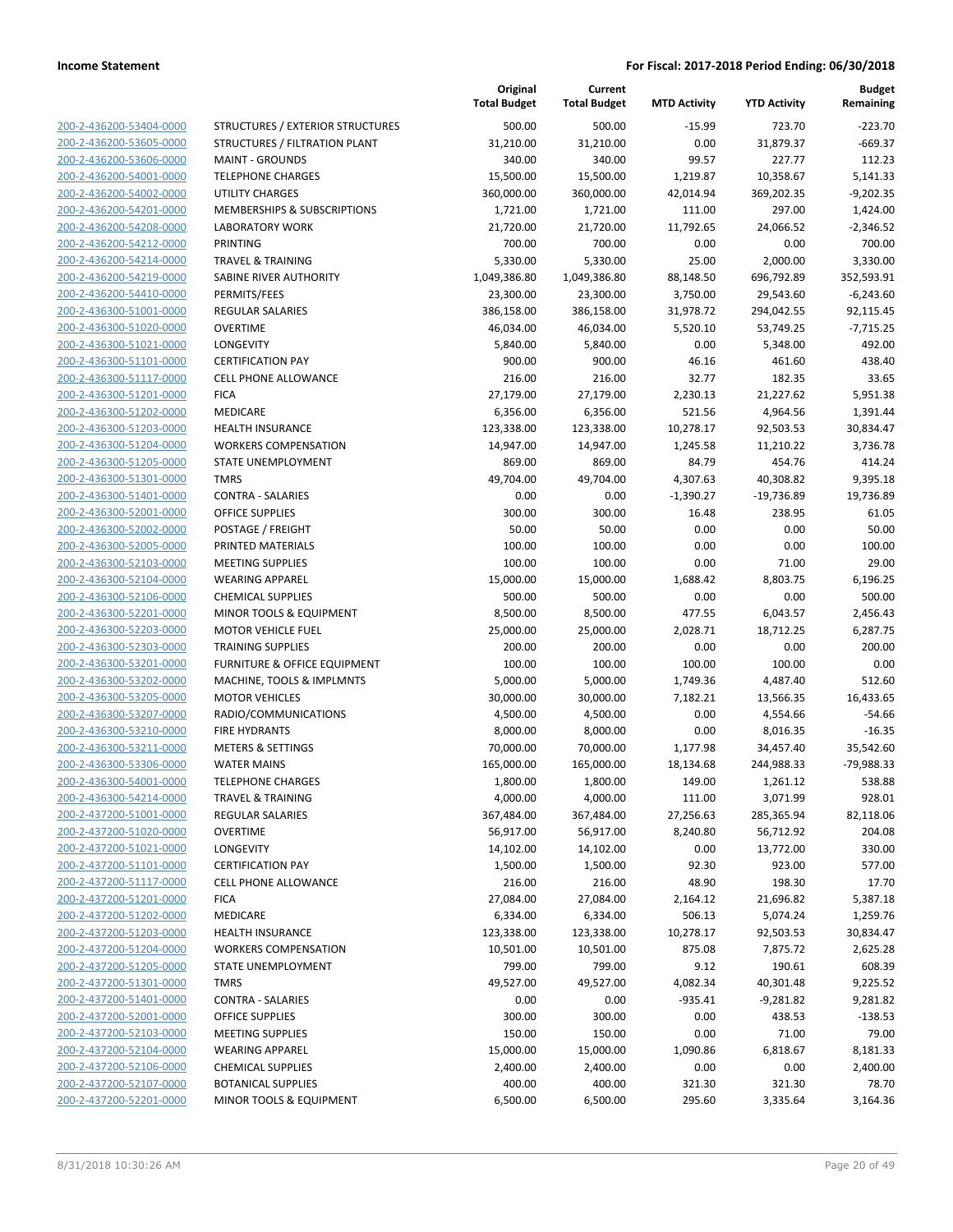| 200-2-437200-52203-0000                                   |
|-----------------------------------------------------------|
| 200-2-437200-52303-0000                                   |
| 200-2-437200-53202-0000                                   |
| 200-2-437200-53205-0000                                   |
|                                                           |
| 200-2-437200-53207-0000                                   |
| 200-2-437200-53309-0000                                   |
| 200-2-437200-53311-0000                                   |
| 200-2-437200-54001-0000                                   |
| 200-2-437200-54002-0000                                   |
| 200-2-437200-54214-0000                                   |
| 200-2-437300-51001-0000                                   |
| 200-2-437300-51020-0000                                   |
| 200-2-437300-51021-0000                                   |
| 200-2-437300-51101-0000                                   |
| 200-2-437300-51117-0000                                   |
| 200-2-437300-51201-0000                                   |
| 200-2-437300-51202-0000                                   |
|                                                           |
| 200-2-437300-51203-0000                                   |
| 200-2-437300-51204-0000                                   |
| 200-2-437300-51205-0000                                   |
| 200-2-437300-51301-0000                                   |
| 200-2-437300-52001-0000                                   |
| 200-2-437300-52002-0000                                   |
| 200-2-437300-52005-0000                                   |
| 200-2-437300-52101-0000                                   |
| 200-2-437300-52102-0000                                   |
| 200-2-437300-52104-0000                                   |
| 200-2-437300-52105-0000                                   |
| 200-2-437300-52106-0000                                   |
| 200-2-437300-52107-0000                                   |
| 200-2-437300-52201-0000                                   |
|                                                           |
| 200-2-437300-52202-0000                                   |
| <u>200-2-437300-52203-0000</u>                            |
| 200-2-437300-52301-0000                                   |
| 200-2-437300-53202-0000                                   |
| 200-2-437300-53203-0000                                   |
| 200-2-437300-53205-0000                                   |
| 200-2-437300-53402-0000                                   |
| 200-2-437300-54001-0000                                   |
| 200-2-437300-54002-0000                                   |
| 200-2-437300-54201-0000                                   |
| 200-2-437300-54208-0000                                   |
| <u>200-2-437300-54214-0000</u>                            |
|                                                           |
| <u>200-2-437300-54403-0000</u>                            |
| 200-2-437300-54410-0000                                   |
| 200-2-471200-56406-0000                                   |
| 200-2-471200-56408-0000                                   |
| 200-2-471200-56607-0000                                   |
| 200-2-471200-56609-0000                                   |
| 200-2-475100-56002-0000                                   |
| 200-2-475100-56005-0000                                   |
| 200-2-480000-52003-0000                                   |
| <u>200-2-480000-52006-0000</u>                            |
| 200-2-480000-54002-0000                                   |
| 200-2-480000-54226-0000                                   |
| 200-2-480000-57002-0000                                   |
|                                                           |
|                                                           |
| 200-2-480000-57005-0000                                   |
| 200-2-480000-57008-0000<br><u>200-2-491000-58001-0000</u> |

| <b>MOTOR VEHICLE FUEL</b>              |
|----------------------------------------|
| <b>TRAINING SUPPLIES</b>               |
| MACHINE, TOOLS & IMPLMNTS              |
| <b>MOTOR VEHICLES</b>                  |
| RADIO/COMMUNICATIONS                   |
| SANITARY SEWER & TCEQ SSO              |
| <b>LIFT STATIONS</b>                   |
| <b>TELEPHONE CHARGES</b>               |
| <b>UTILITY CHARGES</b>                 |
| <b>TRAVEL &amp; TRAINING</b>           |
| <b>REGULAR SALARIES</b>                |
| <b>OVERTIME</b>                        |
| LONGEVITY                              |
| <b>CERTIFICATION PAY</b>               |
| <b>CELL PHONE ALLOWANCE</b>            |
| <b>FICA</b>                            |
| <b>MEDICARE</b>                        |
| <b>HEALTH INSURANCE</b>                |
| <b>WORKERS COMPENSATION</b>            |
| STATE UNEMPLOYMENT                     |
| <b>TMRS</b>                            |
| <b>OFFICE SUPPLIES</b>                 |
| POSTAGE / FREIGHT                      |
| PRINTED MATERIALS                      |
| <b>JANITORIAL SUPPLIES</b>             |
| <b>REFERENCE SUPPLIES</b>              |
| <b>WEARING APPAREL</b>                 |
| <b>LABORATORY</b>                      |
| <b>CHEMICAL SUPPLIES</b>               |
| <b>BOTANICAL SUPPLIES</b>              |
| MINOR TOOLS & EQUIPMENT                |
| <b>MECHANICAL SUPPLIES</b>             |
| <b>MOTOR VEHICLE FUEL</b>              |
| <b>SAFETY SUPPLIES</b>                 |
| MACHINE, TOOLS & IMPLMNTS              |
| <b>INSTRUMENTS &amp; APPARATUS</b>     |
| <b>MOTOR VEHICLES</b>                  |
| <b>BUILDING MAINTENANCE</b>            |
| <b>TELEPHONE CHARGES</b>               |
| <b>UTILITY CHARGES</b>                 |
| <b>MEMBERSHIPS &amp; SUBSCRIPTIONS</b> |
| <b>LABORATORY WORK</b>                 |
| <b>TRAVEL &amp; TRAINING</b>           |
| <b>DISPOSAL CHARGES</b>                |
| PERMITS/FEES                           |
| SERIES 2010 GO REF INTRST              |
| 2011 GO REFUND INTEREST                |
| 08 REV BONDS - INTEREST                |
| 2018 REV BONDS - INTEREST              |
| MISCELLANEOUS DEBT EXP / AGENT FEE     |
| <b>ARBITRAGE</b>                       |
| <b>COPIER CHARGES</b>                  |
| <b>COPIER PAPER</b>                    |
| <b>UTILITY CHARGES</b>                 |
| <b>INSURANCE EXPENSE</b>               |
| <b>BAD DEBT EXPENSE</b>                |
| <b>ACCRUED VAC &amp; SICK PAY</b>      |
| <b>BANK CHARGES</b>                    |
| <b>XFR - GENERAL FUND</b>              |
|                                        |

|                         |                                    | Original<br><b>Total Budget</b> | Current<br><b>Total Budget</b> | <b>MTD Activity</b> | <b>YTD Activity</b> | <b>Budget</b><br>Remaining |
|-------------------------|------------------------------------|---------------------------------|--------------------------------|---------------------|---------------------|----------------------------|
| 200-2-437200-52203-0000 | <b>MOTOR VEHICLE FUEL</b>          | 24,030.00                       | 24,030.00                      | 2,494.84            | 17,608.91           | 6,421.09                   |
| 200-2-437200-52303-0000 | <b>TRAINING SUPPLIES</b>           | 150.00                          | 150.00                         | 0.00                | 0.00                | 150.00                     |
| 200-2-437200-53202-0000 | MACHINE, TOOLS & IMPLMNTS          | 4,965.00                        | 4,965.00                       | 0.00                | 1,848.78            | 3,116.22                   |
| 200-2-437200-53205-0000 | <b>MOTOR VEHICLES</b>              | 21,000.00                       | 21,000.00                      | 6,594.53            | 13,753.45           | 7,246.55                   |
| 200-2-437200-53207-0000 | RADIO/COMMUNICATIONS               | 3,000.00                        | 3,000.00                       | 0.00                | 1,060.00            | 1,940.00                   |
| 200-2-437200-53309-0000 | SANITARY SEWER & TCEQ SSO          | 69,000.00                       | 69,000.00                      | 3,738.79            | 66,749.58           | 2,250.42                   |
| 200-2-437200-53311-0000 | <b>LIFT STATIONS</b>               | 22,500.00                       | 22,500.00                      | 0.00                | 10,661.48           | 11,838.52                  |
| 200-2-437200-54001-0000 | <b>TELEPHONE CHARGES</b>           | 5,500.00                        | 5,500.00                       | 402.13              | 3,753.05            | 1,746.95                   |
| 200-2-437200-54002-0000 | <b>UTILITY CHARGES</b>             | 27,000.00                       | 27,000.00                      | 2,639.28            | 21,528.50           | 5,471.50                   |
| 200-2-437200-54214-0000 | <b>TRAVEL &amp; TRAINING</b>       | 3,000.00                        | 3,000.00                       | 222.00              | 1,745.00            | 1,255.00                   |
| 200-2-437300-51001-0000 | <b>REGULAR SALARIES</b>            | 489,292.00                      | 489,292.00                     | 35,856.75           | 368,684.67          | 120,607.33                 |
| 200-2-437300-51020-0000 | <b>OVERTIME</b>                    | 36,000.00                       | 36,000.00                      | 2,784.17            | 28,528.99           | 7,471.01                   |
| 200-2-437300-51021-0000 | <b>LONGEVITY</b>                   | 15,432.00                       | 15,432.00                      | 0.00                | 15,432.00           | 0.00                       |
| 200-2-437300-51101-0000 | <b>CERTIFICATION PAY</b>           | 7,200.00                        | 7,200.00                       | 553.84              | 4,638.46            | 2,561.54                   |
| 200-2-437300-51117-0000 | <b>CELL PHONE ALLOWANCE</b>        | 1,296.00                        | 1,296.00                       | 33.22               | 332.20              | 963.80                     |
| 200-2-437300-51201-0000 | <b>FICA</b>                        | 33,822.00                       | 33,822.00                      | 2,291.65            | 24,765.22           | 9,056.78                   |
| 200-2-437300-51202-0000 | MEDICARE                           | 7,910.00                        | 7,910.00                       | 535.96              | 5,791.86            | 2,118.14                   |
| 200-2-437300-51203-0000 | <b>HEALTH INSURANCE</b>            | 128,700.00                      | 128,700.00                     | 10,725.00           | 96,525.00           | 32,175.00                  |
| 200-2-437300-51204-0000 | <b>WORKERS COMPENSATION</b>        | 11,807.00                       | 11,807.00                      | 983.92              | 8,855.28            | 2,951.72                   |
| 200-2-437300-51205-0000 | <b>STATE UNEMPLOYMENT</b>          | 844.00                          | 844.00                         | 57.51               | 259.69              | 584.31                     |
| 200-2-437300-51301-0000 | <b>TMRS</b>                        | 62,788.00                       | 62,788.00                      | 4,558.30            | 48,146.51           | 14,641.49                  |
| 200-2-437300-52001-0000 | OFFICE SUPPLIES                    | 600.00                          | 600.00                         | 0.00                | 195.14              | 404.86                     |
| 200-2-437300-52002-0000 | POSTAGE / FREIGHT                  | 600.00                          | 600.00                         | 0.00                | 181.59              | 418.41                     |
| 200-2-437300-52005-0000 | PRINTED MATERIALS                  | 1,200.00                        | 1,200.00                       | 0.00                | 24.00               | 1,176.00                   |
| 200-2-437300-52101-0000 | <b>JANITORIAL SUPPLIES</b>         | 1,650.00                        | 1,650.00                       | 47.06               | 1,483.18            | 166.82                     |
| 200-2-437300-52102-0000 | REFERENCE SUPPLIES                 | 500.00                          | 500.00                         | 0.00                | 60.00               | 440.00                     |
| 200-2-437300-52104-0000 | <b>WEARING APPAREL</b>             | 11,000.00                       | 11,000.00                      | 1,823.07            | 4,795.94            | 6,204.06                   |
| 200-2-437300-52105-0000 | <b>LABORATORY</b>                  | 15,000.00                       | 15,000.00                      | 646.99              | 8,201.92            | 6,798.08                   |
| 200-2-437300-52106-0000 | <b>CHEMICAL SUPPLIES</b>           | 52,000.00                       | 52,000.00                      | 7,488.00            | 40,611.89           | 11,388.11                  |
| 200-2-437300-52107-0000 | <b>BOTANICAL SUPPLIES</b>          | 900.00                          | 900.00                         | 241.35              | 271.25              | 628.75                     |
| 200-2-437300-52201-0000 | MINOR TOOLS & EQUIPMENT            | 6,300.00                        | 6,300.00                       | 128.46              | 2,931.61            | 3,368.39                   |
| 200-2-437300-52202-0000 | MECHANICAL SUPPLIES                | 18,400.00                       | 18,400.00                      | 2,413.76            | 17,547.77           | 852.23                     |
| 200-2-437300-52203-0000 | <b>MOTOR VEHICLE FUEL</b>          | 5,500.00                        | 5,500.00                       | 298.65              | 3,621.14            | 1,878.86                   |
| 200-2-437300-52301-0000 | <b>SAFETY SUPPLIES</b>             | 2,300.00                        | 2,300.00                       | 9.98                | 1,534.14            | 765.86                     |
| 200-2-437300-53202-0000 | MACHINE, TOOLS & IMPLMNTS          | 60,000.00                       | 60,000.00                      | 7,558.07            | 39,897.03           | 20,102.97                  |
| 200-2-437300-53203-0000 | <b>INSTRUMENTS &amp; APPARATUS</b> | 6,000.00                        | 6,000.00                       | 0.00                | 2,403.89            | 3,596.11                   |
| 200-2-437300-53205-0000 | <b>MOTOR VEHICLES</b>              | 5,000.00                        | 5,000.00                       | 0.00                | 2,225.62            | 2,774.38                   |
| 200-2-437300-53402-0000 | <b>BUILDING MAINTENANCE</b>        | 6,000.00                        | 6,000.00                       | 49.50               | 6,056.62            | $-56.62$                   |
| 200-2-437300-54001-0000 | <b>TELEPHONE CHARGES</b>           | 6,000.00                        | 6,000.00                       | 411.50              | 3,678.81            | 2,321.19                   |
| 200-2-437300-54002-0000 | <b>UTILITY CHARGES</b>             | 400,000.00                      | 400,000.00                     | 28,530.18           | 282,013.84          | 117,986.16                 |
| 200-2-437300-54201-0000 | MEMBERSHIPS & SUBSCRIPTIONS        | 12,000.00                       | 12,000.00                      | 390.00              | 8,022.88            | 3,977.12                   |
| 200-2-437300-54208-0000 | <b>LABORATORY WORK</b>             | 12,400.00                       | 12,400.00                      | 2,153.00            | 8,693.05            | 3,706.95                   |
| 200-2-437300-54214-0000 | <b>TRAVEL &amp; TRAINING</b>       | 4,900.00                        | 4,900.00                       | 1,025.00            | 2,560.12            | 2,339.88                   |
| 200-2-437300-54403-0000 | <b>DISPOSAL CHARGES</b>            | 95,000.00                       | 95,000.00                      | 8,828.28            | 77,732.25           | 17,267.75                  |
| 200-2-437300-54410-0000 | PERMITS/FEES                       | 74,000.00                       | 74,000.00                      | 0.00                | 37,786.32           | 36,213.68                  |
| 200-2-471200-56406-0000 | SERIES 2010 GO REF INTRST          | 0.00                            | 0.00                           | $-16,318.26$        | 0.00                | 0.00                       |
| 200-2-471200-56408-0000 | 2011 GO REFUND INTEREST            | 0.00                            | 0.00                           | 0.00                | 40,370.67           | $-40,370.67$               |
| 200-2-471200-56607-0000 | 08 REV BONDS - INTEREST            | 325,075.00                      | 325,075.00                     | 0.00                | 122,689.42          | 202,385.58                 |
| 200-2-471200-56609-0000 | 2018 REV BONDS - INTEREST          | 350,588.00                      | 350,588.00                     | 0.00                | 0.00                | 350,588.00                 |
| 200-2-475100-56002-0000 | MISCELLANEOUS DEBT EXP / AGENT FEE | 750.00                          | 750.00                         | 0.00                | 550.00              | 200.00                     |
| 200-2-475100-56005-0000 | ARBITRAGE                          | 1,750.00                        | 1,750.00                       | 0.00                | 1,750.00            | 0.00                       |
| 200-2-480000-52003-0000 | <b>COPIER CHARGES</b>              | 10,600.00                       | 10,600.00                      | 642.03              | 5,700.70            | 4,899.30                   |
| 200-2-480000-52006-0000 | <b>COPIER PAPER</b>                | 500.00                          | 500.00                         | 0.00                | 157.46              | 342.54                     |
| 200-2-480000-54002-0000 | <b>UTILITY CHARGES</b>             | 3,000.00                        | 3,000.00                       | 1,036.22            | 9,002.01            | $-6,002.01$                |
| 200-2-480000-54226-0000 | <b>INSURANCE EXPENSE</b>           | 41,390.00                       | 41,390.00                      | 0.00                | 41,656.50           | $-266.50$                  |
| 200-2-480000-57002-0000 | <b>BAD DEBT EXPENSE</b>            | 34,327.00                       | 34,327.00                      | 0.00                | 0.00                | 34,327.00                  |
| 200-2-480000-57005-0000 | <b>ACCRUED VAC &amp; SICK PAY</b>  | 30,000.00                       | 30,000.00                      | 0.00                | 5,738.86            | 24,261.14                  |
| 200-2-480000-57008-0000 | <b>BANK CHARGES</b>                | 30,000.00                       | 30,000.00                      | 2,625.00            | 20,745.78           | 9,254.22                   |
| 200-2-491000-58001-0000 | <b>XFR - GENERAL FUND</b>          | 0.00                            | 0.00                           | 112,745.31          | 965,265.74          | -965,265.74                |
|                         |                                    |                                 |                                |                     |                     |                            |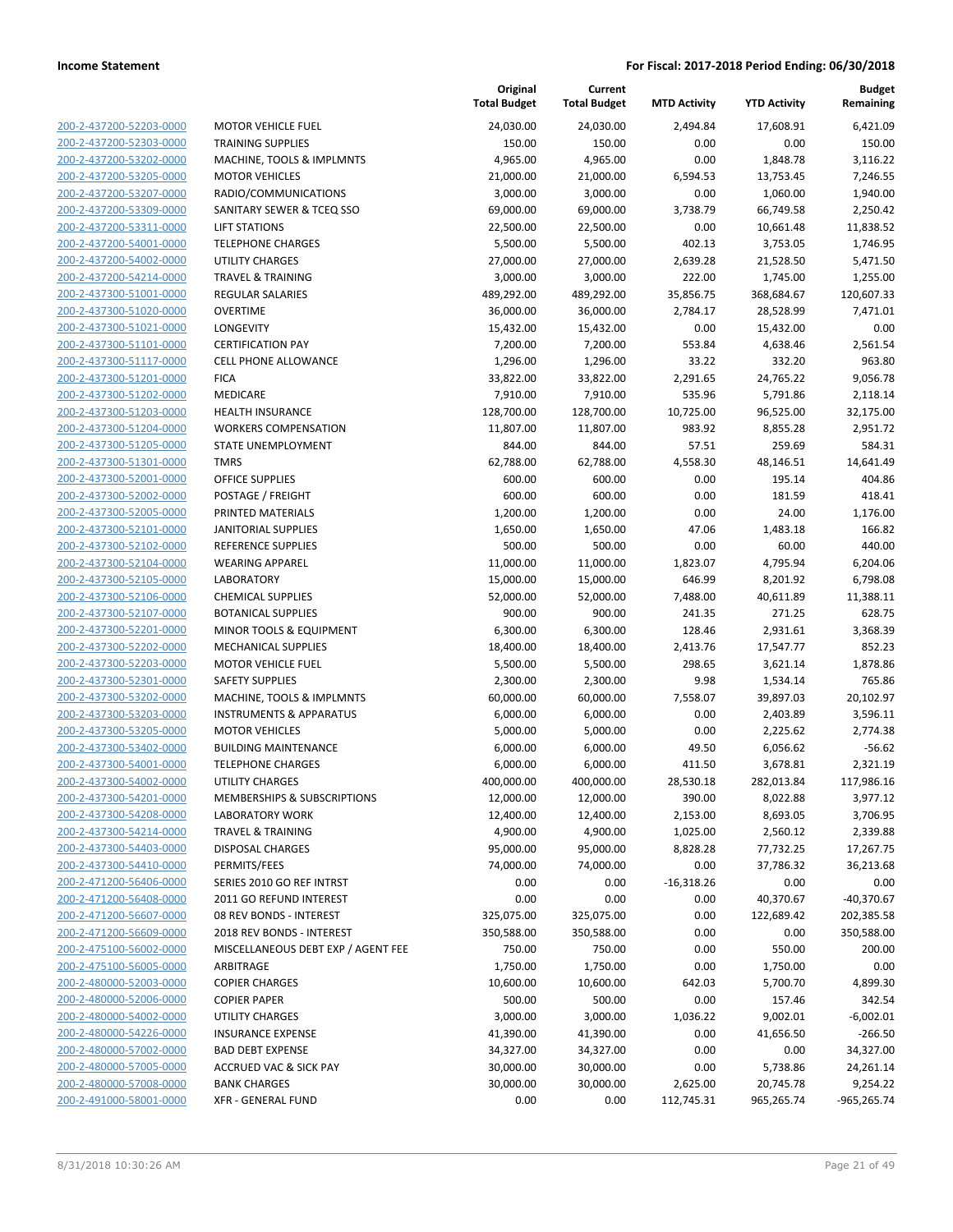|                                           |                                                                  |                       | Original<br><b>Total Budget</b> | Current<br><b>Total Budget</b> | <b>MTD Activity</b> | <b>YTD Activity</b> | <b>Budget</b><br>Remaining |
|-------------------------------------------|------------------------------------------------------------------|-----------------------|---------------------------------|--------------------------------|---------------------|---------------------|----------------------------|
| 200-2-491000-58037-0000                   | XFR - DEBT SERVICE FUND                                          |                       | 1,532,906.25                    | 1,532,906.25                   | 127,742.19          | 1,149,679.71        | 383,226.54                 |
| 200-2-491000-58112-0000                   | TX CDBG GRANT FUND                                               |                       | 0.00                            | 31,205.00                      | 0.00                | 31,205.00           | 0.00                       |
| 200-2-491000-58120-0000                   | <b>XFR - UTILITY CIP FUND</b>                                    |                       | 363,117.00                      | 363,117.00                     | 30,259.75           | 272,337.75          | 90,779.25                  |
| 200-2-495000-58580-0000                   | CA - GENERAL FUND - GENERAL GOVERNMENT                           |                       | 318,332.00                      | 318,332.00                     | 26,527.67           | 238,749.03          | 79.582.97                  |
| 200-2-495000-58581-0000                   | CA - GENERAL FUND - PUBLIC WORKS                                 |                       | 162,430.00                      | 162,430.00                     | 13,535.83           | 121,822.47          | 40,607.53                  |
| 200-2-495000-58701-0000                   | CA - CENTRAL SERVICE FUND                                        |                       | 208,949.00                      | 208,949.00                     | 17,412.42           | 156,711.78          | 52,237.22                  |
| 200-2-495000-58710-0000                   | CA - INSURANCE FUND                                              |                       | 102,895.00                      | 102,895.00                     | 8,574.58            | 77,171.22           | 25,723.78                  |
| 200-2-495000-58720-0000                   | CA - MIS FUN                                                     |                       | 97,623.00                       | 97,623.00                      | 8,135.25            | 73,217.25           | 24,405.75                  |
| 200-2-495000-58900-0000                   | <b>CA - ELECTRIC FUND</b>                                        |                       | 608,011.00                      | 608,011.00                     | 50,667.58           | 456,008.22          | 152,002.78                 |
|                                           |                                                                  | <b>Expense Total:</b> | 10,205,614.13                   | 10,236,819.13                  | 892,047.25          | 8,337,472.70        | 1,899,346.43               |
|                                           | Fund: 200 - WATER / WASTEWATER FUND Surplus (Deficit):           |                       | 3,007,555.87                    | 2,976,350.87                   | 317,926.21          | 1,601,314.49        | 1,375,036.38               |
| <b>Fund: 210 - WATER IMPACT FEES</b>      |                                                                  |                       |                                 |                                |                     |                     |                            |
| Revenue<br>210-2-319001-45401-0000        | <b>INTEREST REVENUES</b>                                         |                       | 0.00                            | 0.00                           | 0.01                | 0.12                | $-0.12$                    |
|                                           |                                                                  | <b>Revenue Total:</b> | 0.00                            | 0.00                           | 0.01                | 0.12                | $-0.12$                    |
|                                           | Fund: 210 - WATER IMPACT FEES Total:                             |                       | 0.00                            | 0.00                           | 0.01                | 0.12                | $-0.12$                    |
| <b>Fund: 211 - WASTEWATER IMPACT FEES</b> |                                                                  |                       |                                 |                                |                     |                     |                            |
| Revenue                                   |                                                                  |                       |                                 |                                |                     |                     |                            |
| 211-2-319001-45401-0000                   | <b>INTEREST REVENUES</b>                                         |                       | 0.00                            | 0.00                           | 0.52                | 6.53                | $-6.53$                    |
|                                           |                                                                  | <b>Revenue Total:</b> | 0.00                            | 0.00                           | 0.52                | 6.53                | $-6.53$                    |
| Expense                                   |                                                                  |                       |                                 |                                |                     |                     |                            |
| 211-2-480000-57008-0000                   | <b>BANK CHARGES</b>                                              |                       | 10.00                           | 10.00                          | 0.02                | 0.51                | 9.49                       |
|                                           |                                                                  | <b>Expense Total:</b> | 10.00                           | 10.00                          | 0.02                | 0.51                | 9.49                       |
|                                           | Fund: 211 - WASTEWATER IMPACT FEES Surplus (Deficit):            |                       | $-10.00$                        | $-10.00$                       | 0.50                | 6.02                | $-16.02$                   |
|                                           | Fund: 212 - TX COMMUNITY DEV SWR SYSTEM IMPROV PROG GRANT        |                       |                                 |                                |                     |                     |                            |
| Revenue                                   |                                                                  |                       |                                 |                                |                     |                     |                            |
| 212-2-310001-43105-0000                   | MISCELLANEOUS / GRANTS                                           |                       | 0.00                            | 275,000.00                     | 0.00                | 33,991.00           | 241,009.00                 |
| 212-2-323001-46100-0000                   | <b>XFR - UTILITY FUND</b>                                        |                       | 0.00                            | 31,205.00                      | 0.00                | 31,205.00           | 0.00                       |
|                                           |                                                                  | <b>Revenue Total:</b> | 0.00                            | 306,205.00                     | 0.00                | 65,196.00           | 241,009.00                 |
| Expense                                   |                                                                  |                       |                                 |                                |                     |                     |                            |
| 212-2-431700-51401-0000                   | <b>CONTRA - SALARIES</b>                                         |                       | 0.00                            | 23,795.00                      | 0.00                | 0.00                | 23,795.00                  |
| 212-2-436300-55007-0000                   | ENG/ARCHITECTS/MGMT                                              |                       | 0.00                            | 31,205.00                      | 1,000.00            | 12,200.00           | 19,005.00                  |
| 212-2-436300-55012-0000                   | <b>CONSTRUCTION</b>                                              |                       | 0.00                            | 275,000.00                     | 61,062.00           | 96,842.00           | 178,158.00                 |
|                                           |                                                                  | <b>Expense Total:</b> | 0.00                            | 330,000.00                     | 62,062.00           | 109,042.00          | 220,958.00                 |
|                                           | Fund: 212 - TX COMMUNITY DEV SWR SYSTEM IMPROV PROG GRANT Surplu |                       | 0.00                            | -23,795.00                     | -62,062.00          | -43,846.00          | 20,051.00                  |
| Fund: 216 - UTILIITY CIP FUND             |                                                                  |                       |                                 |                                |                     |                     |                            |
| Revenue<br>216-2-319001-45401-0000        | <b>INTEREST REVENUES</b>                                         |                       |                                 | 5,000.00                       |                     |                     |                            |
| 216-2-319001-47221-0000                   |                                                                  |                       | 5,000.00                        |                                | 1,292.71            | 19,333.04           | $-14,333.04$               |
| 216-2-323001-46100-0000                   | <b>BOND PROCEEDS</b><br><b>XFR - UTILITY FUND</b>                |                       | 13,000,000.00<br>363,117.00     | 13,000,000.00<br>363,117.00    | 0.00<br>30,259.75   | 0.00<br>272,337.75  | 13,000,000.00<br>90,779.25 |
|                                           |                                                                  | <b>Revenue Total:</b> | 13,368,117.00                   | 13,368,117.00                  | 31,552.46           | 291,670.79          | 13,076,446.21              |
| <b>Expense</b>                            |                                                                  |                       |                                 |                                |                     |                     |                            |
| 216-2-436200-53310-0000                   | RESVRS/STRG TANKS/ST PIPE                                        |                       | 3,900,000.00                    | 3,900,000.00                   | 0.00                | 0.00                | 3,900,000.00               |
| 216-2-436200-53312-0000                   | <b>WATER LINE EASEMENTS</b>                                      |                       | 50,000.00                       | 0.00                           | 0.00                | 0.00                | 0.00                       |
| 216-2-436200-55002-0000                   | <b>IMPROVEMENTS</b>                                              |                       | 0.00                            | 331,000.00                     | 0.00                | 547,337.10          | $-216,337.10$              |
| 216-2-436200-55106-0000                   | <b>WATER PUMPS</b>                                               |                       | 0.00                            | 50,000.00                      | 0.00                | 49,950.00           | 50.00                      |
| 216-2-436300-55105-0000                   | <b>WATER MAINS</b>                                               |                       | 1,472,600.00                    | 1,904,769.00                   | 43,352.90           | 202,181.50          | 1,702,587.50               |
| 216-2-436300-55201-0000                   | <b>EQUIPMENT PURCHASES</b>                                       |                       | 79,000.00                       | 79,000.00                      | 0.00                | 49,975.48           | 29,024.52                  |
| 216-2-437200-55002-0000                   | <b>IMPROVEMENTS</b>                                              |                       | 7,510,000.00                    | 33,800.00                      | 88,144.76           | 203,379.17          | $-169,579.17$              |
| 216-2-437200-55201-0000                   | <b>EQUIPMENT PURCHASES</b>                                       |                       | 405,367.00                      | 405,367.00                     | 0.00                | 0.00                | 405,367.00                 |
| 216-2-437300-55002-0000                   | <b>IMPROVEMENTS</b>                                              |                       | 78,750.00                       | 78,750.00                      | 0.00                | 67,051.20           | 11,698.80                  |
| 216-2-437300-55006-0000                   | <b>AQUISITION</b>                                                |                       | 0.00                            | 0.00                           | 0.00                | 13,765.06           | $-13,765.06$               |
| 216-2-437300-55110-0000                   | <b>LIFT STATIONS</b>                                             |                       | 0.00                            | 7,510,000.00                   | 765,990.73          | 778,187.31          | 6,731,812.69               |
| 216-2-437300-55201-0000                   | <b>EQUIPMENT PURCHASES</b>                                       |                       | 0.00                            | 0.00                           | 0.00                | 0.00                | 0.00                       |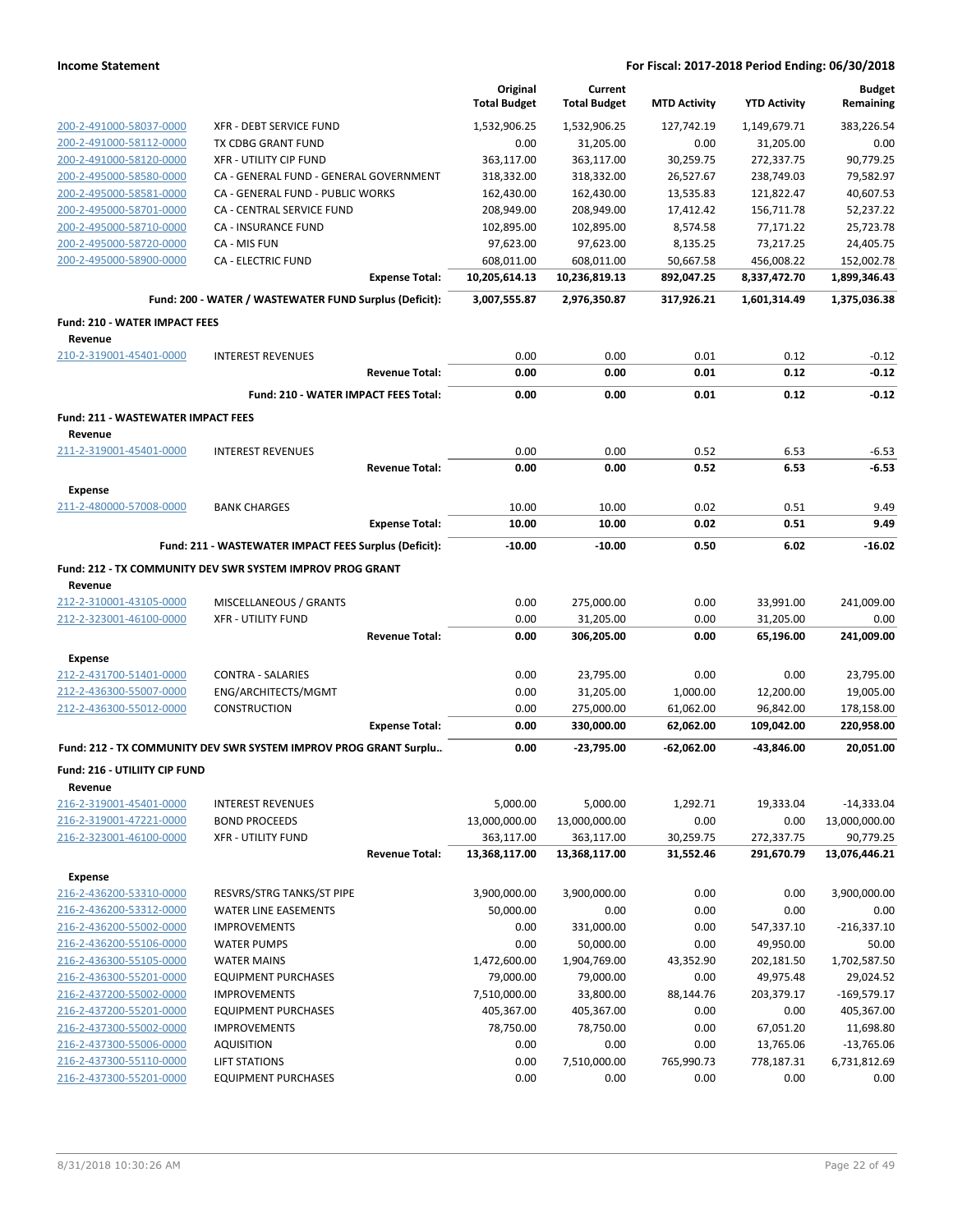|                                                |                                                  | Original<br><b>Total Budget</b> | Current<br><b>Total Budget</b> | <b>MTD Activity</b> | <b>YTD Activity</b> | <b>Budget</b><br>Remaining |
|------------------------------------------------|--------------------------------------------------|---------------------------------|--------------------------------|---------------------|---------------------|----------------------------|
| 216-2-480000-57008-0000                        | <b>BANK CHARGES</b>                              | 4,000.00                        | 4,000.00                       | 49.03               | 1,564.62            | 2,435.38                   |
|                                                | <b>Expense Total:</b>                            | 13,499,717.00                   | 14,296,686.00                  | 897,537.42          | 1,913,391.44        | 12,383,294.56              |
|                                                | Fund: 216 - UTILIITY CIP FUND Surplus (Deficit): | -131,600.00                     | -928,569.00                    | -865,984.96         | $-1,621,720.65$     | 693,151.65                 |
| <b>Fund: 217 - WASTEWATER RECLAMATION FUND</b> |                                                  |                                 |                                |                     |                     |                            |
| Revenue                                        |                                                  |                                 |                                |                     |                     |                            |
| 217-2-319001-45401-0000                        | <b>INTEREST REVENUES</b>                         | 5,000.00                        | 5,000.00                       | 1,137.64            | 7,944.52            | $-2,944.52$                |
|                                                | <b>Revenue Total:</b>                            | 5,000.00                        | 5,000.00                       | 1,137.64            | 7,944.52            | $-2,944.52$                |
|                                                | Fund: 217 - WASTEWATER RECLAMATION FUND Total:   | 5,000.00                        | 5,000.00                       | 1,137.64            | 7,944.52            | $-2,944.52$                |
| Fund: 300 - AIRPORT FUND                       |                                                  |                                 |                                |                     |                     |                            |
| Revenue                                        |                                                  |                                 |                                |                     |                     |                            |
| 300-2-319001-44315-0000                        | <b>AIRPORT FUEL FEES</b>                         | 1,000.00                        | 1,000.00                       | 141.76              | 314.72              | 685.28                     |
| 300-2-319001-44316-0000                        | PARKING & TIE DOWN/MISC.                         | 400.00                          | 400.00                         | 27,403.53           | 39,677.69           | $-39,277.69$               |
| 300-2-319001-45401-0000                        | <b>INTEREST REVENUES</b>                         | 0.00                            | 0.00                           | 513.79              | $-3,362.13$         | 3,362.13                   |
| 300-2-321001-45507-0000                        | L-3 COMM LEASE                                   | 639,217.00                      | 639,217.00                     | 53,268.08           | 479,412.72          | 159,804.28                 |
| 300-2-321001-45508-0000                        | AIR EVAC HANGAR FEES                             | 8,101.00                        | 8,101.00                       | 675.09              | 6,841.22            | 1,259.78                   |
| 300-2-321001-45509-0000                        | BLUE SKY T-HANGAR & LA ND LEASES                 | 4,769.00                        | 4,769.00                       | 0.00                | 4,768.50            | 0.50                       |
| 300-2-321001-45510-0000                        | ARKOMA - HORIZONS AHEAD LEASE                    | 46,800.00                       | 46,800.00                      | 8,016.00            | 40,080.00           | 6,720.00                   |
| 300-2-321001-45513-0000                        | MAJORS FLYING CLUB LAND LEASE                    | 1,396.00                        | 1,396.00                       | 116.33              | 1,046.97            | 349.03                     |
| 300-2-321001-45515-0000                        | TEXSAN AVIATION LAND LEASE                       | 972.00                          | 972.00                         | 0.00                | 972.00              | 0.00                       |
| 300-2-321001-45516-0000                        | <b>MFC PARTNERS LAND LEASE</b>                   | 1,260.00                        | 1,260.00                       | 0.00                | 0.00                | 1,260.00                   |
| 300-2-321001-45517-0000                        | <b>INNOVATION FIRST MAINT HANGAR</b>             | 16,825.00                       | 16,825.00                      | 0.00                | 0.00                | 16,825.00                  |
|                                                | <b>Revenue Total:</b>                            | 720,740.00                      | 720,740.00                     | 90,134.58           | 569,751.69          | 150,988.31                 |
| <b>Expense</b>                                 |                                                  |                                 |                                |                     |                     |                            |
| 300-2-438100-51001-0000                        | <b>REGULAR SALARIES</b>                          | 47,704.00                       | 47,704.00                      | 3,657.76            | 36,341.84           | 11,362.16                  |
| 300-2-438100-51021-0000                        | <b>LONGEVITY</b>                                 | 150.00                          | 150.00                         | 0.00                | 150.00              | 0.00                       |
| 300-2-438100-51117-0000                        | <b>CELL PHONE ALLOWANCE</b>                      | 432.00                          | 432.00                         | 33.24               | 332.40              | 99.60                      |
| 300-2-438100-51201-0000                        | <b>FICA</b>                                      | 2,994.00                        | 2,994.00                       | 228.84              | 2,283.07            | 710.93                     |
| 300-2-438100-51202-0000                        | MEDICARE                                         | 700.00                          | 700.00                         | 53.52               | 533.95              | 166.05                     |
| 300-2-438100-51203-0000                        | <b>HEALTH INSURANCE</b>                          | 10,725.00                       | 10,725.00                      | 893.75              | 8,043.75            | 2,681.25                   |
| 300-2-438100-51204-0000                        | <b>WORKERS COMPENSATION</b>                      | 978.00                          | 978.00                         | 81.50               | 733.50              | 244.50                     |
| 300-2-438100-51205-0000                        | STATE UNEMPLOYMENT                               | 141.00                          | 141.00                         | 0.00                | 9.02                | 131.98                     |
| 300-2-438100-51301-0000                        | <b>TMRS</b>                                      | 5,558.00                        | 5,558.00                       | 428.90              | 4,222.54            | 1,335.46                   |
| 300-2-438100-52001-0000                        | <b>OFFICE SUPPLIES</b>                           | 150.00                          | 150.00                         | 0.00                | 174.69              | $-24.69$                   |
| 300-2-438100-52002-0000                        | POSTAGE / FREIGHT                                | 50.00                           | 50.00                          | 0.00                | 1.58                | 48.42                      |
| 300-2-438100-52107-0000                        | <b>BOTANICAL SUPPLIES</b>                        | 150.00                          | 150.00                         | 0.00                | 0.00                | 150.00                     |
| 300-2-438100-52201-0000                        | MINOR TOOLS & EQUIPMENT                          | 100.00                          | 100.00                         | 0.00                | 19.69               | 80.31                      |
| 300-2-438100-53202-0000                        | MACHINE, TOOLS & IMPLMNTS                        | 100.00                          | 100.00                         | 0.00                | 0.00                | 100.00                     |
| 300-2-438100-53205-0000                        | <b>MOTOR VEHICLES</b>                            | 1,000.00                        | 1,000.00                       | 0.00                | 3,372.62            | $-2,372.62$                |
| 300-2-438100-53303-0000                        | MAINT - STREET /ALLEY/APRN/RNWY                  | 1,500.00                        | 1,500.00                       | 0.00                | 5,755.30            | -4,255.30                  |
| 300-2-438100-53402-0000                        | <b>BUILDING MAINTENANCE</b>                      | 7,000.00                        | 7,000.00                       | 179.79              | 2,304.41            | 4,695.59                   |
| 300-2-438100-54001-0000                        | <b>TELEPHONE CHARGES</b>                         | 1,000.00                        | 1,000.00                       | 151.18              | 1,387.53            | $-387.53$                  |
| 300-2-438100-54002-0000                        | <b>UTILITY CHARGES</b>                           | 15,000.00                       | 15,000.00                      | 1,183.58            | 11,407.78           | 3,592.22                   |
| 300-2-438100-54105-0000                        | MARKETING                                        | 2,500.00                        | 2,500.00                       | 0.00                | 104.00              | 2,396.00                   |
| 300-2-438100-54201-0000                        | MEMBERSHIPS & SUBSCRIPTIONS                      | 200.00                          | 200.00                         | 0.00                | 190.00              | 10.00                      |
| 300-2-438100-54214-0000                        | <b>TRAVEL &amp; TRAINING</b>                     | 1,000.00                        | 1,000.00                       | 0.00                | 703.44              | 296.56                     |
| 300-2-438100-54408-0000                        | OTHER / INSURANCE EXPENSE                        | 15,000.00                       | 15,000.00                      | 0.00                | 3,456.00            | 11,544.00                  |
| 300-2-438100-54410-0000                        | PERMITS/FEES                                     | 500.00                          | 500.00                         | 0.00                | 276.00              | 224.00                     |
| 300-2-480000-52003-0000                        | <b>COPIER CHARGES</b>                            | 0.00                            | 0.00                           | 127.00              | 506.41              | $-506.41$                  |
| 300-2-480000-57008-0000                        | <b>BANK CHARGES</b>                              | 8,000.00                        | 8,000.00                       | 19.49               | 1,023.97            | 6,976.03                   |
| 300-2-491000-58035-0000                        | XFR - DEBT SERVICE FUND                          | 52,000.00                       | 52,000.00                      | 4,333.33            | 38,999.97           | 13,000.03                  |
|                                                | <b>Expense Total:</b>                            | 174,632.00                      | 174,632.00                     | 11,371.88           | 122,333.46          | 52,298.54                  |
|                                                | Fund: 300 - AIRPORT FUND Surplus (Deficit):      | 546,108.00                      | 546,108.00                     | 78,762.70           | 447,418.23          | 98,689.77                  |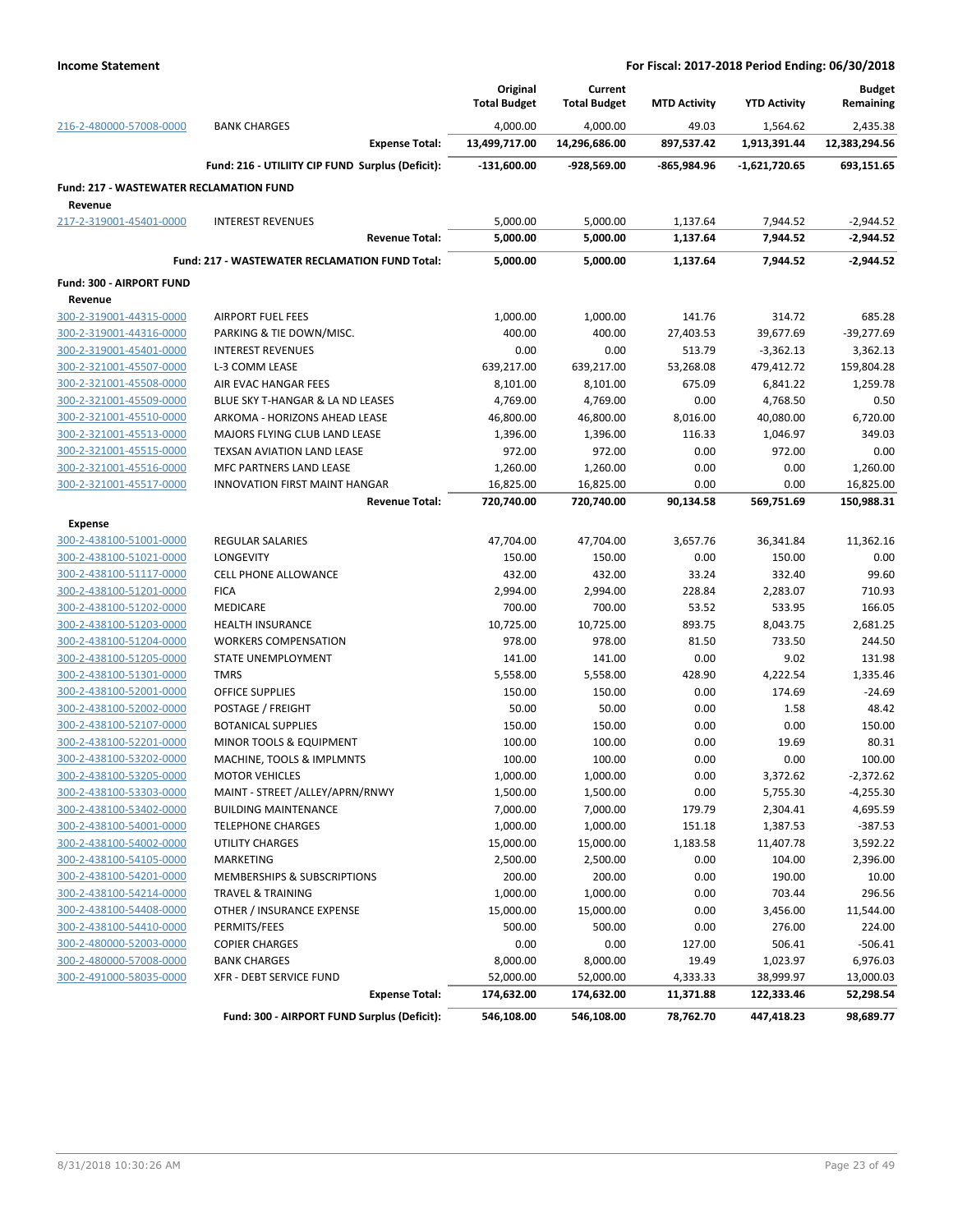| <b>Income Statement</b>                            | For Fiscal: 2017-2018 Period Ending: 06/30/2018         |                                 |                                |                       |                         |                               |  |  |
|----------------------------------------------------|---------------------------------------------------------|---------------------------------|--------------------------------|-----------------------|-------------------------|-------------------------------|--|--|
|                                                    |                                                         | Original<br><b>Total Budget</b> | Current<br><b>Total Budget</b> | <b>MTD Activity</b>   | <b>YTD Activity</b>     | Budget<br>Remaining           |  |  |
| Fund: 320 - AIRPORT TXDOT GRANT                    |                                                         |                                 |                                |                       |                         |                               |  |  |
| <b>Expense</b>                                     |                                                         |                                 |                                |                       |                         |                               |  |  |
| 320-2-491000-58127-0000                            | <b>AIRPORT CIP FUND</b>                                 | 0.00                            | 0.00                           | 0.00                  | 14,975.00               | $-14,975.00$                  |  |  |
|                                                    | <b>Expense Total:</b>                                   | 0.00                            | 0.00                           | 0.00                  | 14,975.00               | $-14,975.00$                  |  |  |
|                                                    | Fund: 320 - AIRPORT TXDOT GRANT Total:                  | 0.00                            | 0.00                           | 0.00                  | 14,975.00               | $-14,975.00$                  |  |  |
| Fund: 360 - AIRPORT CAPITAL FUND<br>Revenue        |                                                         |                                 |                                |                       |                         |                               |  |  |
| 360-2-319001-44315-0000                            | <b>AIRPORT - FUEL FEES</b>                              | 58,000.00                       | 58,000.00                      | 0.00                  | 30,986.11               | 27,013.89                     |  |  |
| 360-2-319001-45401-0000                            | <b>INTEREST REVENUES</b>                                | 4,000.00                        | 4,000.00                       | 350.56                | 24,172.35               | $-20,172.35$                  |  |  |
| 360-2-324001-46108-0000                            | XFRS - AIRPORT TXDOT GRANT FUND                         | 0.00                            | 0.00                           | 0.00                  | 14,975.00               | $-14,975.00$                  |  |  |
|                                                    | <b>Revenue Total:</b>                                   | 62,000.00                       | 62,000.00                      | 350.56                | 70,133.46               | $-8,133.46$                   |  |  |
| Expense                                            |                                                         |                                 |                                |                       |                         |                               |  |  |
| 360-2-438100-55007-0000                            | ENG/ARCHITECTS/MGMT                                     | 0.00                            | 0.00                           | 0.00                  | 5,601.71                | $-5,601.71$                   |  |  |
| 360-2-438100-55008-0000                            | SURVEYING                                               | 0.00                            | 0.00                           | 0.00                  | 4,775.00                | $-4,775.00$                   |  |  |
| 360-2-438100-55012-0000                            | <b>CONSTRUCTION</b>                                     | 0.00                            | 0.00                           | 0.00                  | 245,621.00              | $-245,621.00$                 |  |  |
| 360-2-480000-57008-0000                            | <b>BANK CHARGES</b>                                     | 1,500.00                        | 1,500.00                       | 13.30                 | 1,555.79                | $-55.79$                      |  |  |
|                                                    | <b>Expense Total:</b>                                   | 1,500.00                        | 1,500.00                       | 13.30                 | 257,553.50              | $-256,053.50$                 |  |  |
|                                                    | Fund: 360 - AIRPORT CAPITAL FUND Surplus (Deficit):     | 60,500.00                       | 60,500.00                      | 337.26                | -187,420.04             | 247,920.04                    |  |  |
| Fund: 362 - AIRPORT FBO FUEL                       |                                                         |                                 |                                |                       |                         |                               |  |  |
| Revenue                                            |                                                         |                                 |                                |                       |                         |                               |  |  |
| 362-2-319001-44315-0000                            | <b>AIRPORT - FUEL FEES</b>                              | 0.00                            | 0.00                           | 55,669.30             | 296,003.13              | $-296,003.13$                 |  |  |
| 362-2-319001-44316-0000                            | AIRPORT - PARKING, TIE DOWNS, & RAMP FE                 | 0.00                            | 0.00                           | 135.00                | 2,595.00                | $-2,595.00$                   |  |  |
| 362-2-319001-44320-0000<br>362-2-319001-44321-0000 | AIRPORT - OIL<br><b>AIRPORT - CHARTS</b>                | 0.00<br>0.00                    | 0.00<br>0.00                   | 503.37<br>0.00        | 3,288.34<br>130.65      | $-3,288.34$<br>$-130.65$      |  |  |
| 362-2-319001-44322-0000                            | <b>AIRPORT - PILOT SUPPLIES</b>                         | 0.00                            | 0.00                           | 56.15                 | 700.30                  | $-700.30$                     |  |  |
| 362-2-319001-45401-0000                            | <b>INTEREST REVENUES</b>                                | 60.00                           | 60.00                          | 22.07                 | 166.70                  | $-106.70$                     |  |  |
|                                                    | <b>Revenue Total:</b>                                   | 60.00                           | 60.00                          | 56,385.89             | 302,884.12              | -302,824.12                   |  |  |
| Expense                                            |                                                         |                                 |                                |                       |                         |                               |  |  |
| 362-2-438100-52221-0000                            | <b>AIRPORT - FUEL FEES</b>                              | 0.00                            | 0.00                           | 0.00                  | 143,982.22              | $-143,982.22$                 |  |  |
| 362-2-438100-52222-0000                            | AIRPORT - OIL                                           | 0.00                            | 0.00                           | 0.00                  | 3,042.20                | $-3,042.20$                   |  |  |
| 362-2-438100-52422-0000                            | <b>AIRPORT - PILOT SUPPLIES</b>                         | 0.00                            | 0.00                           | 174.98                | 940.46                  | $-940.46$                     |  |  |
| 362-2-438100-57003-0000                            | <b>CREDIT CARD FEES</b>                                 | 0.00                            | 0.00                           | 1,860.73              | 6,970.26                | $-6,970.26$                   |  |  |
| 362-2-480000-57008-0000                            | <b>BANK CHARGES</b>                                     | 50.00                           | 50.00                          | 0.84                  | 16.61                   | 33.39                         |  |  |
| 362-2-491000-58125-0000                            | <b>XFR - AIRPORT FUND</b>                               | 0.00                            | 0.00                           | 27,403.53             | 39,677.69               | $-39,677.69$                  |  |  |
| 362-2-491000-58127-0000                            | <b>AIRPORT CIP FUND</b><br><b>Expense Total:</b>        | 0.00<br>50.00                   | 0.00<br>50.00                  | 0.00<br>29.440.08     | 30,986.11<br>225,615.55 | $-30,986.11$<br>$-225,565.55$ |  |  |
|                                                    |                                                         |                                 |                                |                       |                         |                               |  |  |
|                                                    | Fund: 362 - AIRPORT FBO FUEL Surplus (Deficit):         | 10.00                           | 10.00                          | 26,945.81             | 77,268.57               | $-77,258.57$                  |  |  |
| Fund: 400 - GOLF FUND<br>Revenue                   |                                                         |                                 |                                |                       |                         |                               |  |  |
| 400-2-319001-45601-0000                            | MISCELLANEOUS REVENUES                                  | 0.00                            | 0.00                           | 0.00                  | 25.86                   | $-25.86$                      |  |  |
| 400-2-319001-45604-0000                            | OTHER REVENUE / OVER/SHORT                              | 50.00                           | 50.00                          | $-19.70$              | 24.54                   | 25.46                         |  |  |
| 400-2-319005-44510-0000                            | <b>GREENS FEES</b>                                      | 120,000.00                      | 120,000.00                     | 12,597.00             | 75,729.12               | 44,270.88                     |  |  |
| 400-2-319006-45308-0000                            | PRO SHOP CONCESSIONS                                    | 9,100.00                        | 9,100.00                       | 1,377.77              | 6,554.85                | 2,545.15                      |  |  |
| 400-2-319007-45309-0000                            | <b>MERCHANDISE SALES</b>                                | 8,051.00                        | 8,051.00                       | 1,578.43              | 6,614.17                | 1,436.83                      |  |  |
| 400-2-319008-45511-0000<br>400-2-319009-45512-0000 | <b>CART RENTALS</b><br><b>GOLF LEASES / MEMBERSHIPS</b> | 67,000.00<br>68,000.00          | 67,000.00<br>68,000.00         | 6,706.41<br>20,977.73 | 42,798.10<br>36,406.80  | 24,201.90<br>31,593.20        |  |  |
|                                                    | <b>Revenue Total:</b>                                   | 272,201.00                      | 272,201.00                     | 43,217.64             | 168,153.44              | 104,047.56                    |  |  |
|                                                    |                                                         |                                 |                                |                       |                         |                               |  |  |
| <b>Expense</b><br>400-2-451250-51001-0000          | REGULAR SALARIES                                        | 105,899.00                      | 105,899.00                     | 8,289.59              | 73,846.88               | 32,052.12                     |  |  |
| 400-2-451250-51020-0000                            | OVERTIME                                                | 5,050.00                        | 5,050.00                       | 279.23                | 2,842.03                | 2,207.97                      |  |  |
| 400-2-451250-51021-0000                            | LONGEVITY                                               | 8,154.00                        | 8,154.00                       | 0.00                  | 6,514.00                | 1,640.00                      |  |  |
| 400-2-451250-51101-0000                            | <b>CERTIFICATION PAY</b>                                | 600.00                          | 600.00                         | 46.16                 | 461.60                  | 138.40                        |  |  |
| 400-2-451250-51117-0000                            | CELL PHONE ALLOWANCE                                    | 696.00                          | 696.00                         | 53.54                 | 535.40                  | 160.60                        |  |  |
| 400-2-451250-51201-0000                            | <b>FICA</b>                                             | 7,313.00                        | 7,313.00                       | 523.61                | 5,233.24                | 2,079.76                      |  |  |
| 400-2-451250-51202-0000                            | MEDICARE                                                | 1,710.00                        | 1,710.00                       | 122.45                | 1,223.90                | 486.10                        |  |  |
| 400-2-451250-51203-0000                            | <b>HEALTH INSURANCE</b>                                 | 10,725.00                       | 10,725.00                      | 893.75                | 8,043.75                | 2,681.25                      |  |  |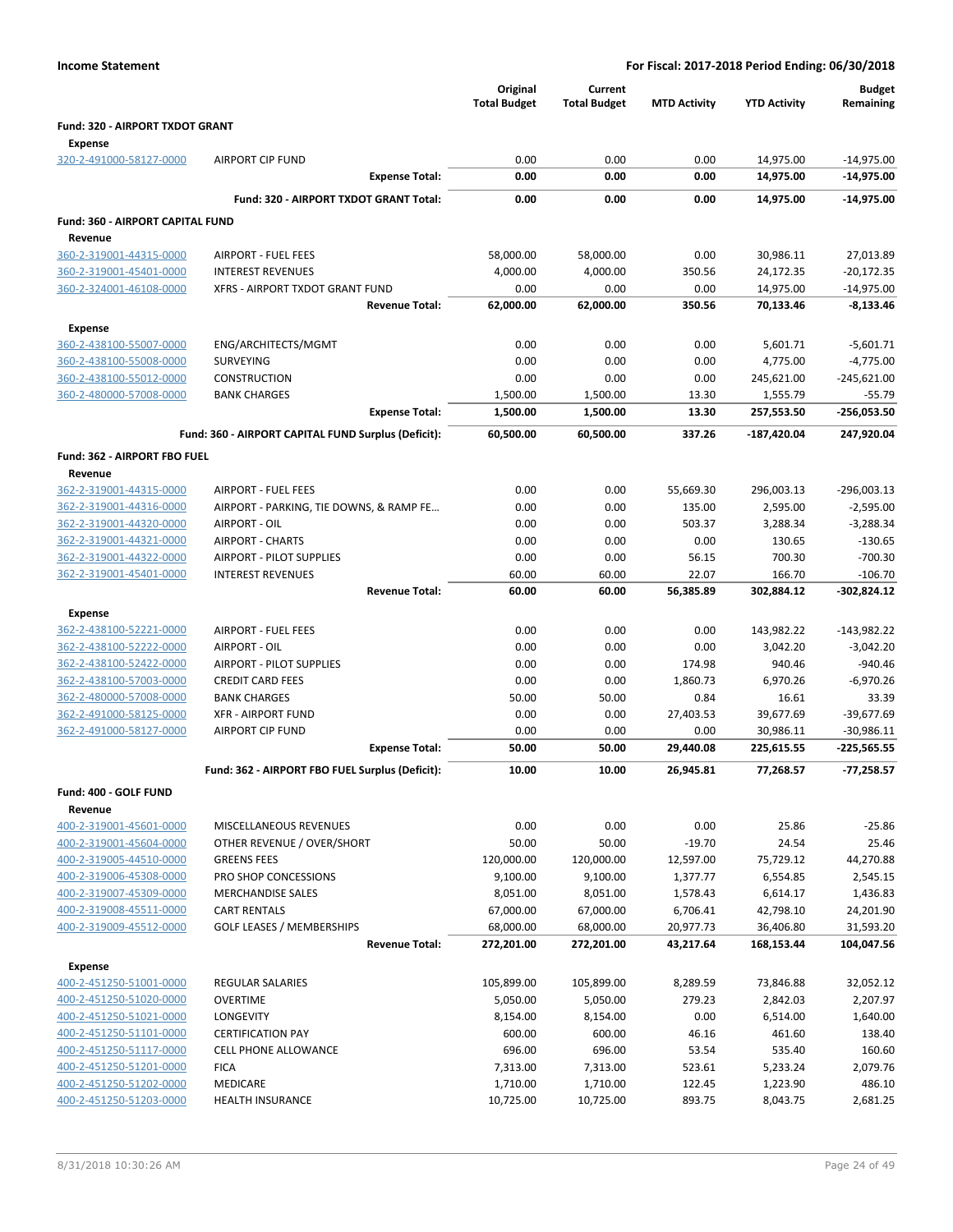|                                    |                                          | Original<br><b>Total Budget</b> | Current<br><b>Total Budget</b> | <b>MTD Activity</b> | <b>YTD Activity</b> | <b>Budget</b><br>Remaining |
|------------------------------------|------------------------------------------|---------------------------------|--------------------------------|---------------------|---------------------|----------------------------|
| 400-2-451250-51204-0000            | <b>WORKERS COMPENSATION</b>              | 3,385.00                        | 3,385.00                       | 282.08              | 2,538.72            | 846.28                     |
| 400-2-451250-51205-0000            | STATE UNEMPLOYMENT                       | 412.00                          | 412.00                         | 68.30               | 225.48              | 186.52                     |
| 400-2-451250-51301-0000            | <b>TMRS</b>                              | 10,492.00                       | 10,492.00                      | 768.67              | 8,026.05            | 2,465.95                   |
| 400-2-451250-52001-0000            | <b>OFFICE SUPPLIES</b>                   | 800.00                          | 800.00                         | 0.00                | 116.47              | 683.53                     |
| 400-2-451250-52101-0000            | JANITORIAL SUPPLIES                      | 600.00                          | 600.00                         | 0.00                | 358.33              | 241.67                     |
| 400-2-451250-52104-0000            | <b>WEARING APPAREL</b>                   | 500.00                          | 500.00                         | 0.00                | 0.00                | 500.00                     |
| 400-2-451250-52107-0000            | <b>BOTANICAL SUPPLIES</b>                | 8,600.00                        | 8,600.00                       | 114.00              | 3,125.29            | 5,474.71                   |
| 400-2-451250-52201-0000            | MINOR TOOLS & EQUIPMENT                  | 800.00                          | 800.00                         | 54.99               | 78.24               | 721.76                     |
| 400-2-451250-52203-0000            | <b>MOTOR VEHICLE FUEL</b>                | 1,600.00                        | 1,600.00                       | 189.33              | 820.94              | 779.06                     |
| 400-2-451250-52401-0000            | <b>RECREATIONAL SUPPLIES</b>             | 500.00                          | 500.00                         | 270.00              | 270.00              | 230.00                     |
| 400-2-451250-52403-0000            | <b>RESALE ITEMS</b>                      | 15,000.00                       | 12,700.00                      | 888.86              | 7,151.30            | 5,548.70                   |
| 400-2-451250-53202-0000            | MACHINE, TOOLS & IMPLMNTS                | 6,000.00                        | 3,950.00                       | 0.00                | 630.44              | 3,319.56                   |
| 400-2-451250-53205-0000            | <b>MOTOR VEHICLES</b>                    | 400.00                          | 400.00                         | 0.00                | 344.92              | 55.08                      |
| 400-2-451250-53307-0000            | <b>IRRIGATION</b>                        | 1,500.00                        | 1,500.00                       | 580.44              | 598.99              | 901.01                     |
| 400-2-451250-53402-0000            | <b>BUILDING MAINTENANCE</b>              | 1,450.00                        | 1,600.00                       | 41.00               | 1,544.11            | 55.89                      |
| 400-2-451250-54001-0000            | <b>TELEPHONE CHARGES</b>                 | 1,000.00                        | 1,000.00                       | 55.38               | 510.15              | 489.85                     |
| 400-2-451250-54002-0000            | <b>UTILITY CHARGES</b>                   | 11,000.00                       | 11,000.00                      | 861.10              | 7,525.63            | 3,474.37                   |
| 400-2-451250-54201-0000            | MEMBERSHIPS & SUBSCRIPTIONS              | 765.00                          | 765.00                         | 380.00              | 745.00              | 20.00                      |
| 400-2-451250-54214-0000            | <b>TRAVEL &amp; TRAINING</b>             | 2,100.00                        | 2,100.00                       | 0.00                | 0.00                | 2,100.00                   |
| 400-2-451250-54226-0000            | <b>INSURANCE EXPENSE</b>                 | 300.00                          | 500.00                         | 0.00                | 500.00              | 0.00                       |
| 400-2-451250-54909-0000            | <b>GOLF CART LEASE EXPENSE</b>           | 31,000.00                       | 31,000.00                      | 2,203.59            | 22,536.51           | 8,463.49                   |
| 400-2-480000-52003-0000            | <b>COPIER CHARGES</b>                    | 0.00                            | 750.00                         | 146.77              | 526.18              | 223.82                     |
| 400-2-480000-57005-0000            | <b>ACCRUED VAC &amp; SICK PAY</b>        | 0.00                            | 2,050.00                       | 0.00                | 2,049.84            | 0.16                       |
| 400-2-480000-57008-0000            | <b>BANK CHARGES</b>                      | 3,000.00                        | 4,200.00                       | 901.15              | 3,463.88            | 736.12                     |
| 400-2-491000-58204-0000            | VEHICLE/EQUIP REPLACEMENT                | 34,317.00                       | 34,317.00                      | 2,859.75            | 25,737.75           | 8,579.25                   |
|                                    | <b>Expense Total:</b>                    | 275,668.00                      | 275,668.00                     | 20,873.74           | 188,125.02          | 87,542.98                  |
|                                    | Fund: 400 - GOLF FUND Surplus (Deficit): | -3,467.00                       | $-3,467.00$                    | 22,343.90           | $-19,971.58$        | 16,504.58                  |
| <b>Fund: 500 - SANITATION FUND</b> |                                          |                                 |                                |                     |                     |                            |
| Revenue                            |                                          |                                 |                                |                     |                     |                            |
| 500-2-318001-44314-0000            | LATE CHARGES                             | 91,000.00                       | 91,000.00                      | 7,088.63            | 65,766.79           | 25,233.21                  |
| 500-2-319001-45401-0000            | <b>INTEREST REVENUES</b>                 | 1,500.00                        | 1,500.00                       | 657.16              | 8,433.64            | $-6,933.64$                |
| 500-2-319020-44313-0000            | <b>FUEL SURCHARGE</b>                    | 146,000.00                      | 146,000.00                     | 12,188.01           | 108,563.19          | 37,436.81                  |
| 500-2-319020-45107-0000            | <b>COLLECTION CHARGES</b>                | 2,165,000.00                    | 2,165,000.00                   | 183,382.08          | 1,631,590.03        | 533,409.97                 |
| 500-2-319021-45108-0000            | DISPOSAL CHARGES                         | 1,299,000.00                    | 1,299,000.00                   | 109,670.61          | 954,259.67          | 344,740.33                 |
| 500-2-319022-45612-0000            | REG HH HAZ WASTE COL CTR                 | 12,500.00                       | 12,500.00                      | 0.00                | 15,867.55           | $-3,367.55$                |
| 500-2-324001-46612-0000            | CA - SANITATION FD COL & FUEL            | 151,000.00                      | 151,000.00                     | 12,479.34           | 111,099.87          | 39,900.13                  |
| 500-2-324001-46614-0000            | CA - SANITATION FD-DISPOSAL              | 86,000.00                       | 86,000.00                      | 6,998.29            | 60,919.64           | 25,080.36                  |
|                                    | <b>Revenue Total:</b>                    | 3,952,000.00                    | 3,952,000.00                   | 332,464.12          | 2,956,500.38        | 995,499.62                 |
| Expense                            |                                          |                                 |                                |                     |                     |                            |
| 500-2-432300-54412-0000            | <b>COLLECTION CHARGES</b>                | 2,150,198.00                    | 2,150,198.00                   | 178,162.71          | 1,264,630.13        | 885,567.87                 |
| 500-2-432400-54403-0000            | DISPOSAL CHARGES                         | 980,448.00                      | 980,448.00                     | 92,732.58           | 634,295.23          | 346,152.77                 |
| 500-2-432500-51401-0000            | CONTRA - SALARIES                        | 8,000.00                        | 8,000.00                       | 0.00                | 8,000.00            | 0.00                       |
| 500-2-432500-54002-0000            | <b>UTILITY CHARGES</b>                   | 2,500.00                        | 2,500.00                       | 166.98              | 1,522.91            | 977.09                     |
| 500-2-432500-54403-0000            | DISPOSAL CHARGES                         | 16,000.00                       | 16,000.00                      | 13,353.70           | 12,152.99           | 3,847.01                   |
| 500-2-442200-51001-0000            | <b>REGULAR SALARIES</b>                  | 107,916.00                      | 107,916.00                     | 7,478.97            | 71,383.62           | 36,532.38                  |
| 500-2-442200-51020-0000            | <b>OVERTIME</b>                          | 2,148.00                        | 2,148.00                       | 336.00              | 1,685.92            | 462.08                     |
| 500-2-442200-51021-0000            | LONGEVITY                                | 1,290.00                        | 1,290.00                       | 0.00                | 828.00              | 462.00                     |
| 500-2-442200-51101-0000            | <b>CERTIFICATION PAY</b>                 | 600.00                          | 600.00                         | 92.30               | 600.06              | $-0.06$                    |
| 500-2-442200-51117-0000            | <b>CELL PHONE ALLOWANCE</b>              | 0.00                            | 0.00                           | 46.16               | 461.60              | $-461.60$                  |
| 500-2-442200-51201-0000            | <b>FICA</b>                              | 6,927.00                        | 6,927.00                       | 493.11              | 4,647.47            | 2,279.53                   |
| 500-2-442200-51202-0000            | MEDICARE                                 | 1,620.00                        | 1,620.00                       | 115.32              | 1,086.90            | 533.10                     |
| 500-2-442200-51203-0000            | <b>HEALTH INSURANCE</b>                  | 10,725.00                       | 10,725.00                      | 893.75              | 8,043.75            | 2,681.25                   |
| 500-2-442200-51204-0000            | <b>WORKERS COMPENSATION</b>              | 2,860.00                        | 2,860.00                       | 238.33              | 2,144.97            | 715.03                     |
| 500-2-442200-51205-0000            | STATE UNEMPLOYMENT                       | 563.00                          | 563.00                         | 89.20               | 373.45              | 189.55                     |
| 500-2-442200-51301-0000            | <b>TMRS</b>                              | 12,860.00                       | 12,860.00                      | 924.16              | 8,588.01            | 4,271.99                   |
| 500-2-442200-52203-0000            | <b>MOTOR VEHICLE FUEL</b>                | 4,000.00                        | 4,000.00                       | 166.35              | 2,028.81            | 1,971.19                   |
| 500-2-442200-53202-0000            | MACHINE, TOOLS & IMPLMNTS                | 5,175.00                        | 5,175.00                       | 0.00                | 1,891.81            | 3,283.19                   |
| 500-2-442200-53205-0000            | <b>MOTOR VEHICLES</b>                    | 2,500.00                        | 2,500.00                       | 360.29              | 574.50              | 1,925.50                   |
|                                    |                                          |                                 |                                |                     |                     |                            |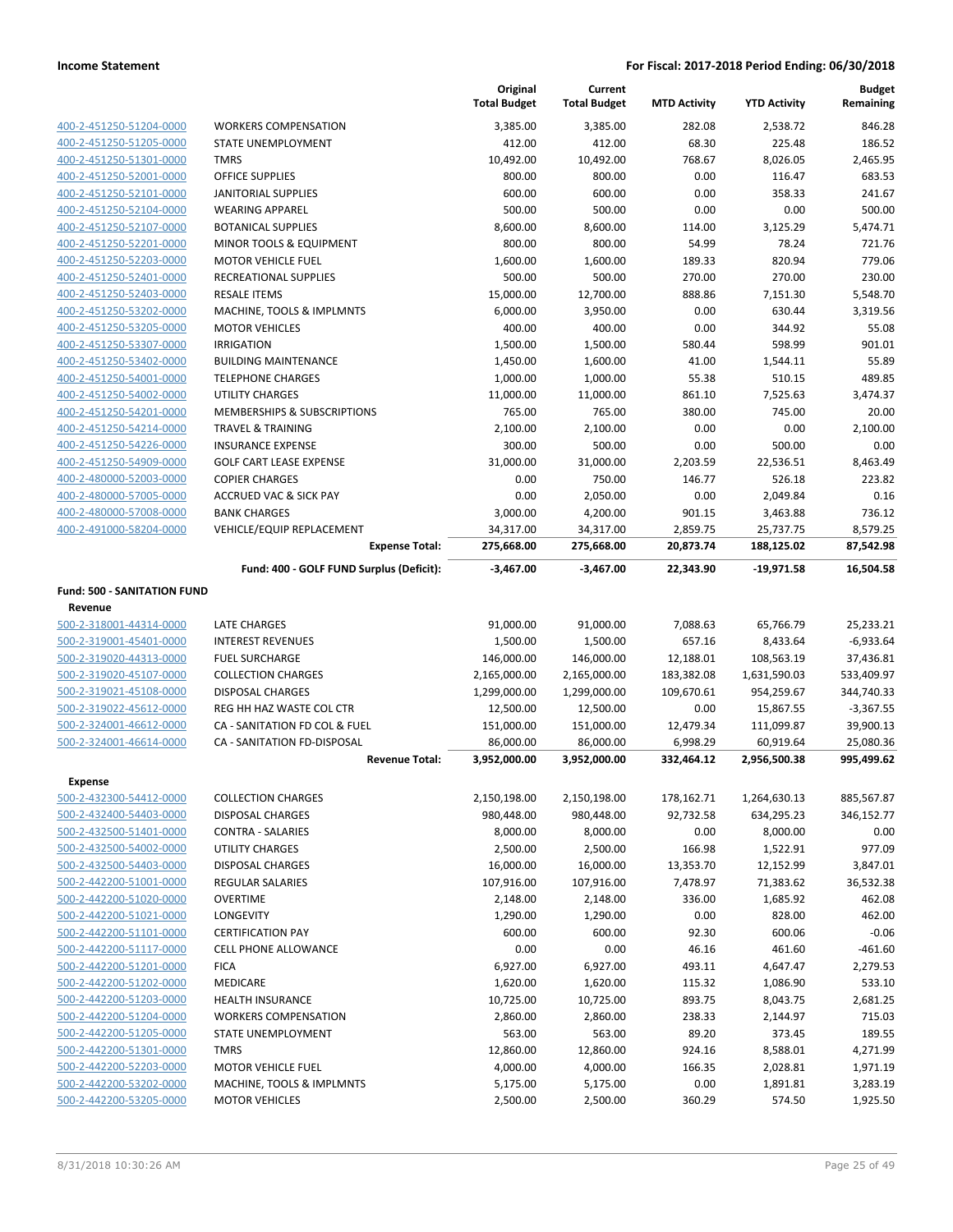|                                  |                                                    | Original<br><b>Total Budget</b> | Current<br><b>Total Budget</b> | <b>MTD Activity</b>   | <b>YTD Activity</b>     | <b>Budget</b><br>Remaining |
|----------------------------------|----------------------------------------------------|---------------------------------|--------------------------------|-----------------------|-------------------------|----------------------------|
| 500-2-442200-55201-0000          | <b>EQUIPMENT PURCHASES</b>                         | 487.25                          | 487.25                         | 0.00                  | 0.00                    | 487.25                     |
| 500-2-480000-54901-0000          | <b>RENTALS / LEASES</b>                            | 32,250.00                       | 32,250.00                      | 0.00                  | 32,249.19               | 0.81                       |
| 500-2-480000-57005-0000          | <b>ACCRUED VAC &amp; SICK PAY</b>                  | 1,000.00                        | 1,000.00                       | 0.00                  | 0.00                    | 1,000.00                   |
| 500-2-480000-57007-0000          | <b>COMMUNITY SERVICES</b>                          | 34,050.00                       | 34,050.00                      | 4,459.70              | 11,684.70               | 22,365.30                  |
| 500-2-480000-57008-0000          | <b>BANK CHARGES</b>                                | 10,000.00                       | 10,000.00                      | 868.16                | 6,860.97                | 3,139.03                   |
| 500-2-491000-58001-0000          | <b>XFR - GENERAL FUND</b>                          | 208,605.00                      | 208,605.00                     | 19,983.38             | 175,599.29              | 33,005.71                  |
| 500-2-491000-58204-0000          | XFR - VEHICLE/EQUIP REPLACEMENT                    | 36,850.00                       | 36,850.00                      | 3,070.83              | 27,637.47               | 9,212.53                   |
| 500-2-495000-58501-0000          | CA - GENERAL FUND                                  | 30,488.00                       | 30,488.00                      | 2,540.67              | 22,866.03               | 7,621.97                   |
| 500-2-495000-58701-0000          | CA - CENTRAL SERVICE FUND                          | 4,901.00                        | 4,901.00                       | 408.42                | 3,675.78                | 1,225.22                   |
| 500-2-495000-58710-0000          | <b>CA - INSURANCE FUND</b>                         | 4,310.00                        | 4,310.00                       | 359.17                | 3,232.53                | 1,077.47                   |
| 500-2-495000-58720-0000          | CA - MIS FUN                                       | 5,200.00                        | 5,200.00                       | 433.33                | 3,899.97                | 1,300.03                   |
| 500-2-495000-58900-0000          | <b>CA - ELECTRIC FUND</b>                          | 86,601.00                       | 86,601.00                      | 7,216.75              | 64,950.75               | 21,650.25                  |
|                                  | <b>Expense Total:</b>                              | 3,771,072.25                    | 3,771,072.25                   | 334,990.32            | 2,377,596.81            | 1,393,475.44               |
|                                  | Fund: 500 - SANITATION FUND Surplus (Deficit):     | 180,927.75                      | 180,927.75                     | $-2,526.20$           | 578,903.57              | -397,975.82                |
| Fund: 601 - CENTRAL SERVICE FUND |                                                    |                                 |                                |                       |                         |                            |
| Revenue                          |                                                    |                                 |                                |                       |                         |                            |
| 601-2-324001-46501-0000          | CA - GENERAL FUND                                  | 566,819.00                      | 566,819.00                     | 47,234.92             | 425,114.28              | 141,704.72                 |
| 601-2-324001-46506-0000          | <b>CA - RECREATION FUND</b>                        | 430.00                          | 430.00                         | 35.83                 | 322.47                  | 107.53                     |
| 601-2-324001-46509-0000          | <b>CA - VENUE MGMT FUND</b>                        | 16,076.00                       | 16,076.00                      | 1,339.67              | 12,057.03               | 4,018.97                   |
| 601-2-324001-46611-0000          | <b>CA - UTILITY FUND</b>                           | 208,949.00                      | 208,949.00                     | 17,412.42             | 156,711.78              | 52,237.22                  |
| 601-2-324001-46614-0000          | CA - SANITATION FUND COLLECTION                    | 4,901.00                        | 4,901.00                       | 408.42                | 3,675.78                | 1,225.22                   |
| 601-2-324009-46901-0000          | <b>CA - ELECTRIC UTILITY</b>                       | 77,602.00                       | 77,602.00                      | 6,466.83              | 58,201.47               | 19,400.53                  |
| 601-2-324009-46906-0000          | <b>CA - CABLE UTILITY</b><br><b>Revenue Total:</b> | 14,768.00<br>889,545.00         | 14,768.00<br>889,545.00        | 1,230.67<br>74,128.76 | 11,076.03<br>667,158.84 | 3,691.97<br>222,386.16     |
| <b>Expense</b>                   |                                                    |                                 |                                |                       |                         |                            |
| 601-2-461100-51001-0000          | <b>REGULAR SALARIES</b>                            | 239,821.00                      | 239,821.00                     | 17,580.84             | 169,656.30              | 70,164.70                  |
| 601-2-461100-51020-0000          | <b>OVERTIME</b>                                    | 10,000.00                       | 10,000.00                      | 402.78                | 4,734.06                | 5,265.94                   |
| 601-2-461100-51021-0000          | LONGEVITY                                          | 6,220.00                        | 6,220.00                       | 0.00                  | 6,148.00                | 72.00                      |
| 601-2-461100-51101-0000          | <b>CERTIFICATION PAY</b>                           | 1,200.00                        | 1,200.00                       | 92.32                 | 923.20                  | 276.80                     |
| 601-2-461100-51117-0000          | <b>CELL PHONE ALLOWANCE</b>                        | 432.00                          | 432.00                         | 33.22                 | 332.20                  | 99.80                      |
| 601-2-461100-51201-0000          | <b>FICA</b>                                        | 16,397.00                       | 16,397.00                      | 1,083.71              | 11,522.62               | 4,874.38                   |
| 601-2-461100-51202-0000          | <b>MEDICARE</b>                                    | 3,835.00                        | 3,835.00                       | 253.45                | 2,694.81                | 1,140.19                   |
| 601-2-461100-51203-0000          | <b>HEALTH INSURANCE</b>                            | 64,350.00                       | 64,350.00                      | 5,362.50              | 48,262.50               | 16,087.50                  |
| 601-2-461100-51204-0000          | <b>WORKERS COMPENSATION</b>                        | 8,502.00                        | 8,502.00                       | 708.50                | 6,376.50                | 2,125.50                   |
| 601-2-461100-51205-0000          | STATE UNEMPLOYMENT                                 | 703.00                          | 703.00                         | 70.62                 | 506.17                  | 196.83                     |
| 601-2-461100-51301-0000          | <b>TMRS</b>                                        | 29,044.00                       | 29,044.00                      | 2,008.12              | 20,051.42               | 8,992.58                   |
| 601-2-461100-51401-0000          | <b>CONTRA - SALARIES</b>                           | 0.00                            | 0.00                           | $-393.78$             | -4,948.96               | 4,948.96                   |
| 601-2-461100-52001-0000          | <b>OFFICE SUPPLIES</b>                             | 150.00                          | 150.00                         | 0.00                  | 163.31                  | $-13.31$                   |
| 601-2-461100-52002-0000          | POSTAGE / FREIGHT                                  | 20.00                           | 20.00                          | 0.00                  | 8.70                    | 11.30                      |
| 601-2-461100-52101-0000          | <b>JANITORIAL SUPPLIES</b>                         | 15,000.00                       | 15,000.00                      | 137.25                | 8,688.06                | 6,311.94                   |
| 601-2-461100-52104-0000          | <b>WEARING APPAREL</b>                             | 3,200.00                        | 3,200.00                       | 1,293.98              | 3,692.63                | $-492.63$                  |
| 601-2-461100-52201-0000          | MINOR TOOLS & EQUIPMENT                            | 1,900.00                        | 1,900.00                       | 76.09                 | 1,069.84                | 830.16                     |
| 601-2-461100-52203-0000          | <b>MOTOR VEHICLE FUEL</b>                          | 4,000.00                        | 4,000.00                       | 307.15                | 1,912.49                | 2,087.51                   |
| 601-2-461100-53201-0000          | FURNITURE & OFFICE EQUIPMENT                       | 500.00                          | 500.00                         | 0.00                  | 0.00                    | 500.00                     |
| 601-2-461100-53205-0000          | <b>MOTOR VEHICLES</b>                              | 1,300.00                        | 1,300.00                       | 98.83                 | 145.88                  | 1,154.12                   |
| 601-2-461100-53302-0000          | <b>WALKS &amp; PARKING LOTS</b>                    | 2,500.00                        | 2,500.00                       | 0.00                  | 1,367.49                | 1,132.51                   |
| 601-2-461100-53406-0000          | <b>CITY HALL</b>                                   | 30,000.00                       | 30,000.00                      | 1,545.40              | 27,556.03               | 2,443.97                   |
| 601-2-461100-53407-0000          | <b>ANIMAL SHELTER</b>                              | 4,000.00                        | 4,000.00                       | 187.95                | 5,711.49                | $-1,711.49$                |
| 601-2-461100-53408-0000          | <b>FLEET MAINTENANCE</b>                           | 2,000.00                        | 2,000.00                       | 52.00                 | 305.24                  | 1,694.76                   |
| 601-2-461100-53501-0000          | POLICE & COURTS BLDG                               | 25,000.00                       | 25,000.00                      | 1,635.98              | 23,848.20               | 1,151.80                   |
| 601-2-461100-53503-0000          | FIRE ADMINISTRATION                                | 1,000.00                        | 1,000.00                       | 68.95                 | 278.65                  | 721.35                     |
| 601-2-461100-53504-0000          | <b>FIRE STATION 1</b>                              | 1,500.00                        | 1,500.00                       | 125.90                | 2,044.26                | $-544.26$                  |
| 601-2-461100-53505-0000          | <b>FIRE STATION 2</b>                              | 3,000.00                        | 3,000.00                       | 131.95                | 2,119.07                | 880.93                     |
| 601-2-461100-53506-0000          | FIRE STATION 3                                     | 2,500.00                        | 2,500.00                       | 839.95                | 1,708.79                | 791.21                     |
| 601-2-461100-53507-0000          | <b>FIRE STATION 4</b>                              | 2,500.00                        | 2,500.00                       | 132.95                | 6,863.66                | $-4,363.66$                |
| 601-2-461100-53601-0000          | <b>ANNEX</b>                                       | 2,000.00                        | 2,000.00                       | 152.95                | 1,679.21                | 320.79                     |
| 601-2-461100-53602-0000          | <b>SERVICE CENTER</b>                              | 6,000.00                        | 6,000.00                       | 570.67                | 5,938.64                | 61.36                      |
| 601-2-461100-53603-0000          | WATER TREATMENT BLDG                               | 1,000.00                        | 1,000.00                       | 214.00                | 214.00                  | 786.00                     |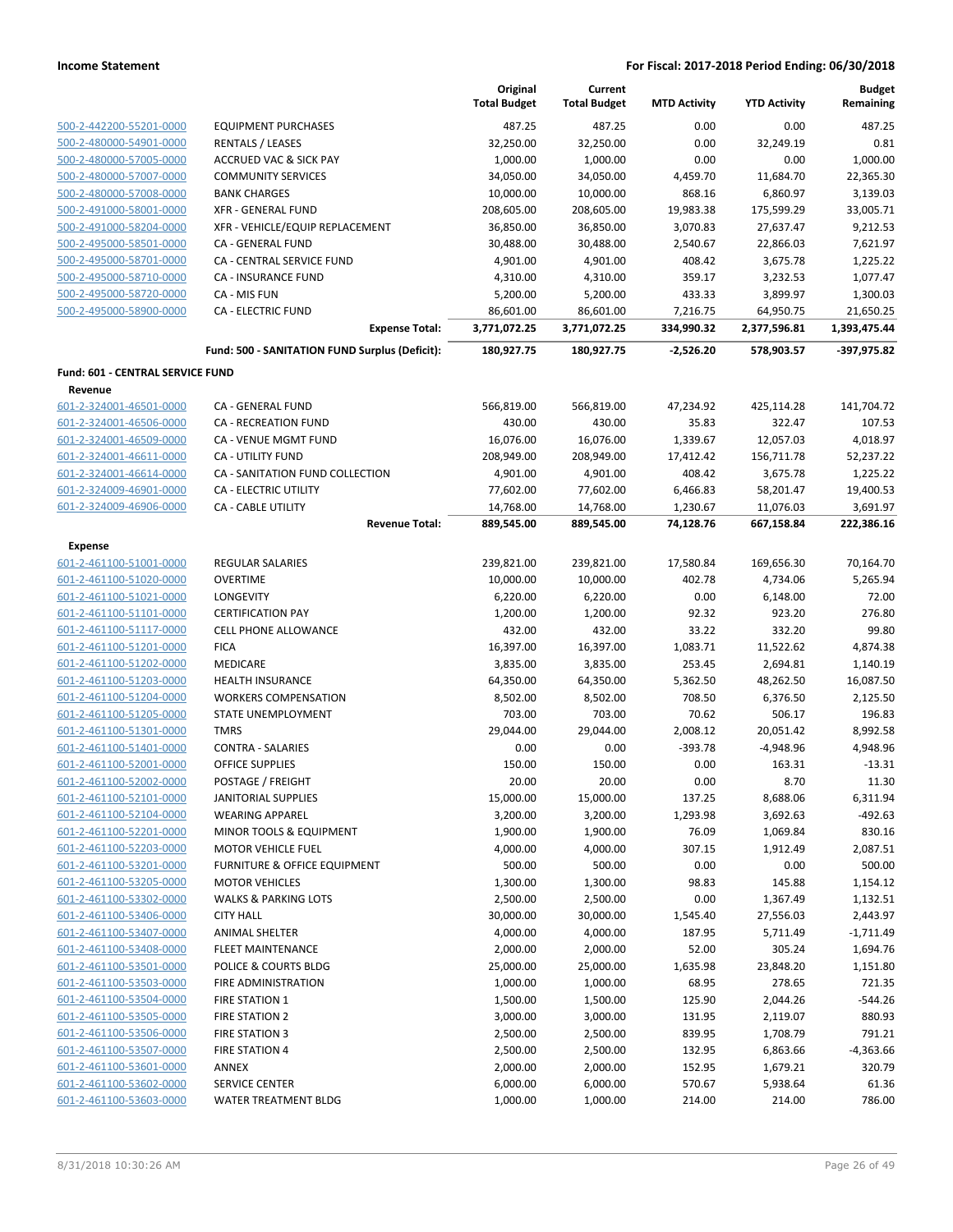| 601-2-461100-53604-0000        |
|--------------------------------|
| 601-2-461100-53701-0000        |
| 601-2-461100-53703-0000        |
| 601-2-461100-53706-0000        |
| 601-2-461100-54001-0000        |
| 601-2-461100-54002-0000        |
| 601-2-461100-54112-0000        |
| 601-2-461200-51001-0000        |
| 601-2-461200-51020-0000        |
| 601-2-461200-51021-0000        |
| 601-2-461200-51101-0000        |
| 601-2-461200-51117-0000        |
| 601-2-461200-51201-0000        |
| 601-2-461200-51202-0000        |
| 601-2-461200-51203-0000        |
| 601-2-461200-51204-0000        |
| <u>601-2-461200-51205-0000</u> |
| 601-2-461200-51301-0000        |
| 601-2-461200-52001-0000        |
| 601-2-461200-52002-0000        |
| 601-2-461200-52104-0000        |
| 601-2-461200-52106-0000        |
| 601-2-461200-52201-0000        |
| 601-2-461200-52202-0000        |
| 601-2-461200-52203-0000        |
| 601-2-461200-53202-0000        |
| 601-2-461200-53205-0000        |
| 601-2-461200-53402-0000        |
| 601-2-461200-54001-0000        |
| 601-2-461200-54002-0000        |
| 601-2-461200-54201-0000        |
| 601-2-461200-54214-0000        |
| 601-2-480000-52006-0000        |
| 601-2-480000-57004-0000        |
| 601-2-480000-57005-0000        |

|                                   |                                                     | Original            | Current             |                     |                     |                            |
|-----------------------------------|-----------------------------------------------------|---------------------|---------------------|---------------------|---------------------|----------------------------|
|                                   |                                                     | <b>Total Budget</b> | <b>Total Budget</b> | <b>MTD Activity</b> | <b>YTD Activity</b> | <b>Budget</b><br>Remaining |
| 601-2-461100-53604-0000           | <b>WASTEWATER TRTMNT BLDG</b>                       | 500.00              | 500.00              | 138.00              | 245.00              | 255.00                     |
| 601-2-461100-53701-0000           | <b>LIBRARY</b>                                      | 10,000.00           | 10,000.00           | 367.99              | 4,885.19            | 5,114.81                   |
| 601-2-461100-53703-0000           | REECY DAVIS REC CENTER                              | 12,444.00           | 12,444.00           | 380.51              | 18,130.19           | $-5,686.19$                |
| 601-2-461100-53706-0000           | <b>SPORTSPARK</b>                                   | 1,000.00            | 1,000.00            | 55.00               | 1,045.35            | $-45.35$                   |
| 601-2-461100-54001-0000           | <b>TELEPHONE CHARGES</b>                            | 3,500.00            | 3,500.00            | 368.43              | 3,315.73            | 184.27                     |
| 601-2-461100-54002-0000           | <b>UTILITY CHARGES</b>                              | 99,658.00           | 99,658.00           | 8,062.68            | 77,205.68           | 22,452.32                  |
| 601-2-461100-54112-0000           | <b>ALARM MONITOR SERVICE</b>                        | 13,526.00           | 13,526.00           | 0.00                | 12,202.00           | 1,324.00                   |
| 601-2-461200-51001-0000           | <b>REGULAR SALARIES</b>                             | 140,794.00          | 140,794.00          | 9,899.20            | 95,864.31           | 44,929.69                  |
| 601-2-461200-51020-0000           | OVERTIME                                            | 3,226.00            | 3,226.00            | -45.08              | 3,930.84            | $-704.84$                  |
| 601-2-461200-51021-0000           | LONGEVITY                                           | 2,616.00            | 2,616.00            | 0.00                | 2,616.00            | 0.00                       |
| 601-2-461200-51101-0000           | <b>CERTIFICATION PAY</b>                            | 2,400.00            | 2,400.00            | 138.48              | 1,592.52            | 807.48                     |
| 601-2-461200-51117-0000           | <b>CELL PHONE ALLOWANCE</b>                         | 960.00              | 960.00              | 106.14              | 932.20              | 27.80                      |
| 601-2-461200-51201-0000           | <b>FICA</b>                                         | 9,296.00            | 9,296.00            | 623.21              | 6,314.39            | 2,981.61                   |
| 601-2-461200-51202-0000           | MEDICARE                                            | 2,174.00            | 2,174.00            | 145.75              | 1,476.77            | 697.23                     |
| 601-2-461200-51203-0000           | <b>HEALTH INSURANCE</b>                             | 42,900.00           | 42,900.00           | 3,575.00            | 32,175.00           | 10,725.00                  |
| 601-2-461200-51204-0000           | <b>WORKERS COMPENSATION</b>                         | 6,554.00            | 6,554.00            | 546.17              | 4,915.53            | 1,638.47                   |
| 601-2-461200-51205-0000           | STATE UNEMPLOYMENT                                  | 281.00              | 281.00              | 31.99               | 140.12              | 140.88                     |
| 601-2-461200-51301-0000           | <b>TMRS</b>                                         | 17,257.00           | 17,257.00           | 1,252.51            | 12,504.72           | 4,752.28                   |
| 601-2-461200-52001-0000           | <b>OFFICE SUPPLIES</b>                              | 100.00              | 100.00              | 0.00                | 95.94               | 4.06                       |
| 601-2-461200-52002-0000           | POSTAGE / FREIGHT                                   | 50.00               | 50.00               | 0.00                | 0.00                | 50.00                      |
| 601-2-461200-52104-0000           | <b>WEARING APPAREL</b>                              | 2,900.00            | 2,900.00            | 843.25              | 2,513.39            | 386.61                     |
| 601-2-461200-52106-0000           | <b>CHEMICAL SUPPLIES</b>                            | 500.00              | 500.00              | 0.00                | 0.00                | 500.00                     |
| 601-2-461200-52201-0000           | MINOR TOOLS & EQUIPMENT                             | 3,000.00            | 3,000.00            | 0.00                | 1,336.49            | 1,663.51                   |
| 601-2-461200-52202-0000           | <b>MECHANICAL SUPPLIES</b>                          | 10,000.00           | 10,000.00           | 1,116.91            | 9,128.97            | 871.03                     |
| 601-2-461200-52203-0000           | <b>MOTOR VEHICLE FUEL</b>                           | 3,500.00            | 3,500.00            | 396.43              | 3,099.69            | 400.31                     |
| 601-2-461200-53202-0000           | MACHINE, TOOLS & IMPLMNTS                           | 4,500.00            | 4,500.00            | 0.00                | 3,495.00            | 1,005.00                   |
| 601-2-461200-53205-0000           | <b>MOTOR VEHICLES</b>                               | 1,500.00            | 1,500.00            | 0.00                | 832.47              | 667.53                     |
| 601-2-461200-53402-0000           | <b>BUILDING MAINTENANCE</b>                         | 500.00              | 500.00              | 0.00                | 0.00                | 500.00                     |
| 601-2-461200-54001-0000           | <b>TELEPHONE CHARGES</b>                            | 1,500.00            | 1,500.00            | 118.08              | 1,093.20            | 406.80                     |
| 601-2-461200-54002-0000           | <b>UTILITY CHARGES</b>                              | 11,000.00           | 11,000.00           | 587.70              | 9,633.22            | 1,366.78                   |
| 601-2-461200-54201-0000           | MEMBERSHIPS & SUBSCRIPTIONS                         | 1,500.00            | 1,500.00            | 0.00                | 0.00                | 1,500.00                   |
| 601-2-461200-54214-0000           | <b>TRAVEL &amp; TRAINING</b>                        | 4,000.00            | 4,000.00            | 0.00                | 142.00              | 3,858.00                   |
| 601-2-480000-52006-0000           | <b>COPIER PAPER</b>                                 | 0.00                | 0.00                | 0.00                | 62.96               | $-62.96$                   |
| 601-2-480000-57004-0000           | <b>INVENTORY LOSS/GAIN</b>                          | 0.00                | 0.00                | 0.00                | $-505.09$           | 505.09                     |
| 601-2-480000-57005-0000           | <b>ACCRD VAC/SICK PAY EXP</b>                       | 0.00                | 0.00                | 0.00                | 16,130.22           | $-16,130.22$               |
|                                   | <b>Expense Total:</b>                               | 903,210.00          | 903,210.00          | 63,482.58           | 688,124.46          | 215,085.54                 |
|                                   | Fund: 601 - CENTRAL SERVICE FUND Surplus (Deficit): | $-13,665.00$        | $-13,665.00$        | 10,646.18           | -20,965.62          | 7,300.62                   |
| <b>Fund: 602 - INSURANCE FUND</b> |                                                     |                     |                     |                     |                     |                            |
| Revenue                           |                                                     |                     |                     |                     |                     |                            |
| 602-2-319001-43211-0000           | PRIOR YEAR INS REIMB                                | 0.00                | 0.00                | 0.00                | 18,837.00           | $-18,837.00$               |
| 602-2-322001-43201-0000           | <b>EMPLOYEE PORTION</b>                             | 640,791.00          | 640,791.00          | 41,992.78           | 342,120.97          | 298,670.03                 |
| 602-2-322001-43202-0000           | <b>CITY PORTION-HEALTH</b>                          | 2,673,737.50        | 2,673,737.50        | 225,473.91          | 2,029,360.05        | 644,377.45                 |
| 602-2-322001-43203-0000           | <b>CITY PORTION-WORK COMP</b>                       | 294,394.00          | 294,394.00          | 25,958.64           | 233,627.76          | 60,766.24                  |
| 602-2-322001-43204-0000           | <b>CITY PORTION-TWC FUTA</b>                        | 231.00              | 231.00              | 19.26               | 173.34              | 57.66                      |
| 602-2-322001-43205-0000           | <b>GEUS EMPLOYEE PORTION</b>                        | 320,395.00          | 320,395.00          | 23,585.78           | 190,708.75          | 129,686.25                 |
| 602-2-322001-43206-0000           | <b>GEUS PORTION-HEALTH</b>                          | 1,426,425.00        | 1,426,425.00        | 114,400.46          | 1,029,604.14        | 396,820.86                 |
| 602-2-322001-43207-0000           | <b>GEUS PORTION-WORK COMP</b>                       | 69,876.00           | 69,876.00           | 6,583.81            | 59,254.29           | 10,621.71                  |
| 602-2-322001-48610-0000           | OTHER REV / CITY EMPL-DEPENDENT CARE                | 23,607.00           | 23,607.00           | 1,929.11            | 17,476.44           | 6,130.56                   |
| 602-2-324001-46501-0000           | CA - GENERAL FUND                                   | 241,157.00          | 241,157.00          | 20,096.42           | 180,867.78          | 60,289.22                  |
| 602-2-324001-46506-0000           | <b>CA - RECREATION FUND</b>                         | 335.00              | 335.00              | 27.92               | 251.28              | 83.72                      |
| 602-2-324001-46509-0000           | CA - VENUE MGMT FUND                                | 593.00              | 593.00              | 49.42               | 444.78              | 148.22                     |
| 602-2-324001-46611-0000           | <b>CA - UTILITY FUND</b>                            | 102,895.00          | 102,895.00          | 8,574.58            | 77,171.22           | 25,723.78                  |
| 602-2-324001-46614-0000           | CA - SANITATION FUND COLLECTION                     | 4,310.00            | 4,310.00            | 359.17              | 3,232.53            | 1,077.47                   |
| 602-2-324009-46612-0000           | CA - ELECTRIC UTILITY                               | 25,521.00           | 25,521.00           | 2,126.75            | 19,140.75           | 6,380.25                   |
| 602-2-324009-46613-0000           | CA - CABLE UTILITY                                  | 5,451.00            | 5,451.00            | 454.25              | 4,088.25            | 1,362.75                   |
|                                   | <b>Revenue Total:</b>                               | 5,829,718.50        | 5,829,718.50        | 471,632.26          | 4,206,359.33        | 1,623,359.17               |

### **Expense**

602-2-462100-54101-0000 PROFESSIONAL SERVICES 15,000.00 15,000.00 7,083.00 23,963.43 -8,963.43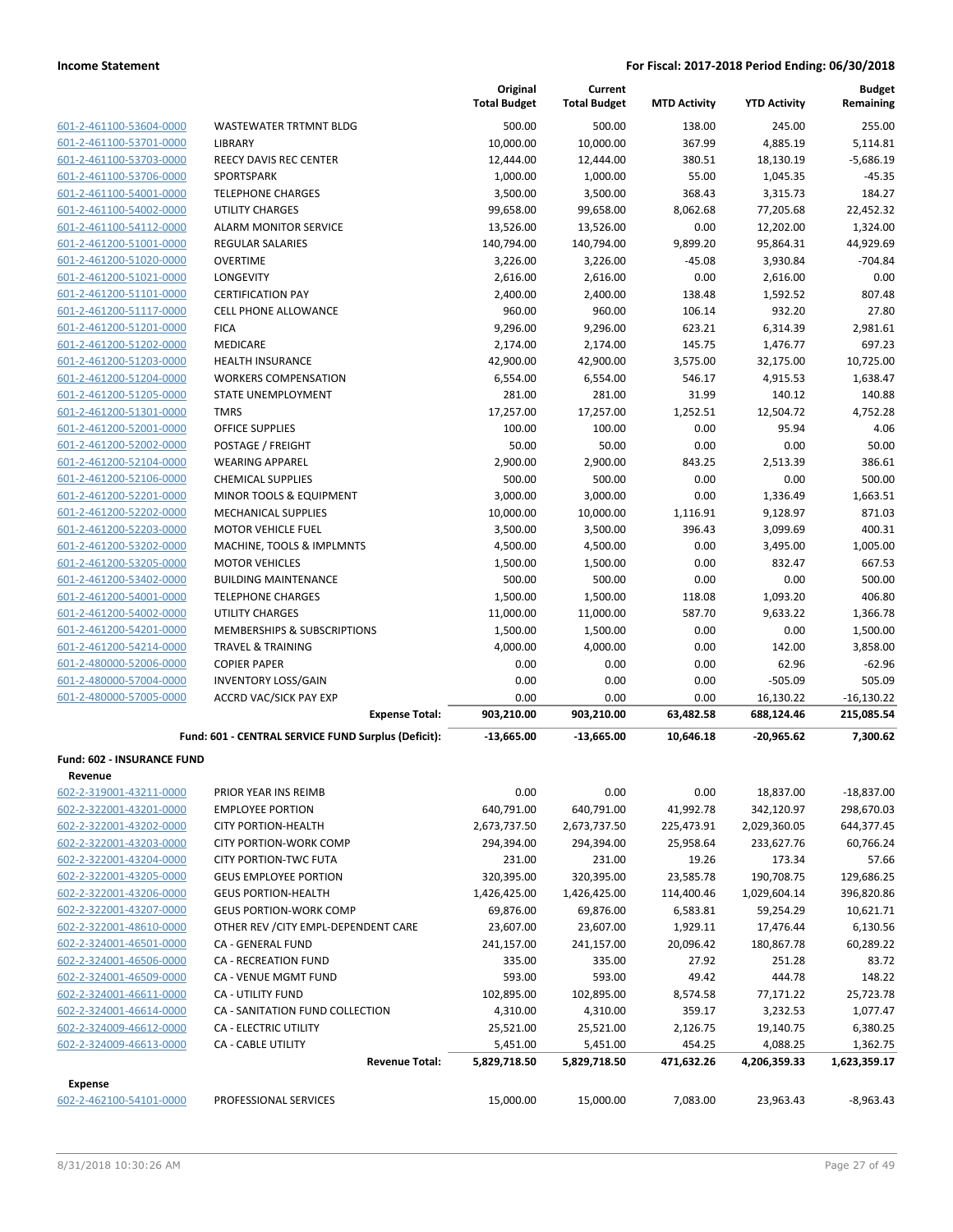|                                                    |                                               | Original<br><b>Total Budget</b> | Current<br><b>Total Budget</b> | <b>MTD Activity</b> | <b>YTD Activity</b>   | <b>Budget</b><br>Remaining |
|----------------------------------------------------|-----------------------------------------------|---------------------------------|--------------------------------|---------------------|-----------------------|----------------------------|
| 602-2-462100-54801-0000                            | <b>WELLNESS PROGRAM</b>                       | 10,000.00                       | 10,000.00                      | 0.00                | 2,900.00              | 7,100.00                   |
| 602-2-462100-54809-0000                            | <b>HEALTH AND DENTAL / PREMIUMS</b>           | 4,686,998.00                    | 4,686,998.00                   | 11,801.95           | 3,146,256.47          | 1,540,741.53               |
| 602-2-462100-54810-0000                            | RETIREE INSURANCE PREMIUM                     | 100,000.00                      | 100,000.00                     | 3,725.72            | 45,659.34             | 54,340.66                  |
| 602-2-462100-54812-0000                            | <b>LONG TERM DISABILITY</b>                   | 53,500.00                       | 53,500.00                      | 3,920.54            | 35,101.62             | 18,398.38                  |
| 602-2-462100-54813-0000                            | LIFE / AD & D INSURANCE                       | 28,000.00                       | 28,000.00                      | 2,679.12            | 12,574.80             | 15,425.20                  |
| 602-2-462100-54820-0000                            | AIR EVAC PREMIUMS                             | 18,540.00                       | 18,540.00                      | 155.00              | 19,032.00             | $-492.00$                  |
| 602-2-462100-54821-0000                            | <b>WORKERS' COMPENSATION</b>                  | 401,026.00                      | 401,026.00                     | 0.00                | 393,005.48            | 8,020.52                   |
| 602-2-462100-54822-0000                            | STATE UNEMPLOYMENT INS.                       | 0.00                            | 0.00                           | 0.10                | $-0.08$               | 0.08                       |
| 602-2-462100-54823-0000                            | HEALTH CARE-125 FLEX PLAN                     | 12,000.00                       | 12,000.00                      | $-4,717.16$         | 5,058.25              | 6,941.75                   |
| 602-2-480000-54101-0000                            | PROFESSIONAL SERVICES                         | 95,000.00                       | 95,000.00                      | 5,578.02            | 60,183.57             | 34,816.43                  |
| 602-2-480000-54226-0000                            | PROP INSURANCE EXP                            | 240,000.00                      | 240,000.00                     | $-9,187.50$         | 232,063.41            | 7,936.59                   |
| 602-2-480000-57008-0000                            | <b>BANK CHARGES</b>                           | 150.00                          | 150.00                         | 0.00                | 0.00                  | 150.00                     |
|                                                    | <b>Expense Total:</b>                         | 5,660,214.00                    | 5,660,214.00                   | 21,038.79           | 3,975,798.29          | 1,684,415.71               |
|                                                    | Fund: 602 - INSURANCE FUND Surplus (Deficit): | 169,504.50                      | 169,504.50                     | 450,593.47          | 230,561.04            | $-61,056.54$               |
| Fund: 604 - MIS FUND                               |                                               |                                 |                                |                     |                       |                            |
| Revenue                                            |                                               |                                 |                                |                     |                       |                            |
| 604-2-324001-46501-0000                            | CA - GENERAL FUND                             | 622,258.00                      | 622,258.00                     | 51,854.83           | 466,693.47            | 155,564.53                 |
| 604-2-324001-46506-0000                            | CA - RECREATION FUND                          | 1,722.00                        | 1,722.00                       | 143.50              | 1,291.50              | 430.50                     |
| 604-2-324001-46509-0000                            | CA - VENUE MGMT FUND                          | 2,543.00                        | 2,543.00                       | 211.92              | 1,907.28              | 635.72                     |
| 604-2-324001-46611-0000                            | CA - UTILITY FUND                             | 97,623.00                       | 97,623.00                      | 8,135.25            | 73,217.25             | 24,405.75                  |
| 604-2-324001-46614-0000                            | CA - SANITATION FUND COLLECTION               | 5,200.00                        | 5,200.00                       | 433.33              | 3,899.97              | 1,300.03                   |
| 604-2-324009-46901-0000                            | CA - ELECTRIC UTILITY                         | 87,605.00                       | 87,605.00                      | 7,300.42            | 65,703.78             | 21,901.22                  |
| 604-2-324009-46906-0000                            | CA - CABLE UTILITY                            | 14,162.00                       | 14,162.00                      | 1,180.17            | 10,621.53             | 3,540.47                   |
|                                                    | <b>Revenue Total:</b>                         | 831,113.00                      | 831,113.00                     | 69,259.42           | 623,334.78            | 207,778.22                 |
| Expense                                            |                                               |                                 |                                |                     |                       |                            |
| 604-2-441400-52002-0000                            | POSTAGE / FREIGHT                             | 80.00                           | 80.00                          | 0.00                | 0.00                  | 80.00                      |
| 604-2-441400-54001-0000                            | <b>TELEPHONE CHARGES</b>                      | 400.00                          | 400.00                         | 27.69               | 255.06                | 144.94                     |
| 604-2-441400-54002-0000                            | <b>UTILITY CHARGES</b>                        | 950.00                          | 950.00                         | $-15.36$            | 779.99                | 170.01                     |
| 604-2-441400-54101-0000                            | PROFESSIONAL SERVICES                         | 20,000.00                       | 6,843.25                       | 0.00                | 800.00                | 6,043.25                   |
| 604-2-465100-51001-0000                            | <b>REGULAR SALARIES</b>                       | 210,052.00                      | 210,052.00                     | 16,232.02           | 161,404.22            | 48,647.78                  |
| 604-2-465100-51020-0000                            | <b>OVERTIME</b>                               | 5,000.00                        | 5,000.00                       | 1,715.01            | 6,456.22              | $-1,456.22$                |
| 604-2-465100-51021-0000                            | LONGEVITY                                     | 4,420.00                        | 4,420.00                       | 0.00                | 4,420.00              | 0.00                       |
| 604-2-465100-51116-0000<br>604-2-465100-51117-0000 | CAR ALLOWANCE                                 | 3,600.00                        | 3,600.00                       | 276.92              | 2,769.20              | 830.80                     |
| 604-2-465100-51201-0000                            | <b>CELL PHONE ALLOWANCE</b><br><b>FICA</b>    | 2,880.00<br>15,115.00           | 2,880.00                       | 221.52<br>1,104.65  | 2,215.20<br>10,652.27 | 664.80<br>4,462.73         |
| 604-2-465100-51202-0000                            | MEDICARE                                      | 3,535.00                        | 15,115.00<br>3,535.00          | 258.34              | 2,491.24              | 1,043.76                   |
| 604-2-465100-51203-0000                            | <b>HEALTH INSURANCE</b>                       | 32,175.00                       | 32,175.00                      | 2,681.25            | 24,131.25             | 8,043.75                   |
| 604-2-465100-51204-0000                            | <b>WORKERS COMPENSATION</b>                   | 667.00                          | 667.00                         | 55.58               | 500.22                | 166.78                     |
| 604-2-465100-51205-0000                            | STATE UNEMPLOYMENT                            | 231.00                          | 231.00                         | 0.00                | 27.01                 | 203.99                     |
| 604-2-465100-51301-0000                            | <b>TMRS</b>                                   | 28,060.00                       | 28,060.00                      | 2,143.36            | 20,319.52             | 7,740.48                   |
| 604-2-465100-51401-0000                            | <b>CONTRA - SALARIES</b>                      | 0.00                            | 0.00                           | $-1,626.14$         | $-6,612.56$           | 6,612.56                   |
| 604-2-465100-52002-0000                            | POSTAGE / FREIGHT                             | 50.00                           | 50.00                          | 0.00                | 0.00                  | 50.00                      |
| 604-2-465100-52004-0000                            | <b>COMPUTER SUPPLIES</b>                      | 2,500.00                        | 2,500.00                       | 0.00                | 0.00                  | 2,500.00                   |
| 604-2-465100-52201-0000                            | MINOR TOOLS & EQUIPMENT                       | 750.00                          | 750.00                         | 0.00                | 0.00                  | 750.00                     |
| 604-2-465100-52203-0000                            | <b>MOTOR VEHICLE FUEL</b>                     | 600.00                          | 600.00                         | 0.00                | 191.05                | 408.95                     |
| 604-2-465100-53205-0000                            | <b>MOTOR VEHICLES</b>                         | 800.00                          | 800.00                         | 0.00                | 0.00                  | 800.00                     |
| 604-2-465100-53209-0000                            | HARDWARE/SOFTWARE                             | 317,890.00                      | 289,290.00                     | 16,383.73           | 234,194.11            | 55,095.89                  |
| 604-2-465100-54001-0000                            | <b>TELEPHONE CHARGES</b>                      | 9,225.00                        | 9,225.00                       | 764.63              | 6,590.66              | 2,634.34                   |
| 604-2-465100-54101-0000                            | PROFESSIONAL SERVICES                         | 8,000.00                        | 8,000.00                       | 0.00                | 0.00                  | 8,000.00                   |
| 604-2-465100-54103-0000                            | CONSULTING                                    | 4,000.00                        | 4,000.00                       | 0.00                | 0.00                  | 4,000.00                   |
| 604-2-465100-54214-0000                            | <b>TRAVEL &amp; TRAINING</b>                  | 5,000.00                        | 5,000.00                       | 0.00                | 2,790.83              | 2,209.17                   |
| 604-2-465100-54901-0000                            | RENTALS / LEASES                              | 25,000.00                       | 25,000.00                      | 1,794.53            | 16,148.39             | 8,851.61                   |
| 604-2-465100-54908-0000                            | LEASE PURCHASE PAYMENTS                       | 21,000.00                       | 21,000.00                      | 0.00                | 20,467.75             | 532.25                     |
| 604-2-465100-55205-0000                            | COMPUTER EQUIPMENT / SOFTWARE                 | 134,500.00                      | 8,250.75                       | 0.00                | 8,250.75              | 0.00                       |
| 604-2-480000-55205-0000                            | <b>COMPUTER EQUIPMENT</b>                     | 0.00                            | 168,006.00                     | 138,395.00          | 138,395.00            | 29,611.00                  |
|                                                    | <b>Expense Total:</b>                         | 856,480.00                      | 856,480.00                     | 180,412.73          | 657,637.38            | 198,842.62                 |
|                                                    | Fund: 604 - MIS FUND Surplus (Deficit):       | $-25,367.00$                    | $-25,367.00$                   | $-111,153.31$       | $-34,302.60$          | 8,935.60                   |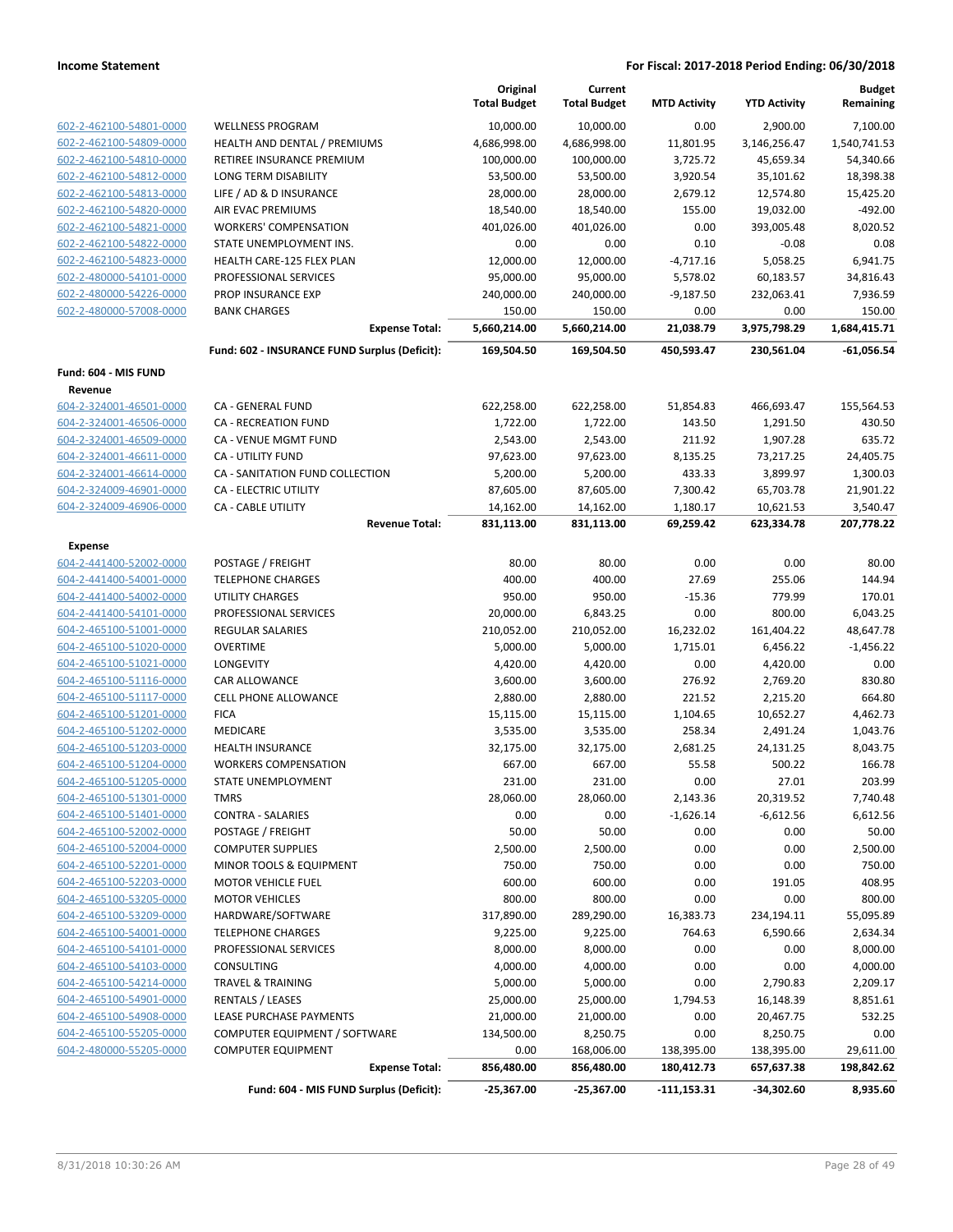|                                                           |                                                         |                       | Original<br><b>Total Budget</b> | Current<br><b>Total Budget</b> | <b>MTD Activity</b> | <b>YTD Activity</b> | <b>Budget</b><br>Remaining |
|-----------------------------------------------------------|---------------------------------------------------------|-----------------------|---------------------------------|--------------------------------|---------------------|---------------------|----------------------------|
| Fund: 660 - VEHICLE REPLACEMENT FUND<br>Revenue           |                                                         |                       |                                 |                                |                     |                     |                            |
| 660-2-319001-45401-0000                                   | <b>INTEREST REVENUES</b>                                |                       | 5,000.00                        | 5.000.00                       | 1,323.68            | 13,533.30           | $-8,533.30$                |
| 660-2-319001-45605-0000                                   | <b>REIMB MOBILIZATION</b>                               |                       | 0.00                            | 0.00                           | 8,466.76            | 146,315.76          | $-146,315.76$              |
| 660-2-322001-47205-0000                                   | EQUIPMENT LEASES / GENERAL FUND                         |                       | 65,037.00                       | 65,037.00                      | 5,419.72            | 48,777.48           | 16,259.52                  |
| 660-2-323001-46001-0000                                   | <b>XFR - GENERAL FUND</b>                               |                       | 679,144.00                      | 679,144.00                     | 56,595.33           | 509,357.97          | 169,786.03                 |
| 660-2-323001-46111-0000                                   | <b>XFR - GOLF COURSE FUND</b>                           |                       | 34,317.00                       | 34,317.00                      | 2,859.75            | 25,737.75           | 8,579.25                   |
| 660-2-323001-46113-0000                                   | <b>XFR - SANITATION FUND</b>                            |                       | 36,850.00                       | 36,850.00                      | 3,070.83            | 27,637.47           | 9,212.53                   |
|                                                           |                                                         | <b>Revenue Total:</b> | 820,348.00                      | 820,348.00                     | 77,736.07           | 771,359.73          | 48,988.27                  |
| <b>Expense</b>                                            |                                                         |                       |                                 |                                |                     |                     |                            |
| 660-2-421210-55202-0000                                   | <b>VEHICLES</b>                                         |                       | 23,000.00                       | 23,000.00                      | 17.76               | 21,647.76           | 1,352.24                   |
| 660-2-421230-55202-0000                                   | <b>VEHICLES</b>                                         |                       | 148,218.00                      | 148,218.00                     | 179.91              | 145,267.46          | 2,950.54                   |
| 660-2-422200-54908-0000                                   | LEASE PURCHASE PAYMENTS                                 |                       | 65,037.00                       | 65,037.00                      | 5,419.72            | 48,777.48           | 16,259.52                  |
| 660-2-422200-55202-0000                                   | <b>VEHICLES</b>                                         |                       | 600,000.00                      | 600,000.00                     | 0.00                | 540,594.00          | 59,406.00                  |
| 660-2-431200-55201-0000                                   | <b>EQUIPMENT PURCHASES</b>                              |                       | 30,000.00                       | 30,000.00                      | 0.00                | 0.00                | 30,000.00                  |
| 660-2-431200-55202-0000                                   | <b>VEHICLES</b>                                         |                       | 111,926.00                      | 111,926.00                     | 0.00                | 84,005.00           | 27,921.00                  |
| 660-2-437200-55202-0000                                   | <b>VEHICLES</b>                                         |                       | 0.00                            | 0.00                           | 0.00                | 5,425.00            | $-5,425.00$                |
| 660-2-441300-55202-0000                                   | <b>VEHICLES</b>                                         |                       | 16,000.00                       | 16,000.00                      | 0.00                | 0.00                | 16,000.00                  |
| 660-2-442200-55201-0000                                   | <b>EQUIPMENT PURCHASES</b>                              |                       | 36,850.00                       | 36,850.00                      | 0.00                | 6,949.00            | 29,901.00                  |
| 660-2-451250-55201-0000                                   | <b>EQUIPMENT PURCHASES</b>                              |                       | 29,317.00                       | 29,317.00                      | 0.00                | 29,316.69           | 0.31                       |
| 660-2-480000-55499-0000                                   | CAPITAL OUTLAY                                          |                       | 0.00                            | 0.00                           | $-75,017.52$        | $-75,017.52$        | 75,017.52                  |
| 660-2-480000-57008-0000                                   | <b>BANK CHARGES</b>                                     |                       | 0.00                            | 0.00                           | 0.00                | 2.94                | $-2.94$                    |
|                                                           |                                                         | <b>Expense Total:</b> | 1,060,348.00                    | 1,060,348.00                   | $-69,400.13$        | 806,967.81          | 253,380.19                 |
|                                                           |                                                         |                       |                                 |                                |                     |                     |                            |
|                                                           | Fund: 660 - VEHICLE REPLACEMENT FUND Surplus (Deficit): |                       | $-240,000.00$                   | $-240,000.00$                  | 147,136.20          | $-35,608.08$        | -204,391.92                |
| Fund: 800 - SPENCE FUND                                   |                                                         |                       |                                 |                                |                     |                     |                            |
| Revenue                                                   |                                                         |                       |                                 |                                |                     |                     |                            |
| 800-3-319001-45401-0000                                   | <b>INTEREST REVENUES</b>                                |                       | 600.00                          | 600.00                         | 879.61              | 6,169.82            | $-5,569.82$                |
|                                                           |                                                         | <b>Revenue Total:</b> | 600.00                          | 600.00                         | 879.61              | 6,169.82            | $-5,569.82$                |
| <b>Expense</b>                                            |                                                         |                       |                                 |                                |                     |                     |                            |
| 800-3-495000-58501-0000                                   | CA - GENERAL FUND                                       |                       | 600.00                          | 600.00                         | 50.00               | 450.00              | 150.00                     |
|                                                           |                                                         | <b>Expense Total:</b> | 600.00                          | 600.00                         | 50.00               | 450.00              | 150.00                     |
|                                                           | Fund: 800 - SPENCE FUND Surplus (Deficit):              |                       | 0.00                            | 0.00                           | 829.61              | 5,719.82            | $-5,719.82$                |
|                                                           |                                                         |                       |                                 |                                |                     |                     |                            |
| Fund: 801 - JONES LIBRARY TRUST                           |                                                         |                       |                                 |                                |                     |                     |                            |
| Revenue                                                   |                                                         |                       |                                 |                                |                     |                     |                            |
| 801-3-319001-45401-0000                                   | <b>INTEREST REVENUES</b>                                |                       | 10.00                           | 10.00                          | 4.28                | 54.04               | $-44.04$                   |
|                                                           |                                                         | <b>Revenue Total:</b> | 10.00                           | 10.00                          | 4.28                | 54.04               | -44.04                     |
| <b>Expense</b>                                            |                                                         |                       |                                 |                                |                     |                     |                            |
| 801-3-480000-57008-0000                                   | BANK CHARGES                                            |                       | 0.00                            | 0.00                           | 0.16                | 4.07                | $-4.07$                    |
|                                                           |                                                         | <b>Expense Total:</b> | 0.00                            | 0.00                           | 0.16                | 4.07                | -4.07                      |
|                                                           | Fund: 801 - JONES LIBRARY TRUST Surplus (Deficit):      |                       | 10.00                           | 10.00                          | 4.12                | 49.97               | -39.97                     |
|                                                           |                                                         |                       |                                 |                                |                     |                     |                            |
| Fund: 809 - GREENVILLE IDC (L-3)                          |                                                         |                       |                                 |                                |                     |                     |                            |
| Revenue                                                   |                                                         |                       |                                 |                                |                     |                     |                            |
| 809-3-319001-45609-0000                                   | INTERGOVERNMENTAL / IDC GREENVILLE                      |                       | 0.00                            | 0.00                           | 591,419.44          | 5,169,356.51        | -5,169,356.51              |
|                                                           |                                                         | <b>Revenue Total:</b> | 0.00                            | 0.00                           | 591,419.44          | 5,169,356.51        | -5,169,356.51              |
| <b>Expense</b>                                            |                                                         |                       |                                 |                                |                     |                     |                            |
| 809-3-438100-55320-0000                                   | <b>CONSTRUCTION PROJECTS</b>                            |                       | 0.00                            | 0.00                           | 591,419.44          | 5,168,568.57        | -5,168,568.57              |
|                                                           |                                                         | <b>Expense Total:</b> | 0.00                            | 0.00                           | 591,419.44          | 5,168,568.57        | -5,168,568.57              |
|                                                           | Fund: 809 - GREENVILLE IDC (L-3) Surplus (Deficit):     |                       | 0.00                            | 0.00                           | 0.00                | 787.94              | -787.94                    |
|                                                           |                                                         |                       |                                 |                                |                     |                     |                            |
| <b>Fund: 810 - SEIZURE FUNDS - STATE RULES</b><br>Revenue |                                                         |                       |                                 |                                |                     |                     |                            |

# 810-3-319001-45401-0000 INTEREST REVENUES 148.00 148.00 73.14 99.01 48.99 810-3-322001-46802-0000 HB65 SEIZURES-CONTRIBUTNS 0.00 0.00 0.00 1,788.93 -1,788.93 **Revenue Total: 148.00 148.00 73.14 1,887.94 -1,739.94**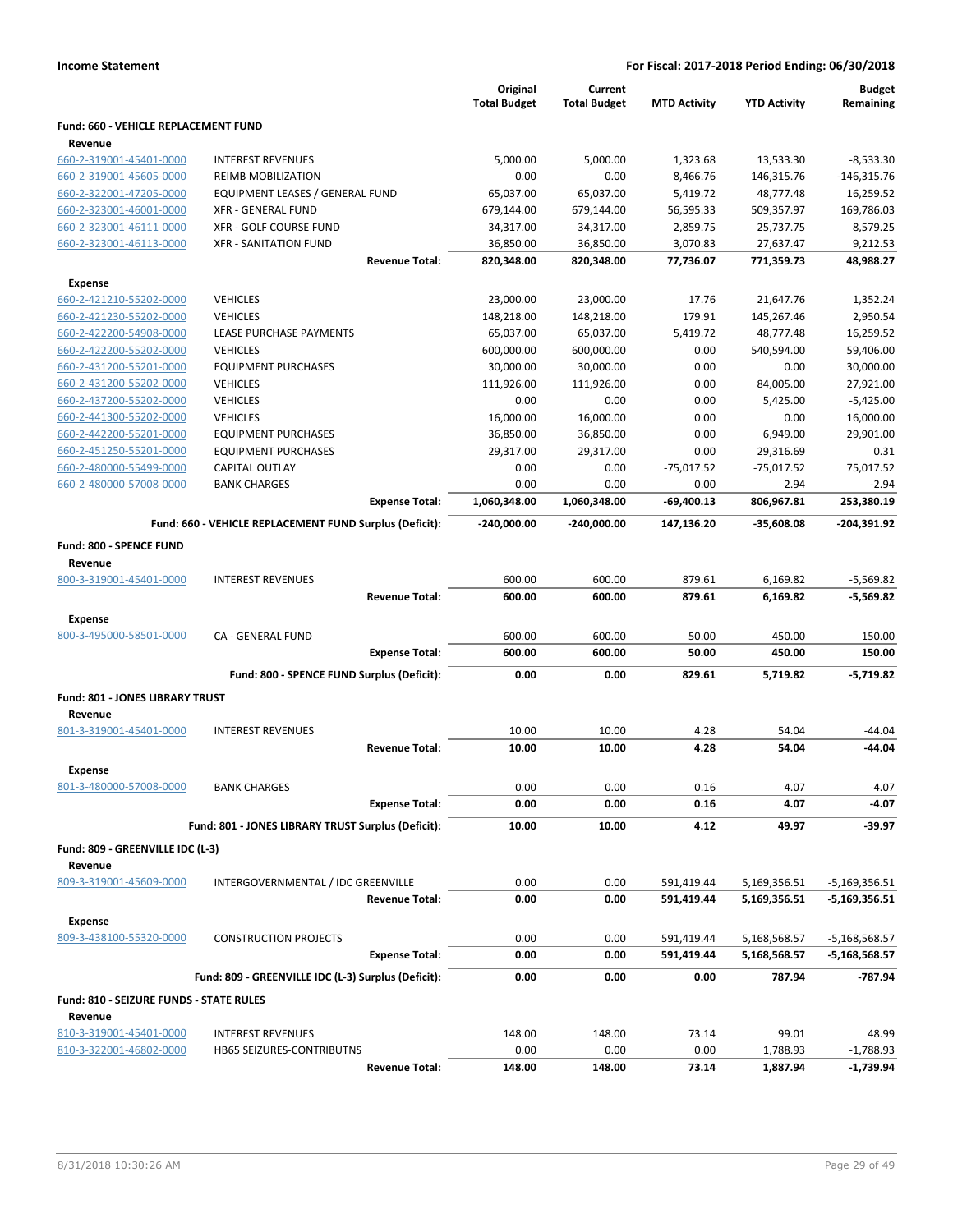|                                                    |                                                                            | Original<br><b>Total Budget</b> | Current<br><b>Total Budget</b> | <b>MTD Activity</b>     | <b>YTD Activity</b>        | <b>Budget</b><br>Remaining |
|----------------------------------------------------|----------------------------------------------------------------------------|---------------------------------|--------------------------------|-------------------------|----------------------------|----------------------------|
| <b>Expense</b>                                     |                                                                            |                                 |                                |                         |                            |                            |
| 810-3-480000-57008-0000                            | <b>BANK CHARGES</b>                                                        | 0.00                            | 0.00                           | 2.77                    | 135.53                     | $-135.53$                  |
|                                                    | <b>Expense Total:</b>                                                      | 0.00                            | 0.00                           | 2.77                    | 135.53                     | $-135.53$                  |
|                                                    | Fund: 810 - SEIZURE FUNDS - STATE RULES Surplus (Deficit):                 | 148.00                          | 148.00                         | 70.37                   | 1,752.41                   | $-1,604.41$                |
| Fund: 811 - SEIZURE FUNDS - FED RULES<br>Revenue   |                                                                            |                                 |                                |                         |                            |                            |
| 811-3-319001-45401-0000                            | <b>INTEREST REVENUES</b>                                                   | 100.00                          | 100.00                         | 82.40                   | 809.49                     | $-709.49$                  |
| 811-3-322001-46803-0000                            | FED SEIZURES-CONTRIBUTION                                                  | 0.00                            | 0.00                           | 0.00                    | 140,397.40                 | $-140,397.40$              |
|                                                    | <b>Revenue Total:</b>                                                      | 100.00                          | 100.00                         | 82.40                   | 141,206.89                 | -141,106.89                |
| <b>Expense</b>                                     |                                                                            |                                 |                                |                         |                            |                            |
| 811-3-480000-57008-0000                            | <b>BANK CHARGES</b>                                                        | 0.00                            | 0.00                           | 3.13                    | 47.47                      | $-47.47$                   |
|                                                    | <b>Expense Total:</b>                                                      | 0.00                            | 0.00                           | 3.13                    | 47.47                      | -47.47                     |
|                                                    | Fund: 811 - SEIZURE FUNDS - FED RULES Surplus (Deficit):                   | 100.00                          | 100.00                         | 79.27                   | 141,159.42                 | $-141,059.42$              |
| Revenue                                            | Fund: 820 - TIRZ FUND (Tax Increment Reinvestment Zone)                    |                                 |                                |                         |                            |                            |
| 820-3-311001-41101-0000                            | REAL PROPERTY TAXES - CITY                                                 | 396,103.00                      | 396,103.00                     | 1,016.76                | 360,790.81                 | 35,312.19                  |
| 820-3-311001-41111-0000                            | REAL PROPERTY TAXES - COUNTY                                               | 125,000.00                      | 125,000.00                     | 0.00                    | 142,066.98                 | $-17,066.98$               |
| 820-3-311001-41112-0000                            | <b>REAL PROPERTY TAXES - HOSPITAL</b>                                      | 100,000.00                      | 100,000.00                     | 0.00                    | 59,792.98                  | 40,207.02                  |
| 820-3-311002-41102-0000                            | <b>DELINQUENT TAXES</b>                                                    | 330.00                          | 330.00                         | 27.53                   | 3,425.92                   | $-3,095.92$                |
| 820-3-319001-45401-0000                            | <b>INTEREST REVENUES</b>                                                   | 3,000.00                        | 3,000.00                       | 482.49                  | 6,054.92                   | $-3,054.92$                |
| <b>Expense</b>                                     | <b>Revenue Total:</b>                                                      | 624,433.00                      | 624,433.00                     | 1,526.78                | 572,131.61                 | 52,301.39                  |
| 820-3-416100-54101-0000                            | PROFESSIONAL SERVICES                                                      | 0.00                            | 0.00                           | 0.00                    | 6,635.00                   | $-6,635.00$                |
| 820-3-416100-55002-0000                            | <b>IMPROVEMENTS</b>                                                        | 114,822.11                      | 114,822.11                     | 113,411.00              | 113,411.00                 | 1,411.11                   |
| 820-3-480000-57008-0000                            | <b>BANK CHARGES</b>                                                        | 0.00                            | 0.00                           | 18.30                   | 410.52                     | $-410.52$                  |
|                                                    | <b>Expense Total:</b>                                                      | 114,822.11                      | 114,822.11                     | 113,429.30              | 120,456.52                 | $-5,634.41$                |
|                                                    | Fund: 820 - TIRZ FUND (Tax Increment Reinvestment Zone) Surplus (Deficit): | 509,610.89                      | 509,610.89                     | -111,902.52             | 451,675.09                 | 57,935.80                  |
| Fund: 899 - POOLED CASH<br>Revenue                 |                                                                            |                                 |                                |                         |                            |                            |
| 899-8-319001-45401-0000                            | <b>INTEREST REVENUES</b>                                                   | 0.00                            | 0.00                           | $-0.02$                 | $-1.04$                    | 1.04                       |
|                                                    | <b>Revenue Total:</b>                                                      | 0.00                            | 0.00                           | $-0.02$                 | $-1.04$                    | 1.04                       |
|                                                    | Fund: 899 - POOLED CASH Total:                                             | 0.00                            | 0.00                           | $-0.02$                 | $-1.04$                    | 1.04                       |
| <b>Fund: 910 - ELECTRIC OPERATING FUND</b>         |                                                                            |                                 |                                |                         |                            |                            |
| Revenue                                            |                                                                            |                                 |                                |                         |                            |                            |
| 910-9-000000-49001-4400                            | METERED SALES - RESIDENTIAL                                                | 11,658,700.00                   | 11,658,700.00                  | 1,167,910.90            | 8,293,445.42               | 3,365,254.58               |
| 910-9-000000-49010-4421                            | METERED SALES - GS-NO DEMAND                                               | 838,069.00                      | 838,069.00                     | 65,902.27               | 564,411.26                 | 273,657.74                 |
| 910-9-000000-49020-4422                            | METERED SALES - GS-DEMAND                                                  | 17,950,587.00                   | 17,950,587.00                  | 1,510,042.59            | 12,691,630.30              | 5,258,956.70               |
| 910-9-000000-49030-4424                            | METERED SALES - GS-PRIMARY                                                 | 405,628.00                      | 405,628.00                     | 32,734.25               | 270,541.02                 | 135,086.98                 |
| 910-9-000000-49040-4440                            | METERED SALES - STREET LIGHTS                                              | 227,871.00                      | 227,871.00                     | 19,470.48               | 170,907.04                 | 56,963.96                  |
| 910-9-000000-49050-4400<br>910-9-000000-49057-4490 | FUEL ADJUSTMENT<br>POWER COST RECOVERY                                     | 15,425,459.00<br>0.00           | 15,425,459.00<br>0.00          | 1,411,366.77<br>0.00    | 10,224,742.79<br>35.42     | 5,200,716.21<br>$-35.42$   |
| 910-9-000000-49058-4400                            | <b>REGULATORY CHARGE</b>                                                   | 734,961.00                      | 734,961.00                     | 65,915.31               | 536,474.54                 | 198,486.46                 |
| 910-9-000000-49140-4490                            | <b>VAPOR LIGHT REVENUES</b>                                                | 170,000.00                      | 170,000.00                     | 13,292.25               | 118,356.42                 | 51,643.58                  |
| 910-9-000000-49201-4510                            | LATE CHARGES                                                               | 280,000.00                      | 280,000.00                     | 11,709.49               | 149,852.90                 | 130,147.10                 |
| 910-9-000000-49210-4511                            | <b>ELECTRIC SERVICE CHARGES</b>                                            | 75,000.00                       | 75,000.00                      | 6,881.67                | 62,285.25                  | 12,714.75                  |
| 910-9-000000-49211-4511                            | VAPOR LIGHT SERVICE CHARGES                                                | 500.00                          | 500.00                         | 125.00                  | 425.00                     | 75.00                      |
| 910-9-000000-49212-4511                            | SAW POLES SERVICE CHARGES                                                  | 700.00                          | 700.00                         | 20.00                   | 780.00                     | $-80.00$                   |
| 910-9-000000-49213-4511                            | AMPY SERVICE CHARGES                                                       | 45,850.00                       | 45,850.00                      | 2,641.84                | 27,151.28                  | 18,698.72                  |
| 910-9-000000-49220-4512                            | <b>RE-READ CHARGES</b>                                                     | 10.00                           | 10.00                          | 0.00                    | 70.00                      | $-60.00$                   |
| 910-9-000000-49230-4512                            | <b>METER TESTING CHARGES</b>                                               | 10.00                           | 10.00                          | 0.00                    | 0.00                       | 10.00                      |
| 910-9-000000-49301-4490<br>910-9-000000-49307-4490 | METERED SALES - 5% XFER to GENERAL FUND<br>METERED SALES - 1% XFER to GBOD | 2,332,420.00<br>466,484.00      | 2,332,420.00<br>466,484.00     | 214,268.66<br>42,856.05 | 1,642,925.15<br>328,604.30 | 689,494.85<br>137,879.70   |
| 910-9-000000-49410-4564                            | <b>CUSTOMER AID TO CONSTRUCTION</b>                                        | 510,000.00                      | 510,000.00                     | 64,464.83               | 958,420.50                 | -448,420.50                |
| 910-9-000000-49420-4564                            | UNDERGROUND SERVICE                                                        | 10,000.00                       | 10,000.00                      | $-4,803.00$             | 13,956.25                  | $-3,956.25$                |
| 910-9-000000-49430-4564                            | RELOCATION OF SERVICE                                                      | 100.00                          | 100.00                         | 346.50                  | 346.50                     | $-246.50$                  |
| 910-9-000000-49440-4564                            | <b>OVERTIME SERVICES</b>                                                   | 100.00                          | 100.00                         | 0.00                    | 0.00                       | 100.00                     |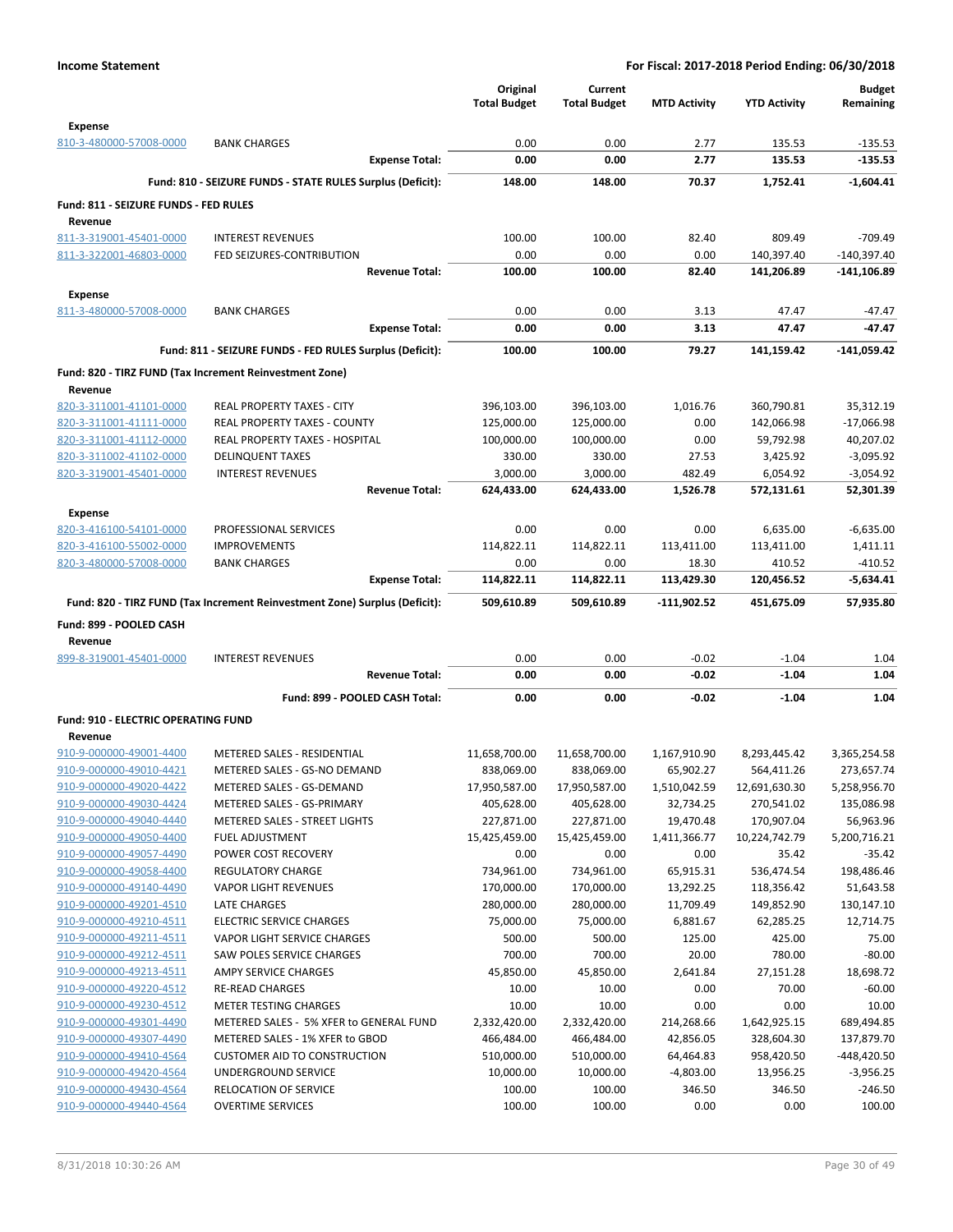|                         |                                           | Original<br><b>Total Budget</b> | Current<br><b>Total Budget</b> | <b>MTD Activity</b> | <b>YTD Activity</b> | <b>Budget</b><br>Remaining |
|-------------------------|-------------------------------------------|---------------------------------|--------------------------------|---------------------|---------------------|----------------------------|
| 910-9-000000-49450-4564 | <b>ACCIDENTS</b>                          | 1,000.00                        | 1,000.00                       | 6,179.28            | 24,482.12           | $-23,482.12$               |
| 910-9-000000-49455-4564 | <b>INSURANCE REIMBURSEMENTS</b>           | 0.00                            | 0.00                           | 0.00                | 2,410.00            | $-2,410.00$                |
| 910-9-000000-49460-4564 | <b>METER DAMAGE</b>                       | 100.00                          | 100.00                         | 0.00                | 175.00              | $-75.00$                   |
| 910-9-000000-49470-4564 | <b>OTHER REIMBURSEMENTS</b>               | 100.00                          | 100.00                         | 0.00                | 0.00                | 100.00                     |
| 910-9-000000-49480-4564 | <b>METER BASES</b>                        | 7,000.00                        | 7,000.00                       | 486.52              | 1,048.58            | 5,951.42                   |
| 910-9-000000-49490-4564 | <b>MATERIAL SALES</b>                     | 20,000.00                       | 20,000.00                      | 5,081.57            | 14,374.16           | 5,625.84                   |
| 910-9-000000-49520-4470 | <b>ENERGY SALES</b>                       | 6,287,000.00                    | 6,287,000.00                   | 1,025,318.67        | 3,109,144.91        | 3,177,855.09               |
| 910-9-000000-49521-4470 | <b>RUC REVENUES</b>                       | 3,200.00                        | 3,200.00                       | 0.00                | 3,963.53            | $-763.53$                  |
| 910-9-000000-49530-4572 | TCR AUCTION PROCEEDS                      | 480,000.00                      | 480,000.00                     | 57,185.35           | 446,340.37          | 33,659.63                  |
| 910-9-000000-49540-4572 | <b>BLACK START REVENUES</b>               | 510,000.00                      | 510,000.00                     | 42,180.13           | 383,830.24          | 126,169.76                 |
| 910-9-000000-49560-4571 | <b>TCOS REVENUES</b>                      | 485,000.00                      | 485,000.00                     | 57,950.84           | 364,598.03          | 120,401.97                 |
| 910-9-000000-49601-4540 | POLE USE REVENUES                         | 27,035.00                       | 27,035.00                      | 0.00                | 35,980.12           | $-8,945.12$                |
| 910-9-000000-49602-4118 | EPA ALLOWANCE SALES                       | 1.00                            | 1.00                           | 0.00                | 0.00                | 1.00                       |
| 910-9-000000-49699-4116 | OTHER GAINS/LOSSES                        | 20,000.00                       | 20,000.00                      | 0.00                | 0.00                | 20,000.00                  |
| 910-9-000000-49700-4990 | REDEMPTION OF LONG TERM DEBT              | 490,000.00                      | 490,000.00                     | 0.00                | 0.00                | 490,000.00                 |
| 910-9-000000-49701-4567 | XFER FROM COG - GEN FUND                  | 687,973.00                      | 687,973.00                     | 57,884.33           | 520,958.97          | 167,014.03                 |
| 910-9-000000-49754-4994 | XFER FROM 950 - BILLING                   | 77,556.00                       | 77,556.00                      | 6,463.00            | 58,167.00           | 19,389.00                  |
| 910-9-000000-49755-4995 | XFER FROM 950 - CASHIERS                  | 57,928.00                       | 57,928.00                      | 4,827.33            | 43,445.97           | 14,482.03                  |
| 910-9-000000-49759-4545 | XFER FROM 950 FOR POLE USE                | 18,800.00                       | 18,800.00                      | 0.00                | 18,800.00           | 0.00                       |
| 910-9-000000-49801-4190 | <b>INTEREST INCOME</b>                    | 20,000.00                       | 20,000.00                      | 4,085.65            | 46,828.54           | $-26,828.54$               |
| 910-9-000000-49809-4190 | INTEREST ON ERCOT COLLATERAL              | 200.00                          | 200.00                         | 0.00                | 0.00                | 200.00                     |
|                         | <b>Revenue Total:</b>                     | 60,325,342.00                   | 60,325,342.00                  | 5,892,788.53        | 41,129,908.88       | 19,195,433.12              |
| Expense                 |                                           |                                 |                                |                     |                     |                            |
| 910-9-901000-51001-5000 | <b>REGULAR SALARIES</b>                   | 519,749.00                      | 519,749.00                     | 39,277.22           | 392,557.22          | 127,191.78                 |
| 910-9-901000-51020-5000 | <b>OVERTIME</b>                           | 70,000.00                       | 70,000.00                      | 6,828.45            | 60,553.00           | 9,447.00                   |
| 910-9-901000-51115-5000 | <b>CLOTHING ALLOWANCE</b>                 | 2,000.00                        | 2,000.00                       | 0.00                | 1,736.23            | 263.77                     |
| 910-9-901000-51116-5000 | CAR ALLOWANCE                             | 1,950.00                        | 1,950.00                       | 300.00              | 1,050.00            | 900.00                     |
| 910-9-901000-51117-5000 | <b>CELL PHONE ALLOWANCE</b>               | 623.00                          | 623.00                         | 47.92               | 479.20              | 143.80                     |
| 910-9-901000-51201-5000 | <b>FICA</b>                               | 36,726.00                       | 36,726.00                      | 2,562.19            | 25,811.34           | 10,914.66                  |
| 910-9-901000-51202-5000 | MEDICARE                                  | 8,618.00                        | 8,618.00                       | 599.22              | 6,036.51            | 2,581.49                   |
| 910-9-901000-51203-5000 | <b>HEALTH INSURANCE</b>                   | 78,293.00                       | 78,293.00                      | 6,524.42            | 58,719.78           | 19,573.22                  |
| 910-9-901000-51204-5000 | <b>WORKERS COMPENSATION</b>               | 8,102.00                        | 8,102.00                       | 675.17              | 6,076.53            | 2,025.47                   |
| 910-9-901000-51205-5000 | UNEMPLOYMENT                              | 1,314.00                        | 1,314.00                       | 0.00                | 71.54               | 1,242.46                   |
| 910-9-901000-51301-5000 | <b>TMRS</b>                               | 68,406.00                       | 68,406.00                      | 5,397.90            | 52,424.64           | 15,981.36                  |
| 910-9-901001-59020-5010 | <b>NATURAL GAS</b>                        | 474,175.00                      | 474,175.00                     | $-63,054.97$        | 159,113.55          | 315,061.45                 |
| 910-9-901001-59021-5010 | <b>FUEL OIL</b>                           | 50,000.00                       | 0.00                           | 0.00                | 0.00                | 0.00                       |
| 910-9-901008-59110-5080 | <b>GEUS OPERATIONS</b>                    | 31,400.00                       | 31,400.00                      | 4,039.09            | 21,201.08           | 10,198.92                  |
| 910-9-901008-59112-5080 | <b>SAFETY</b>                             | 10,500.00                       | 10,500.00                      | 292.53              | 2,609.52            | 7,890.48                   |
| 910-9-901008-59121-5080 | <b>MECHANICAL SUPPLIES</b>                | 20,500.00                       | 20,500.00                      | 2,501.70            | 9,038.54            | 11,461.46                  |
| 910-9-901008-59125-5080 | <b>CHEMICAL &amp; LABORATORY SUPPLIES</b> | 65,500.00                       | 65,500.00                      | 1,811.99            | 21,375.52           | 44,124.48                  |
| 910-9-901008-59141-5080 | UTILITY BILLS                             | 300,000.00                      | 300,000.00                     | 8,575.61            | 193,781.22          | 106,218.78                 |
| 910-9-901008-59144-5080 | MISCELLANEOUS SERVICES                    | 167,800.00                      | 164,800.00                     | 3,684.33            | 57,231.18           | 107,568.82                 |
| 910-9-901008-59146-5080 | TRAINING AND/OR TRAVEL                    | 10,000.00                       | 10,000.00                      | 1,877.49            | 4,045.26            | 5,954.74                   |
| 910-9-901015-51001-5150 | <b>REGULAR SALARIES</b>                   | 376,116.00                      | 376,116.00                     | 28,831.53           | 284,440.81          | 91,675.19                  |
| 910-9-901015-51020-5150 | <b>OVERTIME</b>                           | 30,000.00                       | 30,000.00                      | 6,438.97            | 27,951.48           | 2,048.52                   |
| 910-9-901015-51115-5150 | <b>CLOTHING ALLOWANCE</b>                 | 2,200.00                        | 2,200.00                       | 0.00                | 2,067.76            | 132.24                     |
| 910-9-901015-51116-5150 | CAR ALLOWANCE                             | 1,950.00                        | 1,950.00                       | 300.00              | 1,050.00            | 900.00                     |
| 910-9-901015-51201-5150 | <b>FICA</b>                               | 25,436.00                       | 25,436.00                      | 1,963.18            | 17,644.99           | 7,791.01                   |
| 910-9-901015-51202-5150 | MEDICARE                                  | 5,949.00                        | 5,949.00                       | 459.13              | 4,126.65            | 1,822.35                   |
| 910-9-901015-51203-5150 | <b>HEALTH INSURANCE</b>                   | 75,075.00                       | 75,075.00                      | 6,256.25            | 56,306.25           | 18,768.75                  |
| 910-9-901015-51204-5150 | <b>WORKERS COMPENSATION</b>               | 6,106.00                        | 6,106.00                       | 508.83              | 4,579.47            | 1,526.53                   |
| 910-9-901015-51205-5150 | UNEMPLOYMENT                              | 1,260.00                        | 1,260.00                       | 0.00                | 85.66               | 1,174.34                   |
| 910-9-901015-51301-5150 | <b>TMRS</b>                               | 47,222.00                       | 47,222.00                      | 4,133.29            | 36,270.84           | 10,951.16                  |
| 910-9-901015-59201-5150 | <b>BUILDING MAINTENANCE</b>               | 15,000.00                       | 15,000.00                      | 4,323.85            | 19,121.61           | $-4,121.61$                |
| 910-9-901015-59205-5150 | EQUIPMENT MAINTENANCE                     | 4,500.00                        | 4,500.00                       | 0.00                | 1,069.11            | 3,430.89                   |
| 910-9-901015-59290-5150 | GENERAL PLANT EQUIPMENT MAINTENANCE       | 30,000.00                       | 30,000.00                      | 5,397.43            | 15,411.38           | 14,588.62                  |
| 910-9-901015-59291-5150 | UNIT 1 MAINTENANCE                        | 80,500.00                       | 102,500.00                     | 5,118.56            | 29,196.28           | 73,303.72                  |
| 910-9-901015-59292-5150 | UNIT 2 MAINTENANCE                        | 709,000.00                      | 709,000.00                     | 53,267.25           | 61,763.59           | 647,236.41                 |
| 910-9-901015-59293-5150 | <b>UNIT 3 MAINTENANCE</b>                 | 211,500.00                      | 239,500.00                     | 65,181.29           | 120,770.90          | 118,729.10                 |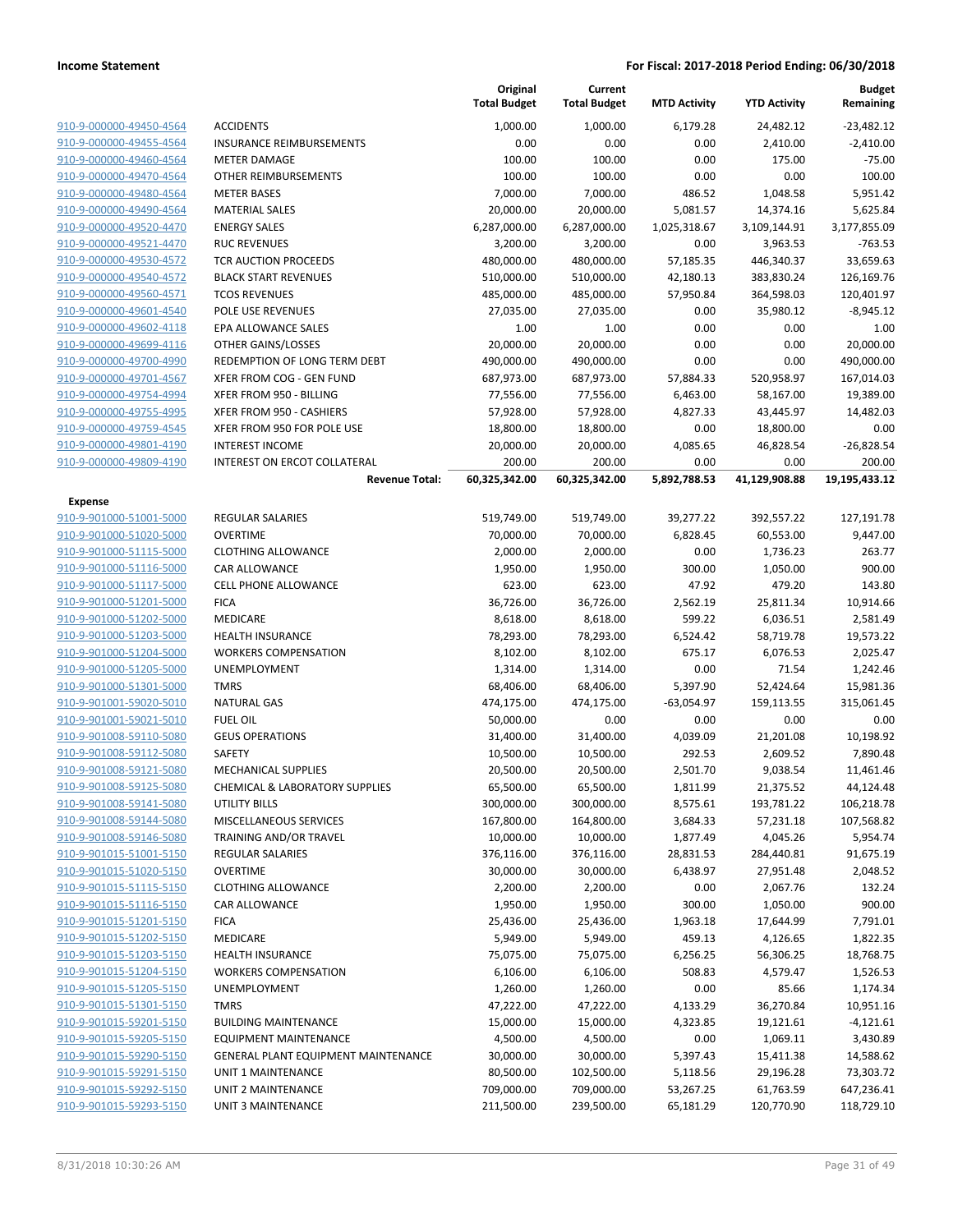| 910-9-901090-59312-9900        |
|--------------------------------|
| 910-9-901146-51001-5460        |
| 910-9-901146-51020-5460        |
| <u>910-9-901146-51115-5460</u> |
| 910-9-901146-51116-5460        |
| 910-9-901146-51117-5460        |
| 910-9-901146-51201-5460        |
| 910-9-901146-51202-5460        |
| 910-9-901146-51203-5460        |
| 910-9-901146-51204-5460        |
| 910-9-901146-51205-5460        |
| 910-9-901146-51301-5460        |
| 910-9-901147-59020-5470        |
| <u>910-9-901151-59110-5501</u> |
| 910-9-901151-59112-5501        |
| 910-9-901151-59121-5501        |
| 910-9-901151-59125-5501        |
|                                |
| 910-9-901151-59141-5501        |
| 910-9-901151-59144-5501        |
| 910-9-901151-59146-5501        |
| 910-9-901154-51001-5541        |
| 910-9-901154-51020-5541        |
| 910-9-901154-51115-5541        |
| 910-9-901154-51116-5541        |
| 910-9-901154-51201-5541        |
| 910-9-901154-51202-5541        |
| 910-9-901154-51203-5541        |
| 910-9-901154-51204-5541        |
| 910-9-901154-51205-5541        |
| 910-9-901154-51301-5541        |
| 910-9-901154-59201-5541        |
| 910-9-901154-59205-5541        |
| 910-9-901154-59290-5541        |
| 910-9-901154-59291-5541        |
| 910-9-901154-59292-5541        |
| 910-9-901154-59293-5541        |
| 910-9-901190-59346-9900        |
| 910-9-901200-59110-5502        |
| 910-9-901500-59040-5550        |
| 910-9-901500-59041-5550        |
| 910-9-901500-59043-5550        |
|                                |
| 910-9-901500-59045-5550        |
| 910-9-901500-59050-5550        |
| <u>910-9-901500-59051-5550</u> |
| <u>910-9-901500-59052-5550</u> |
| <u>910-9-901500-59053-5550</u> |
| 910-9-901500-59054-5550        |
| 910-9-901500-59055-5550        |
| 910-9-901500-59057-5550        |
| <u>910-9-901500-59059-5550</u> |
| 910-9-901500-59063-5550        |
| 910-9-901500-59080-5550        |
| 910-9-901500-59099-5550        |
| <u>910-9-901600-51001-5750</u> |
| <u>910-9-901600-51020-5750</u> |
| 910-9-901600-51116-5750        |
| 910-9-901600-51117-5750        |
| 910-9-901600-51201-5750        |
| <u>910-9-901600-51202-5750</u> |
|                                |

|                         |                                     | Original<br><b>Total Budget</b> | Current<br><b>Total Budget</b> | <b>MTD Activity</b> | <b>YTD Activity</b> | <b>Budget</b><br>Remaining |
|-------------------------|-------------------------------------|---------------------------------|--------------------------------|---------------------|---------------------|----------------------------|
| 910-9-901090-59312-9900 | <b>BOILER PLANT EQUIPMENT</b>       | 35,000.00                       | 35,000.00                      | 0.00                | 0.00                | 35,000.00                  |
| 910-9-901146-51001-5460 | <b>REGULAR SALARIES</b>             | 519,749.00                      | 519,749.00                     | 39,277.22           | 392,557.21          | 127,191.79                 |
| 910-9-901146-51020-5460 | <b>OVERTIME</b>                     | 68,500.00                       | 68,500.00                      | 6,828.45            | 60,552.07           | 7,947.93                   |
| 910-9-901146-51115-5460 | <b>CLOTHING ALLOWANCE</b>           | 2,000.00                        | 2,000.00                       | 0.00                | 1,736.23            | 263.77                     |
| 910-9-901146-51116-5460 | <b>CAR ALLOWANCE</b>                | 1,950.00                        | 1,950.00                       | 0.00                | 1,950.00            | 0.00                       |
| 910-9-901146-51117-5460 | <b>CELL PHONE ALLOWANCE</b>         | 623.00                          | 623.00                         | 47.88               | 478.80              | 144.20                     |
| 910-9-901146-51201-5460 | <b>FICA</b>                         | 36,633.00                       | 36,633.00                      | 2,861.52            | 28,182.14           | 8,450.86                   |
| 910-9-901146-51202-5460 | MEDICARE                            | 8,596.00                        | 8,596.00                       | 669.23              | 6,591.01            | 2,004.99                   |
| 910-9-901146-51203-5460 | <b>HEALTH INSURANCE</b>             | 78,293.00                       | 78,293.00                      | 6,524.42            | 58,719.78           | 19,573.22                  |
| 910-9-901146-51204-5460 | <b>WORKERS COMPENSATION</b>         | 8,102.00                        | 8,102.00                       | 675.17              | 6,076.53            | 2,025.47                   |
| 910-9-901146-51205-5460 | <b>UNEMPLOYMENT</b>                 | 1,314.00                        | 1,314.00                       | 0.00                | 59.59               | 1,254.41                   |
| 910-9-901146-51301-5460 | <b>TMRS</b>                         | 68,234.00                       | 68,234.00                      | 5,363.06            | 52,080.55           | 16,153.45                  |
| 910-9-901147-59020-5470 | <b>NATURAL GAS</b>                  | 300,000.00                      | 300,000.00                     | 166,535.57          | 389,489.59          | $-89,489.59$               |
| 910-9-901151-59110-5501 | <b>GEUS OPERATIONS</b>              | 2,500.00                        | 2,500.00                       | 1,016.90            | 2,293.48            | 206.52                     |
| 910-9-901151-59112-5501 | SAFETY PROGRAM                      | 950.00                          | 950.00                         | 0.00                | 0.00                | 950.00                     |
| 910-9-901151-59121-5501 | <b>MECHANICAL SUPPLIES</b>          | 4,000.00                        | 4,000.00                       | 703.29              | 1,565.54            | 2,434.46                   |
| 910-9-901151-59125-5501 | <b>CHEMICAL &amp; LABORATORY</b>    | 6,000.00                        | 6,000.00                       | 789.48              | 789.48              | 5,210.52                   |
| 910-9-901151-59141-5501 | UTILITY BILLS                       | 1,500.00                        | 1,500.00                       | 8.25                | 65.03               | 1,434.97                   |
| 910-9-901151-59144-5501 | MISCELLANEOUS SERVICES              | 33,500.00                       | 36,500.00                      | 5,994.42            | 12,589.28           | 23,910.72                  |
| 910-9-901151-59146-5501 | TRAINING AND/OR TRAVEL              | 4,500.00                        | 4,500.00                       | 0.00                | 0.00                | 4,500.00                   |
| 910-9-901154-51001-5541 | REGULAR SALARIES                    | 376,116.00                      | 376,116.00                     | 28,831.53           | 284,440.81          | 91,675.19                  |
| 910-9-901154-51020-5541 | <b>OVERTIME</b>                     | 30,000.00                       | 30,000.00                      | 6,438.97            | 27,951.48           | 2,048.52                   |
| 910-9-901154-51115-5541 | <b>CLOTHING ALLOWANCE</b>           | 2,200.00                        | 2,200.00                       | 0.00                | 2,027.75            | 172.25                     |
| 910-9-901154-51116-5541 | <b>CAR ALLOWANCE</b>                | 1,950.00                        | 1,950.00                       | 0.00                | 1,950.00            | 0.00                       |
| 910-9-901154-51201-5541 | <b>FICA</b>                         | 25,436.00                       | 25,436.00                      | 2,186.77            | 19,419.48           | 6,016.52                   |
| 910-9-901154-51202-5541 | MEDICARE                            | 5,949.00                        | 5,949.00                       | 511.42              | 4,541.67            | 1,407.33                   |
| 910-9-901154-51203-5541 | <b>HEALTH INSURANCE</b>             | 75,075.00                       | 75,075.00                      | 6,256.25            | 56,306.25           | 18,768.75                  |
| 910-9-901154-51204-5541 | <b>WORKERS COMPENSATION</b>         | 6,106.00                        | 6,106.00                       | 508.83              | 4,579.47            | 1,526.53                   |
| 910-9-901154-51205-5541 | UNEMPLOYMENT                        | 1,260.00                        | 1,260.00                       | 0.00                | 77.76               | 1,182.24                   |
| 910-9-901154-51301-5541 | <b>TMRS</b>                         | 47,222.00                       | 47,222.00                      | 4,098.43            | 35,926.89           | 11,295.11                  |
| 910-9-901154-59201-5541 | <b>BUILDINGS MAINTENANCE</b>        | 10,000.00                       | 10,000.00                      | 0.00                | 13,372.80           | $-3,372.80$                |
| 910-9-901154-59205-5541 | <b>EQUIPMENT MAINTENANCE</b>        | 6,000.00                        | 6,000.00                       | 0.00                | 519.22              | 5,480.78                   |
| 910-9-901154-59290-5541 | GENERAL PLANT EQUIPMENT MAINTENANCE | 18,000.00                       | 18,000.00                      | 930.44              | 12,562.95           | 5,437.05                   |
| 910-9-901154-59291-5541 | <b>UNIT 1 MAINTENANCE</b>           | 48,700.00                       | 39,467.00                      | 2,583.75            | 20,812.17           | 18,654.83                  |
| 910-9-901154-59292-5541 | <b>UNIT 2 MAINTENANCE</b>           | 48,700.00                       | 39,467.00                      | 1,020.33            | 22,711.36           | 16,755.64                  |
| 910-9-901154-59293-5541 | <b>UNIT 3 MAINTENANCE</b>           | 48,700.00                       | 61,966.00                      | 1,155.93            | 31,697.97           | 30,268.03                  |
| 910-9-901190-59346-9900 | EP MISCELLANEOUS POWER PLANT EQUIPM | 0.00                            | 5,200.00                       | 5,200.00            | 5,200.00            | 0.00                       |
| 910-9-901200-59110-5502 | <b>GEUS OPERATIONS</b>              | 3,000.00                        | 3,000.00                       | 0.00                | 0.00                | 3,000.00                   |
| 910-9-901500-59040-5550 | TMPA FIXED COST                     | 10,782,738.00                   | 10,782,738.00                  | 901,310.80          | 8,135,869.20        | 2,646,868.80               |
| 910-9-901500-59041-5550 | AMORTIZE PREPAID SCRUBBER           | 317,742.00                      | 317,742.00                     | 26,478.50           | 238,306.50          | 79,435.50                  |
| 910-9-901500-59043-5550 | AMORTIZE PREPAID TMPA FIXED         | 1,232,154.00                    | 1,232,154.00                   | 102,679.50          | 924,115.50          | 308,038.50                 |
| 910-9-901500-59045-5550 | <b>GCSES ENERGY</b>                 | 1,999,984.00                    | 1,999,984.00                   | 366,876.69          | 514,127.69          | 1,485,856.31               |
| 910-9-901500-59050-5550 | DUKE WIND ENERGY                    | 3,294,900.00                    | 3,294,900.00                   | 351,167.86          | 2,210,352.00        | 1,084,548.00               |
| 910-9-901500-59051-5550 | <b>SOLAR ENERGY</b>                 | 2,121,563.00                    | 2,121,563.00                   | 159,100.00          | 1,293,726.77        | 827,836.23                 |
| 910-9-901500-59052-5550 | OFF-SYSTEM NET PURCHASES            | 6,526,492.00                    | 6,526,492.00                   | 536,424.00          | 4,974,458.60        | 1,552,033.40               |
| 910-9-901500-59053-5550 | <b>ERCOT BALANCING ENERGY</b>       | 6,842,810.00                    | 6,842,810.00                   | 901,984.21          | 5,022,364.01        | 1,820,445.99               |
| 910-9-901500-59054-5550 | <b>ANCILLARY SERVICES</b>           | 145,000.00                      | 145,000.00                     | 25,342.77           | 520,218.72          | $-375,218.72$              |
| 910-9-901500-59055-5550 | <b>CONTROL CENTER COSTS</b>         | 222,000.00                      | 222,000.00                     | 18,500.00           | 166,500.00          | 55,500.00                  |
| 910-9-901500-59057-5550 | <b>ERCOT UPLIFT</b>                 | 450,000.00                      | 450,000.00                     | 74,499.44           | 357,478.52          | 92,521.48                  |
| 910-9-901500-59059-5550 | EILS                                | 80,000.00                       | 80,000.00                      | 0.00                | $-0.04$             | 80,000.04                  |
| 910-9-901500-59063-5550 | <b>ERCOT CONGESTION RIGHTS</b>      | $-675,000.00$                   | $-675,000.00$                  | -39,547.92          | $-54,136.22$        | $-620,863.78$              |
| 910-9-901500-59080-5550 | DEMAND SIDE RESPONSE                | 1,000.00                        | 1,000.00                       | 0.00                | 0.00                | 1,000.00                   |
| 910-9-901500-59099-5550 | GARLAND CLEARING ACCOUNT            | 0.00                            | 0.00                           | 141,610.89          | 491,456.57          | -491,456.57                |
| 910-9-901600-51001-5750 | REGULAR SALARIES                    | 162,490.00                      | 162,490.00                     | 12,499.20           | 124,810.40          | 37,679.60                  |
| 910-9-901600-51020-5750 | <b>OVERTIME</b>                     | 4,000.00                        | 4,000.00                       | 0.00                | 2,054.86            | 1,945.14                   |
| 910-9-901600-51116-5750 | CAR ALLOWANCE                       | 3,000.00                        | 3,000.00                       | 230.76              | 2,307.60            | 692.40                     |
| 910-9-901600-51117-5750 | CELL PHONE ALLOWANCE                | 864.00                          | 864.00                         | 66.46               | 664.60              | 199.40                     |
| 910-9-901600-51201-5750 | <b>FICA</b>                         | 10,562.00                       | 10,562.00                      | 709.18              | 7,326.25            | 3,235.75                   |
| 910-9-901600-51202-5750 | MEDICARE                            | 2,470.00                        | 2,470.00                       | 165.86              | 1,713.41            | 756.59                     |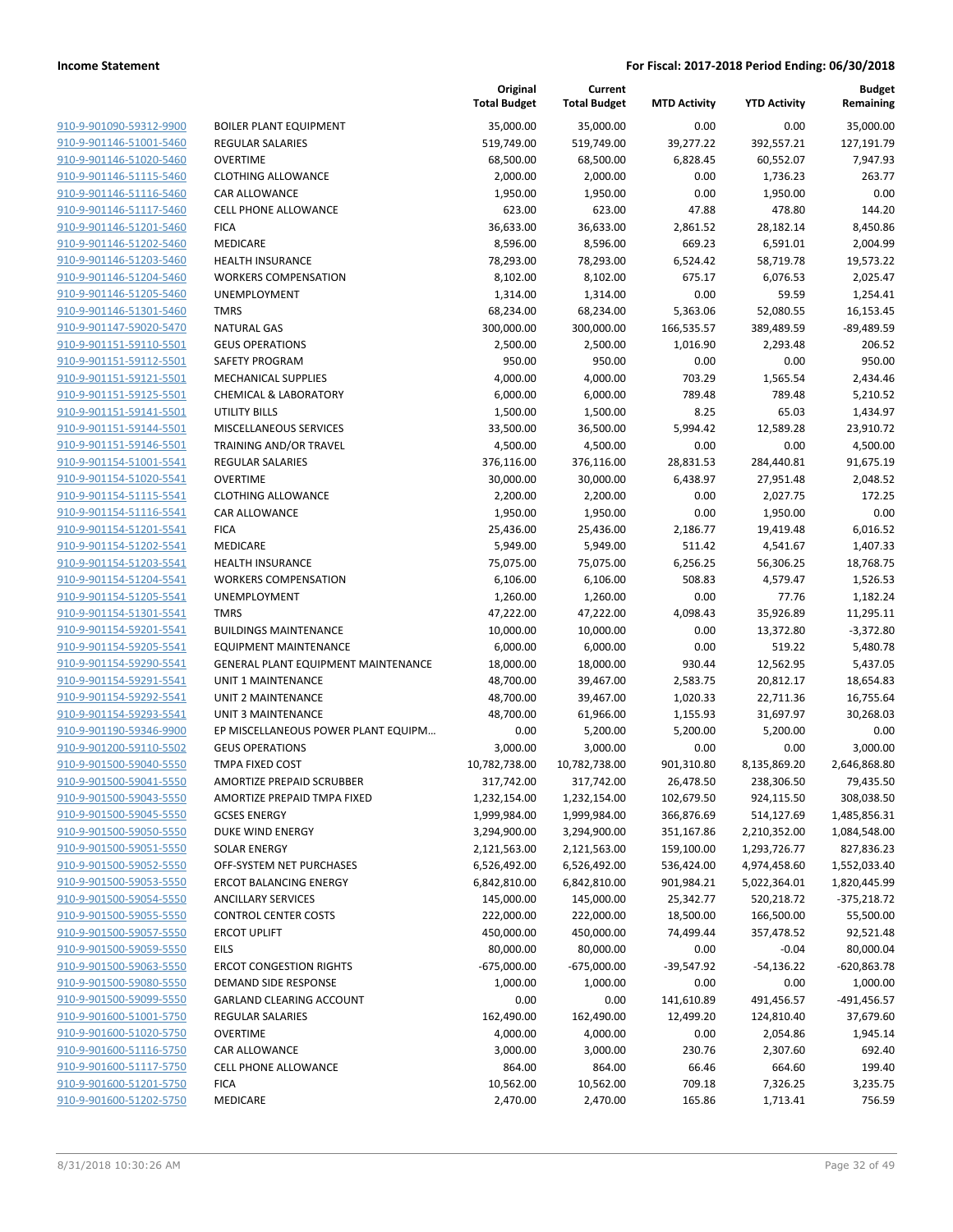| 910-9-901600-51203-5750 | н  |
|-------------------------|----|
| 910-9-901600-51204-5750 | N  |
| 910-9-901600-51205-5750 | U  |
| 910-9-901600-51301-5750 | TI |
| 910-9-901600-59110-5750 | G  |
| 910-9-901600-59146-5750 | т  |
| 910-9-910120-51001-9200 | R  |
| 910-9-910120-51020-9200 | O  |
| 910-9-910120-51115-9200 | C  |
| 910-9-910120-51116-9200 | C. |
| 910-9-910120-51117-9200 | с  |
| 910-9-910120-51201-9200 | FI |
| 910-9-910120-51202-9200 | N  |
| 910-9-910120-51203-9200 | н  |
| 910-9-910120-51204-9200 | W  |
| 910-9-910120-51205-9200 | U  |
| 910-9-910120-51301-9200 | т  |
| 910-9-910121-59110-9210 | G  |
| 910-9-910121-59116-9210 | B  |
| 910-9-910121-59141-9210 | U  |
| 910-9-910121-59143-9210 | P  |
| 910-9-910121-59144-9210 | N  |
| 910-9-910121-59193-9210 | G  |
| 910-9-910121-59198-9210 | C  |
| 910-9-910132-59110-9302 | G  |
| 910-9-910132-59142-9302 | N  |
| 910-9-910132-59146-9302 | T  |
| 910-9-910135-59200-9350 | D  |
| 910-9-910135-59201-9350 | B  |
| 910-9-910135-59205-9350 | E۱ |
| 910-9-910190-59390-9900 | ς. |
| 910-9-911120-51001-9201 | R  |
| 910-9-911120-51020-9201 | O  |
| 910-9-911120-51102-9201 | B  |
| 910-9-911120-51115-9201 | с  |
| 910-9-911120-51117-9201 | с  |
| 910-9-911120-51201-9201 | FI |
| 910-9-911120-51202-9201 | N  |
| 910-9-911120-51203-9201 | н  |
| 910-9-911120-51204-9201 | W  |
| 910-9-911120-51205-9201 | U  |
| 910-9-911120-51301-9201 | т  |
| 910-9-911121-59110-9211 | G  |
| 910-9-911121-59111-9211 | N  |
| 910-9-911121-59187-9211 | E  |
| 910-9-911135-59205-9351 | E۱ |
| 910-9-913101-51001-9301 | R  |
| 910-9-913101-51020-9301 | O  |
| 910-9-913101-51117-9301 | C  |
| 910-9-913101-51201-9301 | FI |
| 910-9-913101-51202-9301 | N  |
| 910-9-913101-51203-9301 | н  |
| 910-9-913101-51204-9301 | N  |
| 910-9-913101-51205-9301 | U  |
| 910-9-913101-51301-9301 | т  |
| 910-9-913101-59110-9301 | G  |
| 910-9-913101-59131-9301 | Ν  |
| 910-9-913101-59160-9301 | А  |
| 910-9-913101-59164-9301 | С  |

|                                                    |                                                          | Original<br><b>Total Budget</b> | Current<br><b>Total Budget</b> | <b>MTD Activity</b> | <b>YTD Activity</b> | <b>Budget</b><br>Remaining |
|----------------------------------------------------|----------------------------------------------------------|---------------------------------|--------------------------------|---------------------|---------------------|----------------------------|
| 910-9-901600-51203-5750                            | <b>HEALTH INSURANCE</b>                                  | 21,450.00                       | 21,450.00                      | 1,787.50            | 16,087.50           | 5,362.50                   |
| 910-9-901600-51204-5750                            | <b>WORKERS COMPENSATION</b>                              | 445.00                          | 445.00                         | 37.08               | 333.72              | 111.28                     |
| 910-9-901600-51205-5750                            | <b>UNEMPLOYMENT</b>                                      | 360.00                          | 360.00                         | 0.00                | 18.01               | 341.99                     |
| 910-9-901600-51301-5750                            | <b>TMRS</b>                                              | 19,608.00                       | 19,608.00                      | 1,486.94            | 14,889.46           | 4,718.54                   |
| 910-9-901600-59110-5750                            | <b>GEUS OPERATIONS</b>                                   | 49,700.00                       | 49,700.00                      | 7,716.05            | 30,628.88           | 19,071.12                  |
| 910-9-901600-59146-5750                            | TRAINING AND/OR TRAVEL                                   | 3,000.00                        | 3,000.00                       | 0.00                | 2,869.65            | 130.35                     |
| 910-9-910120-51001-9200                            | <b>REGULAR SALARIES</b>                                  | 336,362.00                      | 336,362.00                     | 28,088.47           | 260,083.38          | 76,278.62                  |
| 910-9-910120-51020-9200                            | <b>OVERTIME</b>                                          | 200.00                          | 200.00                         | 0.00                | 415.94              | $-215.94$                  |
| 910-9-910120-51115-9200                            | <b>CLOTHING ALLOWANCE</b>                                | 250.00                          | 250.00                         | 0.00                | 217.50              | 32.50                      |
| 910-9-910120-51116-9200                            | CAR ALLOWANCE                                            | 8,950.00                        | 8,950.00                       | 688.46              | 6,928.83            | 2,021.17                   |
| 910-9-910120-51117-9200                            | <b>CELL PHONE ALLOWANCE</b>                              | 1,550.00                        | 1,550.00                       | 129.64              | 1,193.54            | 356.46                     |
| 910-9-910120-51201-9200                            | <b>FICA</b>                                              | 19,130.00                       | 19,130.00                      | 1,678.92            | 14,850.38           | 4,279.62                   |
| 910-9-910120-51202-9200                            | <b>MEDICARE</b>                                          | 5,036.00                        | 5,036.00                       | 392.65              | 4,072.25            | 963.75                     |
| 910-9-910120-51203-9200                            | <b>HEALTH INSURANCE</b>                                  | 36,465.00                       | 36,465.00                      | 3,038.75            | 27,348.75           | 9,116.25                   |
| 910-9-910120-51204-9200                            | <b>WORKERS COMPENSATION</b>                              | 1,685.00                        | 1,685.00                       | 140.42              | 1,263.78            | 421.22                     |
| 910-9-910120-51205-9200                            | UNEMPLOYMENT                                             | 612.00                          | 612.00                         | 0.00                | 95.06               | 516.94                     |
| 910-9-910120-51301-9200                            | <b>TMRS</b>                                              | 39,975.00                       | 39,975.00                      | 3,358.94            | 33,296.20           | 6,678.80                   |
| 910-9-910121-59110-9210                            | <b>GEUS OPERATIONS</b>                                   | 7,000.00                        | 7,000.00                       | 286.51              | 7,342.78            | $-342.78$                  |
| 910-9-910121-59116-9210                            | <b>BUILDING OPERATIONS</b>                               | 6,000.00                        | 6,000.00                       | 146.13              | 1,537.53            | 4,462.47                   |
| 910-9-910121-59141-9210                            | <b>UTILITY BILLS</b>                                     | 81,000.00                       | 81,000.00                      | 8,324.98            | 61,435.22           | 19,564.78                  |
| 910-9-910121-59143-9210                            | PROFESSIONAL SERVICES                                    | 185,000.00                      | 185,000.00                     | 16,875.00           | 103,671.59          | 81,328.41                  |
| 910-9-910121-59144-9210                            | MISCELLANEOUS SERVICES                                   | 12,000.00                       | 12,000.00                      | 2,110.54            | 10,913.55           | 1,086.45                   |
| 910-9-910121-59193-9210                            | <b>GEUS INTERNET SERVICE</b>                             | 38,000.00                       | 38,000.00                      | 0.00                | 38,000.00           | 0.00                       |
| 910-9-910121-59198-9210                            | <b>COLOCATION CHARGES</b>                                | 9,979.00                        | 9,979.00                       | 0.00                | 9,979.00            | 0.00                       |
| 910-9-910132-59110-9302                            | <b>GEUS OPERATIONS</b>                                   | 10,000.00                       | 10,000.00                      | 735.11              | 6,656.39            | 3,343.61                   |
| 910-9-910132-59142-9302                            | <b>MEMBERSHIP FEES</b>                                   | 56,000.00                       | 56,000.00                      | 0.00                | 5,000.00            | 51,000.00                  |
| 910-9-910132-59146-9302                            | TRAINING AND/OR TRAVEL                                   | 4,000.00                        | 4,000.00                       | 0.00                | 442.31              | 3,557.69                   |
| 910-9-910135-59200-9350                            | LANDSCAPING MAINTENANCE                                  | 18,500.00                       | 18,500.00                      | 561.00              | 8,072.52            | 10,427.48                  |
| 910-9-910135-59201-9350                            | <b>BUILDING MAINTENANCE</b>                              | 35,700.00                       | 40,700.00                      | 1,008.47            | 38,901.14           | 1,798.86                   |
| 910-9-910135-59205-9350                            | <b>EQUIPMENT MAINTENANCE</b>                             | 1,000.00                        | 1,000.00                       | 0.00                | 107.26              | 892.74                     |
| 910-9-910190-59390-9900                            | <b>STRUCTURES &amp; IMPROVEMENTS</b>                     | 10,000.00                       | 10,000.00                      | 0.00                | 8,500.00            | 1,500.00                   |
| 910-9-911120-51001-9201                            | <b>REGULAR SALARIES</b><br><b>OVERTIME</b>               | 361,071.00                      | 361,071.00                     | 25,468.11           | 252,169.78          | 108,901.22                 |
| 910-9-911120-51020-9201                            |                                                          | 500.00                          | 500.00                         | 0.00                | 620.57              | $-120.57$                  |
| 910-9-911120-51102-9201<br>910-9-911120-51115-9201 | <b>BILINGUAL PAY</b>                                     | 0.00<br>400.00                  | 0.00<br>400.00                 | 39.24<br>0.00       | 353.16              | $-353.16$<br>17.37         |
| 910-9-911120-51117-9201                            | <b>CLOTHING ALLOWANCE</b><br><b>CELL PHONE ALLOWANCE</b> | 1,639.00                        | 1,639.00                       | 110.40              | 382.63<br>959.07    | 679.93                     |
| 910-9-911120-51201-9201                            | <b>FICA</b>                                              | 22,543.00                       | 22,543.00                      | 1,529.22            | 15,579.08           | 6,963.92                   |
| 910-9-911120-51202-9201                            | MEDICARE                                                 | 5,273.00                        |                                | 357.64              | 3,643.49            | 1,629.51                   |
| 910-9-911120-51203-9201                            | <b>HEALTH INSURANCE</b>                                  | 67,568.00                       | 5,273.00<br>67,568.00          | 5,630.67            | 50,676.03           | 16,891.97                  |
| 910-9-911120-51204-9201                            | WORKERS COMPENSATION                                     | 4,134.00                        | 4,134.00                       | 344.50              | 3,100.50            | 1,033.50                   |
| 910-9-911120-51205-9201                            | <b>UNEMPLOYMENT</b>                                      | 1,134.00                        | 1,134.00                       | 8.14                | 105.46              | 1,028.54                   |
| 910-9-911120-51301-9201                            | <b>TMRS</b>                                              | 41,851.00                       | 41,851.00                      | 2,976.79            | 29,942.67           | 11,908.33                  |
| 910-9-911121-59110-9211                            | <b>GEUS OPERATIONS</b>                                   | 36,250.00                       | 36,250.00                      | 322.78              | 37,227.96           | $-977.96$                  |
| 910-9-911121-59111-9211                            | MISCELLANEOUS OFFICE EXPENSES                            | 0.00                            | 0.00                           | 436.68              | $-298.60$           | 298.60                     |
| 910-9-911121-59187-9211                            | <b>EMPLOYEE RELATIONS</b>                                | 25,000.00                       | 25,000.00                      | 2,718.77            | 21,119.34           | 3,880.66                   |
| 910-9-911135-59205-9351                            | <b>EQUIPMENT MAINTENANCE</b>                             | 6,000.00                        | 6,000.00                       | 0.00                | 4,540.22            | 1,459.78                   |
| 910-9-913101-51001-9301                            | <b>REGULAR SALARIES</b>                                  | 205,046.00                      | 205,046.00                     | 16,043.60           | 158,129.32          | 46,916.68                  |
| 910-9-913101-51020-9301                            | <b>OVERTIME</b>                                          | 0.00                            | 0.00                           | 26.73               | 26.73               | $-26.73$                   |
| 910-9-913101-51117-9301                            | <b>CELL PHONE ALLOWANCE</b>                              | 1,272.00                        | 1,272.00                       | 97.84               | 978.40              | 293.60                     |
| 910-9-913101-51201-9301                            | <b>FICA</b>                                              | 12,792.00                       | 12,792.00                      | 950.15              | 9,394.83            | 3,397.17                   |
| 910-9-913101-51202-9301                            | MEDICARE                                                 | 2,991.00                        | 2,991.00                       | 222.21              | 2,197.16            | 793.84                     |
| 910-9-913101-51203-9301                            | <b>HEALTH INSURANCE</b>                                  | 32,175.00                       | 32,175.00                      | 2,681.25            | 24,131.25           | 8,043.75                   |
| 910-9-913101-51204-9301                            | <b>WORKERS COMPENSATION</b>                              | 561.00                          | 561.00                         | 46.75               | 420.75              | 140.25                     |
| 910-9-913101-51205-9301                            | <b>UNEMPLOYMENT</b>                                      | 540.00                          | 540.00                         | 0.00                | 34.59               | 505.41                     |
| 910-9-913101-51301-9301                            | <b>TMRS</b>                                              | 23,747.00                       | 23,747.00                      | 1,878.74            | 18,247.44           | 5,499.56                   |
| 910-9-913101-59110-9301                            | <b>GEUS OPERATIONS</b>                                   | 21,000.00                       | 21,000.00                      | 282.75              | 9,612.91            | 11,387.09                  |
| 910-9-913101-59131-9301                            | NON-BAD DEBT WRITE OFFS                                  | 4,000.00                        | 4,000.00                       | 36.33               | 1,062.00            | 2,938.00                   |
| 910-9-913101-59160-9301                            | <b>ADVERTISING</b>                                       | 31,500.00                       | 31,500.00                      | 39.00               | 19,190.51           | 12,309.49                  |
| 910-9-913101-59164-9301                            | <b>CONSUMER INFORMATION</b>                              | 4,500.00                        | 4,500.00                       | 0.00                | 1,169.59            | 3,330.41                   |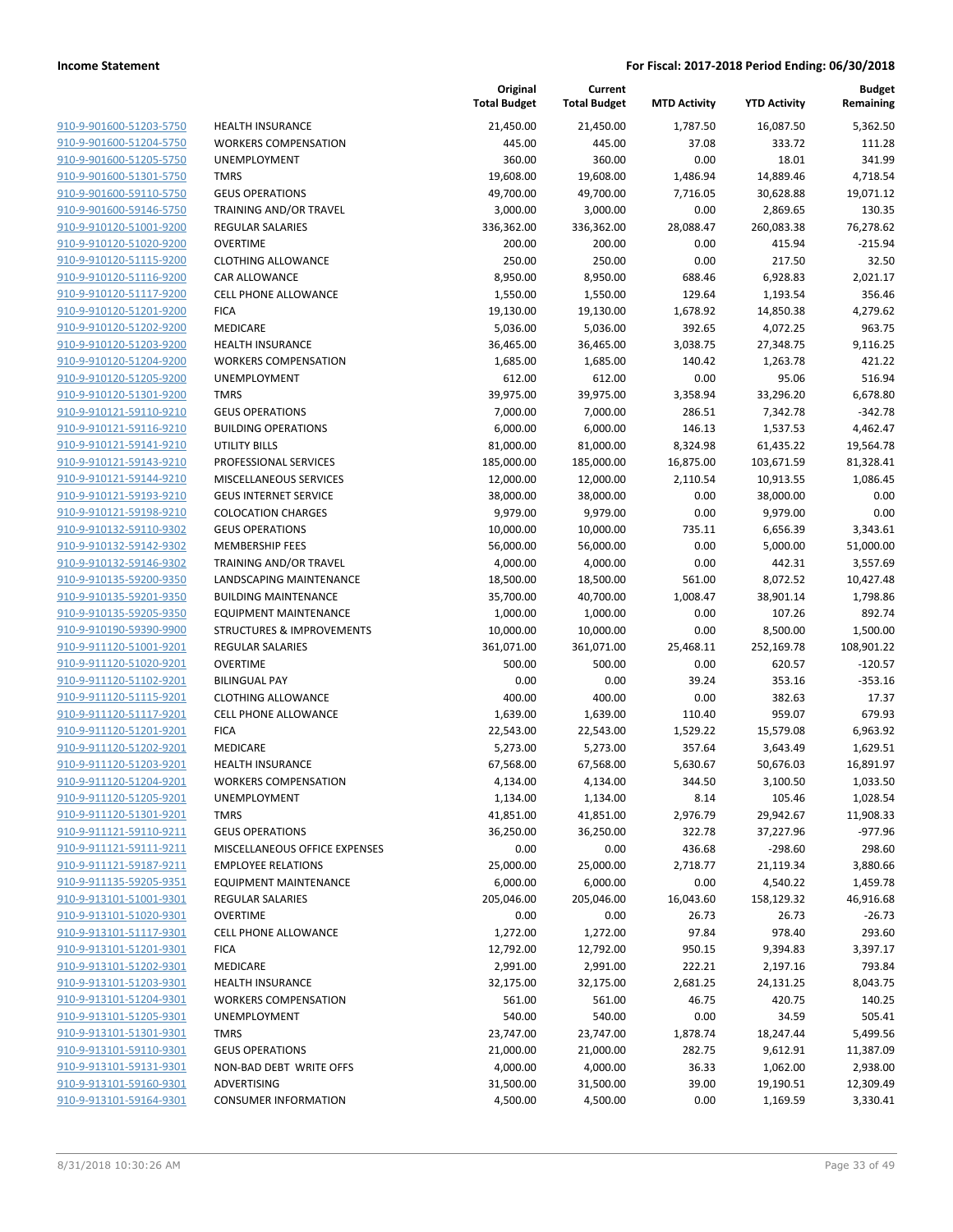| 910-9-913101-59167-9301        |
|--------------------------------|
| 910-9-913101-59195-9301        |
| 910-9-913102-51001-9020        |
| 910-9-913102-51020-9020        |
| <u>910-9-913102-51115-9020</u> |
| 910-9-913102-51117-9020        |
| 910-9-913102-51201-9020        |
| 910-9-913102-51202-9020        |
| 910-9-913102-51203-9020        |
| 910-9-913102-51204-9020        |
| 910-9-913102-51205-9020        |
| 910-9-913102-51301-9020        |
| 910-9-913102-51401-9020        |
| 910-9-913102-59110-9020        |
|                                |
| 910-9-913102-59169-9020        |
| 910-9-913130-51001-9030        |
| 910-9-913130-51010-9030        |
| 910-9-913130-51020-9030        |
| 910-9-913130-51102-9030        |
| 910-9-913130-51201-9030        |
| 910-9-913130-51202-9030        |
| 910-9-913130-51203-9030        |
| 910-9-913130-51204-9030        |
| 910-9-913130-51205-9030        |
| 910-9-913130-51301-9030        |
| 910-9-913130-59110-9030        |
| 910-9-913130-59166-9030        |
| 910-9-913131-51001-9031        |
| 910-9-913131-51020-9031        |
| <u>910-9-913131-51102-9031</u> |
| 910-9-913131-51201-9031        |
|                                |
| 910-9-913131-51202-9031        |
| 910-9-913131-51203-9031        |
| 910-9-913131-51204-9031        |
| <u>910-9-913131-51205-9031</u> |
| 910-9-913131-51301-9031        |
| 910-9-913131-59110-9031        |
| 910-9-913134-51001-9034        |
| 910-9-913134-51020-9034        |
| 910-9-913134-51201-9034        |
| 910-9-913134-51202-9034        |
| 910-9-913134-51203-9034        |
| <u>910-9-913134-51204-9034</u> |
| 910-9-913134-51205-9034        |
| 910-9-913134-51301-9034        |
| <u>910-9-913134-59110-9034</u> |
| 910-9-913135-51001-9035        |
| 910-9-913135-51020-9035        |
| 910-9-913135-51102-9035        |
|                                |
| 910-9-913135-51201-9035        |
| <u>910-9-913135-51202-9035</u> |
| <u>910-9-913135-51203-9035</u> |
| 910-9-913135-51204-9035        |
| <u>910-9-913135-51205-9035</u> |
| 910-9-913135-51301-9035        |
| <u>910-9-913135-51401-9035</u> |
| 910-9-913135-59110-9035        |
| <u>910-9-913135-59170-9035</u> |
| <u>910-9-913135-59172-9035</u> |
|                                |

|                         |                                     | Original<br><b>Total Budget</b> | Current<br><b>Total Budget</b> | <b>MTD Activity</b> | <b>YTD Activity</b> | <b>Budget</b><br>Remaining |
|-------------------------|-------------------------------------|---------------------------------|--------------------------------|---------------------|---------------------|----------------------------|
| 910-9-913101-59167-9301 | <b>ENERGY EFFICIENCY OPERATIONS</b> | 10,000.00                       | 10,000.00                      | 330.00              | 2,348.74            | 7,651.26                   |
| 910-9-913101-59195-9301 | PUBLIC SERVICE BY GEUS C/I          | 15,000.00                       | 15,000.00                      | 0.00                | 15,000.00           | 0.00                       |
| 910-9-913102-51001-9020 | <b>REGULAR SALARIES</b>             | 281,341.00                      | 281,341.00                     | 21,705.33           | 224,668.22          | 56,672.78                  |
| 910-9-913102-51020-9020 | <b>OVERTIME</b>                     | 20,500.00                       | 20,500.00                      | 1,743.68            | 16,906.61           | 3,593.39                   |
| 910-9-913102-51115-9020 | <b>CLOTHING ALLOWANCE</b>           | 3,100.00                        | 3,100.00                       | 0.00                | 2,592.23            | 507.77                     |
| 910-9-913102-51117-9020 | <b>CELL PHONE ALLOWANCE</b>         | 1,300.00                        | 1,300.00                       | 99.66               | 996.60              | 303.40                     |
| 910-9-913102-51201-9020 | <b>FICA</b>                         | 18,906.00                       | 18,906.00                      | 1,325.90            | 13,870.40           | 5,035.60                   |
| 910-9-913102-51202-9020 | MEDICARE                            | 4,421.00                        | 4,421.00                       | 310.09              | 3,243.88            | 1,177.12                   |
| 910-9-913102-51203-9020 | <b>HEALTH INSURANCE</b>             | 85,800.00                       | 85,800.00                      | 7,150.00            | 64,350.00           | 21,450.00                  |
| 910-9-913102-51204-9020 | <b>WORKERS COMPENSATION</b>         | 4,020.00                        | 4,020.00                       | 335.00              | 3,015.00            | 1,005.00                   |
| 910-9-913102-51205-9020 | <b>UNEMPLOYMENT</b>                 | 1,800.00                        | 1,800.00                       | 12.51               | 267.38              | 1,532.62                   |
| 910-9-913102-51301-9020 | <b>TMRS</b>                         | 35,098.00                       | 35,098.00                      | 2,736.36            | 27,841.70           | 7,256.30                   |
| 910-9-913102-51401-9020 | <b>CONTRA - SALARIES</b>            | 0.00                            | 0.00                           | 0.00                | $-6,361.94$         | 6,361.94                   |
| 910-9-913102-59110-9020 | <b>GEUS OPERATIONS</b>              | 40,550.00                       | 40,550.00                      | 1,465.34            | 35,275.61           | 5,274.39                   |
| 910-9-913102-59169-9020 | PRE PAID METER COSTS                | 10,850.00                       | 10,850.00                      | 2,550.00            | 7,253.96            | 3,596.04                   |
| 910-9-913130-51001-9030 | REGULAR SALARIES                    | 248,518.00                      | 248,518.00                     | 21,286.09           | 201,939.08          | 46,578.92                  |
| 910-9-913130-51010-9030 | PART TIME REGULAR                   | 29,734.00                       | 29,734.00                      | 0.00                | 0.00                | 29,734.00                  |
| 910-9-913130-51020-9030 | <b>OVERTIME</b>                     | 1,200.00                        | 1,200.00                       | 206.77              | 939.45              | 260.55                     |
| 910-9-913130-51102-9030 | <b>BILINGUAL PAY</b>                | 3,800.00                        | 3,800.00                       | 276.96              | 2,515.72            | 1,284.28                   |
| 910-9-913130-51201-9030 | <b>FICA</b>                         | 17,561.00                       | 17,561.00                      | 1,280.66            | 12,111.08           | 5,449.92                   |
| 910-9-913130-51202-9030 | MEDICARE                            | 4,108.00                        | 4,108.00                       | 299.51              | 2,832.45            | 1,275.55                   |
| 910-9-913130-51203-9030 | <b>HEALTH INSURANCE</b>             | 75,075.00                       | 75,075.00                      | 6,256.25            | 56,306.25           | 18,768.75                  |
| 910-9-913130-51204-9030 | <b>WORKERS COMPENSATION</b>         | 680.00                          | 680.00                         | 56.67               | 510.03              | 169.97                     |
| 910-9-913130-51205-9030 | <b>UNEMPLOYMENT</b>                 | 1,260.00                        | 1,260.00                       | 86.94               | 505.72              | 754.28                     |
| 910-9-913130-51301-9030 | <b>TMRS</b>                         | 29,180.00                       | 29,180.00                      | 2,529.66            | 23,550.67           | 5,629.33                   |
| 910-9-913130-59110-9030 | <b>GEUS OPERATIONS</b>              | 27,800.00                       | 27,800.00                      | 1,010.17            | 13,039.39           | 14,760.61                  |
| 910-9-913130-59166-9030 | LOW INCOME ASSISTANCE               | 15,000.00                       | 15,000.00                      | 2,100.00            | 10,500.00           | 4,500.00                   |
| 910-9-913131-51001-9031 | <b>REGULAR SALARIES</b>             | 43,472.00                       | 43,472.00                      | 3,390.98            | 33,972.61           | 9,499.39                   |
| 910-9-913131-51020-9031 | <b>OVERTIME</b>                     | 100.00                          | 100.00                         | 40.39               | 40.39               | 59.61                      |
| 910-9-913131-51102-9031 | <b>BILINGUAL PAY</b>                | 600.00                          | 600.00                         | 46.14               | 461.40              | 138.60                     |
| 910-9-913131-51201-9031 | <b>FICA</b>                         | 2,738.00                        | 2,738.00                       | 199.75              | 2,042.26            | 695.74                     |
| 910-9-913131-51202-9031 | MEDICARE                            | 640.00                          | 640.00                         | 46.72               | 477.64              | 162.36                     |
| 910-9-913131-51203-9031 | <b>HEALTH INSURANCE</b>             | 10,725.00                       | 10,725.00                      | 893.75              | 8,043.75            | 2,681.25                   |
| 910-9-913131-51204-9031 | <b>WORKERS COMPENSATION</b>         | 119.00                          | 119.00                         | 9.92                | 89.28               | 29.72                      |
| 910-9-913131-51205-9031 | UNEMPLOYMENT                        | 180.00                          | 180.00                         | 0.00                | 8.98                | 171.02                     |
| 910-9-913131-51301-9031 | <b>TMRS</b>                         | 5,085.00                        | 5,085.00                       | 404.08              | 3,952.93            | 1,132.07                   |
| 910-9-913131-59110-9031 | <b>GEUS OPERATIONS</b>              | 15,500.00                       | 15,500.00                      | 1.19                | 5,162.48            | 10,337.52                  |
| 910-9-913134-51001-9034 | <b>REGULAR SALARIES</b>             | 123,822.00                      | 123,822.00                     | 8,633.60            | 85,517.61           | 38,304.39                  |
| 910-9-913134-51020-9034 | <b>OVERTIME</b>                     | 500.00                          | 500.00                         | 202.44              | 5,456.81            | $-4,956.81$                |
| 910-9-913134-51201-9034 | <b>FICA</b>                         | 7,708.00                        | 7,708.00                       | 463.27              | 4,952.47            | 2,755.53                   |
| 910-9-913134-51202-9034 | MEDICARE                            | 1,802.00                        | 1,802.00                       | 108.34              | 1,158.21            | 643.79                     |
| 910-9-913134-51203-9034 | <b>HEALTH INSURANCE</b>             | 32,175.00                       | 32,175.00                      | 2,681.25            | 24,131.25           | 8,043.75                   |
| 910-9-913134-51204-9034 | <b>WORKERS COMPENSATION</b>         | 339.00                          | 339.00                         | 28.25               | 254.25              | 84.75                      |
| 910-9-913134-51205-9034 | <b>UNEMPLOYMENT</b>                 | 540.00                          | 540.00                         | 0.00                | 56.83               | 483.17                     |
| 910-9-913134-51301-9034 | <b>TMRS</b>                         | 14,310.00                       | 14,310.00                      | 1,026.75            | 10,436.61           | 3,873.39                   |
| 910-9-913134-59110-9034 | <b>GEUS OPERATIONS</b>              | 99,125.00                       | 99,125.00                      | 7,020.20            | 62,392.70           | 36,732.30                  |
| 910-9-913135-51001-9035 | REGULAR SALARIES                    | 150,717.00                      | 150,717.00                     | 11,660.80           | 106,782.22          | 43,934.78                  |
| 910-9-913135-51020-9035 | <b>OVERTIME</b>                     | 3,000.00                        | 3,000.00                       | 245.08              | 4,795.86            | $-1,795.86$                |
| 910-9-913135-51102-9035 | <b>BILINGUAL PAY</b>                |                                 |                                |                     |                     | 346.12                     |
| 910-9-913135-51201-9035 | <b>FICA</b>                         | 600.00<br>9,567.00              | 600.00                         | 46.16<br>665.58     | 253.88              |                            |
|                         |                                     |                                 | 9,567.00                       |                     | 6,464.00            | 3,103.00                   |
| 910-9-913135-51202-9035 | MEDICARE                            | 2,237.00                        | 2,237.00                       | 155.66              | 1,511.73            | 725.27                     |
| 910-9-913135-51203-9035 | <b>HEALTH INSURANCE</b>             | 42,900.00                       | 42,900.00                      | 3,575.00            | 32,175.00           | 10,725.00                  |
| 910-9-913135-51204-9035 | <b>WORKERS COMPENSATION</b>         | 412.00                          | 412.00                         | 34.33               | 308.97              | 103.03                     |
| 910-9-913135-51205-9035 | UNEMPLOYMENT                        | 720.00                          | 720.00                         | 2.04                | 214.58              | 505.42                     |
| 910-9-913135-51301-9035 | <b>TMRS</b>                         | 17,762.00                       | 17,762.00                      | 1,388.83            | 12,076.86           | 5,685.14                   |
| 910-9-913135-51401-9035 | <b>CONTRA - SALARIES</b>            | 0.00                            | 0.00                           | 0.00                | $-6,689.15$         | 6,689.15                   |
| 910-9-913135-59110-9035 | <b>GEUS OPERATIONS</b>              | 24,650.00                       | 24,650.00                      | 1,255.28            | 16,082.03           | 8,567.97                   |
| 910-9-913135-59170-9035 | <b>CREDIT CARD FEES</b>             | 90,000.00                       | 90,000.00                      | 7,334.66            | 67,897.71           | 22,102.29                  |
| 910-9-913135-59172-9035 | LOCKBOX OVER/SHORT                  | 500.00                          | 500.00                         | 0.00                | 0.00                | 500.00                     |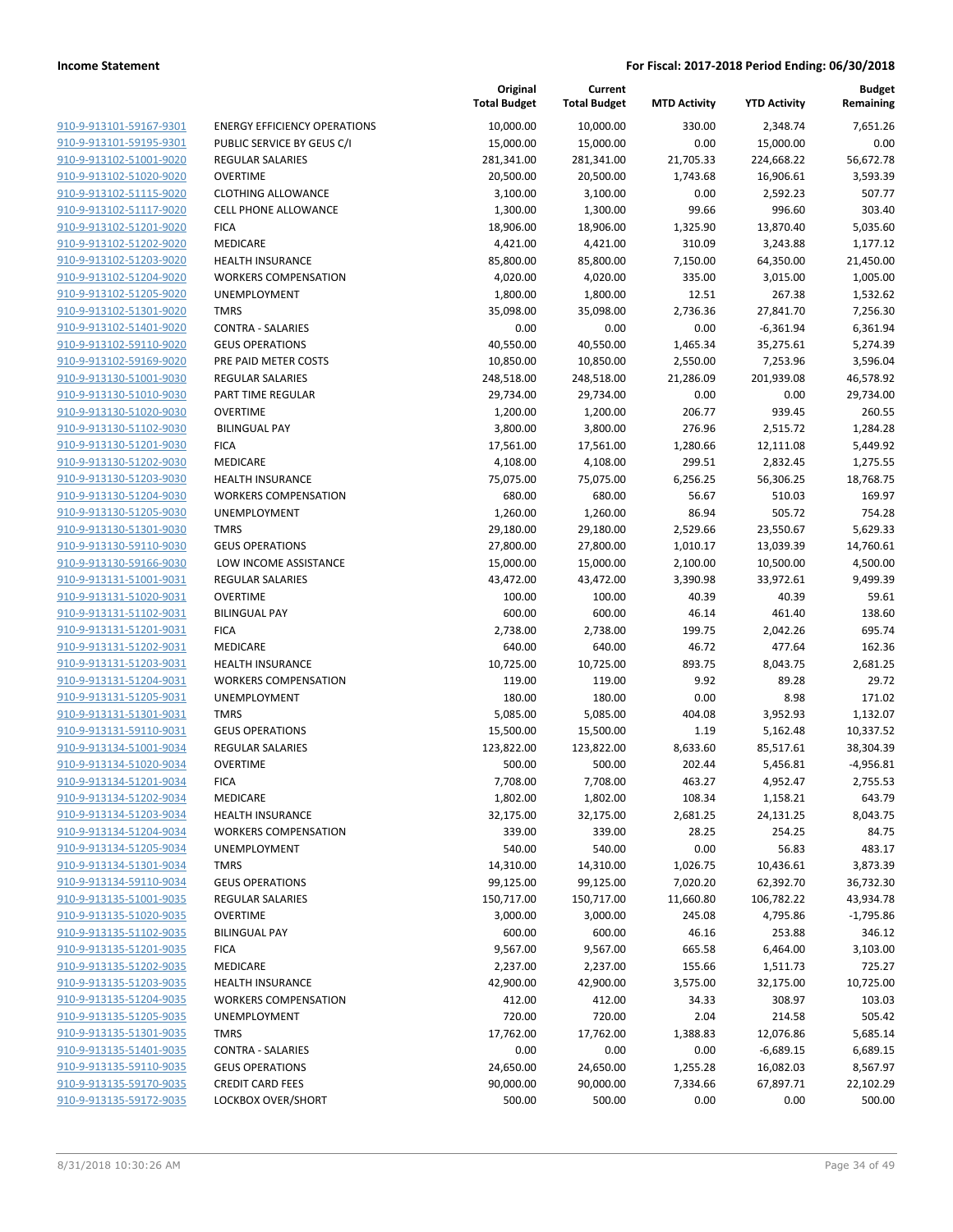**Budget Remaining**

**Current Total Budget**

**Original**

|                                                    |                                       | <b>Total Budget</b>    | <b>Total Budget</b>    | <b>MTD Activity</b> | <b>YTD Activity</b>   | Remaining             |
|----------------------------------------------------|---------------------------------------|------------------------|------------------------|---------------------|-----------------------|-----------------------|
| 910-9-913135-59173-9035                            | <b>ONLINE PAYMENT OVER/SHORT</b>      | 500.00                 | 500.00                 | 0.00                | 0.00                  | 500.00                |
| 910-9-913135-59174-9035                            | <b>BANK RECS OVER/SHORT</b>           | 100.00                 | 100.00                 | 5,064.31            | 5,064.31              | $-4,964.31$           |
| 910-9-913135-59175-9035                            | <b>CASHIERS OVER/SHORT</b>            | 100.00                 | 100.00                 | 0.30                | 24.80                 | 75.20                 |
| 910-9-913135-59179-9035                            | <b>AMPY OVER/SHORT</b>                | 100.00                 | 100.00                 | 0.00                | 0.00                  | 100.00                |
| 910-9-913136-51001-9036                            | REGULAR SALARIES                      | 30,930.00              | 30,930.00              | 2,379.20            | 23,768.80             | 7,161.20              |
| 910-9-913136-51020-9036                            | <b>OVERTIME</b>                       | 200.00                 | 200.00                 | 0.00                | 0.00                  | 200.00                |
| 910-9-913136-51115-9036                            | <b>CLOTHING ALLOWANCE</b>             | 250.00                 | 250.00                 | 0.00                | 216.18                | 33.82                 |
| 910-9-913136-51201-9036                            | <b>FICA</b>                           | 1,946.00               | 1,946.00               | 121.56              | 1,259.09              | 686.91                |
| 910-9-913136-51202-9036                            | MEDICARE                              | 455.00                 | 455.00                 | 28.44               | 294.52                | 160.48                |
| 910-9-913136-51203-9036                            | <b>HEALTH INSURANCE</b>               | 10,725.00              | 10,725.00              | 893.75              | 8,043.75              | 2,681.25              |
| 910-9-913136-51204-9036                            | <b>WORKERS COMPENSATION</b>           | 1,038.00               | 1,038.00               | 86.50               | 778.50                | 259.50                |
| 910-9-913136-51205-9036                            | UNEMPLOYMENT                          | 180.00                 | 180.00                 | 0.00                | 38.33                 | 141.67                |
| 910-9-913136-51301-9036                            | TMRS                                  | 3,612.00               | 3,612.00               | 276.46              | 2,741.37              | 870.63                |
| 910-9-913136-59110-9036                            | <b>GEUS OPERATIONS</b>                | 18,000.00              | 18,000.00              | 432.95              | 9,075.58              | 8,924.42              |
| 910-9-913136-59141-9036                            | UTILITY BILLS                         | 48,000.00              | 48,000.00              | 4,240.33            | 38,829.93             | 9,170.07              |
| 910-9-913139-59780-9240                            | PROPERTY INSURANCE                    | 10,000.00              | 10,000.00              | 0.00                | 8,424.90              | 1,575.10              |
| 910-9-913139-59781-9250                            | <b>LIABILITY INSURANCE</b>            | 3,500.00               | 3,500.00               | 0.00                | 3,690.59              | $-190.59$             |
| 910-9-913139-59902-9301                            | XFER to COG - ADMIN EXPENSES          | 91,562.00              | 91,562.00              | 7,630.08            | 68,670.72             | 22,891.28             |
| 910-9-913139-59926-9301                            | XFER to COG - GARAGE                  | 8,931.00               | 8,931.00               | 744.25              | 6,698.25              | 2,232.75              |
| 910-9-913139-59927-9301                            | XFER to COG - INSURANCE               | 6,671.00               | 6,671.00               | 555.91              | 5,003.19              | 1,667.81              |
| 910-9-913139-59928-9301                            | XFER to COG - IT                      | 67,927.00              | 67,927.00              | 5,660.59            | 50,945.31             | 16,981.69             |
| 910-9-913159-59200-9353                            | LANDSCAPING MAINTENANCE               | 3,000.00               | 3,000.00               | 0.00                | 1,500.00              | 1,500.00              |
| 910-9-913159-59201-9353                            | <b>BUILDINGS MAINTNANCE</b>           | 19,500.00              | 19,500.00              | 2,400.00            | 4,319.15              | 15,180.85             |
| 910-9-913159-59205-9353                            | <b>EQUIPMENT MAINTENANCE</b>          | 23,500.00              | 23,500.00              | 678.17              | 2,435.19              | 21,064.81             |
| 910-9-930000-59060-5650                            | <b>TRANSMISSION COSTS</b>             | 1,350,000.00           | 1,350,000.00           | 98,286.05           | 855,550.57            | 494,449.43            |
| 910-9-930000-59110-5600                            | <b>GEUS OPERATIONS</b>                | 91,000.00              | 91,000.00              | 15,424.19           | 56,941.23             | 34,058.77             |
| 910-9-930161-51001-5610                            | <b>REGULAR SALARIES</b>               | 276,472.00             | 276,472.00             | 13,197.44           | 206,470.79            | 70,001.21             |
| 910-9-930161-51020-5610                            | <b>OVERTIME</b>                       | 30,000.00              | 30,000.00              | 3,162.72            | 29,169.85             | 830.15                |
| 910-9-930161-51116-5610                            | <b>CAR ALLOWANCE</b>                  | 3,000.00               | 3,000.00               | 0.00                | 2,688.36              | 311.64                |
| 910-9-930161-51117-5610                            | <b>CELL PHONE ALLOWANCE</b>           | 648.00                 | 648.00                 | 0.00                | 398.64                | 249.36                |
| 910-9-930161-51201-5610                            | <b>FICA</b>                           | 19,227.00              | 19,227.00              | 961.26              | 14,856.89             | 4,370.11              |
| 910-9-930161-51202-5610                            | MEDICARE                              | 4,497.00               | 4,497.00               | 224.82              | 3,474.61              | 1,022.39              |
| 910-9-930161-51203-5610                            | <b>HEALTH INSURANCE</b>               | 46,922.00              | 46,922.00              | 3,910.17            | 35,191.53             | 11,730.47             |
| 910-9-930161-51204-5610                            | <b>WORKERS COMPENSATION</b>           | 756.00                 | 756.00                 | 63.00               | 567.00                | 189.00                |
| 910-9-930161-51205-5610<br>910-9-930161-51301-5610 | UNEMPLOYMENT                          | 788.00                 | 788.00                 | 0.00                | 53.04                 | 734.96                |
| 910-9-930161-59110-5610                            | <b>TMRS</b><br><b>GEUS OPERATIONS</b> | 35,695.00              | 35,695.00              | 1,901.05<br>143.50  | 28,268.94             | 7,426.06<br>14,500.15 |
| 910-9-930161-59146-5610                            | TRAINING AND/OR TRAVEL                | 18,100.00<br>32,000.00 | 18,100.00<br>32,000.00 | 311.60              | 3,599.85<br>19,541.00 | 12,459.00             |
| 910-9-930181-51001-5810                            | REGULAR SALARIES                      | 149,415.00             | 149,415.00             | 8,820.28            | 86,654.73             | 62,760.27             |
| 910-9-930181-51020-5810                            | <b>OVERTIME</b>                       | 30,000.00              | 30,000.00              | 2,522.16            | 18,565.81             | 11,434.19             |
| 910-9-930181-51117-5810                            | <b>CELL PHONE ALLOWANCE</b>           | 216.00                 | 216.00                 | 0.00                | 0.00                  | 216.00                |
| 910-9-930181-51201-5810                            | <b>FICA</b>                           | 11,137.00              | 11,137.00              | 703.23              | 7,047.05              | 4,089.95              |
| 910-9-930181-51202-5810                            | MEDICARE                              | 2,605.00               | 2,605.00               | 164.46              | 1,648.09              | 956.91                |
| 910-9-930181-51203-5810                            | <b>HEALTH INSURANCE</b>               | 25,472.00              | 25,472.00              | 2,122.67            | 19,104.03             | 6,367.97              |
| 910-9-930181-51204-5810                            | <b>WORKERS COMPENSATION</b>           | 409.00                 | 409.00                 | 34.08               | 306.72                | 102.28                |
| 910-9-930181-51205-5810                            | UNEMPLOYMENT                          | 428.00                 | 428.00                 | 0.00                | 14.95                 | 413.05                |
| 910-9-930181-51301-5810                            | <b>TMRS</b>                           | 20,676.00              | 20,676.00              | 1,317.99            | 13,006.11             | 7,669.89              |
| 910-9-930181-59110-5810                            | <b>GEUS OPERATIONS</b>                | 14,800.00              | 14,800.00              | 130.24              | 5,416.77              | 9,383.23              |
| 910-9-931080-51001-5800                            | <b>REGULAR SALARIES</b>               | 494,247.00             | 494,247.00             | 38,223.46           | 387,589.53            | 106,657.47            |
| 910-9-931080-51011-5800                            | PART TIME TEMPORARY                   | 35,820.00              | 35,820.00              | 0.00                | 0.00                  | 35,820.00             |
| 910-9-931080-51020-5800                            | <b>OVERTIME</b>                       | 1,000.00               | 1,000.00               | 0.00                | 0.00                  | 1,000.00              |
| 910-9-931080-51115-5800                            | <b>CLOTHING ALLOWANCE</b>             | 500.00                 | 500.00                 | 0.00                | 330.00                | 170.00                |
| 910-9-931080-51116-5800                            | CAR ALLOWANCE                         | 3,900.00               | 3,900.00               | 300.00              | 3,000.00              | 900.00                |
| 910-9-931080-51117-5800                            | <b>CELL PHONE ALLOWANCE</b>           | 3,434.00               | 3,434.00               | 239.70              | 2,663.30              | 770.70                |
| 910-9-931080-51201-5800                            | <b>FICA</b>                           | 32,154.00              | 32,154.00              | 3,733.58            | 24,320.56             | 7,833.44              |
| 910-9-931080-51202-5800                            | MEDICARE                              | 7,814.00               | 7,814.00               | 873.17              | 5,810.10              | 2,003.90              |
| 910-9-931080-51203-5800                            | <b>HEALTH INSURANCE</b>               | 57,915.00              | 57,915.00              | 4,826.25            | 43,436.25             | 14,478.75             |
| 910-9-931080-51204-5800                            | <b>WORKERS COMPENSATION</b>           | 1,768.00               | 1,768.00               | 147.33              | 1,325.97              | 442.03                |
| 910-9-931080-51205-5800                            | UNEMPLOYMENT                          | 972.00                 | 972.00                 | 0.00                | 53.15                 | 918.85                |
|                                                    |                                       |                        |                        |                     |                       |                       |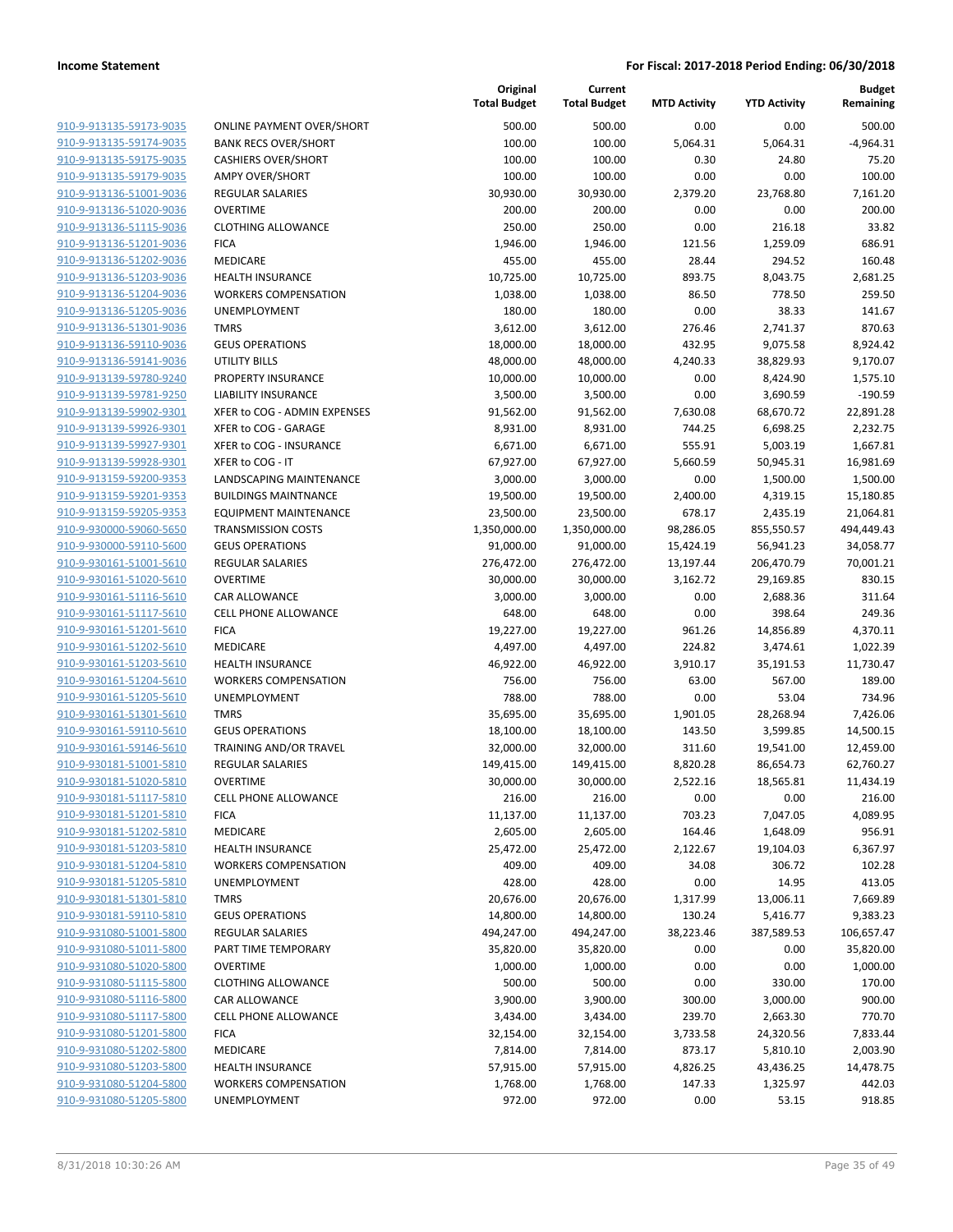|                                                    |                                       | Original<br><b>Total Budget</b> | Current<br><b>Total Budget</b> | <b>MTD Activity</b> | <b>YTD Activity</b>  | Budget<br>Remaining  |
|----------------------------------------------------|---------------------------------------|---------------------------------|--------------------------------|---------------------|----------------------|----------------------|
| 910-9-931080-51301-5800                            | <b>TMRS</b>                           | 57,905.00                       | 57,905.00                      | 6,750.68            | 44,461.47            | 13,443.53            |
| 910-9-931080-59110-5800                            | <b>GEUS OPERATIONS</b>                | 21,800.00                       | 27,300.00                      | 2,065.27            | 18,870.03            | 8,429.97             |
| 910-9-931080-59205-5800                            | <b>EQUIPMENT MAINTENANCE</b>          | 5,650.00                        | 5,650.00                       | 1,498.22            | 2,249.69             | 3,400.31             |
| 910-9-931088-51001-5880                            | <b>REGULAR SALARIES</b>               | 82,930.00                       | 82,930.00                      | 6,369.60            | 63,204.00            | 19,726.00            |
| 910-9-931088-51201-5880                            | <b>FICA</b>                           | 5,142.00                        | 5,142.00                       | 351.86              | 3,539.62             | 1,602.38             |
| 910-9-931088-51202-5880                            | MEDICARE                              | 1,202.00                        | 1,202.00                       | 82.28               | 827.76               | 374.24               |
| 910-9-931088-51203-5880                            | <b>HEALTH INSURANCE</b>               | 21,450.00                       | 21,450.00                      | 1,787.50            | 16,087.50            | 5,362.50             |
| 910-9-931088-51204-5880                            | <b>WORKERS COMPENSATION</b>           | 227.00                          | 227.00                         | 18.92               | 170.28               | 56.72                |
| 910-9-931088-51205-5880                            | UNEMPLOYMENT                          | 360.00                          | 360.00                         | 0.00                | 17.98                | 342.02               |
| 910-9-931088-51301-5880                            | <b>TMRS</b>                           | 9,545.00                        | 9,545.00                       | 740.14              | 7,248.33             | 2,296.67             |
| 910-9-931088-59110-5880                            | <b>GEUS OPERATIONS</b>                | 4,360.00                        | 4,360.00                       | 1,650.13            | 2,135.54             | 2,224.46             |
| 910-9-931092-51001-9202                            | <b>REGULAR SALARIES</b>               | 103,101.00                      | 103,101.00                     | 7,981.28            | 79,667.75            | 23,433.25            |
| 910-9-931092-51117-9202                            | <b>CELL PHONE ALLOWANCE</b>           | 1,632.00                        | 1,632.00                       | 125.54              | 1,255.40             | 376.60               |
| 910-9-931092-51201-9202                            | <b>FICA</b>                           | 6,493.00                        | 6,493.00                       | 460.80              | 4,670.25             | 1,822.75             |
| 910-9-931092-51202-9202                            | MEDICARE                              | 1,519.00                        | 1,519.00                       | 107.76              | 1,092.20             | 426.80               |
| 910-9-931092-51203-9202                            | <b>HEALTH INSURANCE</b>               | 18,233.00                       | 18,233.00                      | 1,519.42            | 13,674.78            | 4,558.22             |
| 910-9-931092-51204-9202                            | <b>WORKERS COMPENSATION</b>           | 282.00                          | 282.00                         | 23.50               | 211.50               | 70.50<br>290.42      |
| 910-9-931092-51205-9202<br>910-9-931092-51301-9202 | <b>UNEMPLOYMENT</b>                   | 306.00                          | 306.00                         | 0.00                | 15.58                |                      |
| 910-9-931092-59110-9212                            | <b>TMRS</b><br><b>GEUS OPERATIONS</b> | 12,055.00<br>12,500.00          | 12,055.00<br>12,500.00         | 942.02<br>204.27    | 9,279.09<br>3,907.03 | 2,775.91<br>8,592.97 |
| 910-9-931092-59130-9212                            | PHONE MANAGEMENT SERVICE              | 66,900.00                       | 66,900.00                      | 5,560.00            | 50,040.00            | 16,860.00            |
| 910-9-931092-59133-9212                            | REDUNDANT EXCHANGE SERVICES           | 0.00                            | 0.00                           | 38.00               | 38.00                | $-38.00$             |
| 910-9-931093-59205-9352                            | EQUIPMENT MAINTENANCE - IT            | 8,000.00                        | 2,500.00                       | 0.00                | 6,670.80             | $-4,170.80$          |
| 910-9-931099-59391-9900                            | FURNITURE & OFFICE EQUIPMENT          | 0.00                            | 0.00                           | 0.00                | 0.00                 | 0.00                 |
| 910-9-931462-51001-5620                            | <b>REGULAR SALARIES</b>               | 61,763.00                       | 61,763.00                      | 4,904.80            | 48,976.40            | 12,786.60            |
| 910-9-931462-51115-5620                            | <b>CLOTHING ALLOWANCE</b>             | 150.00                          | 150.00                         | 0.00                | 68.75                | 81.25                |
| 910-9-931462-51117-5620                            | <b>CELL PHONE ALLOWANCE</b>           | 480.00                          | 480.00                         | 36.92               | 369.20               | 110.80               |
| 910-9-931462-51201-5620                            | <b>FICA</b>                           | 3,852.00                        | 3,852.00                       | 267.46              | 2,726.55             | 1,125.45             |
| 910-9-931462-51202-5620                            | MEDICARE                              | 905.00                          | 905.00                         | 62.56               | 637.72               | 267.28               |
| 910-9-931462-51203-5620                            | <b>HEALTH INSURANCE</b>               | 5,363.00                        | 5,363.00                       | 446.92              | 4,022.28             | 1,340.72             |
| 910-9-931462-51204-5620                            | <b>WORKERS COMPENSATION</b>           | 1,035.00                        | 1,035.00                       | 86.25               | 776.25               | 258.75               |
| 910-9-931462-51205-5620                            | <b>UNEMPLOYMENT</b>                   | 90.00                           | 90.00                          | 0.00                | 4.94                 | 85.06                |
| 910-9-931462-51301-5620                            | <b>TMRS</b>                           | 7,181.00                        | 7,181.00                       | 574.22              | 5,666.10             | 1,514.90             |
| 910-9-931462-59110-5620                            | <b>GEUS OPERATIONS</b>                | 16,420.00                       | 16,420.00                      | 591.46              | 9,405.80             | 7,014.20             |
| 910-9-931462-59198-5620                            | <b>COLOCATION CHARGES</b>             | 9,979.00                        | 9,979.00                       | 0.00                | 9,979.00             | 0.00                 |
| 910-9-931462-59199-5620                            | LEASE OF DARK FIBER                   | 206,520.00                      | 206,520.00                     | 0.00                | 206,520.00           | 0.00                 |
| 910-9-931470-51001-5700                            | <b>REGULAR SALARIES</b>               | 74,535.00                       | 74,535.00                      | 5,786.40            | 57,791.24            | 16,743.76            |
| 910-9-931470-51020-5700                            | <b>OVERTIME</b>                       | 2,600.00                        | 2,600.00                       | 186.45              | 3,102.11             | $-502.11$            |
| 910-9-931470-51115-5700                            | <b>CLOTHING ALLOWANCE</b>             | 500.00                          | 500.00                         | 0.00                | 495.68               | 4.32                 |
| 910-9-931470-51117-5700                            | CELL PHONE ALLOWANCE                  | 432.00                          | 432.00                         | 33.24               | 332.40               | 99.60                |
| 910-9-931470-51201-5700                            | <b>FICA</b>                           | 4,840.00                        | 4,840.00                       | 320.07              | 3,347.29             | 1,492.71             |
| 910-9-931470-51202-5700                            | MEDICARE                              | 1,132.00                        | 1,132.00                       | 74.85               | 782.87               | 349.13               |
| 910-9-931470-51203-5700                            | <b>HEALTH INSURANCE</b>               | 10,725.00                       | 10,725.00                      | 893.75              | 8,043.75             | 2,681.25             |
| 910-9-931470-51204-5700                            | <b>WORKERS COMPENSATION</b>           | 1,226.00                        | 1,226.00                       | 102.17              | 919.53               | 306.47               |
| 910-9-931470-51205-5700                            | <b>UNEMPLOYMENT</b>                   | 180.00                          | 180.00                         | 0.00                | 9.97                 | 170.03               |
| 910-9-931470-51301-5700                            | <b>TMRS</b>                           | 8,985.00                        | 8,985.00                       | 697.91              | 7,014.72             | 1,970.28             |
| 910-9-931470-59205-5700                            | <b>EQUIPMENT MAINTENANCE</b>          | 4,850.00                        | 4,850.00                       | 39.29               | 2,960.30             | 1,889.70             |
| 910-9-931470-59253-5700                            | TRANSMISSION SUBSTATION MAINT         | 40,000.00                       | 35,000.00                      | 750.13              | 3,824.82             | 31,175.18            |
| 910-9-931490-59353-9900                            | <b>TRANSMISSION SUBSTATIONS</b>       | 200,000.00                      | 200,000.00                     | 16,968.66           | 51,817.13            | 148,182.87           |
| 910-9-931491-51001-9911                            | REGULAR SALARIES                      | 5,000.00                        | 5,000.00                       | 0.00                | 0.00                 | 5,000.00             |
| 910-9-931491-51201-9911                            | <b>FICA</b>                           | 310.00                          | 310.00                         | 0.00                | 0.00                 | 310.00               |
| 910-9-931491-51202-9911                            | MEDICARE                              | 73.00                           | 73.00                          | 0.00                | 0.00                 | 73.00                |
| 910-9-931491-51301-9911                            | <b>TMRS</b>                           | 576.00                          | 576.00                         | 0.00                | 0.00                 | 576.00               |
| 910-9-931528-51001-5820                            | REGULAR SALARIES                      | 61,763.00                       | 61,763.00                      | 4,904.80            | 48,976.40            | 12,786.60            |
| 910-9-931528-51115-5820                            | <b>CLOTHING ALLOWANCE</b>             | 150.00                          | 150.00                         | 0.00                | 68.75                | 81.25                |
| 910-9-931528-51117-5820                            | <b>CELL PHONE ALLOWANCE</b>           | 480.00                          | 480.00                         | 36.92               | 369.20               | 110.80               |
| 910-9-931528-51201-5820                            | <b>FICA</b>                           | 3,852.00                        | 3,852.00                       | 306.38              | 3,063.63             | 788.37               |
| 910-9-931528-51202-5820                            | MEDICARE                              | 905.00                          | 905.00                         | 71.66               | 716.55               | 188.45               |
| 910-9-931528-51203-5820                            | <b>HEALTH INSURANCE</b>               | 5,363.00                        | 5,363.00                       | 446.92              | 4,022.28             | 1,340.72             |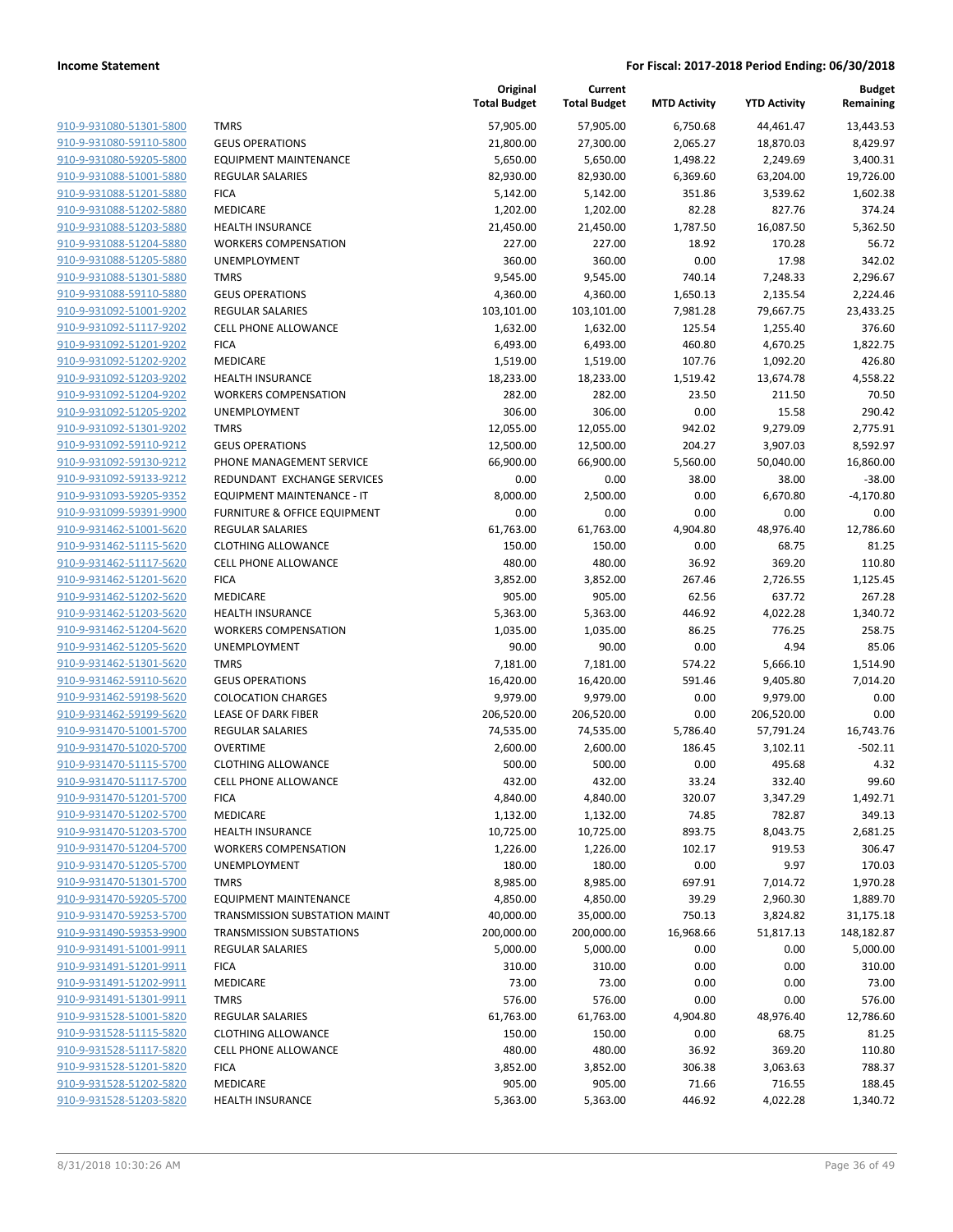| 910-9-931528-51204-5820        | ۷ |
|--------------------------------|---|
| 910-9-931528-51205-5820        | U |
| 910-9-931528-51301-5820        | т |
| 910-9-931528-59110-5820        | G |
|                                |   |
| 910-9-931529-51001-5920        | R |
| 910-9-931529-51020-5920        | C |
| 910-9-931529-51115-5920        | C |
| 910-9-931529-51117-5920        | C |
| 910-9-931529-51201-5920        | F |
| 910-9-931529-51202-5920        | Ν |
| 910-9-931529-51203-5920        | Н |
| 910-9-931529-51204-5920        | ۷ |
| 910-9-931529-51205-5920        | U |
| 910-9-931529-51301-5920        | т |
| 910-9-931529-59205-5920        | Ε |
| 910-9-931529-59262-5920        | D |
| 910-9-931590-59362-9900        | D |
| 910-9-931591-51001-9912        | R |
| 910-9-931591-51201-9912        | F |
| <u>910-9-931591-51202-9912</u> | Ν |
| 910-9-931591-51301-9912        | т |
| 910-9-932467-51001-5671        | R |
| 910-9-932467-51011-5671        | P |
| 910-9-932467-51020-5671        |   |
|                                | C |
| 910-9-932467-51115-5671        | C |
| 910-9-932467-51201-5671        | F |
| 910-9-932467-51202-5671        | Ν |
| 910-9-932467-51203-5671        | Н |
| 910-9-932467-51204-5671        | ٧ |
| 910-9-932467-51205-5671        | U |
| 910-9-932467-51301-5671        | Т |
| 910-9-932467-59110-5671        | G |
| 910-9-932474-51001-5740        | R |
| 910-9-932474-51020-5740        | C |
| 910-9-932474-51115-5740        | C |
| 910-9-932474-51201-5740        | F |
| 910-9-932474-51202-5740        | Ν |
| 910-9-932474-51203-5740        | Н |
| 910-9-932474-51204-5740        | ۷ |
| 910-9-932474-51205-5740        | U |
| 910-9-932474-51301-5740        | Т |
| 910-9-932474-59257-5740        | т |
| 910-9-932490-59356-9900        | G |
| 910-9-932491-51001-9913        | R |
| <u>910-9-932491-51201-9913</u> | F |
| 910-9-932491-51202-9913        | Ν |
| 910-9-932491-51301-9913        | Т |
|                                |   |
| 910-9-932500-51001-5801        | R |
| 910-9-932500-51115-5801        | C |
| 910-9-932500-51117-5801        | C |
| 910-9-932500-51201-5801        | F |
| 910-9-932500-51202-5801        | Λ |
| 910-9-932500-51203-5801        | Н |
| 910-9-932500-51204-5801        |   |
|                                |   |
| 910-9-932500-51205-5801        | U |
| 910-9-932500-51301-5801        | т |
| 910-9-932500-59110-5801        | G |
| 910-9-932500-59112-5801        | S |
| 910-9-932500-59146-5801        | т |

|                                                    |                                        | Original<br><b>Total Budget</b> | Current<br><b>Total Budget</b> | <b>MTD Activity</b> | <b>YTD Activity</b> | <b>Budget</b><br>Remaining |
|----------------------------------------------------|----------------------------------------|---------------------------------|--------------------------------|---------------------|---------------------|----------------------------|
| 910-9-931528-51204-5820                            | <b>WORKERS COMPENSATION</b>            | 1,035.00                        | 1,035.00                       | 86.25               | 776.25              | 258.75                     |
| 910-9-931528-51205-5820                            | <b>UNEMPLOYMENT</b>                    | 90.00                           | 90.00                          | 0.00                | 4.06                | 85.94                      |
| 910-9-931528-51301-5820                            | <b>TMRS</b>                            | 7,181.00                        | 7,181.00                       | 574.22              | 5,666.10            | 1,514.90                   |
| 910-9-931528-59110-5820                            | <b>GEUS OPERATIONS</b>                 | 15,700.00                       | 15,700.00                      | 537.92              | 7,478.65            | 8,221.35                   |
| 910-9-931529-51001-5920                            | <b>REGULAR SALARIES</b>                | 74,535.00                       | 74,535.00                      | 5,786.40            | 57,791.24           | 16,743.76                  |
| 910-9-931529-51020-5920                            | <b>OVERTIME</b>                        | 3,000.00                        | 3,000.00                       | 186.45              | 3,102.11            | $-102.11$                  |
| 910-9-931529-51115-5920                            | <b>CLOTHING ALLOWANCE</b>              | 500.00                          | 500.00                         | 0.00                | 495.68              | 4.32                       |
| 910-9-931529-51117-5920                            | <b>CELL PHONE ALLOWANCE</b>            | 432.00                          | 432.00                         | 33.20               | 332.00              | 100.00                     |
| 910-9-931529-51201-5920                            | <b>FICA</b>                            | 4,865.00                        | 4,865.00                       | 372.38              | 3,796.00            | 1,069.00                   |
| 910-9-931529-51202-5920                            | <b>MEDICARE</b>                        | 1,138.00                        | 1,138.00                       | 87.09               | 887.75              | 250.25                     |
| 910-9-931529-51203-5920                            | HEALTH INSURANCE                       | 10,725.00                       | 10,725.00                      | 893.75              | 8,043.75            | 2,681.25                   |
| 910-9-931529-51204-5920                            | <b>WORKERS COMPENSATION</b>            | 1,226.00                        | 1,226.00                       | 102.17              | 919.53              | 306.47                     |
| 910-9-931529-51205-5920                            | UNEMPLOYMENT                           | 180.00                          | 180.00                         | 0.00                | 8.02                | 171.98                     |
| 910-9-931529-51301-5920                            | <b>TMRS</b>                            | 9,031.00                        | 9,031.00                       | 697.91              | 7,014.68            | 2,016.32                   |
| 910-9-931529-59205-5920                            | <b>EQUIPMENT MAINTENANCE</b>           | 5,950.00                        | 11,584.00                      | 39.29               | 7,531.73            | 4,052.27                   |
| 910-9-931529-59262-5920                            | DISTRIBUTION SUBSTATION MAINTENANCE    | 28,000.00                       | 22,366.00                      | 701.60              | 6,459.25            | 15,906.75                  |
| 910-9-931590-59362-9900                            | <b>DISTRIBUTION SUBSTATIONS</b>        | 638,000.00                      | 738,000.00                     | 48,801.34           | 214,202.29          | 523,797.71                 |
| 910-9-931591-51001-9912                            | <b>REGULAR SALARIES</b>                | 5,000.00                        | 5,000.00                       | 0.00                | 0.00                | 5,000.00                   |
| 910-9-931591-51201-9912                            | <b>FICA</b>                            | 310.00                          | 310.00                         | 0.00                | 0.00                | 310.00                     |
| 910-9-931591-51202-9912<br>910-9-931591-51301-9912 | MEDICARE                               | 73.00                           | 73.00                          | 0.00                | 0.00                | 73.00                      |
| 910-9-932467-51001-5671                            | <b>TMRS</b><br><b>REGULAR SALARIES</b> | 576.00                          | 576.00                         | 0.00                | 0.00                | 576.00                     |
|                                                    |                                        | 65,616.00                       | 65,616.00                      | 3,989.93            | 64,529.89           | 1,086.11                   |
| 910-9-932467-51011-5671                            | PART TIME TEMPORARY<br><b>OVERTIME</b> | 35,120.00                       | 35,120.00                      | 0.00                | 0.00                | 35,120.00                  |
| 910-9-932467-51020-5671<br>910-9-932467-51115-5671 | <b>CLOTHING ALLOWANCE</b>              | 7,800.00<br>550.00              | 7,800.00<br>550.00             | 407.41<br>0.00      | 4,687.68<br>533.12  | 3,112.32<br>16.88          |
| 910-9-932467-51201-5671                            | <b>FICA</b>                            | 6,763.00                        | 6,763.00                       | 254.74              | 4,128.29            | 2,634.71                   |
| 910-9-932467-51202-5671                            | MEDICARE                               | 1,582.00                        | 1,582.00                       | 59.58               | 965.49              | 616.51                     |
| 910-9-932467-51203-5671                            | <b>HEALTH INSURANCE</b>                | 10,725.00                       | 10,725.00                      | 893.75              | 8,043.75            | 2,681.25                   |
| 910-9-932467-51204-5671                            | <b>WORKERS COMPENSATION</b>            | 1,146.00                        | 1,146.00                       | 95.50               | 859.50              | 286.50                     |
| 910-9-932467-51205-5671                            | <b>UNEMPLOYMENT</b>                    | 180.00                          | 180.00                         | 5.21                | 125.06              | 54.94                      |
| 910-9-932467-51301-5671                            | <b>TMRS</b>                            | 8,514.00                        | 8,514.00                       | 477.35              | 5,287.21            | 3,226.79                   |
| 910-9-932467-59110-5671                            | <b>GEUS OPERATIONS</b>                 | 16,000.00                       | 16,000.00                      | 574.43              | 8,627.35            | 7,372.65                   |
| 910-9-932474-51001-5740                            | <b>REGULAR SALARIES</b>                | 65,616.00                       | 65,616.00                      | 1,799.35            | 34,857.02           | 30,758.98                  |
| 910-9-932474-51020-5740                            | <b>OVERTIME</b>                        | 7,800.00                        | 7,800.00                       | 50.93               | 4,328.65            | 3,471.35                   |
| 910-9-932474-51115-5740                            | <b>CLOTHING ALLOWANCE</b>              | 550.00                          | 550.00                         | 0.00                | 504.43              | 45.57                      |
| 910-9-932474-51201-5740                            | <b>FICA</b>                            | 4,586.00                        | 4,586.00                       | 101.20              | 2,210.37            | 2,375.63                   |
| 910-9-932474-51202-5740                            | MEDICARE                               | 1,073.00                        | 1,073.00                       | 23.67               | 516.94              | 556.06                     |
| 910-9-932474-51203-5740                            | <b>HEALTH INSURANCE</b>                | 10,725.00                       | 10,725.00                      | 893.75              | 8,043.75            | 2,681.25                   |
| 910-9-932474-51204-5740                            | <b>WORKERS COMPENSATION</b>            | 1,146.00                        | 1,146.00                       | 95.50               | 859.50              | 286.50                     |
| 910-9-932474-51205-5740                            | UNEMPLOYMENT                           | 180.00                          | 180.00                         | 0.00                | 7.62                | 172.38                     |
| 910-9-932474-51301-5740                            | <b>TMRS</b>                            | 8,514.00                        | 8,514.00                       | 215.00              | 4,499.26            | 4,014.74                   |
| 910-9-932474-59257-5740                            | TRANSMISSION LINE MAINTENANCE          | 41,700.00                       | 41,700.00                      | 2,160.17            | 19,032.72           | 22,667.28                  |
| 910-9-932490-59356-9900                            | <b>GEUS TRANSMISSION LINES</b>         | 603,495.00                      | 603,495.00                     | $-1,722.60$         | 600,177.39          | 3,317.61                   |
| 910-9-932491-51001-9913                            | <b>REGULAR SALARIES</b>                | 12,000.00                       | 12,000.00                      | 0.00                | 6,801.06            | 5,198.94                   |
| 910-9-932491-51201-9913                            | <b>FICA</b>                            | 744.00                          | 744.00                         | 0.00                | 406.68              | 337.32                     |
| 910-9-932491-51202-9913                            | MEDICARE                               | 174.00                          | 174.00                         | 0.00                | 95.10               | 78.90                      |
| 910-9-932491-51301-9913                            | <b>TMRS</b>                            | 1,381.00                        | 1,381.00                       | 0.00                | 787.76              | 593.24                     |
| 910-9-932500-51001-5801                            | <b>REGULAR SALARIES</b>                | 122,803.00                      | 122,803.00                     | 9,446.40            | 94,282.40           | 28,520.60                  |
| 910-9-932500-51115-5801                            | <b>CLOTHING ALLOWANCE</b>              | 250.00                          | 250.00                         | 0.00                | 228.25              | 21.75                      |
| 910-9-932500-51117-5801                            | <b>CELL PHONE ALLOWANCE</b>            | 636.00                          | 636.00                         | 48.92               | 489.20              | 146.80                     |
| 910-9-932500-51201-5801                            | <b>FICA</b>                            | 7,669.00                        | 7,669.00                       | 557.42              | 5,620.56            | 2,048.44                   |
| 910-9-932500-51202-5801                            | MEDICARE                               | 1,794.00                        | 1,794.00                       | 130.36              | 1,314.47            | 479.53                     |
| 910-9-932500-51203-5801                            | <b>HEALTH INSURANCE</b>                | 10,725.00                       | 10,725.00                      | 893.75              | 8,043.75            | 2,681.25                   |
| 910-9-932500-51204-5801                            | <b>WORKERS COMPENSATION</b>            | 1,994.00                        | 1,994.00                       | 166.17              | 1,495.53            | 498.47                     |
| 910-9-932500-51205-5801                            | <b>UNEMPLOYMENT</b>                    | 180.00                          | 180.00                         | 0.00                | 9.00                | 171.00                     |
| 910-9-932500-51301-5801                            | <b>TMRS</b>                            | 14,237.00                       | 14,237.00                      | 1,103.36            | 10,883.05           | 3,353.95                   |
| 910-9-932500-59110-5801                            | <b>GEUS OPERATIONS</b>                 | 8,960.00                        | 8,960.00                       | 906.11              | 5,154.03            | 3,805.97                   |
| 910-9-932500-59112-5801                            | SAFETY                                 | 49,730.00                       | 49,730.00                      | 1,992.88            | 27,465.89           | 22,264.11                  |
| 910-9-932500-59146-5801                            | TRAINING AND/OR TRAVEL                 | 27,000.00                       | 27,000.00                      | 1,022.70            | 15,022.35           | 11,977.65                  |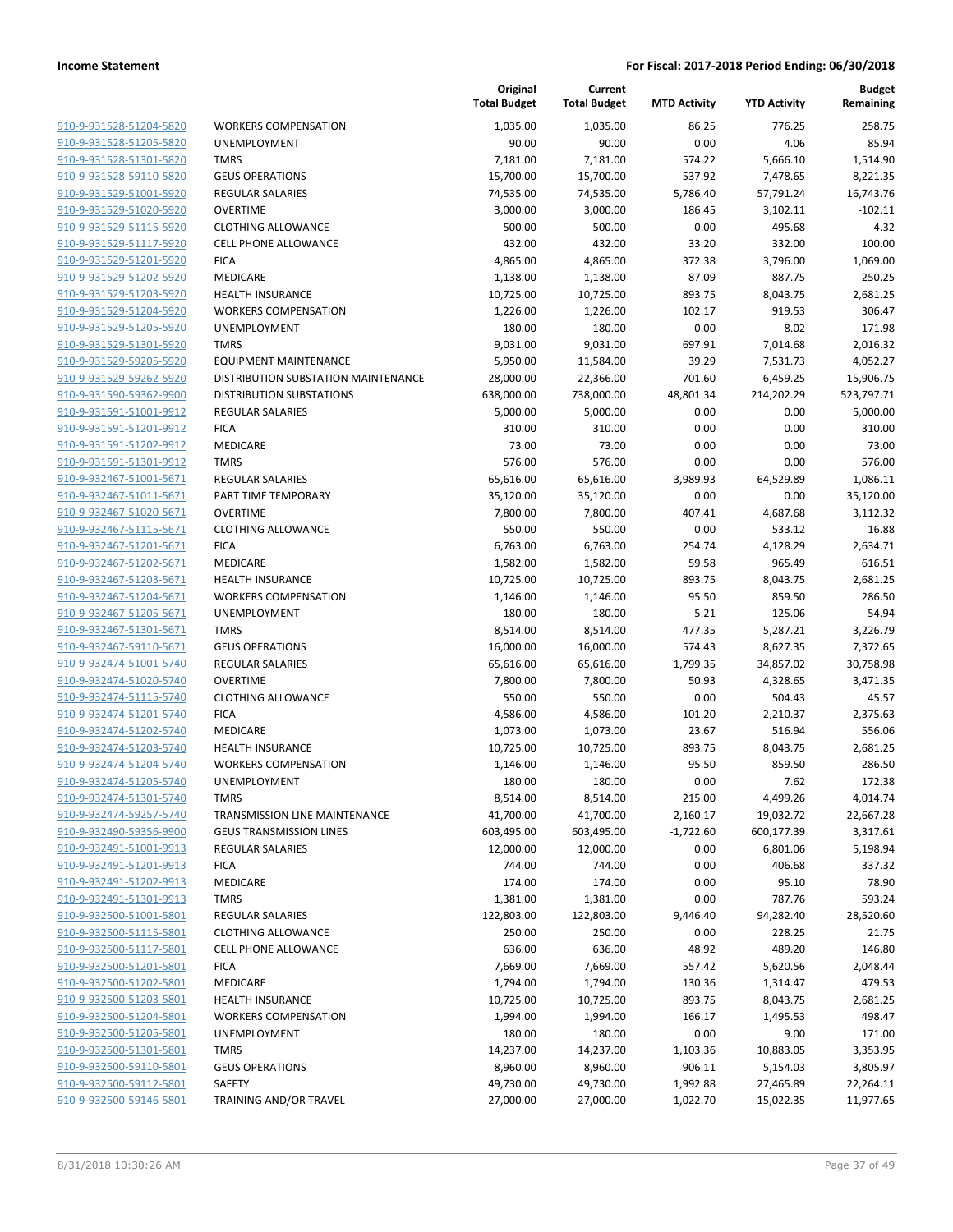|                         |                              | Original<br><b>Total Budget</b> | Current<br><b>Total Budget</b> | <b>MTD Activity</b> | <b>YTD Activity</b> | <b>Budget</b><br>Remaining |
|-------------------------|------------------------------|---------------------------------|--------------------------------|---------------------|---------------------|----------------------------|
| 910-9-932503-51001-5830 | REGULAR SALARIES             | 177,243.00                      | 177,243.00                     | 9,200.10            | 100,701.81          | 76,541.19                  |
| 910-9-932503-51020-5830 | <b>OVERTIME</b>              | 10,500.00                       | 10,500.00                      | 1,184.93            | 7,716.82            | 2,783.18                   |
| 910-9-932503-51115-5830 | <b>CLOTHING ALLOWANCE</b>    | 1,200.00                        | 1,200.00                       | 0.00                | 1,114.00            | 86.00                      |
| 910-9-932503-51117-5830 | <b>CELL PHONE ALLOWANCE</b>  | 318.00                          | 318.00                         | 24.46               | 183.45              | 134.55                     |
| 910-9-932503-51201-5830 | <b>FICA</b>                  | 11,734.00                       | 11,734.00                      | 935.03              | 8,496.65            | 3,237.35                   |
| 910-9-932503-51202-5830 | MEDICARE                     | 2,745.00                        | 2,745.00                       | 218.67              | 1,987.11            | 757.89                     |
| 910-9-932503-51203-5830 | <b>HEALTH INSURANCE</b>      | 26,813.00                       | 26,813.00                      | 2,234.42            | 20,109.78           | 6,703.22                   |
| 910-9-932503-51204-5830 | <b>WORKERS COMPENSATION</b>  | 3,129.00                        | 3,129.00                       | 260.75              | 2,346.75            | 782.25                     |
| 910-9-932503-51205-5830 | <b>UNEMPLOYMENT</b>          | 450.00                          | 450.00                         | 0.00                | 15.86               | 434.14                     |
| 910-9-932503-51301-5830 | <b>TMRS</b>                  | 21,784.00                       | 21,784.00                      | 1,889.80            | 16,761.11           | 5,022.89                   |
| 910-9-932503-59110-5830 | <b>GEUS OPERATIONS</b>       | 81,000.00                       | 81,000.00                      | 3,184.15            | 36,954.42           | 44,045.58                  |
| 910-9-932504-51001-5840 | REGULAR SALARIES             | 177,243.00                      | 177,243.00                     | 9,000.10            | 100,301.81          | 76,941.19                  |
| 910-9-932504-51020-5840 | <b>OVERTIME</b>              | 10,500.00                       | 10,500.00                      | 1,184.93            | 7,716.82            | 2,783.18                   |
| 910-9-932504-51115-5840 | <b>CLOTHING ALLOWANCE</b>    | 1,200.00                        | 1,200.00                       | 0.00                | 1,114.00            | 86.00                      |
| 910-9-932504-51117-5840 | <b>CELL PHONE ALLOWANCE</b>  | 318.00                          | 318.00                         | 24.46               | 183.45              | 134.55                     |
| 910-9-932504-51201-5840 | <b>FICA</b>                  | 11,734.00                       | 11,734.00                      | 632.98              | 6,712.79            | 5,021.21                   |
| 910-9-932504-51202-5840 | <b>MEDICARE</b>              | 2,745.00                        | 2,745.00                       | 148.03              | 1,569.93            | 1,175.07                   |
| 910-9-932504-51203-5840 | <b>HEALTH INSURANCE</b>      | 26,813.00                       | 26,813.00                      | 2,234.42            | 20,109.78           | 6,703.22                   |
| 910-9-932504-51204-5840 | <b>WORKERS COMPENSATION</b>  | 3,129.00                        | 3,129.00                       | 260.75              | 2,346.75            | 782.25                     |
| 910-9-932504-51205-5840 | <b>UNEMPLOYMENT</b>          | 450.00                          | 450.00                         | 0.00                | 13.79               | 436.21                     |
| 910-9-932504-51301-5840 | <b>TMRS</b>                  | 21,784.00                       | 21,784.00                      | 1,186.33            | 12,389.62           | 9,394.38                   |
| 910-9-932504-59110-5840 | <b>GEUS OPERATIONS</b>       | 72,000.00                       | 72,000.00                      | 4,658.15            | 39,516.84           | 32,483.16                  |
| 910-9-932505-51001-5850 | REGULAR SALARIES             | 1,000.00                        | 1,000.00                       | 0.00                | 0.00                | 1,000.00                   |
| 910-9-932505-51201-5850 | <b>FICA</b>                  | 62.00                           | 62.00                          | 0.00                | 0.00                | 62.00                      |
| 910-9-932505-51202-5850 | <b>MEDICARE</b>              | 15.00                           | 15.00                          | 0.00                | 0.00                | 15.00                      |
| 910-9-932505-51301-5850 | <b>TMRS</b>                  | 115.00                          | 115.00                         | 0.00                | 0.00                | 115.00                     |
| 910-9-932505-59110-5850 | <b>GEUS OPERATIONS</b>       | 500.00                          | 500.00                         | 0.00                | 0.00                | 500.00                     |
| 910-9-932506-51001-5860 | REGULAR SALARIES             | 76,203.00                       | 76,203.00                      | 6,246.40            | 61,396.80           | 14,806.20                  |
| 910-9-932506-51020-5860 | <b>OVERTIME</b>              | 1,000.00                        | 1,000.00                       | 0.00                | 1,165.23            | $-165.23$                  |
| 910-9-932506-51115-5860 | <b>CLOTHING ALLOWANCE</b>    | 500.00                          | 500.00                         | 0.00                | 549.68              | $-49.68$                   |
| 910-9-932506-51117-5860 | <b>CELL PHONE ALLOWANCE</b>  | 432.00                          | 432.00                         | 33.22               | 332.20              | 99.80                      |
| 910-9-932506-51201-5860 | <b>FICA</b>                  | 4,845.00                        | 4,845.00                       | 386.00              | 3,887.37            | 957.63                     |
| 910-9-932506-51202-5860 | MEDICARE                     | 1,133.00                        | 1,133.00                       | 90.28               | 909.17              | 223.83                     |
| 910-9-932506-51203-5860 | <b>HEALTH INSURANCE</b>      | 10,725.00                       | 10,725.00                      | 893.75              | 8,043.75            | 2,681.25                   |
| 910-9-932506-51204-5860 | <b>WORKERS COMPENSATION</b>  | 1,318.00                        | 1,318.00                       | 109.83              | 988.47              | 329.53                     |
| 910-9-932506-51205-5860 | UNEMPLOYMENT                 | 180.00                          | 180.00                         | 0.00                | 8.68                | 171.32                     |
| 910-9-932506-51301-5860 | <b>TMRS</b>                  | 8,993.00                        | 8,993.00                       | 729.70              | 7,211.30            | 1,781.70                   |
| 910-9-932506-59110-5860 | <b>GEUS OPERATIONS</b>       | 13,800.00                       | 13,800.00                      | 606.37              | 9,262.65            | 4,537.35                   |
| 910-9-932507-51001-5870 | <b>REGULAR SALARIES</b>      | 1,000.00                        | 1,000.00                       | 0.00                | 0.00                | 1,000.00                   |
| 910-9-932507-51201-5870 | <b>FICA</b>                  | 62.00                           | 62.00                          | 0.00                | 0.00                | 62.00                      |
| 910-9-932507-51202-5870 | MEDICARE                     | 15.00                           | 15.00                          | 0.00                | 0.00                | 15.00                      |
| 910-9-932507-51301-5870 | <b>TMRS</b>                  | 115.00                          | 115.00                         | 0.00                | 0.00                | 115.00                     |
| 910-9-932507-59110-5870 | <b>GEUS OPERATIONS</b>       | 400.00                          | 400.00                         | 0.00                | 0.00                | 400.00                     |
| 910-9-932509-59147-5890 | <b>RENT</b>                  | 200.00                          | 200.00                         | 0.00                | 0.00                | 200.00                     |
| 910-9-932510-51001-5900 | <b>REGULAR SALARIES</b>      | 59,779.00                       | 59,779.00                      | 4,598.40            | 45,853.60           | 13,925.40                  |
| 910-9-932510-51020-5900 | <b>OVERTIME</b>              | 10,000.00                       | 10,000.00                      | 1,066.95            | 6,894.55            | 3,105.45                   |
| 910-9-932510-51102-5900 | <b>BILINGUAL PAY</b>         | 600.00                          | 600.00                         | 46.16               | 461.60              | 138.40                     |
| 910-9-932510-51115-5900 | <b>CLOTHING ALLOWANCE</b>    | 500.00                          | 500.00                         | 0.00                | 480.68              | 19.32                      |
| 910-9-932510-51201-5900 | <b>FICA</b>                  | 4,394.00                        | 4,394.00                       | 307.52              | 2,886.05            | 1,507.95                   |
| 910-9-932510-51202-5900 | <b>MEDICARE</b>              | 1,028.00                        | 1,028.00                       | 71.92               | 674.98              | 353.02                     |
| 910-9-932510-51203-5900 | <b>HEALTH INSURANCE</b>      | 10,725.00                       | 10,725.00                      | 893.75              | 8,043.75            | 2,681.25                   |
| 910-9-932510-51204-5900 | <b>WORKERS COMPENSATION</b>  | 970.00                          | 970.00                         | 80.83               | 727.47              | 242.53                     |
| 910-9-932510-51205-5900 | UNEMPLOYMENT                 | 180.00                          | 180.00                         | 0.00                | 9.00                | 171.00                     |
| 910-9-932510-51301-5900 | <b>TMRS</b>                  | 8,159.00                        | 8,159.00                       | 663.68              | 6,099.73            | 2,059.27                   |
| 910-9-932510-59205-5900 | <b>EQUIPMENT MAINTENANCE</b> | 67,000.00                       | 67,000.00                      | 17,652.45           | 42,684.20           | 24,315.80                  |
| 910-9-932514-51001-5941 | REGULAR SALARIES             | 329,680.00                      | 329,680.00                     | 29,142.98           | 294,348.46          | 35,331.54                  |
| 910-9-932514-51020-5941 | <b>OVERTIME</b>              | 50,000.00                       | 50,000.00                      | 4,719.08            | 38,202.85           | 11,797.15                  |
| 910-9-932514-51102-5941 | <b>BILINGUAL PAY</b>         | 1,200.00                        | 1,200.00                       | 69.24               | 784.72              | 415.28                     |
| 910-9-932514-51115-5941 | <b>CLOTHING ALLOWANCE</b>    | 5,500.00                        | 5,500.00                       | 0.00                | 4,586.23            | 913.77                     |
|                         |                              |                                 |                                |                     |                     |                            |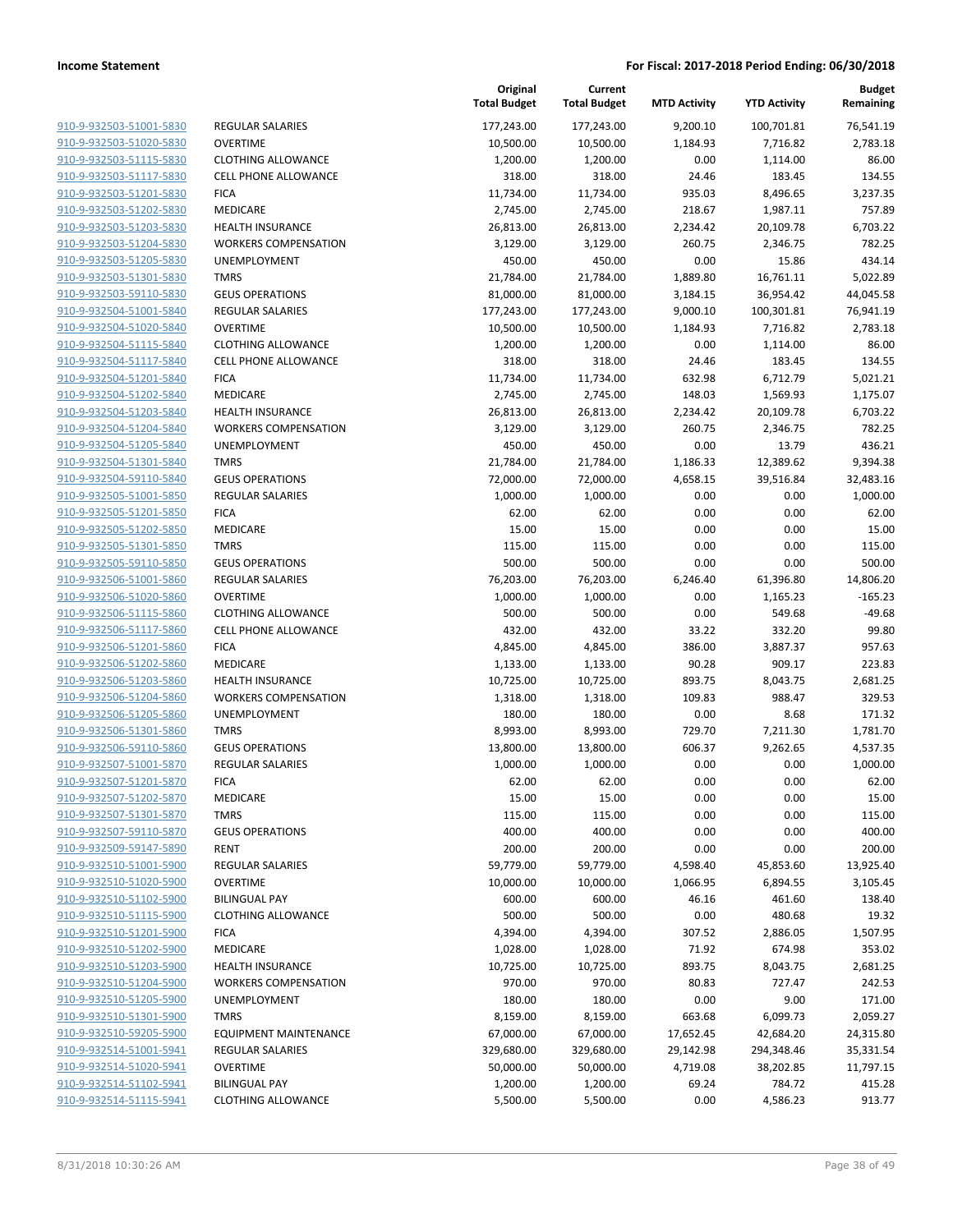|                                                    |                                      | Original<br><b>Total Budget</b> | Current<br><b>Total Budget</b> | <b>MTD Activity</b> | <b>YTD Activity</b> | <b>Budget</b><br>Remaining |
|----------------------------------------------------|--------------------------------------|---------------------------------|--------------------------------|---------------------|---------------------|----------------------------|
| 910-9-932514-51201-5941                            | <b>FICA</b>                          | 23,955.00                       | 23,955.00                      | 2,014.86            | 19,446.27           | 4,508.73                   |
| 910-9-932514-51202-5941                            | MEDICARE                             | 5,603.00                        | 5,603.00                       | 471.21              | 4,547.92            | 1,055.08                   |
| 910-9-932514-51203-5941                            | <b>HEALTH INSURANCE</b>              | 128,700.00                      | 128,700.00                     | 10,725.00           | 96,525.00           | 32,175.00                  |
| 910-9-932514-51204-5941                            | <b>WORKERS COMPENSATION</b>          | 7,673.00                        | 7,673.00                       | 639.42              | 5,754.78            | 1,918.22                   |
| 910-9-932514-51205-5941                            | <b>UNEMPLOYMENT</b>                  | 2,160.00                        | 2,160.00                       | 30.36               | 110.00              | 2,050.00                   |
| 910-9-932514-51301-5941                            | <b>TMRS</b>                          | 44,472.00                       | 44,472.00                      | 4,078.85            | 38,367.23           | 6,104.77                   |
| 910-9-932514-51401-5941                            | <b>CONTRA - SALARIES</b>             | 0.00                            | 0.00                           | 0.00                | $-3,108.72$         | 3,108.72                   |
| 910-9-932514-59275-5941                            | POLES, OH, UG & SERVICES MAINTENANCE | 188,500.00                      | 188,500.00                     | 42,332.00           | 147,004.50          | 41,495.50                  |
| 910-9-932515-51001-5950                            | <b>REGULAR SALARIES</b>              | 5,000.00                        | 5,000.00                       | 0.00                | 0.00                | 5,000.00                   |
| 910-9-932515-51201-5950                            | <b>FICA</b>                          | 310.00                          | 310.00                         | 0.00                | 0.00                | 310.00                     |
| 910-9-932515-51202-5950                            | MEDICARE                             | 73.00                           | 73.00                          | 0.00                | 0.00                | 73.00                      |
| 910-9-932515-51301-5950                            | <b>TMRS</b>                          | 576.00                          | 576.00                         | 0.00                | 0.00                | 576.00                     |
| 910-9-932515-59282-5950                            | <b>TRANSFORMERS MAINTENANCE</b>      | 15,000.00                       | 15,000.00                      | 0.00                | 931.20              | 14,068.80                  |
| 910-9-932516-51001-5960                            | <b>REGULAR SALARIES</b>              | 18,000.00                       | 18,000.00                      | 341.91              | 7,955.88            | 10,044.12                  |
| 910-9-932516-51020-5960                            | <b>OVERTIME</b>                      | 1,500.00                        | 1,500.00                       | 54.66               | 1,865.04            | $-365.04$                  |
| 910-9-932516-51201-5960                            | <b>FICA</b>                          | 1,116.00                        | 1,116.00                       | 24.59               | 608.90              | 507.10                     |
| 910-9-932516-51202-5960                            | <b>MEDICARE</b>                      | 261.00                          | 261.00                         | 5.75                | 142.41              | 118.59                     |
| 910-9-932516-51205-5960                            | <b>UNEMPLOYMENT</b>                  | 0.00                            | 0.00                           | 0.00                | 1.16                | $-1.16$                    |
| 910-9-932516-51301-5960                            | <b>TMRS</b>                          | 2,072.00                        | 2,072.00                       | 46.08               | 1,125.31            | 946.69                     |
| 910-9-932516-59284-5960                            | ST LIGHTING & SIGNALS MAINTENANCE    | 5,000.00                        | 5,000.00                       | 0.00                | 4,826.82            | 173.18                     |
| 910-9-932517-51001-5970                            | <b>REGULAR SALARIES</b>              | 58,507.00                       | 58,507.00                      | 4,633.60            | 45,791.20           | 12,715.80                  |
| 910-9-932517-51020-5970                            | <b>OVERTIME</b>                      | 500.00                          | 500.00                         | 0.00                | 0.00                | 500.00                     |
| 910-9-932517-51115-5970                            | <b>CLOTHING ALLOWANCE</b>            | 500.00                          | 500.00                         | 0.00                | 495.68              | 4.32                       |
| 910-9-932517-51201-5970                            | <b>FICA</b>                          | 3,689.00                        | 3,689.00                       | 264.12              | 2,639.47            | 1,049.53                   |
| 910-9-932517-51202-5970                            | MEDICARE                             | 863.00                          | 863.00                         | 61.78               | 617.36              | 245.64                     |
| 910-9-932517-51203-5970                            | <b>HEALTH INSURANCE</b>              | 10,725.00                       | 10,725.00                      | 893.75              | 8,043.75            | 2,681.25                   |
| 910-9-932517-51204-5970                            | <b>WORKERS COMPENSATION</b>          | 982.00                          | 982.00                         | 81.83               | 736.47              | 245.53                     |
| 910-9-932517-51205-5970                            | UNEMPLOYMENT                         | 180.00                          | 180.00                         | 0.00                | 8.74                | 171.26                     |
| 910-9-932517-51301-5970                            | <b>TMRS</b>                          | 6,849.00                        | 6,849.00                       | 538.42              | 5,250.06            | 1,598.94                   |
| 910-9-932517-59270-5970                            | <b>METERS MAINTENANCE</b>            | 600.00                          | 600.00                         | 363.06              | 363.06              | 236.94                     |
| 910-9-932518-51001-5980                            | <b>REGULAR SALARIES</b>              | 2,500.00                        | 2,500.00                       | 54.05               | 2,359.99            | 140.01                     |
| 910-9-932518-51020-5980                            | <b>OVERTIME</b>                      | 0.00                            | 0.00                           | 0.00                | 405.68              | $-405.68$                  |
| 910-9-932518-51201-5980                            | <b>FICA</b>                          | 155.00                          | 155.00                         | 3.35                | 171.48              | $-16.48$                   |
| 910-9-932518-51202-5980<br>910-9-932518-51205-5980 | MEDICARE<br>UNEMPLOYMENT             | 36.00<br>0.00                   | 36.00<br>0.00                  | 0.78<br>0.00        | 40.10<br>0.47       | $-4.10$<br>$-0.47$         |
| 910-9-932518-51301-5980                            | <b>TMRS</b>                          | 288.00                          | 288.00                         | 6.28                | 316.56              | $-28.56$                   |
| 910-9-932518-59288-5980                            | <b>VAPOR LIGHTS MAINTENANCE</b>      | 200.00                          | 200.00                         | 462.05              | 1,137.14            | $-937.14$                  |
| 910-9-932519-51001-5990                            | <b>REGULAR SALARIES</b>              | 2,500.00                        | 2,500.00                       | 0.00                | 980.96              | 1,519.04                   |
| 910-9-932519-51201-5990                            | <b>FICA</b>                          | 155.00                          | 155.00                         | 0.00                | 60.82               | 94.18                      |
| 910-9-932519-51202-5990                            | <b>MEDICARE</b>                      | 36.00                           | 36.00                          | 0.00                | 14.22               | 21.78                      |
| 910-9-932519-51205-5990                            | UNEMPLOYMENT                         | 0.00                            | 0.00                           | 0.00                | 0.57                | $-0.57$                    |
| 910-9-932519-51301-5990                            | <b>TMRS</b>                          | 288.00                          | 288.00                         | 0.00                | 113.99              | 174.01                     |
| 910-9-932590-59364-9900                            | POLES                                | 210,000.00                      | 150,000.00                     | 6,876.91            | 97,921.47           | 52,078.53                  |
| 910-9-932590-59365-9900                            | OH CONDUCTOR & DEVICES               | 80,506.00                       | 80,506.00                      | $-773.24$           | 58,871.36           | 21,634.64                  |
| 910-9-932590-59366-9900                            | UG CONDUIT                           | 45,000.00                       | 45,000.00                      | 11,996.76           | 48,925.78           | $-3,925.78$                |
| 910-9-932590-59367-9900                            | UG CONDUCTOR & DEVICES               | 95,000.00                       | 95,000.00                      | 6,944.76            | 64,299.67           | 30,700.33                  |
| 910-9-932590-59368-9900                            | <b>TRANSFORMERS &amp; CAPACITORS</b> | 175,000.00                      | 135,000.00                     | 9,563.31            | 64,902.86           | 70,097.14                  |
| 910-9-932590-59369-9900                            | <b>SERVICE CONNECTIONS</b>           | 35,000.00                       | 35,000.00                      | 137.65              | 467.53              | 34,532.47                  |
| 910-9-932590-59370-9900                            | <b>METERS</b>                        | 80,000.00                       | 80,000.00                      | 2,621.02            | 35,695.48           | 44,304.52                  |
| 910-9-932590-59371-9900                            | <b>VAPOR LIGHTS</b>                  | 5,000.00                        | 5,000.00                       | 156.98              | 3,886.04            | 1,113.96                   |
| 910-9-932590-59375-9900                            | STREET LIGHTING & SIGNALS            | 5,000.00                        | 5,000.00                       | 0.00                | 4,825.28            | 174.72                     |
| 910-9-932590-59392-9900                            | <b>TRANSPORTATION EQUIPMENT</b>      | 443,011.00                      | 443,011.00                     | 14,098.00           | 431,659.00          | 11,352.00                  |
| 910-9-932591-51001-9914                            | <b>REGULAR SALARIES</b>              | 30,000.00                       | 30,000.00                      | 2,616.17            | 45,921.11           | $-15,921.11$               |
| 910-9-932591-51020-9914                            | <b>OVERTIME</b>                      | 0.00                            | 0.00                           | 143.41              | 3,935.00            | $-3,935.00$                |
| 910-9-932591-51201-9914                            | <b>FICA</b>                          | 1,860.00                        | 1,860.00                       | 171.09              | 3,100.17            | $-1,240.17$                |
| 910-9-932591-51202-9914                            | MEDICARE                             | 435.00                          | 435.00                         | 40.01               | 725.04              | $-290.04$                  |
| 910-9-932591-51205-9914                            | <b>UNEMPLOYMENT</b>                  | 0.00                            | 0.00                           | 0.00                | 8.50                | $-8.50$                    |
| 910-9-932591-51301-9914                            | <b>TMRS</b>                          | 3,453.00                        | 3,453.00                       | 303.80              | 5,755.22            | $-2,302.22$                |
| 910-9-932592-51001-9915                            | <b>REGULAR SALARIES</b>              | 55,000.00                       | 55,000.00                      | 6,990.47            | 58,933.64           | $-3,933.64$                |
|                                                    |                                      |                                 |                                |                     |                     |                            |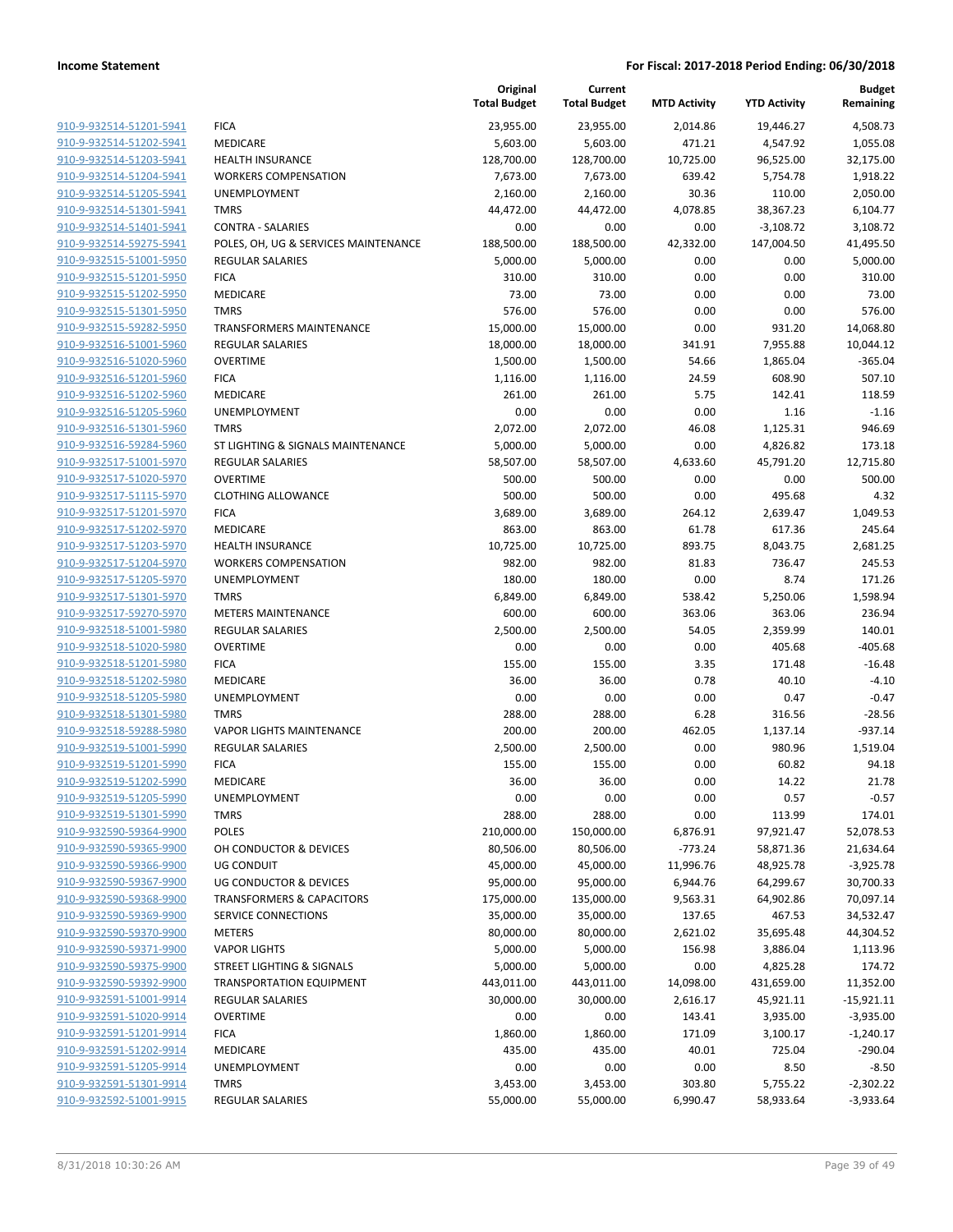| 910-9-932592-51020-9915                                   |
|-----------------------------------------------------------|
| 910-9-932592-51201-9915                                   |
| 910-9-932592-51202-9915                                   |
| 910-9-932592-51205-9915                                   |
| 910-9-932592-51301-9915                                   |
| 910-9-932593-51001-9916                                   |
| <u>910-9-932593-51020-9916</u>                            |
| <u>910-9-932593-51201-9916</u>                            |
| 910-9-932593-51202-9916                                   |
| 910-9-932593-51205-9916                                   |
| 910-9-932593-51301-9916                                   |
| 910-9-932594-51001-9917                                   |
| <u>910-9-932594-51020-9917</u>                            |
| 910-9-932594-51201-9917                                   |
| 910-9-932594-51202-9917                                   |
| 910-9-932594-51205-9917                                   |
| <u>910-9-932594-51301-9917</u>                            |
| <u>910-9-932595-51001-9918</u>                            |
| 910-9-932595-51020-9918                                   |
| 910-9-932595-51201-9918                                   |
| 910-9-932595-51202-9918                                   |
| 910-9-932595-51205-9918                                   |
| <u>910-9-932595-51301-9918</u>                            |
| 910-9-932596-51001-9919                                   |
| 910-9-932596-51201-9919                                   |
| 910-9-932596-51202-9919                                   |
| <u>910-9-932596-51205-9919</u>                            |
|                                                           |
| <u>910-9-932596-51301-9919</u><br>910-9-932597-51001-9920 |
| 910-9-932597-51020-9920                                   |
|                                                           |
| 910-9-932597-51201-9920                                   |
| 910-9-932597-51202-9920                                   |
| <u>910-9-932597-51205-9920</u>                            |
| 910-9-932597-51301-9920                                   |
| 910-9-932598-51001-9921                                   |
| 910-9-932598-51201-9921                                   |
| <u>910-9-932598-51202-9921</u>                            |
| <u>910-9-932598-51205-9921</u>                            |
| 910-9-932598-51301-9921                                   |
| 910-9-932599-51001-9922                                   |
| 910-9-932599-51020-9922                                   |
| 910-9-932599-51201-9922                                   |
| 910-9-932599-51202-9922                                   |
| 910-9-932599-51205-9922                                   |
| 910-9-932599-51301-9922                                   |
| 910-9-970000-51801-9260                                   |
| 910-9-970000-59701-9040                                   |
| 910-9-970000-59703-4030                                   |
| 910-9-970000-59720-9705                                   |
| 910-9-970000-59730-9250                                   |
| <u>910-9-970000-59731-9250</u>                            |
| 910-9-970000-59732-9250                                   |
| 910-9-970000-59734-4210                                   |
| 910-9-970000-59750-9260                                   |
| 910-9-970000-59770-9997                                   |
| 910-9-970000-59771-9997                                   |
| 910-9-970000-59780-9240                                   |
| 910-9-970000-59781-9250                                   |
| 910-9-970000-59790-9970                                   |
|                                                           |

|                         |                              | Original<br><b>Total Budget</b> | Current<br><b>Total Budget</b> | <b>MTD Activity</b> | <b>YTD Activity</b> | <b>Budget</b><br>Remaining |
|-------------------------|------------------------------|---------------------------------|--------------------------------|---------------------|---------------------|----------------------------|
| 910-9-932592-51020-9915 | <b>OVERTIME</b>              | 0.00                            | 0.00                           | 458.63              | 6,769.85            | $-6,769.85$                |
| 910-9-932592-51201-9915 | <b>FICA</b>                  | 3,410.00                        | 3,410.00                       | 461.84              | 4,079.61            | $-669.61$                  |
| 910-9-932592-51202-9915 | MEDICARE                     | 798.00                          | 798.00                         | 108.01              | 954.09              | $-156.09$                  |
| 910-9-932592-51205-9915 | <b>UNEMPLOYMENT</b>          | 0.00                            | 0.00                           | 0.00                | 16.12               | $-16.12$                   |
| 910-9-932592-51301-9915 | <b>TMRS</b>                  | 6,331.00                        | 6,331.00                       | 848.69              | 7,593.96            | $-1,262.96$                |
| 910-9-932593-51001-9916 | REGULAR SALARIES             | 32,500.00                       | 32,500.00                      | 5,602.39            | 61,927.94           | $-29,427.94$               |
| 910-9-932593-51020-9916 | <b>OVERTIME</b>              | 0.00                            | 0.00                           | 977.07              | 6,103.90            | $-6,103.90$                |
| 910-9-932593-51201-9916 | <b>FICA</b>                  | 2,015.00                        | 2,015.00                       | 409.35              | 4,230.91            | $-2,215.91$                |
| 910-9-932593-51202-9916 | MEDICARE                     | 471.00                          | 471.00                         | 95.74               | 989.50              | $-518.50$                  |
| 910-9-932593-51205-9916 | <b>UNEMPLOYMENT</b>          | 0.00                            | 0.00                           | 0.00                | 6.89                | $-6.89$                    |
| 910-9-932593-51301-9916 | <b>TMRS</b>                  | 3,741.00                        | 3,741.00                       | 767.22              | 7,810.08            | $-4,069.08$                |
| 910-9-932594-51001-9917 | REGULAR SALARIES             | 32,500.00                       | 32,500.00                      | 2,170.92            | 22,634.00           | 9,866.00                   |
| 910-9-932594-51020-9917 | <b>OVERTIME</b>              | 0.00                            | 0.00                           | 431.72              | 3,447.19            | $-3,447.19$                |
| 910-9-932594-51201-9917 | <b>FICA</b>                  | 2,015.00                        | 2,015.00                       | 162.80              | 1,625.64            | 389.36                     |
| 910-9-932594-51202-9917 | MEDICARE                     | 471.00                          | 471.00                         | 38.08               | 380.19              | 90.81                      |
| 910-9-932594-51205-9917 | UNEMPLOYMENT                 | 3,741.00                        | 3,741.00                       | 0.00                | 2.36                | 3,738.64                   |
| 910-9-932594-51301-9917 | <b>TMRS</b>                  | 0.00                            | 0.00                           | 305.11              | 3,007.48            | $-3,007.48$                |
| 910-9-932595-51001-9918 | <b>REGULAR SALARIES</b>      | 10,000.00                       | 10,000.00                      | 323.90              | 1,280.97            | 8,719.03                   |
| 910-9-932595-51020-9918 | <b>OVERTIME</b>              | 0.00                            | 0.00                           | 0.00                | 108.08              | $-108.08$                  |
| 910-9-932595-51201-9918 | <b>FICA</b>                  | 620.00                          | 620.00                         | 20.08               | 87.14               | 532.86                     |
| 910-9-932595-51202-9918 | <b>MEDICARE</b>              | 145.00                          | 145.00                         | 4.70                | 20.39               | 124.61                     |
| 910-9-932595-51205-9918 | <b>UNEMPLOYMENT</b>          | 0.00                            | 0.00                           | 0.00                | 0.12                | $-0.12$                    |
| 910-9-932595-51301-9918 | <b>TMRS</b>                  | 1,151.00                        | 1,151.00                       | 37.64               | 160.18              | 990.82                     |
| 910-9-932596-51001-9919 | <b>REGULAR SALARIES</b>      | 5,000.00                        | 5,000.00                       | 826.06              | 2,673.02            | 2.326.98                   |
| 910-9-932596-51201-9919 | <b>FICA</b>                  | 310.00                          | 310.00                         | 52.64               | 167.15              | 142.85                     |
| 910-9-932596-51202-9919 | MEDICARE                     | 73.00                           | 73.00                          | 12.31               | 39.09               | 33.91                      |
| 910-9-932596-51205-9919 | UNEMPLOYMENT                 | 0.00                            | 0.00                           | 0.00                | 0.40                | $-0.40$                    |
| 910-9-932596-51301-9919 | <b>TMRS</b>                  | 576.00                          | 576.00                         | 98.68               | 308.73              | 267.27                     |
| 910-9-932597-51001-9920 | <b>REGULAR SALARIES</b>      | 7,000.00                        | 7,000.00                       | 287.86              | 3,444.55            | 3,555.45                   |
| 910-9-932597-51020-9920 | <b>OVERTIME</b>              | 0.00                            | 0.00                           | 54.66               | 673.76              | $-673.76$                  |
| 910-9-932597-51201-9920 | <b>FICA</b>                  | 434.00                          | 434.00                         | 21.23               | 255.34              | 178.66                     |
| 910-9-932597-51202-9920 | MEDICARE                     | 102.00                          | 102.00                         | 4.96                | 59.71               | 42.29                      |
| 910-9-932597-51205-9920 | <b>UNEMPLOYMENT</b>          | 0.00                            | 0.00                           | 0.00                | 0.77                | $-0.77$                    |
| 910-9-932597-51301-9920 | <b>TMRS</b>                  | 806.00                          | 806.00                         | 39.81               | 472.06              | 333.94                     |
| 910-9-932598-51001-9921 | <b>REGULAR SALARIES</b>      | 1,500.00                        | 1,500.00                       | 0.00                | 306.55              | 1,193.45                   |
| 910-9-932598-51201-9921 | <b>FICA</b>                  | 93.00                           | 93.00                          | 0.00                | 19.01               | 73.99                      |
| 910-9-932598-51202-9921 | MEDICARE                     | 22.00                           | 22.00                          | 0.00                | 4.44                | 17.56                      |
| 910-9-932598-51205-9921 | UNEMPLOYMENT                 | 0.00                            | 0.00                           | 0.00                | 0.07                | $-0.07$                    |
| 910-9-932598-51301-9921 | <b>TMRS</b>                  | 173.00                          | 173.00                         | 0.00                | 34.95               | 138.05                     |
| 910-9-932599-51001-9922 | <b>REGULAR SALARIES</b>      | 1,500.00                        | 1,500.00                       | 0.00                | 571.59              | 928.41                     |
| 910-9-932599-51020-9922 | <b>OVERTIME</b>              | 0.00                            | 0.00                           | 0.00                | 54.66               | $-54.66$                   |
| 910-9-932599-51201-9922 | <b>FICA</b>                  | 93.00                           | 93.00                          | 0.00                | 38.83               | 54.17                      |
| 910-9-932599-51202-9922 | MEDICARE                     | 22.00                           | 22.00                          | 0.00                | 9.08                | 12.92                      |
| 910-9-932599-51205-9922 | <b>UNEMPLOYMENT</b>          | 0.00                            | 0.00                           | 0.00                | 0.02                | $-0.02$                    |
| 910-9-932599-51301-9922 | <b>TMRS</b>                  | 173.00                          | 173.00                         | 0.00                | 72.76               | 100.24                     |
| 910-9-970000-51801-9260 | PENSION EXPENSE              | 100,000.00                      | 100,000.00                     | 0.00                | 0.00                | 100,000.00                 |
| 910-9-970000-59701-9040 | <b>BAD DEBT</b>              | 110,000.00                      | 110,000.00                     | 0.00                | 0.00                | 110,000.00                 |
| 910-9-970000-59703-4030 | DEPRECIATION EXPENSE         | 2,960,000.00                    | 2,960,000.00                   | 0.00                | 0.00                | 2,960,000.00               |
| 910-9-970000-59720-9705 | <b>BANK FEES</b>             | 25,000.00                       | 25,000.00                      | 154.96              | 4,088.51            | 20,911.49                  |
| 910-9-970000-59730-9250 | <b>INVENTORY LOSS/GAIN</b>   | 1,000.00                        | 1,000.00                       | $-957.12$           | $-957.12$           | 1,957.12                   |
| 910-9-970000-59731-9250 | <b>GASOLINE LOSSES/GAINS</b> | 1,000.00                        | 1,000.00                       | $-412.77$           | 330.75              | 669.25                     |
| 910-9-970000-59732-9250 | FUEL OIL LOSSES/GAINS        | 3,000.00                        | 3,000.00                       | 0.00                | 0.00                | 3,000.00                   |
| 910-9-970000-59734-4210 | ASSET DISPOSAL LOSSES/GAINS  | 1,000.00                        | 1,000.00                       | 0.00                | 0.00                | 1,000.00                   |
| 910-9-970000-59750-9260 | <b>ACCRUED PTO PAY</b>       | 125,000.00                      | 125,000.00                     | 30,340.19           | 108,492.24          | 16,507.76                  |
| 910-9-970000-59770-9997 | CONTINGENCY                  | 250,000.00                      | 250,000.00                     | 0.00                | 0.00                | 250,000.00                 |
| 910-9-970000-59771-9997 | PAYROLL CONTINGENCY          | 75,262.00                       | 75,262.00                      | 0.00                | 0.00                | 75,262.00                  |
| 910-9-970000-59780-9240 | PROPERTY INSURANCE           | 150,000.00                      | 150,000.00                     | 0.00                | 150,015.55          | $-15.55$                   |
| 910-9-970000-59781-9250 | LIABILITY INSURANCE          | 60,000.00                       | 60,000.00                      | $-948.64$           | 65,162.82           | $-5,162.82$                |
| 910-9-970000-59790-9970 | CAPITALIZED                  | $-2,894,757.00$                 | $-2,894,757.00$                | 0.00                | 0.00                | $-2,894,757.00$            |
|                         |                              |                                 |                                |                     |                     |                            |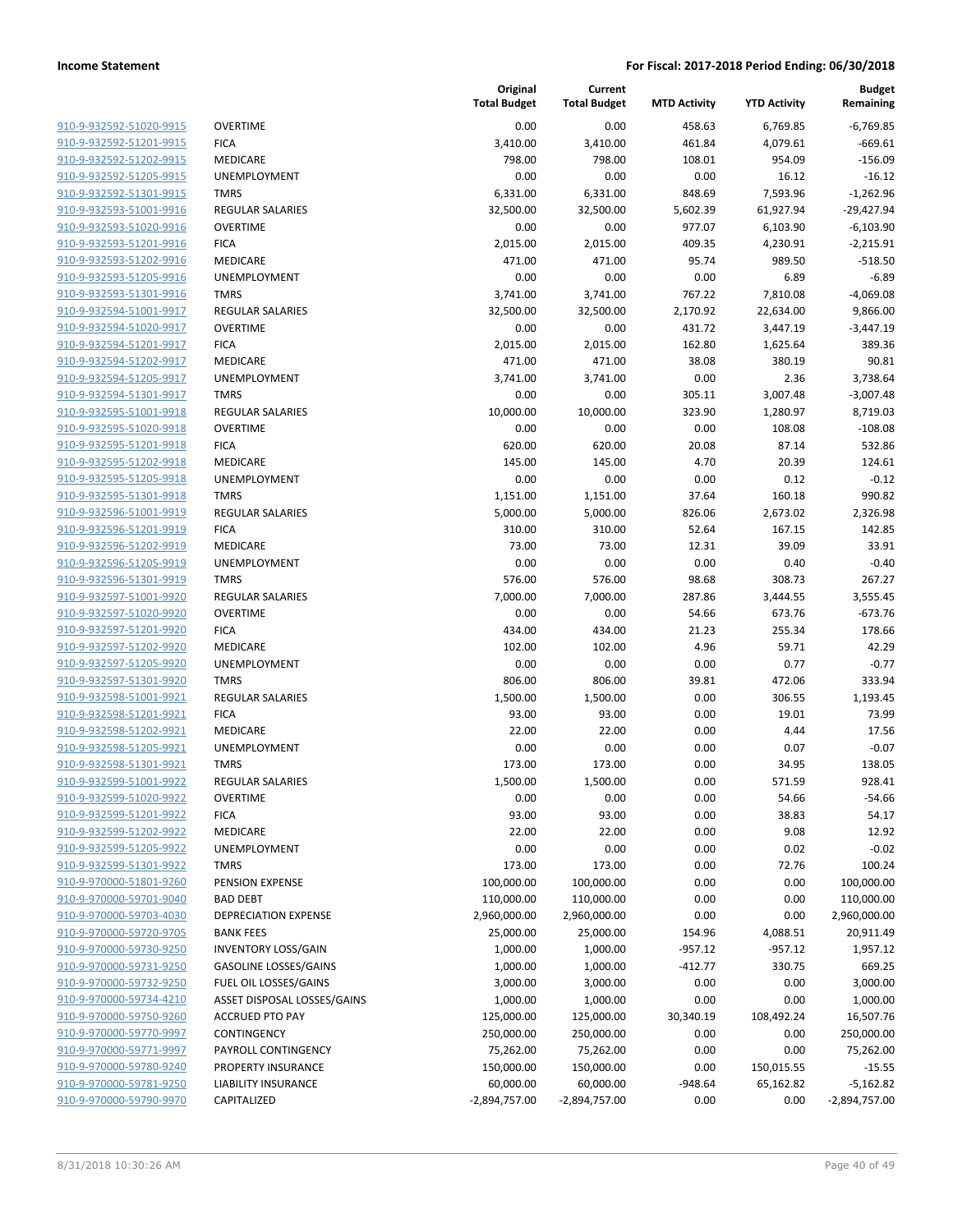|                                                    |                                                         | Original<br><b>Total Budget</b> | Current<br><b>Total Budget</b> | <b>MTD Activity</b> | <b>YTD Activity</b>    | <b>Budget</b><br>Remaining |
|----------------------------------------------------|---------------------------------------------------------|---------------------------------|--------------------------------|---------------------|------------------------|----------------------------|
| 910-9-980000-59841-4280                            | AMORTIZATION OF DISCOUNT                                | $-42,051.00$                    | $-42,051.00$                   | 0.00                | 0.00                   | $-42,051.00$               |
| 910-9-990000-59901-9270                            | XFER to COG - FRANCHISE FEES                            | 2,470,827.00                    | 2,470,827.00                   | 0.00                | 1,154,697.32           | 1,316,129.68               |
| 910-9-990000-59902-9200                            | XFER to COG- ADMIN EXPENSES                             | 220,157.00                      | 220,157.00                     | 18,346.42           | 165,117.78             | 55,039.22                  |
| 910-9-990000-59903-4082                            | XFER to COG - PILOT                                     | 317,221.00                      | 317,221.00                     | 0.00                | 317,221.00             | 0.00                       |
| 910-9-990000-59912-9999                            | XFER TO 912 - DEBT SERVICE                              | 3,820,380.00                    | 3,820,380.00                   | 320,000.00          | 2,880,000.00           | 940,380.00                 |
| 910-9-990000-59926-9330                            | XFER to COG - GARAGE                                    | 69,365.00                       | 69,365.00                      | 5,780.42            | 52,023.78              | 17,341.22                  |
| 910-9-990000-59927-9200                            | XFER to COG - INSURANCE                                 | 19,775.00                       | 19,775.00                      | 1,647.92            | 14,831.28              | 4,943.72                   |
| 910-9-990000-59928-9200                            | XFER to COG - IT                                        | 29,129.00                       | 29,129.00                      | 2,427.42            | 21,846.78              | 7,282.22                   |
| 910-9-990000-59930-9270                            | <b>XFER to GBOD</b>                                     | 494,165.00                      | 494,165.00                     | 0.00                | 230,939.47             | 263,225.53                 |
|                                                    | <b>Expense Total:</b>                                   | 60,559,922.00                   | 60,559,922.00                  | 5,372,023.59        | 42,632,788.91          | 17,927,133.09              |
|                                                    | Fund: 910 - ELECTRIC OPERATING FUND Surplus (Deficit):  | -234,580.00                     | -234,580.00                    | 520,764.94          | -1,502,880.03          | 1,268,300.03               |
| Fund: 911 - ELECTRIC DEBT REDUCTION                |                                                         |                                 |                                |                     |                        |                            |
| Revenue                                            |                                                         |                                 |                                |                     |                        |                            |
| 911-9-000000-49801-4190                            | <b>INTEREST INCOME</b><br><b>Revenue Total:</b>         | 850.00<br>850.00                | 850.00<br>850.00               | 808.63              | 9,794.77               | $-8,944.77$                |
|                                                    |                                                         |                                 |                                | 808.63              | 9,794.77               | -8,944.77                  |
|                                                    | Fund: 911 - ELECTRIC DEBT REDUCTION Total:              | 850.00                          | 850.00                         | 808.63              | 9,794.77               | $-8.944.77$                |
| Fund: 912 - ELECTRIC DEBT SERVICE                  |                                                         |                                 |                                |                     |                        |                            |
| Revenue                                            |                                                         |                                 |                                |                     |                        |                            |
| 912-9-000000-49710-4999                            | TRANFSER FROM GEUS 910 - ELECTRIC OP                    | 3,840,000.00                    | 3,840,000.00                   | 320,000.00          | 2,880,000.00           | 960,000.00                 |
|                                                    | <b>Revenue Total:</b>                                   | 3,840,000.00                    | 3.840.000.00                   | 320,000.00          | 2,880,000.00           | 960,000.00                 |
| <b>Expense</b>                                     |                                                         |                                 |                                |                     |                        |                            |
| 912-9-980000-59801-9800                            | PAYING AGENT FEES                                       | 1,000.00                        | 1,000.00                       | 0.00                | 400.00                 | 600.00                     |
| 912-9-980000-59810-9800                            | ARBITRAGE                                               | 5,000.00                        | 5,000.00                       | 0.00                | 4,800.00               | 200.00                     |
| 912-9-980000-59811-9800                            | <b>CONTINUING DISCLOSURE</b>                            | 1,000.00                        | 1,000.00                       | 0.00                | 1,000.00               | 0.00                       |
| 912-9-980000-59820-9800                            | <b>SURETY BOND</b>                                      | 700.00                          | 700.00                         | 0.00                | 800.00                 | $-100.00$                  |
| 912-9-980000-59852-9800                            | PRINCIPAL 2008 ISSUE                                    | 490,000.00                      | 490,000.00                     | 0.00                | 490,000.00             | 0.00                       |
| 912-9-980000-59853-4270                            | INTEREST 2008 ISSUE                                     | 688,213.00                      | 688,213.00                     | 0.00                | 339,356.26             | 348,856.74                 |
| 912-9-980000-59857-4270<br>912-9-980000-59859-4270 | <b>INTEREST 2010 ISSUE</b>                              | 2,585,790.00                    | 2,585,790.00                   | 0.00                | 1,292,895.00           | 1,292,895.00               |
| 912-9-980000-59861-4270                            | Interest on 2015 Tax Exempt<br>Interest on 2015 Taxable | 41,844.00<br>21,333.00          | 41,844.00<br>21,333.00         | 0.00<br>0.00        | 20,921.85<br>10,666.40 | 20,922.15<br>10,666.60     |
|                                                    | <b>Expense Total:</b>                                   | 3,834,880.00                    | 3,834,880.00                   | 0.00                | 2,160,839.51           | 1,674,040.49               |
|                                                    | Fund: 912 - ELECTRIC DEBT SERVICE Surplus (Deficit):    | 5,120.00                        | 5,120.00                       | 320,000.00          | 719,160.49             | -714,040.49                |
| <b>Fund: 913 - ELECTRIC CONSTRUCTION FUND</b>      |                                                         |                                 |                                |                     |                        |                            |
| Revenue                                            |                                                         |                                 |                                |                     |                        |                            |
| 913-9-000000-49801-4190                            | <b>INTEREST INCOME</b>                                  | 125.00                          | 125.00                         | 26.99               | 326.87                 | $-201.87$                  |
|                                                    | <b>Revenue Total:</b>                                   | 125.00                          | 125.00                         | 26.99               | 326.87                 | -201.87                    |
|                                                    | Fund: 913 - ELECTRIC CONSTRUCTION FUND Total:           | 125.00                          | 125.00                         | 26.99               | 326.87                 | $-201.87$                  |
| Fund: 950 - CABLE / INTERNET                       |                                                         |                                 |                                |                     |                        |                            |
| Revenue                                            |                                                         |                                 |                                |                     |                        |                            |
| 950-9-000000-48001-3950                            | <b>CABLE REVENUES</b>                                   | 2,807,984.00                    | 2,807,984.00                   | 244,442.00          | 2,128,098.40           | 679,885.60                 |
| 950-9-000000-48002-3950                            | MOVIE PAY-PER-VIEW                                      | 0.00                            | 0.00                           | 0.00                | 201.35                 | -201.35                    |
| 950-9-000000-48003-3950                            | SET-TOP                                                 | 163,056.00                      | 163,056.00                     | 13,487.85           | 125,784.56             | 37,271.44                  |
| 950-9-000000-48030-3950                            | <b>CONTRACT CHANNELS</b>                                | 9,600.00                        | 9,600.00                       | 800.00              | 7,200.00               | 2,400.00                   |
| 950-9-000000-48040-3950                            | <b>BROADCASTS</b>                                       | 300.00                          | 300.00                         | 100.00              | 850.00                 | $-550.00$                  |
| 950-9-000000-48101-3950                            | <b>INTERNET REVENUES</b>                                | 2,562,527.00                    | 2,562,527.00                   | 205,555.11          | 1,839,322.91           | 723,204.09                 |
| 950-9-000000-48102-3950                            | COLOCATION                                              | 120,000.00                      | 120,000.00                     | 0.00                | 0.00                   | 120,000.00                 |
| 950-9-000000-48201-3950                            | LATE CHARGES                                            | 80,000.00                       | 80,000.00                      | 5,425.25            | 54,028.40              | 25,971.60                  |
| 950-9-000000-48202-3950                            | SERVICE CHARGES                                         | 62,050.00                       | 62,050.00                      | 4,396.17            | 44,988.36              | 17,061.64                  |
| 950-9-000000-48203-3950                            | LOST/DAMAGED EQUIPMENT                                  | 30,000.00                       | 30,000.00                      | 1,685.00            | 19,307.37              | 10,692.63                  |
| 950-9-000000-48301-3950                            | <b>TRANSFER TO COG</b>                                  | 291,776.00                      | 291,776.00                     | 23,417.33           | 203,904.19             | 87,871.81                  |
| 950-9-000000-48307-3950                            | <b>TRANSFER TO GBOD</b>                                 | 58,355.00                       | 58,355.00                      | 4,684.93            | 40,780.96              | 17,574.04                  |
| 950-9-000000-48434-3950                            | <b>CHANNEL 34</b>                                       | 2,000.00                        | 2,000.00                       | 100.00              | 1,592.81               | 407.19                     |
| 950-9-000000-48488-3950                            | AD INSERTIONS                                           | 50,000.00                       | 50,000.00                      | 3,209.57            | 29,301.17              | 20,698.83                  |
| 950-9-000000-48498-3950                            | PRODUCTION REVENUES                                     | 50.00                           | 50.00                          | 20.00               | 60.00                  | $-10.00$                   |
| 950-9-000000-48501-3950                            | <b>CUSTOMER AID TO CONSTRUCTION</b>                     | 50.00                           | 50.00                          | 0.00                | 7,652.99               | $-7,602.99$                |
| 950-9-000000-48502-3950                            | OTHER REIMBURSEMENTS                                    | 1,500.00                        | 1,500.00                       | 0.00                | 0.00                   | 1,500.00                   |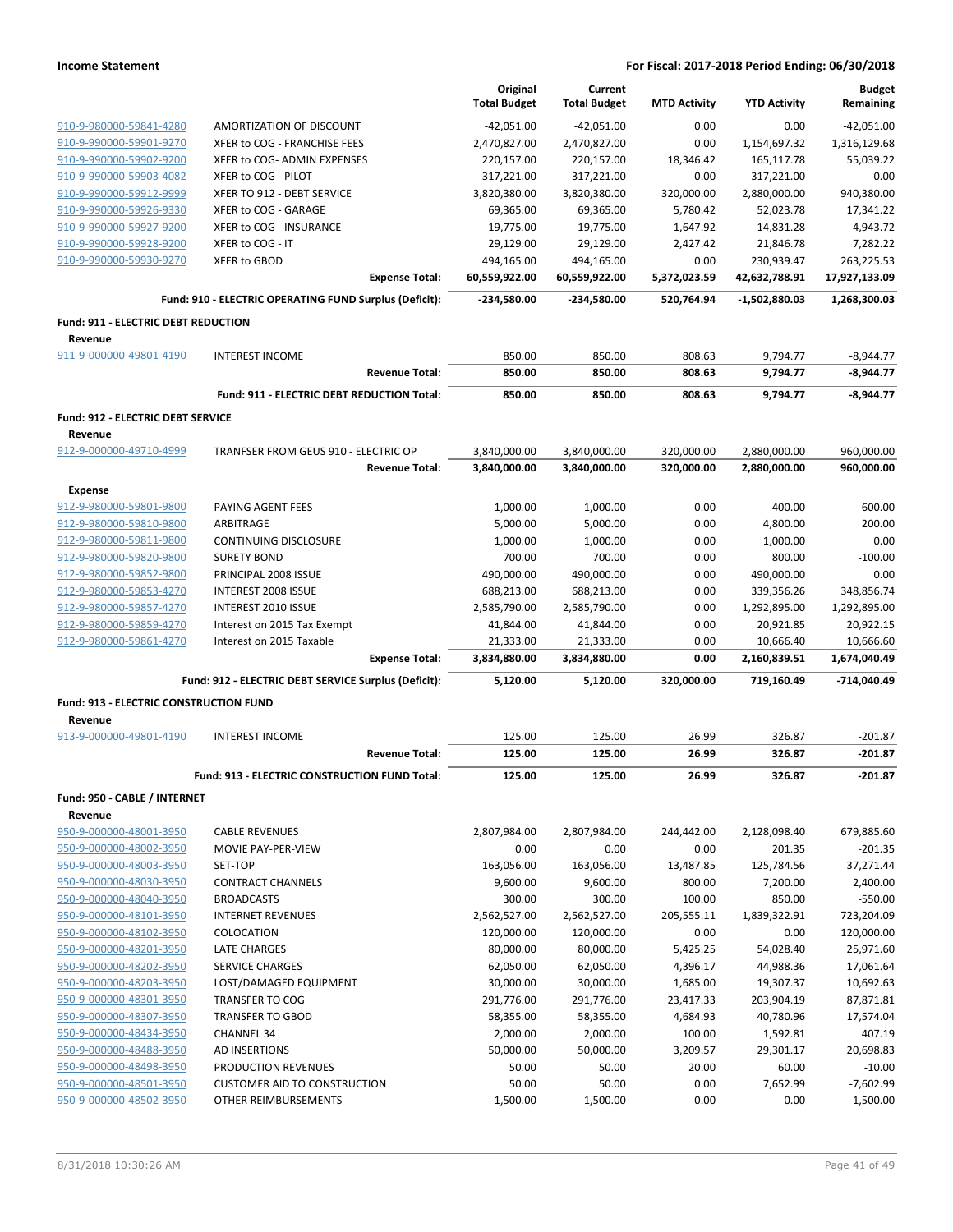|                         |                                      | Original<br><b>Total Budget</b> | Current<br><b>Total Budget</b> | <b>MTD Activity</b> | <b>YTD Activity</b> | <b>Budget</b><br>Remaining |
|-------------------------|--------------------------------------|---------------------------------|--------------------------------|---------------------|---------------------|----------------------------|
| 950-9-000000-48503-3950 | FIBER MAINTENANCE FEES               | 2,772.00                        | 2,772.00                       | 0.00                | 0.00                | 2,772.00                   |
| 950-9-000000-48801-4190 | <b>INTEREST INCOME</b>               | 2,200.00                        | 2,200.00                       | 311.40              | 4,033.01            | $-1,833.01$                |
| 950-9-000000-48991-3950 | GEUS ELECTRIC PAYMENT FOR INTERNET   | 38,000.00                       | 38,000.00                      | 0.00                | 38,000.00           | 0.00                       |
| 950-9-000000-48993-3950 | GEUS ELECTRIC PAYMENT FOR PUBLIC SVC | 15,000.00                       | 15,000.00                      | 0.00                | 15,000.00           | 0.00                       |
| 950-9-000000-48994-3950 | LEASE OF DARK FIBER                  | 206,520.00                      | 206,520.00                     | 0.00                | 206,520.00          | 0.00                       |
| 950-9-000000-48995-3950 | COLOCATION FOR SCADA & PHONE SYSTEM  | 20,000.00                       | 20,000.00                      | 0.00                | 19,958.00           | 42.00                      |
| 950-9-000000-49699-4116 | OTHER GAINS/LOSSES                   | 5,000.00                        | 5,000.00                       | 0.00                | 0.00                | 5,000.00                   |
|                         | <b>Revenue Total:</b>                | 6,528,740.00                    | 6,528,740.00                   | 507,634.61          | 4,786,584.48        | 1,742,155.52               |
| Expense                 |                                      |                                 |                                |                     |                     |                            |
| 950-9-951050-51001-8500 | <b>REGULAR SALARIES</b>              | 61,360.00                       | 61,360.00                      | 4,725.60            | 47,189.68           | 14,170.32                  |
| 950-9-951050-51115-8500 | <b>CLOTHING ALLOWANCE</b>            | 120.00                          | 120.00                         | 0.00                | 113.13              | 6.87                       |
| 950-9-951050-51116-8500 | CAR ALLOWANCE                        | 975.00                          | 975.00                         | 150.00              | 525.00              | 450.00                     |
| 950-9-951050-51117-8500 | CELL PHONE ALLOWANCE                 | 312.00                          | 312.00                         | 24.00               | 240.00              | 72.00                      |
| 950-9-951050-51201-8500 | <b>FICA</b>                          | 3,891.00                        | 3,891.00                       | 250.04              | 2,615.30            | 1,275.70                   |
| 950-9-951050-51202-8500 | MEDICARE                             | 910.00                          | 910.00                         | 58.48               | 611.68              | 298.32                     |
| 950-9-951050-51203-8500 | <b>HEALTH INSURANCE</b>              | 6,435.00                        | 6,435.00                       | 536.25              | 4,826.25            | 1,608.75                   |
| 950-9-951050-51204-8500 | <b>WORKERS COMPENSATION</b>          | 556.00                          | 556.00                         | 46.33               | 416.97              | 139.03                     |
| 950-9-951050-51205-8500 | UNEMPLOYMENT                         | 108.00                          | 108.00                         | 0.00                | 5.68                | 102.32                     |
| 950-9-951050-51301-8500 | <b>TMRS</b>                          | 7,223.00                        | 7,223.00                       | 569.32              | 5,618.38            | 1,604.62                   |
| 950-9-951050-59110-8500 | <b>GEUS OPERATIONS</b>               | 75,000.00                       | 75,000.00                      | 3,870.03            | 46,866.13           | 28,133.87                  |
| 950-9-951050-59141-8500 | <b>UTILITY BILLS</b>                 | 69,000.00                       | 69,000.00                      | 6,689.75            | 56,872.61           | 12,127.39                  |
| 950-9-951050-59191-8500 | POLE USE                             | 18,800.00                       | 18,800.00                      | 0.00                | 18,800.00           | 0.00                       |
| 950-9-951051-51001-8510 | REGULAR SALARIES                     | 67,538.00                       | 67,538.00                      | 4,361.60            | 49,768.05           | 17,769.95                  |
| 950-9-951051-51020-8510 | <b>OVERTIME</b>                      | 6,000.00                        | 6,000.00                       | 324.42              | 6,301.83            | $-301.83$                  |
| 950-9-951051-51117-8510 | <b>CELL PHONE ALLOWANCE</b>          | 432.00                          | 432.00                         | 33.22               | 332.20              | 99.80                      |
| 950-9-951051-51201-8510 | <b>FICA</b>                          | 4,586.00                        | 4,586.00                       | 286.44              | 3,510.42            | 1,075.58                   |
| 950-9-951051-51202-8510 | MEDICARE                             | 1,072.00                        | 1,072.00                       | 66.99               | 820.96              | 251.04                     |
| 950-9-951051-51203-8510 | <b>HEALTH INSURANCE</b>              | 21,450.00                       | 21,450.00                      | 1,787.50            | 16,087.50           | 5,362.50                   |
| 950-9-951051-51204-8510 | <b>WORKERS COMPENSATION</b>          | 669.00                          | 669.00                         | 55.75               | 501.75              | 167.25                     |
| 950-9-951051-51205-8510 | UNEMPLOYMENT                         | 360.00                          | 360.00                         | 32.49               | 72.24               | 287.76                     |
| 950-9-951051-51301-8510 | <b>TMRS</b>                          | 8,514.00                        | 8,514.00                       | 548.38              | 6,585.92            | 1,928.08                   |
| 950-9-951051-59110-8510 | <b>GEUS OPERATIONS</b>               | 13,000.00                       | 13,000.00                      | 153.07              | 4,558.24            | 8,441.76                   |
| 950-9-951051-59151-8510 | <b>BASIC PROGRAM EXPENSE</b>         | 2,697,064.00                    | 2,697,064.00                   | 227,290.16          | 1,805,201.95        | 891,862.05                 |
| 950-9-951051-59152-8510 | PREMIUM PROGRAM EXPENSE              | 65,754.00                       | 65,754.00                      | 7,615.34            | 61,323.58           | 4,430.42                   |
| 950-9-951051-59154-8510 | <b>TIVO Fees</b>                     | 32,906.00                       | 32,906.00                      | 3,004.00            | 25,618.52           | 7,287.48                   |
| 950-9-951051-59155-8510 | OTHER PROGRAM EXPENSE                | 7,500.00                        | 7,500.00                       | 0.00                | 1,447.56            | 6,052.44                   |
| 950-9-951052-51001-8520 | <b>REGULAR SALARIES</b>              | 63,611.00                       | 63,611.00                      | 4,893.12            | 48,846.57           | 14,764.43                  |
| 950-9-951052-51115-8520 | <b>CLOTHING ALLOWANCE</b>            | 120.00                          | 120.00                         | 0.00                | 113.13              | 6.87                       |
| 950-9-951052-51116-8520 | CAR ALLOWANCE                        | 975.00                          | 975.00                         | 0.00                | 975.00              | 0.00                       |
| 950-9-951052-51117-8520 | <b>CELL PHONE ALLOWANCE</b>          | 408.00                          | 408.00                         | 31.36               | 313.60              | 94.40                      |
| 950-9-951052-51201-8520 | <b>FICA</b>                          | 4,036.00                        | 4,036.00                       | 305.32              | 3,052.21            | 983.79                     |
| 950-9-951052-51202-8520 | MEDICARE                             | 944.00                          | 944.00                         | 71.40               | 713.78              | 230.22                     |
| 950-9-951052-51203-8520 | <b>HEALTH INSURANCE</b>              | 7,508.00                        | 7,508.00                       | 625.67              | 5,631.03            | 1,876.97                   |
| 950-9-951052-51204-8520 | <b>WORKERS COMPENSATION</b>          | 562.00                          | 562.00                         | 46.83               | 421.47              | 140.53                     |
| 950-9-951052-51205-8520 | <b>UNEMPLOYMENT</b>                  | 126.00                          | 126.00                         | 0.00                | 5.72                | 120.28                     |
| 950-9-951052-51301-8520 | <b>TMRS</b>                          | 7,493.00                        | 7,493.00                       | 572.24              | 5,645.04            | 1,847.96                   |
| 950-9-951052-59110-8520 | <b>GEUS OPERATIONS</b>               | 95,000.00                       | 95,000.00                      | 3,393.06            | 26,317.53           | 68,682.47                  |
| 950-9-951052-59150-8520 | <b>ISP SERVICE EXPENSE</b>           | 702,640.00                      | 702,640.00                     | 60,885.55           | 554,971.07          | 147,668.93                 |
| 950-9-951053-51001-8530 | <b>REGULAR SALARIES</b>              | 47,674.00                       | 47,674.00                      | 3,667.20            | 36,544.69           | 11,129.31                  |
| 950-9-951053-51020-8530 | <b>OVERTIME</b>                      | 2,000.00                        | 2,000.00                       | 433.34              | 3,063.20            | $-1,063.20$                |
| 950-9-951053-51117-8530 | <b>CELL PHONE ALLOWANCE</b>          | 432.00                          | 432.00                         | 33.22               | 332.20              | 99.80                      |
| 950-9-951053-51201-8530 | <b>FICA</b>                          | 3,107.00                        | 3,107.00                       | 255.84              | 2,472.30            | 634.70                     |
| 950-9-951053-51202-8530 | MEDICARE                             | 726.00                          | 726.00                         | 59.84               | 578.21              | 147.79                     |
| 950-9-951053-51203-8530 | <b>HEALTH INSURANCE</b>              | 10,725.00                       | 10,725.00                      | 893.75              | 8,043.75            | 2,681.25                   |
| 950-9-951053-51204-8530 | <b>WORKERS COMPENSATION</b>          | 472.00                          | 472.00                         | 39.33               | 353.97              | 118.03                     |
| 950-9-951053-51205-8530 | UNEMPLOYMENT                         | 180.00                          | 180.00                         | 0.00                | 8.99                | 171.01                     |
| 950-9-951053-51301-8530 | <b>TMRS</b>                          | 5,767.00                        | 5,767.00                       | 480.34              | 4,579.76            | 1,187.24                   |
| 950-9-951053-59110-8530 | <b>GEUS OPERATIONS</b>               | 2,000.00                        | 2,000.00                       | 1.19                | 2,820.37            | $-820.37$                  |
| 950-9-951053-59160-8530 | ADVERTISING                          | 32,800.00                       | 32,800.00                      | 665.68              | 14,743.83           | 18,056.17                  |
|                         |                                      |                                 |                                |                     |                     |                            |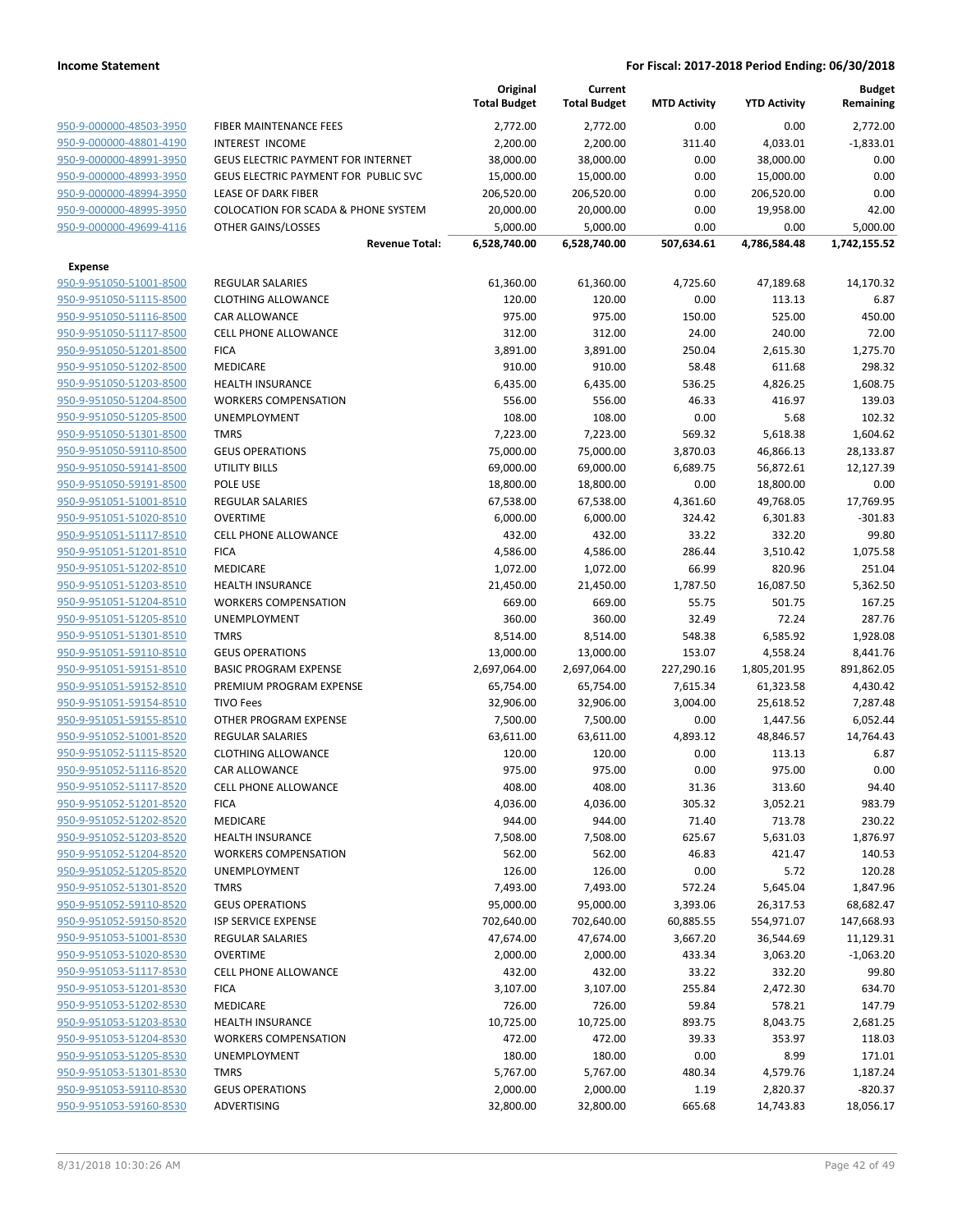**Budget Remaining**

**Current**

**Original**

| 950-9-951053-59164-8530        | C  |
|--------------------------------|----|
| 950-9-951054-51001-8540        | R  |
| 950-9-951054-51020-8540        | C  |
| 950-9-951054-51117-8540        | C  |
| 950-9-951054-51201-8540        | F  |
| 950-9-951054-51202-8540        | Ν  |
| 950-9-951054-51203-8540        | ۲  |
| 950-9-951054-51204-8540        | ٧  |
| 950-9-951054-51205-8540        | ι  |
| 950-9-951054-51301-8540        | Т  |
| 950-9-951054-59110-8540        | G  |
| 950-9-951055-51001-8550        | R  |
| 950-9-951055-51020-8550        | C  |
| 950-9-951055-51102-8550        | B  |
| 950-9-951055-51115-8550        | C  |
| 950-9-951055-51117-8550        | C  |
| 950-9-951055-51201-8550        | F  |
| 950-9-951055-51202-8550        | Λ  |
| 950-9-951055-51203-8550        | ۲  |
| 950-9-951055-51204-8550        | ٧  |
| 950-9-951055-51205-8550        | ι  |
| 950-9-951055-51301-8550        | Т  |
|                                |    |
| 950-9-951055-59110-8550        | G  |
| 950-9-951055-59112-8550        | S  |
| 950-9-951055-59158-8550        | C  |
| 950-9-951060-51001-8600        | R  |
| 950-9-951060-51011-8600        | P  |
| 950-9-951060-51020-8600        | C  |
| 950-9-951060-51115-8600        | C  |
| 950-9-951060-51116-8600        | C  |
| 950-9-951060-51117-8600        | C  |
| 950-9-951060-51201-8600        | F  |
| 950-9-951060-51202-8600        | Λ  |
| 950-9-951060-51203-8600        | ۲  |
| <u>950-9-951060-51204-8600</u> | ٧  |
| 950-9-951060-51205-8600        | ι  |
| 950-9-951060-51301-8600        | Т  |
| 950-9-951060-51401-8600        | c  |
| 950-9-951060-59201-8600        | B  |
| 950-9-951060-59205-8600        | E  |
| 950-9-951060-59231-8600        | C  |
| 950-9-951060-59235-8600        | F  |
| 950-9-951061-51001-8610        | R  |
| 950-9-951061-51011-8610        | Ρ  |
| <u>950-9-951061-51020-8610</u> | C  |
| 950-9-951061-51115-8610        | C  |
| 950-9-951061-51116-8610        | c  |
| 950-9-951061-51117-8610        | C  |
| 950-9-951061-51201-8610        | F  |
| <u>950-9-951061-51202-8610</u> | Λ  |
| 950-9-951061-51203-8610        | ۲  |
| 950-9-951061-51204-8610        | ٧  |
| 950-9-951061-51205-8610        |    |
|                                |    |
| 950-9-951061-51301-8610        | Т  |
| <u>950-9-951061-59205-8610</u> | Ε  |
| 950-9-951061-59233-8610        | II |
| 950-9-951090-59510-9900        | H  |
| 950-9-951090-59511-9900        | ۲  |
| 950-9-951090-59512-9900        | C  |
|                                |    |

|                                                    |                                      | <b>Total Budget</b> | <b>Total Budget</b> | <b>MTD Activity</b> | <b>YTD Activity</b>      | <br>Remaining        |
|----------------------------------------------------|--------------------------------------|---------------------|---------------------|---------------------|--------------------------|----------------------|
| 950-9-951053-59164-8530                            | <b>CONSUMER INFORMATION</b>          | 7,500.00            | 7,500.00            | 0.00                | 0.00                     | 7,500.00             |
| 950-9-951054-51001-8540                            | <b>REGULAR SALARIES</b>              | 167,242.00          | 167,242.00          | 12,738.40           | 121,845.58               | 45,396.42            |
| 950-9-951054-51020-8540                            | <b>OVERTIME</b>                      | 3,200.00            | 3,200.00            | 853.69              | 2,490.22                 | 709.78               |
| 950-9-951054-51117-8540                            | <b>CELL PHONE ALLOWANCE</b>          | 216.00              | 216.00              | 16.62               | 166.20                   | 49.80                |
| 950-9-951054-51201-8540                            | <b>FICA</b>                          | 10,581.00           | 10,581.00           | 793.53              | 7,311.00                 | 3,270.00             |
| 950-9-951054-51202-8540                            | MEDICARE                             | 2,475.00            | 2,475.00            | 185.59              | 1,709.85                 | 765.15               |
| 950-9-951054-51203-8540                            | <b>HEALTH INSURANCE</b>              | 48,263.00           | 48,263.00           | 4,021.92            | 36,197.28                | 12,065.72            |
| 950-9-951054-51204-8540                            | <b>WORKERS COMPENSATION</b>          | 458.00              | 458.00              | 38.17               | 343.53                   | 114.47               |
| 950-9-951054-51205-8540                            | UNEMPLOYMENT                         | 810.00              | 810.00              | 0.00                | 152.29                   | 657.71               |
| 950-9-951054-51301-8540                            | <b>TMRS</b>                          | 19,643.00           | 19,643.00           | 1,581.33            | 14,271.05                | 5,371.95             |
| 950-9-951054-59110-8540                            | <b>GEUS OPERATIONS</b>               | 10,000.00           | 10,000.00           | 480.49              | 3,795.03                 | 6,204.97             |
| 950-9-951055-51001-8550                            | <b>REGULAR SALARIES</b>              | 144,814.00          | 144,814.00          | 8,826.16            | 87,578.08                | 57,235.92            |
| 950-9-951055-51020-8550                            | <b>OVERTIME</b>                      | 3,000.00            | 3,000.00            | 265.77              | 2,026.75                 | 973.25               |
| 950-9-951055-51102-8550                            | <b>BILINGUAL PAY</b>                 | 0.00                | 0.00                | 6.92                | 85.36                    | $-85.36$             |
| 950-9-951055-51115-8550                            | <b>CLOTHING ALLOWANCE</b>            | 50.00               | 50.00               | 0.00                | 41.24                    | 8.76                 |
| 950-9-951055-51117-8550                            | <b>CELL PHONE ALLOWANCE</b>          | 657.00              | 657.00              | 38.70               | 474.93                   | 182.07               |
| 950-9-951055-51201-8550                            | <b>FICA</b>                          | 8,784.00            | 8,784.00            | 566.53              | 5,316.54                 | 3,467.46             |
| 950-9-951055-51202-8550                            | MEDICARE                             | 2,154.00            | 2,154.00            | 132.49              | 1,320.72                 | 833.28               |
| 950-9-951055-51203-8550                            | <b>HEALTH INSURANCE</b>              | 21,986.00           | 21,986.00           | 1,832.17            | 16,489.53                | 5,496.47             |
| 950-9-951055-51204-8550                            | <b>WORKERS COMPENSATION</b>          | 881.00              | 881.00              | 73.42               | 660.78                   | 220.22               |
| 950-9-951055-51205-8550                            | UNEMPLOYMENT                         | 369.00              | 369.00              | 1.44                | 20.43                    | 348.57               |
| 950-9-951055-51301-8550                            | <b>TMRS</b>                          | 17,095.00           | 17,095.00           | 1,061.76            | 10,443.67                | 6,651.33             |
| 950-9-951055-59110-8550                            | <b>GEUS OPERATIONS</b>               | 8,000.00            | 8,000.00            | 454.01              | 4,843.00                 | 3,157.00             |
| 950-9-951055-59112-8550                            | SAFETY                               | 3,000.00            | 3,000.00            | 0.00                | 0.00                     | 3,000.00             |
| 950-9-951055-59158-8550                            | C/I BILLING                          | 45,500.00           | 45,500.00           | 0.00                | 40,843.50                | 4,656.50             |
| 950-9-951060-51001-8600                            | <b>REGULAR SALARIES</b>              | 192,515.00          | 192,515.00          | 15,613.18           | 156,333.38               | 36,181.62            |
| 950-9-951060-51011-8600                            | PART TIME TEMPORARY                  | 8,135.00            | 8,135.00            | 0.00                | 0.00                     | 8,135.00             |
| 950-9-951060-51020-8600                            | <b>OVERTIME</b>                      | 9,700.00            | 9,700.00            | 667.52              | 7,857.49                 | 1,842.51             |
| 950-9-951060-51115-8600                            | <b>CLOTHING ALLOWANCE</b>            | 2,000.00            | 2,000.00            | 0.00                | 1,375.19                 | 624.81               |
| 950-9-951060-51116-8600                            | CAR ALLOWANCE                        | 1,950.00            | 1,950.00            | 300.00              | 1,050.00                 | 900.00               |
| 950-9-951060-51117-8600                            | <b>CELL PHONE ALLOWANCE</b>          | 1,728.00            | 1,728.00            | 132.92              | 1,329.20                 | 398.80               |
| 950-9-951060-51201-8600                            | <b>FICA</b>                          | 13,394.00           | 13,394.00           | 885.82              | 9,252.37                 | 4,141.63             |
| 950-9-951060-51202-8600                            | MEDICARE                             | 3,132.00            | 3,132.00            | 207.17              | 2,163.87                 | 968.13               |
| 950-9-951060-51203-8600                            | HEALTH INSURANCE                     | 42,900.00           | 42,900.00           | 3,575.00            | 32,175.00                | 10,725.00            |
| 950-9-951060-51204-8600<br>950-9-951060-51205-8600 | <b>WORKERS COMPENSATION</b>          | 2,054.00            | 2,054.00            | 171.17              | 1,540.53                 | 513.47               |
|                                                    | UNEMPLOYMENT<br><b>TMRS</b>          | 720.00<br>23,929.00 | 720.00              | 9.28                | 69.76                    | 650.24               |
| 950-9-951060-51301-8600<br>950-9-951060-51401-8600 | <b>CONTRA - SALARIES</b>             | 0.00                | 23,929.00<br>0.00   | 1,880.76<br>0.00    | 18,737.53                | 5,191.47<br>2,911.25 |
| 950-9-951060-59201-8600                            | <b>BUILDINGS MAINTNANCE</b>          | 22,000.00           | 22,000.00           | 0.00                | $-2,911.25$<br>19,889.02 | 2,110.98             |
| 950-9-951060-59205-8600                            | <b>EQUIPMENT MAINTENANCE</b>         | 15,000.00           | 15,000.00           | 965.12              | 7,977.83                 | 7,022.17             |
| 950-9-951060-59231-8600                            | CABLE PLANT MAINTENANCE              | 35,000.00           | 35,000.00           | 0.00                | 8,468.53                 | 26,531.47            |
| 950-9-951060-59235-8600                            | FIBER OPTICS PLANT MAINTENANCE       | 20,000.00           | 20,000.00           | 27,942.40           | 38,030.32                | $-18,030.32$         |
| 950-9-951061-51001-8610                            | <b>REGULAR SALARIES</b>              | 192,515.00          | 192,515.00          | 15,612.94           | 156,331.24               | 36,183.76            |
| 950-9-951061-51011-8610                            | PART TIME TEMPORARY                  | 8,135.00            | 8,135.00            | 0.00                | 0.00                     | 8,135.00             |
| 950-9-951061-51020-8610                            | <b>OVERTIME</b>                      | 9,700.00            | 9,700.00            | 666.44              | 7,849.17                 | 1,850.83             |
| 950-9-951061-51115-8610                            | <b>CLOTHING ALLOWANCE</b>            | 2,000.00            | 2,000.00            | 0.00                | 1,375.17                 | 624.83               |
| 950-9-951061-51116-8610                            | CAR ALLOWANCE                        | 1,950.00            | 1,950.00            | 0.00                | 1,950.00                 | 0.00                 |
| 950-9-951061-51117-8610                            | CELL PHONE ALLOWANCE                 | 1,728.00            | 1,728.00            | 132.86              | 1,328.60                 | 399.40               |
| 950-9-951061-51201-8610                            | <b>FICA</b>                          | 13,394.00           | 13,394.00           | 997.57              | 10,117.02                | 3,276.98             |
| 950-9-951061-51202-8610                            | MEDICARE                             | 3,132.00            | 3,132.00            | 233.30              | 2,366.08                 | 765.92               |
| 950-9-951061-51203-8610                            | <b>HEALTH INSURANCE</b>              | 42,900.00           | 42,900.00           | 3,575.00            | 32,175.00                | 10,725.00            |
| 950-9-951061-51204-8610                            | <b>WORKERS COMPENSATION</b>          | 2,054.00            | 2,054.00            | 171.17              | 1,540.53                 | 513.47               |
| 950-9-951061-51205-8610                            | UNEMPLOYMENT                         | 720.00              | 720.00              | 9.28                | 65.93                    | 654.07               |
| 950-9-951061-51301-8610                            | <b>TMRS</b>                          | 23,929.00           | 23,929.00           | 1,845.72            | 18,392.30                | 5,536.70             |
| 950-9-951061-59205-8610                            | <b>EQUIPMENT MAINTENANCE</b>         | 2,500.00            | 2,500.00            | 0.00                | 0.00                     | 2,500.00             |
| 950-9-951061-59233-8610                            | INTERNET PLANT MAINTENANCE           | 6,000.00            | 6,000.00            | 0.00                | 0.00                     | 6,000.00             |
| 950-9-951090-59510-9900                            | HEADEND, TRUNK & DISTRIBUTION SYSTEM | 120,000.00          | 120,000.00          | 0.00                | 45,305.92                | 74,694.08            |
| 950-9-951090-59511-9900                            | <b>HEADEND EQUIPMENT</b>             | 80,000.00           | 80,000.00           | 0.00                | 36,803.36                | 43,196.64            |
| 950-9-951090-59512-9900                            | <b>DROPS</b>                         | 100,000.00          | 100,000.00          | 16,641.05           | 67,934.48                | 32,065.52            |
|                                                    |                                      |                     |                     |                     |                          |                      |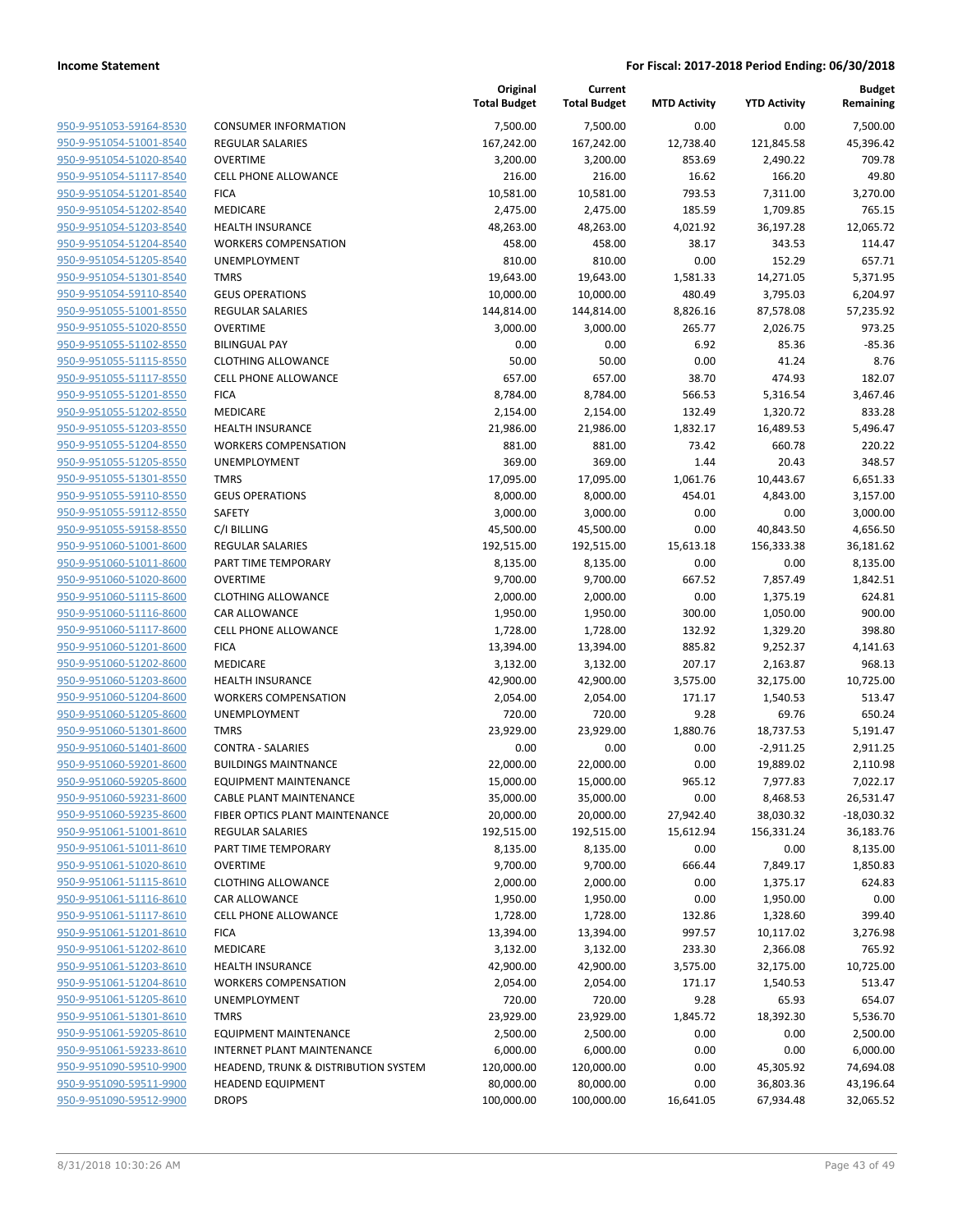|                         |                                                 | Original<br><b>Total Budget</b> | Current<br><b>Total Budget</b> | <b>MTD Activity</b> | <b>YTD Activity</b> | <b>Budget</b><br>Remaining |
|-------------------------|-------------------------------------------------|---------------------------------|--------------------------------|---------------------|---------------------|----------------------------|
| 950-9-951090-59513-9900 | <b>CUSTOMER PREMISES EQUIPMENT</b>              | 30,000.00                       | 22,755.50                      | 0.00                | 0.00                | 22,755.50                  |
| 950-9-951090-59522-9900 | INTERNET CUSTOMER INTERFACE EQUIPMENT           | 25,000.00                       | 25,000.00                      | 0.00                | 24,245.39           | 754.61                     |
| 950-9-951090-59590-9900 | <b>STRUCTURES &amp; IMPROVEMENTS</b>            | 70,000.00                       | 77,244.50                      | 0.00                | 0.00                | 77,244.50                  |
| 950-9-951091-51001-9958 | <b>REGULAR SALARIES</b>                         | 29,472.00                       | 29,472.00                      | 2,423.85            | 23,801.59           | 5,670.41                   |
| 950-9-951091-51020-9958 | <b>OVERTIME</b>                                 | 2,400.00                        | 2,400.00                       | 212.31              | 2,200.73            | 199.27                     |
| 950-9-951091-51201-9958 | <b>FICA</b>                                     | 1,976.00                        | 1,976.00                       | 164.98              | 1,627.57            | 348.43                     |
| 950-9-951091-51202-9958 | MEDICARE                                        | 462.00                          | 462.00                         | 38.58               | 380.65              | 81.35                      |
| 950-9-951091-51205-9958 | <b>UNEMPLOYMENT</b>                             | 0.00                            | 0.00                           | 0.00                | 6.17                | $-6.17$                    |
| 950-9-951091-51301-9958 | <b>TMRS</b>                                     | 3,668.00                        | 3,668.00                       | 309.23              | 3,011.53            | 656.47                     |
| 950-9-970000-51801-9260 | <b>PENSION EXPENSE</b>                          | 50,000.00                       | 50,000.00                      | 0.00                | 0.00                | 50,000.00                  |
| 950-9-970000-59701-9040 | <b>BAD DEBT</b>                                 | 50,000.00                       | 50,000.00                      | 0.00                | 0.00                | 50,000.00                  |
| 950-9-970000-59703-4030 | <b>DEPRECIATION EXPENSE</b>                     | 700,000.00                      | 700,000.00                     | 0.00                | 0.00                | 700,000.00                 |
| 950-9-970000-59720-9705 | <b>CREDIT CARD &amp; BANK FEES</b>              | 15,000.00                       | 15,000.00                      | 1,431.76            | 9,912.50            | 5,087.50                   |
| 950-9-970000-59730-9250 | <b>INVENTORY LOSS/GAIN</b>                      | 1,000.00                        | 1,000.00                       | 0.00                | 0.00                | 1,000.00                   |
| 950-9-970000-59734-4210 | ASSET DISPOSAL LOSSES/GAINS                     | 1,000.00                        | 1,000.00                       | 0.00                | 0.00                | 1,000.00                   |
| 950-9-970000-59750-9260 | <b>ACCRUED PTO PAY</b>                          | 5,000.00                        | 5,000.00                       | 0.00                | 1,937.83            | 3,062.17                   |
| 950-9-970000-59770-9970 | <b>CONTINGENCY</b>                              | 100,000.00                      | 100,000.00                     | 0.00                | 0.00                | 100,000.00                 |
| 950-9-970000-59771-9970 | PAYROLL CONTINGENCY                             | 11,738.00                       | 11,738.00                      | 0.00                | 0.00                | 11,738.00                  |
| 950-9-970000-59780-9240 | <b>PROPERTY INSURANCE</b>                       | 14,000.00                       | 14,000.00                      | 0.00                | 12,795.00           | 1,205.00                   |
| 950-9-970000-59781-9250 | <b>LIABILITY INSURANCE</b>                      | 10,000.00                       | 10,000.00                      | 0.00                | 10,651.04           | $-651.04$                  |
| 950-9-970000-59790-9970 | CAPITALIZED                                     | $-462,978.00$                   | $-462,978.00$                  | 0.00                | 0.00                | $-462,978.00$              |
| 950-9-990000-59901-9270 | TRANSFER to COG - FRANCHISE FEES                | 291,776.00                      | 291,776.00                     | 0.00                | 139,357.24          | 152,418.76                 |
| 950-9-990000-59902-9200 | TRANSFER to COG - ADMIN EXPENSES                | 35,398.00                       | 35,398.00                      | 2,949.83            | 26,548.47           | 8,849.53                   |
| 950-9-990000-59903-4082 | TRANSFER to COG - PILOT                         | 43,372.00                       | 43,372.00                      | 0.00                | 43,372.00           | 0.00                       |
| 950-9-990000-59926-9330 | TRANSFER to COG - GARAGE                        | 14,074.00                       | 14,074.00                      | 1,172.83            | 10,555.47           | 3,518.53                   |
| 950-9-990000-59927-9200 | TRANSFER to COG - INSURANCE                     | 4,526.00                        | 4,526.00                       | 377.17              | 3,394.53            | 1,131.47                   |
| 950-9-990000-59928-9200 | XFER to COG - IT                                | 4,711.00                        | 4,711.00                       | 392.58              | 3,533.22            | 1,177.78                   |
| 950-9-990000-59930-9270 | <b>TRANSFER to GBOD</b>                         | 58,355.00                       | 58,355.00                      | 0.00                | 27,871.44           | 30,483.56                  |
| 950-9-990000-59954-8559 | TRANSFER TO 910 - BILLING                       | 77,556.00                       | 77,556.00                      | 6,463.00            | 58,167.00           | 19,389.00                  |
| 950-9-990000-59955-8559 | TRANSFER TO 910 - CASHIERING                    | 57,928.00                       | 57,928.00                      | 4,827.33            | 43,445.97           | 14,482.03                  |
|                         | <b>Expense Total:</b>                           | 6,937,767.00                    | 6,937,767.00                   | 486,801.67          | 4,379,494.42        | 2,558,272.58               |
|                         | Fund: 950 - CABLE / INTERNET Surplus (Deficit): | -409,027.00                     | -409,027.00                    | 20,832.94           | 407,090.06          | $-816, 117.06$             |
|                         | <b>Total Surplus (Deficit):</b>                 | 2,258,253.88                    | $-183,830.12$                  | 1,011,054.84        | 4,836,468.00        | $-5,020,298.12$            |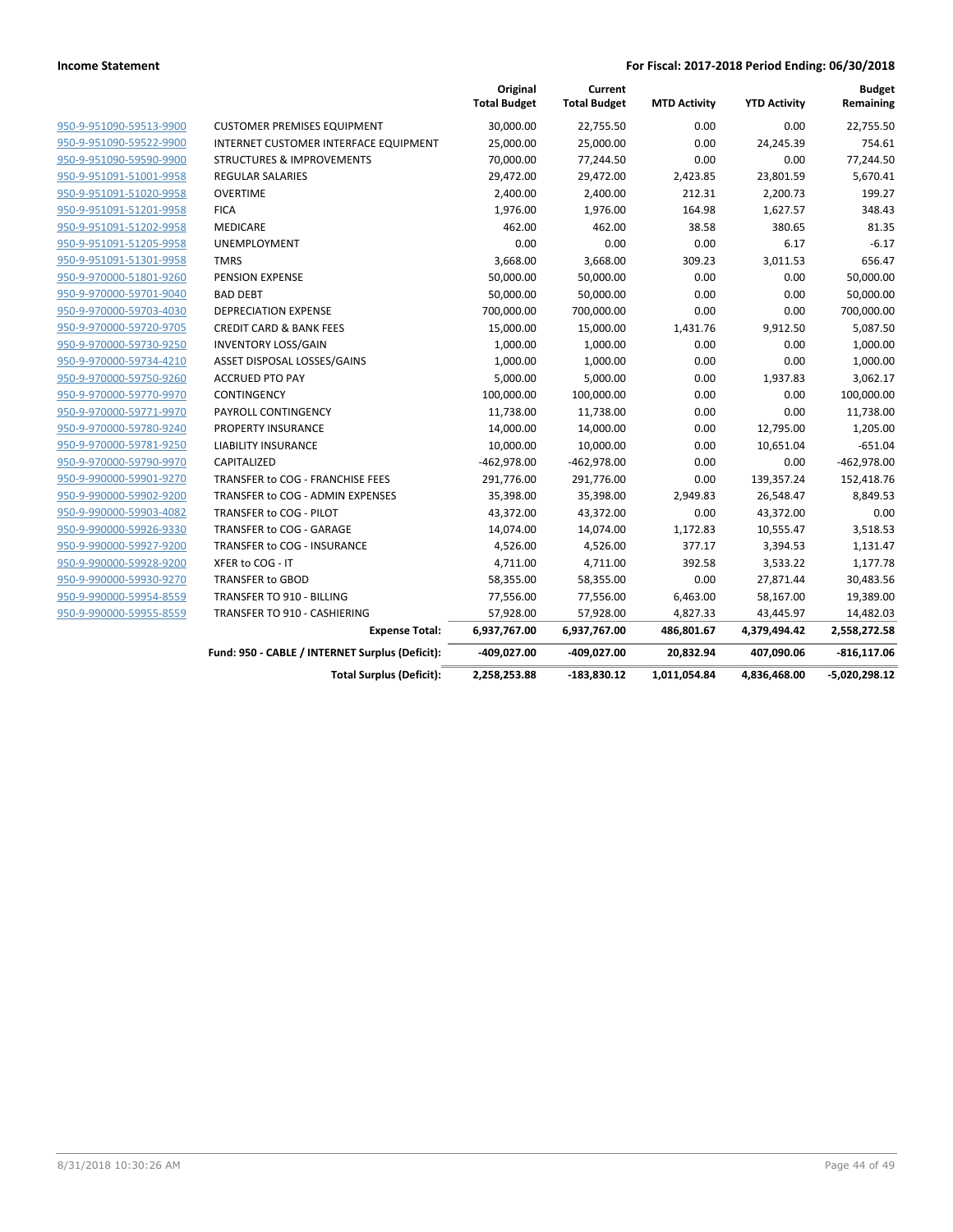# **Group Summary**

| <b>Account Type</b>                                                       | Original<br><b>Total Budget</b> | Current<br><b>Total Budget</b> | <b>MTD Activity</b> | <b>YTD Activity</b> | <b>Budget</b><br>Remaining |
|---------------------------------------------------------------------------|---------------------------------|--------------------------------|---------------------|---------------------|----------------------------|
| Fund: 100 - GENERAL FUND                                                  |                                 |                                |                     |                     |                            |
| Revenue                                                                   | 24,065,743.72                   | 24,070,858.72                  | 1,903,135.36        | 19,854,295.53       | 4,216,563.19               |
| Expense                                                                   | 25,345,936.65                   | 25,351,051.65                  | 1,972,227.52        | 18,690,647.79       | 6,660,403.86               |
| Fund: 100 - GENERAL FUND Surplus (Deficit):                               | $-1,280,192.93$                 | $-1,280,192.93$                | $-69,092.16$        | 1,163,647.74        | -2,443,840.67              |
| Fund: 101 - MUNICIPAL COURT BUILDING SECURITY FEES                        |                                 |                                |                     |                     |                            |
| Revenue                                                                   | 8,325.00                        | 8,325.00                       | 751.77              | 7,006.71            | 1,318.29                   |
| Expense                                                                   | 33.00                           | 33.00                          | 0.57                | 723.87              | $-690.87$                  |
| Fund: 101 - MUNICIPAL COURT BUILDING SECURITY FEES Surplus (Deficit):     | 8,292.00                        | 8,292.00                       | 751.20              | 6,282.84            | 2,009.16                   |
| Fund: 102 - MUNICIPAL COURT TECH FUND                                     |                                 |                                |                     |                     |                            |
| Revenue                                                                   | 11,620.00                       | 11,620.00                      | 990.80              | 9,195.35            | 2,424.65                   |
| Expense                                                                   | 10.00                           | 10.00                          | 0.33                | 7.18                | 2.82                       |
| Fund: 102 - MUNICIPAL COURT TECH FUND Surplus (Deficit):                  | 11,610.00                       | 11,610.00                      | 990.47              | 9,188.17            | 2,421.83                   |
| Fund: 103 - MUNICIPAL COURT CHILD SAFETY FUND                             |                                 |                                |                     |                     |                            |
| Revenue                                                                   | 30,010.00                       | 30,010.00                      | 12.40               | 13,958.43           | 16,051.57                  |
| Expense                                                                   | 28.010.00                       | 28,010.00                      | 0.13                | 20,545.89           | 7,464.11                   |
| Fund: 103 - MUNICIPAL COURT CHILD SAFETY FUND Surplus (Deficit):          | 2,000.00                        | 2,000.00                       | 12.27               | $-6,587.46$         | 8,587.46                   |
| <b>Fund: 111 - RECREATION ACTIVITIES FUND</b>                             |                                 |                                |                     |                     |                            |
| Revenue                                                                   | 233,639.00                      | 233,639.00                     | 22,042.62           | 139,800.32          | 93,838.68                  |
| Expense                                                                   | 213,498.00                      | 213,498.00                     | 23,782.80           | 114,287.12          | 99,210.88                  |
| Fund: 111 - RECREATION ACTIVITIES FUND Surplus (Deficit):                 | 20,141.00                       | 20,141.00                      | $-1,740.18$         | 25,513.20           | $-5,372.20$                |
| <b>Fund: 112 - GUN RANGE FUND</b>                                         |                                 |                                |                     |                     |                            |
| Revenue                                                                   | 5,050.00                        | 5,050.00                       | 181.72              | 1,469.62            | 3,580.38                   |
| Expense                                                                   | 33.246.00                       | 33,246.00                      | 2,895.49            | 24,803.36           | 8.442.64                   |
| Fund: 112 - GUN RANGE FUND Surplus (Deficit):                             | -28,196.00                      | -28,196.00                     | $-2,713.77$         | -23,333.74          | $-4,862.26$                |
| Fund: 113 - HOTEL / MOTEL OCCUPANCY TAX FUND                              |                                 |                                |                     |                     |                            |
| Revenue                                                                   | 621,800.00                      | 621,800.00                     | 56,559.68           | 428,904.10          | 192,895.90                 |
| Expense                                                                   | 787,957.00                      | 793,072.00                     | 65,049.13           | 580,742.77          | 212,329.23                 |
| Fund: 113 - HOTEL / MOTEL OCCUPANCY TAX FUND Surplus (Deficit):           | -166,157.00                     | -171,272.00                    | $-8,489.45$         | -151,838.67         | -19,433.33                 |
| Fund: 114 - VENUE MANAGEMENT FUND                                         |                                 |                                |                     |                     |                            |
| Revenue                                                                   | 476,155.00                      | 476,155.00                     | 28,050.58           | 314,765.30          | 161,389.70                 |
| Expense                                                                   | 247,152.00                      | 247,152.00                     | 36,420.42           | 185,539.04          | 61,612.96                  |
| Fund: 114 - VENUE MANAGEMENT FUND Surplus (Deficit):                      | 229,003.00                      | 229,003.00                     | $-8,369.84$         | 129,226.26          | 99,776.74                  |
| Fund: 116 - ROADWAY IMPACT FEE 1                                          |                                 |                                |                     |                     |                            |
| Revenue                                                                   | 0.00                            | 0.00                           | 3.65                | 46.03               | $-46.03$                   |
| Expense                                                                   | 0.00                            | 0.00                           | 0.14                | 3.54                | $-3.54$                    |
| Fund: 116 - ROADWAY IMPACT FEE 1 Surplus (Deficit):                       | 0.00                            | 0.00                           | 3.51                | 42.49               | $-42.49$                   |
| Fund: 117 - ROADWAY IMPACT FEE 2                                          |                                 |                                |                     |                     |                            |
| Revenue                                                                   | 0.00                            | 0.00                           | 0.02                | 0.24                | $-0.24$                    |
| Fund: 117 - ROADWAY IMPACT FEE 2 Total:                                   | 0.00                            | 0.00                           | 0.02                | 0.24                | $-0.24$                    |
| Fund: 118 - ROADWAY IMPACT FEE 3                                          |                                 |                                |                     |                     |                            |
| Revenue                                                                   | 0.00                            | 0.00                           | 0.03                | 0.40                | $-0.40$                    |
| Fund: 118 - ROADWAY IMPACT FEE 3 Total:                                   | 0.00                            | 0.00                           | 0.03                | 0.40                | $-0.40$                    |
| Fund: 119 - ROADWAY IMPACT FEE 4                                          |                                 |                                |                     |                     |                            |
| Revenue                                                                   | 0.00                            | 0.00                           | 0.00                | 0.01                | $-0.01$                    |
| Fund: 119 - ROADWAY IMPACT FEE 4 Total:                                   | 0.00                            | 0.00                           | 0.00                | 0.01                | $-0.01$                    |
| <b>Fund: 123 - PTRAIN - POLICE REIMBURSEMENT GRANTS &amp; CONT EDUCAT</b> |                                 |                                |                     |                     |                            |
| Revenue                                                                   | 0.00                            | 0.00                           | 2.93                | 4,502.91            | $-4,502.91$                |
| Expense                                                                   | 0.00                            | 0.00                           | 71.94               | 3,872.37            | $-3,872.37$                |
| Fund: 123 - PTRAIN - POLICE REIMBURSEMENT GRANTS & CONT EDUCAT Surp       | 0.00                            | 0.00                           | -69.01              | 630.54              | -630.54                    |
| <b>Fund: 125 - TRAINING &amp; HUMANITIES TEXAS GRANTS</b>                 |                                 |                                |                     |                     |                            |
| Expense                                                                   | 0.00                            | 0.00                           | 0.00                | 313.14              | $-313.14$                  |
| Fund: 125 - TRAINING & HUMANITIES TEXAS GRANTS Total:                     | 0.00                            | 0.00                           | 0.00                | 313.14              | $-313.14$                  |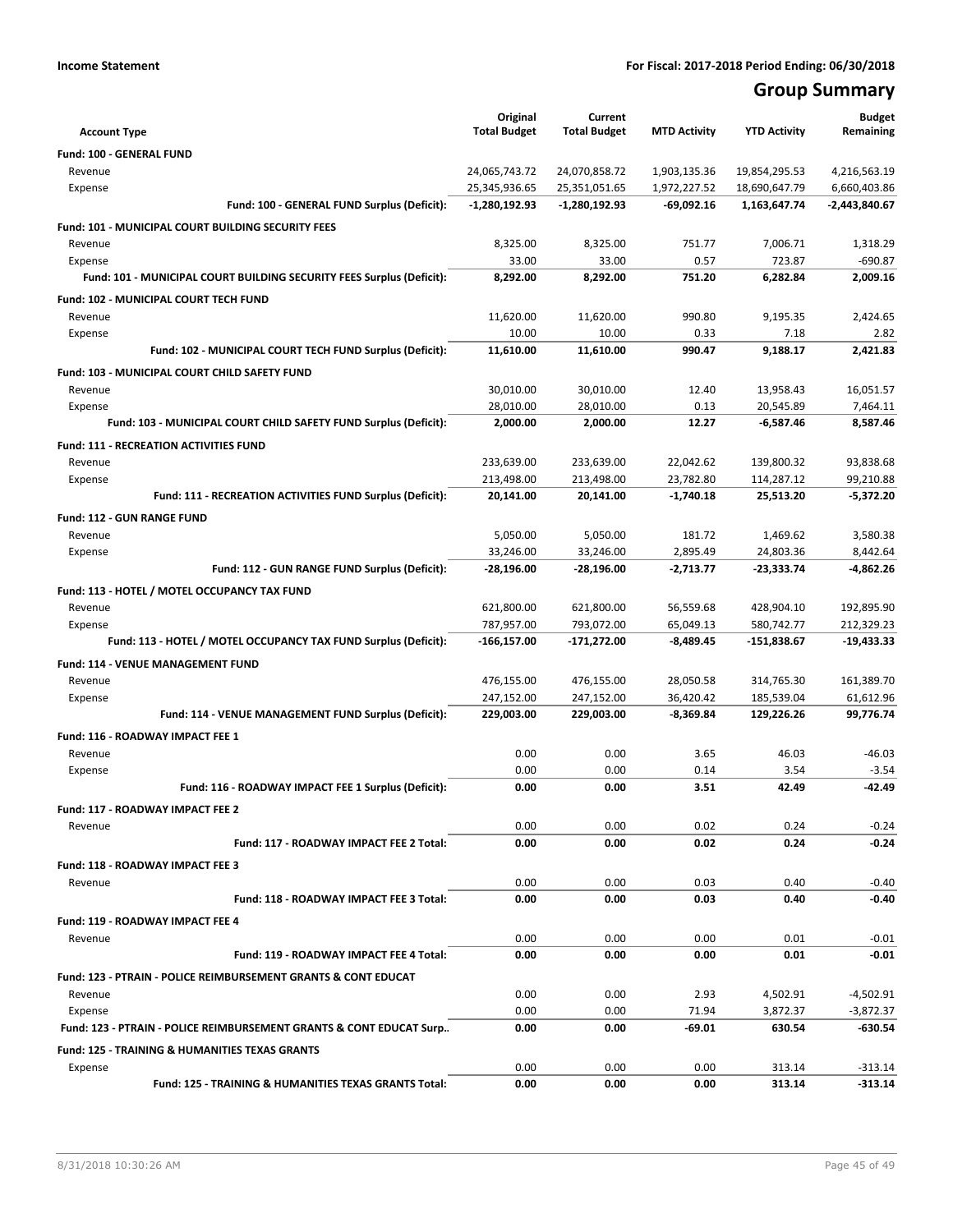| <b>Income Statement</b>                                                    | For Fiscal: 2017-2018 Period Ending: 06/30/2018 |                                 |                         |                            |                               |
|----------------------------------------------------------------------------|-------------------------------------------------|---------------------------------|-------------------------|----------------------------|-------------------------------|
|                                                                            | Original                                        | Current                         |                         |                            | <b>Budget</b>                 |
| <b>Account Type</b>                                                        | <b>Total Budget</b>                             | <b>Total Budget</b>             | <b>MTD Activity</b>     | <b>YTD Activity</b>        | Remaining                     |
| Fund: 140 - DEBT SERVICE FUND                                              |                                                 |                                 |                         |                            |                               |
| Revenue                                                                    | 6,072,791.25                                    | 6,072,791.25                    | 168,550.18              | 5,671,146.96               | 401,644.29                    |
| Expense                                                                    | 6,044,591.45                                    | 6,044,591.45                    | 16,328.86               | 5,320,684.94               | 723,906.51                    |
| Fund: 140 - DEBT SERVICE FUND Surplus (Deficit):                           | 28,199.80                                       | 28,199.80                       | 152,221.32              | 350,462.02                 | $-322,262.22$                 |
| Fund: 160 - GENERAL CAPITAL IMPROVEMENT FUND                               |                                                 |                                 |                         |                            |                               |
| Revenue                                                                    | 3,146,243.00                                    | 3,146,243.00                    | 260,208.72              | 2,362,026.25               | 784,216.75                    |
| Expense<br>Fund: 160 - GENERAL CAPITAL IMPROVEMENT FUND Surplus (Deficit): | 3,206,243.00<br>$-60.000.00$                    | 4,716,243.00<br>$-1,570,000.00$ | 72,572.90<br>187,635.82 | 260,808.30<br>2,101,217.95 | 4,455,434.70<br>-3,671,217.95 |
|                                                                            |                                                 |                                 |                         |                            |                               |
| Fund: 161 - STREET CONSTRUCTION FUND<br>Revenue                            | 500.00                                          | 500.00                          | 234.87                  | 2,964.80                   | $-2,464.80$                   |
| Expense                                                                    | 0.00                                            | 0.00                            | 8.91                    | 227.80                     | $-227.80$                     |
| Fund: 161 - STREET CONSTRUCTION FUND Surplus (Deficit):                    | 500.00                                          | 500.00                          | 225.96                  | 2,737.00                   | $-2,237.00$                   |
| Fund: 164 - 2013 CO CAPITAL FUND                                           |                                                 |                                 |                         |                            |                               |
| Revenue                                                                    | 200.00                                          | 200.00                          | 11.84                   | 132.22                     | 67.78                         |
| Expense                                                                    | 0.00                                            | 0.00                            | 0.33                    | 8.52                       | $-8.52$                       |
| Fund: 164 - 2013 CO CAPITAL FUND Surplus (Deficit):                        | 200.00                                          | 200.00                          | 11.51                   | 123.70                     | 76.30                         |
| Fund: 165 - 2014 GO FUND                                                   |                                                 |                                 |                         |                            |                               |
| Revenue                                                                    | 50,000.00                                       | 50,000.00                       | 1,172.69                | 8,301.19                   | 41,698.81                     |
| Fund: 165 - 2014 GO FUND Total:                                            | 50,000.00                                       | 50,000.00                       | 1,172.69                | 8,301.19                   | 41,698.81                     |
| <b>Fund: 171 - MAIN STREET SPECIAL REVENUE</b>                             |                                                 |                                 |                         |                            |                               |
| Revenue                                                                    | 0.00                                            | 0.00                            | 0.00                    | 25,000.00                  | $-25,000.00$                  |
| Expense                                                                    | 0.00                                            | 75,000.00                       | 1,100.00                | 19,483.00                  | 55,517.00                     |
| Fund: 171 - MAIN STREET SPECIAL REVENUE Surplus (Deficit):                 | 0.00                                            | -75,000.00                      | $-1,100.00$             | 5,517.00                   | -80,517.00                    |
| Fund: 172 - MINOR GRANTS FUND                                              |                                                 |                                 |                         |                            |                               |
| Revenue                                                                    | 15,000.00<br>0.00                               | 15,000.00<br>0.00               | 0.00<br>6,013.29        | 20,116.00<br>17,439.50     | $-5,116.00$<br>$-17,439.50$   |
| Expense<br>Fund: 172 - MINOR GRANTS FUND Surplus (Deficit):                | 15,000.00                                       | 15,000.00                       | $-6,013.29$             | 2,676.50                   | 12,323.50                     |
| Fund: 175 - JUSTICE ASSISTANCE GRANT - JAG                                 |                                                 |                                 |                         |                            |                               |
| Revenue                                                                    | 0.00                                            | 0.00                            | 0.00                    | 13,731.00                  | $-13,731.00$                  |
| Fund: 175 - JUSTICE ASSISTANCE GRANT - JAG Total:                          | 0.00                                            | 0.00                            | 0.00                    | 13,731.00                  | -13,731.00                    |
| Fund: 200 - WATER / WASTEWATER FUND                                        |                                                 |                                 |                         |                            |                               |
| Revenue                                                                    | 13,213,170.00                                   | 13,213,170.00                   | 1,209,973.46            | 9,938,787.19               | 3,274,382.81                  |
| Expense                                                                    | 10,205,614.13                                   | 10,236,819.13                   | 892,047.25              | 8,337,472.70               | 1,899,346.43                  |
| Fund: 200 - WATER / WASTEWATER FUND Surplus (Deficit):                     | 3,007,555.87                                    | 2,976,350.87                    | 317,926.21              | 1,601,314.49               | 1,375,036.38                  |
| Fund: 210 - WATER IMPACT FEES                                              |                                                 |                                 |                         |                            |                               |
| Revenue                                                                    | 0.00                                            | 0.00                            | 0.01                    | 0.12                       | $-0.12$                       |
| <b>Fund: 210 - WATER IMPACT FEES Total:</b>                                | 0.00                                            | 0.00                            | 0.01                    | 0.12                       | $-0.12$                       |
| <b>Fund: 211 - WASTEWATER IMPACT FEES</b>                                  |                                                 |                                 |                         |                            |                               |
| Revenue                                                                    | 0.00                                            | 0.00                            | 0.52                    | 6.53                       | $-6.53$                       |
| Expense                                                                    | 10.00<br>$-10.00$                               | 10.00<br>$-10.00$               | 0.02<br>0.50            | 0.51<br>6.02               | 9.49<br>$-16.02$              |
| Fund: 211 - WASTEWATER IMPACT FEES Surplus (Deficit):                      |                                                 |                                 |                         |                            |                               |
| Fund: 212 - TX COMMUNITY DEV SWR SYSTEM IMPROV PROG GRANT                  | 0.00                                            |                                 | 0.00                    |                            |                               |
| Revenue<br>Expense                                                         | 0.00                                            | 306,205.00<br>330,000.00        | 62,062.00               | 65,196.00<br>109,042.00    | 241,009.00<br>220,958.00      |
| Fund: 212 - TX COMMUNITY DEV SWR SYSTEM IMPROV PROG GRANT Surplus          | 0.00                                            | $-23,795.00$                    | $-62,062.00$            | -43,846.00                 | 20,051.00                     |
| Fund: 216 - UTILIITY CIP FUND                                              |                                                 |                                 |                         |                            |                               |
| Revenue                                                                    | 13,368,117.00                                   | 13,368,117.00                   | 31,552.46               | 291,670.79                 | 13,076,446.21                 |
| Expense                                                                    | 13,499,717.00                                   | 14,296,686.00                   | 897,537.42              | 1,913,391.44               | 12,383,294.56                 |
| Fund: 216 - UTILIITY CIP FUND Surplus (Deficit):                           | -131,600.00                                     | -928,569.00                     | -865,984.96             | -1,621,720.65              | 693,151.65                    |
| <b>Fund: 217 - WASTEWATER RECLAMATION FUND</b>                             |                                                 |                                 |                         |                            |                               |
|                                                                            |                                                 |                                 |                         |                            |                               |
| Revenue                                                                    | 5,000.00                                        | 5,000.00                        | 1,137.64                | 7,944.52                   | $-2,944.52$                   |
| Fund: 217 - WASTEWATER RECLAMATION FUND Total:                             | 5,000.00                                        | 5,000.00                        | 1,137.64                | 7,944.52                   | $-2,944.52$                   |
| Fund: 300 - AIRPORT FUND                                                   |                                                 |                                 |                         |                            |                               |
| Revenue<br>Expense                                                         | 720,740.00<br>174,632.00                        | 720,740.00<br>174,632.00        | 90,134.58<br>11,371.88  | 569,751.69<br>122,333.46   | 150,988.31<br>52,298.54       |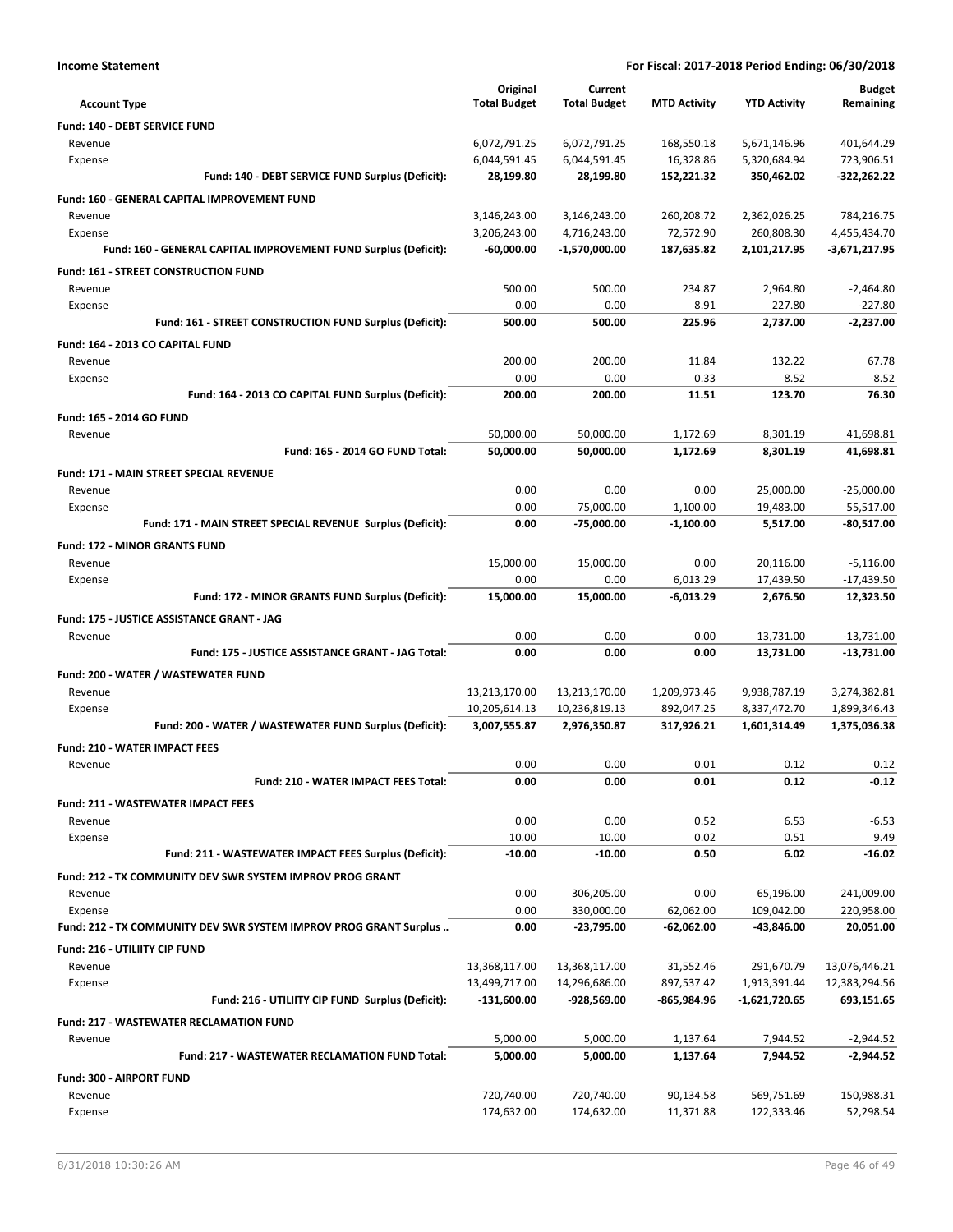| <b>Account Type</b>                                            | Original<br><b>Total Budget</b> | Current<br><b>Total Budget</b> | <b>MTD Activity</b>     | <b>YTD Activity</b>        | <b>Budget</b><br>Remaining   |
|----------------------------------------------------------------|---------------------------------|--------------------------------|-------------------------|----------------------------|------------------------------|
| Fund: 300 - AIRPORT FUND Surplus (Deficit):                    | 546,108.00                      | 546,108.00                     | 78,762.70               | 447,418.23                 | 98,689.77                    |
| Fund: 320 - AIRPORT TXDOT GRANT                                |                                 |                                |                         |                            |                              |
| Expense                                                        | 0.00                            | 0.00                           | 0.00                    | 14,975.00                  | $-14,975.00$                 |
| Fund: 320 - AIRPORT TXDOT GRANT Total:                         | 0.00                            | 0.00                           | 0.00                    | 14,975.00                  | -14,975.00                   |
| Fund: 360 - AIRPORT CAPITAL FUND                               |                                 |                                |                         |                            |                              |
| Revenue                                                        | 62,000.00                       | 62,000.00                      | 350.56                  | 70,133.46                  | $-8,133.46$                  |
| Expense                                                        | 1,500.00                        | 1,500.00                       | 13.30                   | 257,553.50                 | $-256,053.50$                |
| Fund: 360 - AIRPORT CAPITAL FUND Surplus (Deficit):            | 60,500.00                       | 60,500.00                      | 337.26                  | -187,420.04                | 247,920.04                   |
| Fund: 362 - AIRPORT FBO FUEL                                   |                                 |                                |                         |                            |                              |
| Revenue                                                        | 60.00                           | 60.00                          | 56,385.89               | 302,884.12                 | $-302,824.12$                |
| Expense                                                        | 50.00                           | 50.00                          | 29,440.08               | 225,615.55                 | $-225,565.55$                |
| Fund: 362 - AIRPORT FBO FUEL Surplus (Deficit):                | 10.00                           | 10.00                          | 26,945.81               | 77,268.57                  | $-77,258.57$                 |
| Fund: 400 - GOLF FUND                                          |                                 |                                |                         |                            |                              |
| Revenue                                                        | 272,201.00                      | 272,201.00                     | 43,217.64               | 168,153.44                 | 104,047.56                   |
| Expense                                                        | 275,668.00                      | 275,668.00                     | 20,873.74               | 188,125.02                 | 87,542.98                    |
| Fund: 400 - GOLF FUND Surplus (Deficit):                       | $-3,467.00$                     | $-3,467.00$                    | 22,343.90               | $-19,971.58$               | 16,504.58                    |
| <b>Fund: 500 - SANITATION FUND</b>                             |                                 |                                |                         |                            |                              |
| Revenue                                                        | 3,952,000.00                    | 3,952,000.00                   | 332,464.12              | 2,956,500.38               | 995,499.62                   |
| Expense                                                        | 3,771,072.25                    | 3,771,072.25                   | 334,990.32              | 2,377,596.81               | 1,393,475.44                 |
| Fund: 500 - SANITATION FUND Surplus (Deficit):                 | 180,927.75                      | 180,927.75                     | $-2,526.20$             | 578,903.57                 | -397,975.82                  |
| <b>Fund: 601 - CENTRAL SERVICE FUND</b>                        |                                 |                                |                         |                            |                              |
| Revenue                                                        | 889,545.00                      | 889,545.00                     | 74,128.76               | 667,158.84                 | 222,386.16                   |
| Expense<br>Fund: 601 - CENTRAL SERVICE FUND Surplus (Deficit): | 903,210.00<br>$-13,665.00$      | 903,210.00<br>$-13,665.00$     | 63,482.58<br>10,646.18  | 688,124.46<br>-20,965.62   | 215,085.54<br>7,300.62       |
|                                                                |                                 |                                |                         |                            |                              |
| Fund: 602 - INSURANCE FUND                                     |                                 |                                |                         |                            |                              |
| Revenue                                                        | 5,829,718.50                    | 5,829,718.50                   | 471,632.26              | 4,206,359.33               | 1,623,359.17                 |
| Expense<br>Fund: 602 - INSURANCE FUND Surplus (Deficit):       | 5,660,214.00<br>169,504.50      | 5,660,214.00<br>169,504.50     | 21,038.79<br>450,593.47 | 3,975,798.29<br>230,561.04 | 1,684,415.71<br>$-61,056.54$ |
|                                                                |                                 |                                |                         |                            |                              |
| Fund: 604 - MIS FUND                                           |                                 |                                |                         |                            |                              |
| Revenue<br>Expense                                             | 831,113.00<br>856,480.00        | 831,113.00<br>856,480.00       | 69,259.42<br>180,412.73 | 623,334.78<br>657,637.38   | 207,778.22<br>198,842.62     |
| Fund: 604 - MIS FUND Surplus (Deficit):                        | -25,367.00                      | -25,367.00                     | $-111, 153.31$          | -34,302.60                 | 8,935.60                     |
|                                                                |                                 |                                |                         |                            |                              |
| Fund: 660 - VEHICLE REPLACEMENT FUND<br>Revenue                | 820,348.00                      | 820,348.00                     | 77,736.07               | 771,359.73                 | 48,988.27                    |
| Expense                                                        | 1,060,348.00                    | 1,060,348.00                   | $-69,400.13$            | 806,967.81                 | 253,380.19                   |
| Fund: 660 - VEHICLE REPLACEMENT FUND Surplus (Deficit):        | -240,000.00                     | -240,000.00                    | 147,136.20              | $-35,608.08$               | -204,391.92                  |
| Fund: 800 - SPENCE FUND                                        |                                 |                                |                         |                            |                              |
| Revenue                                                        | 600.00                          | 600.00                         | 879.61                  | 6,169.82                   | $-5,569.82$                  |
| Expense                                                        | 600.00                          | 600.00                         | 50.00                   | 450.00                     | 150.00                       |
| Fund: 800 - SPENCE FUND Surplus (Deficit):                     | 0.00                            | 0.00                           | 829.61                  | 5,719.82                   | $-5,719.82$                  |
| <b>Fund: 801 - JONES LIBRARY TRUST</b>                         |                                 |                                |                         |                            |                              |
| Revenue                                                        | 10.00                           | 10.00                          | 4.28                    | 54.04                      | $-44.04$                     |
| Expense                                                        | 0.00                            | 0.00                           | 0.16                    | 4.07                       | $-4.07$                      |
| Fund: 801 - JONES LIBRARY TRUST Surplus (Deficit):             | 10.00                           | 10.00                          | 4.12                    | 49.97                      | $-39.97$                     |
| Fund: 809 - GREENVILLE IDC (L-3)                               |                                 |                                |                         |                            |                              |
| Revenue                                                        | 0.00                            | 0.00                           | 591,419.44              | 5,169,356.51               | $-5,169,356.51$              |
| Expense                                                        | 0.00                            | 0.00                           | 591,419.44              | 5,168,568.57               | $-5,168,568.57$              |
| Fund: 809 - GREENVILLE IDC (L-3) Surplus (Deficit):            | 0.00                            | 0.00                           | 0.00                    | 787.94                     | -787.94                      |
| Fund: 810 - SEIZURE FUNDS - STATE RULES                        |                                 |                                |                         |                            |                              |
| Revenue                                                        | 148.00                          | 148.00                         | 73.14                   | 1,887.94                   | $-1,739.94$                  |
| Expense                                                        | 0.00                            | 0.00                           | 2.77                    | 135.53                     | $-135.53$                    |
| Fund: 810 - SEIZURE FUNDS - STATE RULES Surplus (Deficit):     | 148.00                          | 148.00                         | 70.37                   | 1,752.41                   | -1,604.41                    |
| Fund: 811 - SEIZURE FUNDS - FED RULES                          |                                 |                                |                         |                            |                              |
| Revenue                                                        | 100.00                          | 100.00                         | 82.40                   | 141,206.89                 | $-141, 106.89$               |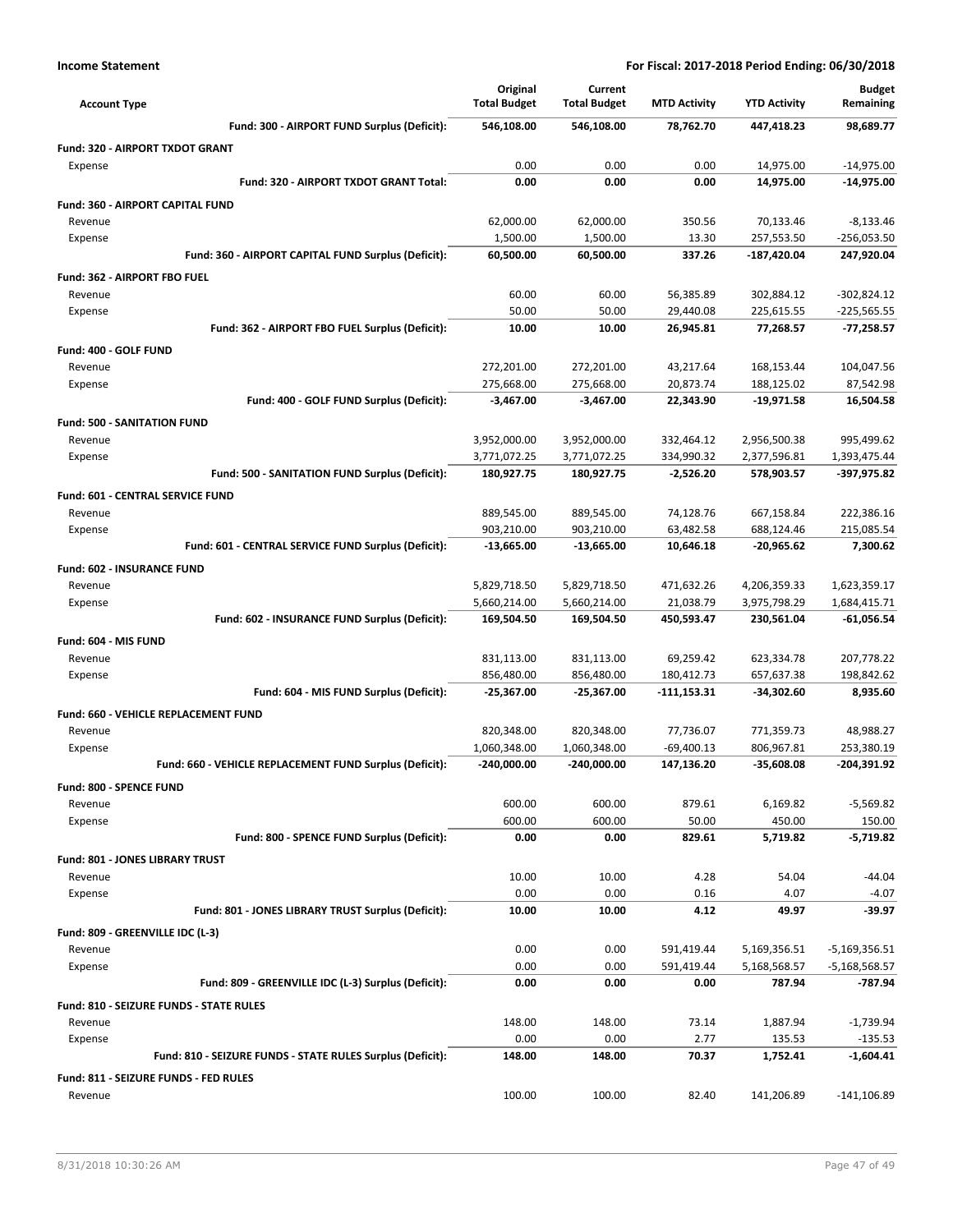| <b>Account Type</b>                      |                                                                            | Original<br><b>Total Budget</b> | Current<br><b>Total Budget</b> | <b>MTD Activity</b> | <b>YTD Activity</b> | <b>Budget</b><br>Remaining |
|------------------------------------------|----------------------------------------------------------------------------|---------------------------------|--------------------------------|---------------------|---------------------|----------------------------|
| Expense                                  |                                                                            | 0.00                            | 0.00                           | 3.13                | 47.47               | $-47.47$                   |
|                                          | Fund: 811 - SEIZURE FUNDS - FED RULES Surplus (Deficit):                   | 100.00                          | 100.00                         | 79.27               | 141,159.42          | $-141,059.42$              |
|                                          | Fund: 820 - TIRZ FUND (Tax Increment Reinvestment Zone)                    |                                 |                                |                     |                     |                            |
| Revenue                                  |                                                                            | 624,433.00                      | 624,433.00                     | 1,526.78            | 572,131.61          | 52,301.39                  |
| Expense                                  |                                                                            | 114,822.11                      | 114,822.11                     | 113,429.30          | 120,456.52          | $-5,634.41$                |
|                                          | Fund: 820 - TIRZ FUND (Tax Increment Reinvestment Zone) Surplus (Deficit): | 509,610.89                      | 509,610.89                     | $-111,902.52$       | 451,675.09          | 57,935.80                  |
| Fund: 899 - POOLED CASH                  |                                                                            |                                 |                                |                     |                     |                            |
| Revenue                                  |                                                                            | 0.00                            | 0.00                           | $-0.02$             | $-1.04$             | 1.04                       |
|                                          | Fund: 899 - POOLED CASH Total:                                             | 0.00                            | 0.00                           | $-0.02$             | $-1.04$             | 1.04                       |
|                                          | <b>Fund: 910 - ELECTRIC OPERATING FUND</b>                                 |                                 |                                |                     |                     |                            |
| Revenue                                  |                                                                            | 60,325,342.00                   | 60,325,342.00                  | 5,892,788.53        | 41,129,908.88       | 19,195,433.12              |
| Expense                                  |                                                                            | 60,559,922.00                   | 60,559,922.00                  | 5,372,023.59        | 42,632,788.91       | 17,927,133.09              |
|                                          | Fund: 910 - ELECTRIC OPERATING FUND Surplus (Deficit):                     | $-234,580.00$                   | $-234,580.00$                  | 520,764.94          | $-1,502,880.03$     | 1,268,300.03               |
|                                          | <b>Fund: 911 - ELECTRIC DEBT REDUCTION</b>                                 |                                 |                                |                     |                     |                            |
| Revenue                                  |                                                                            | 850.00                          | 850.00                         | 808.63              | 9,794.77            | $-8,944.77$                |
|                                          | Fund: 911 - ELECTRIC DEBT REDUCTION Total:                                 | 850.00                          | 850.00                         | 808.63              | 9,794.77            | $-8,944.77$                |
| <b>Fund: 912 - ELECTRIC DEBT SERVICE</b> |                                                                            |                                 |                                |                     |                     |                            |
| Revenue                                  |                                                                            | 3,840,000.00                    | 3,840,000.00                   | 320,000.00          | 2,880,000.00        | 960,000.00                 |
| Expense                                  |                                                                            | 3,834,880.00                    | 3,834,880.00                   | 0.00                | 2,160,839.51        | 1,674,040.49               |
|                                          | Fund: 912 - ELECTRIC DEBT SERVICE Surplus (Deficit):                       | 5,120.00                        | 5,120.00                       | 320,000.00          | 719,160.49          | $-714,040.49$              |
|                                          | <b>Fund: 913 - ELECTRIC CONSTRUCTION FUND</b>                              |                                 |                                |                     |                     |                            |
| Revenue                                  |                                                                            | 125.00                          | 125.00                         | 26.99               | 326.87              | $-201.87$                  |
|                                          | Fund: 913 - ELECTRIC CONSTRUCTION FUND Total:                              | 125.00                          | 125.00                         | 26.99               | 326.87              | $-201.87$                  |
| Fund: 950 - CABLE / INTERNET             |                                                                            |                                 |                                |                     |                     |                            |
| Revenue                                  |                                                                            | 6,528,740.00                    | 6,528,740.00                   | 507,634.61          | 4,786,584.48        | 1,742,155.52               |
| Expense                                  |                                                                            | 6,937,767.00                    | 6,937,767.00                   | 486,801.67          | 4,379,494.42        | 2,558,272.58               |
|                                          | Fund: 950 - CABLE / INTERNET Surplus (Deficit):                            | -409,027.00                     | -409,027.00                    | 20,832.94           | 407,090.06          | $-816, 117.06$             |
|                                          | <b>Total Surplus (Deficit):</b>                                            | 2,258,253.88                    | $-183,830.12$                  | 1,011,054.84        | 4,836,468.00        | $-5,020,298.12$            |